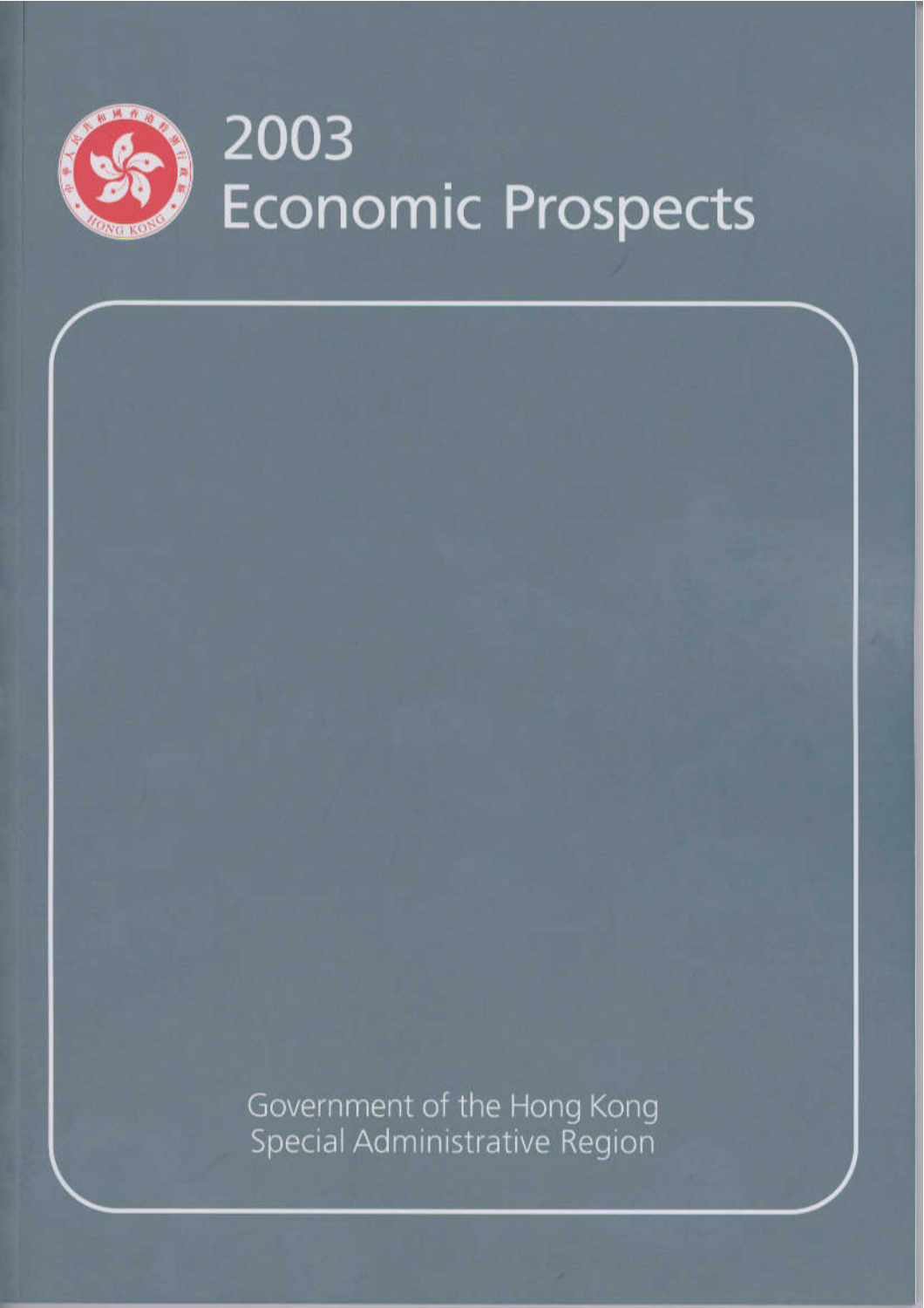# *2003 ECONOMIC PROSPECTS*

ECONOMIC ANALYSIS DIVISION FINANCIAL SERVICES AND THE TREASURY BUREAU GOVERNMENT OF THE HONG KONG SPECIAL ADMINISTRATIVE REGION

*March 2003*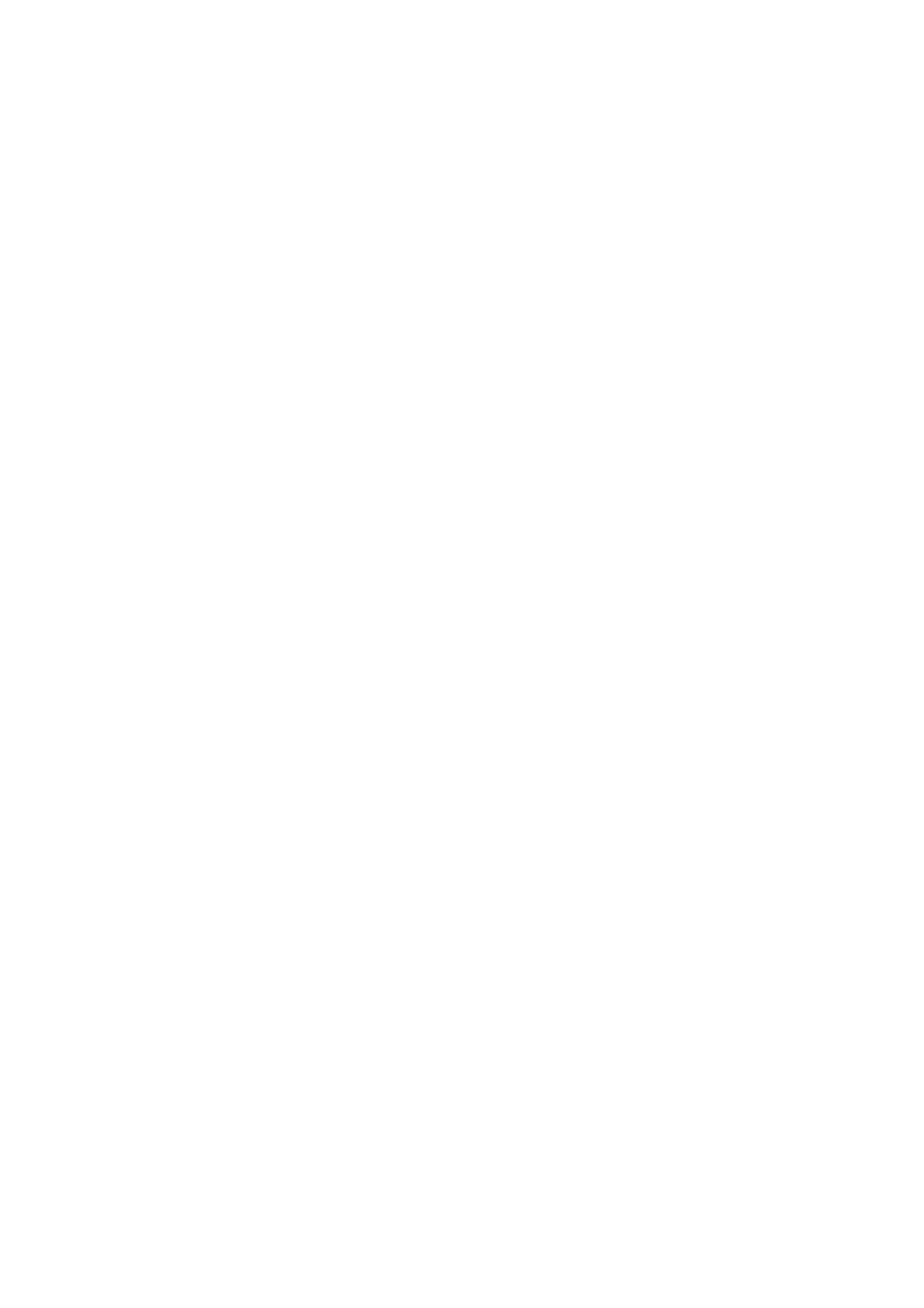# **CONTENTS**

| <b>CHAPTER 1:</b>    | 1.1                                                                |              | 1.15                |               |
|----------------------|--------------------------------------------------------------------|--------------|---------------------|---------------|
|                      | Background                                                         | 1.1          |                     | 1.5           |
|                      | Economic forecast for 2003                                         | 1.6          | $\sim$              | 1.15          |
| <b>CHAPTER 2:</b>    | <b>ECONOMIC DEVELOPMENTS IN 2002</b>                               | 2.1          |                     | 2.43          |
|                      | Overall situation                                                  | 2.1          |                     | 2.7           |
|                      | <b>External</b> trade                                              | 2.8          | $\omega_{\rm{max}}$ | 2.17          |
|                      | Domestic demand                                                    | 2.18         | $\omega_{\rm{max}}$ | 2.24          |
|                      | Property market                                                    |              |                     | $2.25 - 2.30$ |
|                      | Labour market                                                      | 2.31         |                     | $-2.34$       |
|                      | Prices                                                             | 2.35         |                     | $-2.37$       |
|                      | Financial sector                                                   | 2.38         |                     | $-2.43$       |
| <b>CHAPTER 3:</b>    | FORECAST OF ECONOMIC PERFORMANCE<br><b>IN 2003</b>                 | 3.1          |                     | 3.43          |
|                      | Major external influences                                          |              |                     |               |
|                      | Global economic environment                                        | 3.1          |                     | 3.2           |
|                      | Geo-political tensions and oil price hike                          | 3.3          |                     | 3.4           |
|                      | Exchange rates and price competitiveness                           |              | 3.5                 |               |
|                      | Interest rate movements                                            |              | 3.6                 |               |
|                      | China's accession to the World Trade Organisation                  | 3.7          | $\blacksquare$      | 3.9           |
|                      | Economic outlook for Hong Kong's major trading<br>partners in 2003 |              |                     |               |
|                      | <b>United States</b>                                               | 3.10         | $\blacksquare$      | 3.12          |
|                      | East Asia                                                          |              |                     | $3.13 - 3.18$ |
|                      | European Union                                                     |              |                     | $3.19 - 3.20$ |
|                      | Outlook for the Hong Kong economy in 2003                          |              |                     |               |
|                      | <b>External</b> sector                                             |              |                     | $3.21 - 3.27$ |
|                      | Domestic sector                                                    |              |                     | $3.28 - 3.34$ |
|                      | GDP at constant prices                                             |              |                     | $3.35 - 3.36$ |
|                      | Prices                                                             |              |                     | $3.37 - 3.41$ |
|                      | GDP at current market prices                                       |              | 3.42                |               |
|                      | Summary of forecast                                                |              | 3.43                |               |
|                      | CHAPTER 4: IMPLICATIONS OF THE FORECAST FOR<br>THE ECONOMY         | 4.1          |                     | $-4.7$        |
| STATISTICAL APPENDIX |                                                                    | yellow pages |                     |               |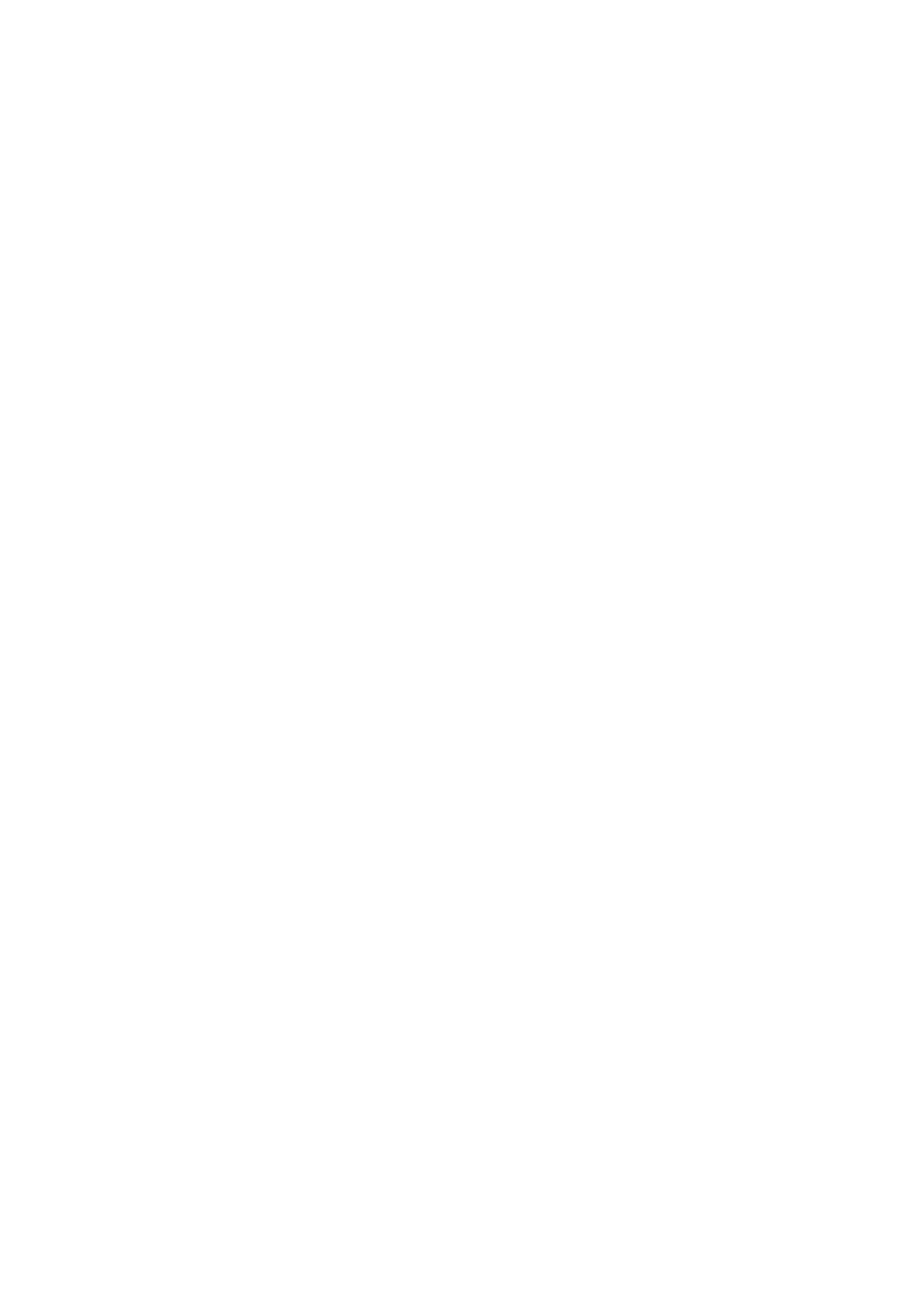## **CHAPTER 1 : OVERVIEW OF THE 2003 ECONOMIC FORECAST**

## **Background**

1.1 After a weak start in early 2002, the Hong Kong economy picked up steadily in the ensuing period. The Gross Domestic Product  $(GDP)^{(1)}$  still fell in the first quarter, yet resumed growth in the second quarter, then ascended distinctly further in the third and fourth quarters. By the third quarter of 2002, overall economic activity had already surpassed the peak once reached in the fourth quarter of 2000, and along with the boom in exports, activity rose even more in the fourth quarter. For 2002 as a whole, GDP grew by 2.3% in real terms<sup>(2)</sup>, up from a meagre  $0.6\%$  growth in 2001. Thus once again, the Hong Kong economy was able to recover fairly swiftly from the setback inflicted by external circumstances, thanks to flexibility of the local cost/price structure and resilience of the economy.

1.2 As in the past, the economic rebound last year was export-led. Exports of goods bounced back in the second quarter, and gathered a strong pace in the third and fourth quarters with growth well in the double-digit range. This was driven by generally improved global demand and in particular resurgence in demand in the East Asian economies. Better external price competitiveness brought about by the weakening in the US dollar and the continuing local cost/price adjustments rendered an additional boost. Exports of services had an even more robust performance, with inbound tourism, offshore trade and transportation services all attaining double-digit growth.

1.3 The domestic sector however had not benefited much from the strong export growth. Consumer spending declined throughout 2002, as sentiment was hit by unemployment hike, moderated income and distinct fall-off in asset prices. Overall investment spending also faltered in 2002, as machinery and equipment intake went sharply down against the backdrop of excess capacity, even though building and construction activity still had a modest growth. Domestic demand in overall terms was on a distinct decline in the first half of 2002, stayed flat in the third quarter, and only recovered modestly in the fourth quarter.

1.4 Labour market conditions slackened significantly further in the early part of 2002, yet showed some relative improvement after the middle of the year upon the rebound in the economy. The seasonally adjusted unemployment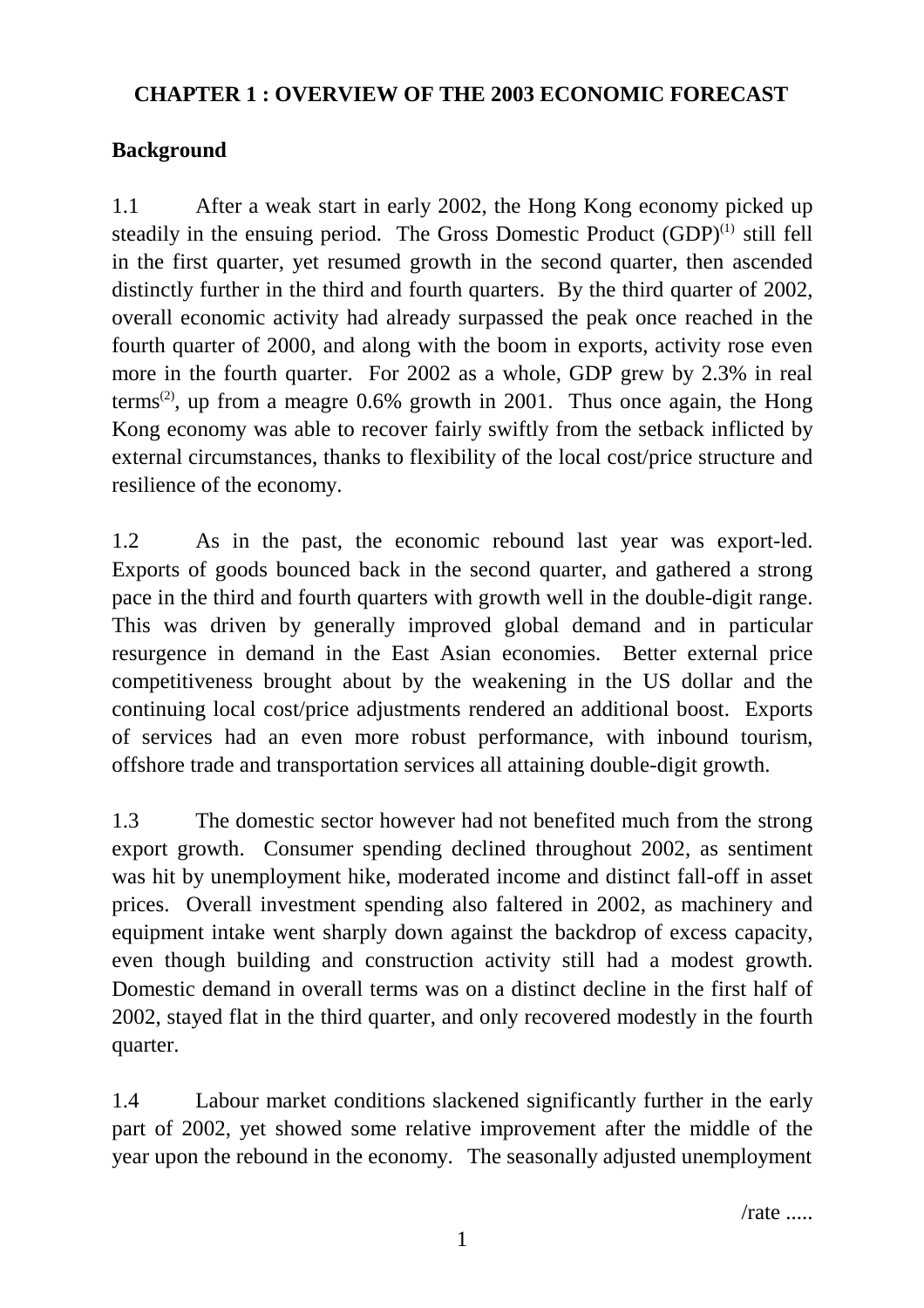rate rose further to a record high of 7.8% in the three months ending July 2002, before coming down in the later period. In the three months ending January 2003, the seasonally adjusted unemployment rate stood at 7.2%. The underemployment rate was 3.1%. Meanwhile, labour earnings and wages continued to fall.

1.5 Consumer prices by now have gone through the fourth consecutive year of decline. While wage and rental costs drifted lower, the prices of goods and services in the domestic market were also restrained by slack demand and keen competition. Although the downtrend in local prices is part and parcel of the adjustment process to uphold Hong Kong's external competitiveness, there is concern that the process itself is sustaining the negative sentiment that holds back domestic demand.

# **Economic forecast for 2003**

1.6 The outlook for 2003 is for a further modest pick-up in GDP growth. Exports should still render the key impetus to growth this year. Domestic demand is also expected to firm up somewhat in 2003, as the income generation effects of the export growth gradually spread through to the domestic sector. Yet compared with the recovery in the past, the pick-up in domestic demand may be less forthcoming this time, amidst the influence of on-going economic restructuring and persistent price decline.

1.7 On the external front, the US economy, as the leading economy setting the tempo for the global economy, should benefit from the Federal Reserve's loose monetary stance, and in the course of time, also from the Bush Administration's economic stimulus package now underway. A better course for the US economy will help lift the European and East Asian economies, including the Hong Kong economy. As to the exchange rate factor, it is currently supportive, as a weaker US dollar should bode well for Hong Kong's export price competitiveness.

1.8 The mainland of China (the Mainland), by virtue of its ascending productivity and competitiveness, has now emerged as the leading production centre in the region. Indeed, it has been gaining market share in the global context in recent years, and generally more so in 2002 with its trade and investment boom after China's accession to the World Trade Organisation (WTO). Hong Kong, with its close proximity to and intimate business links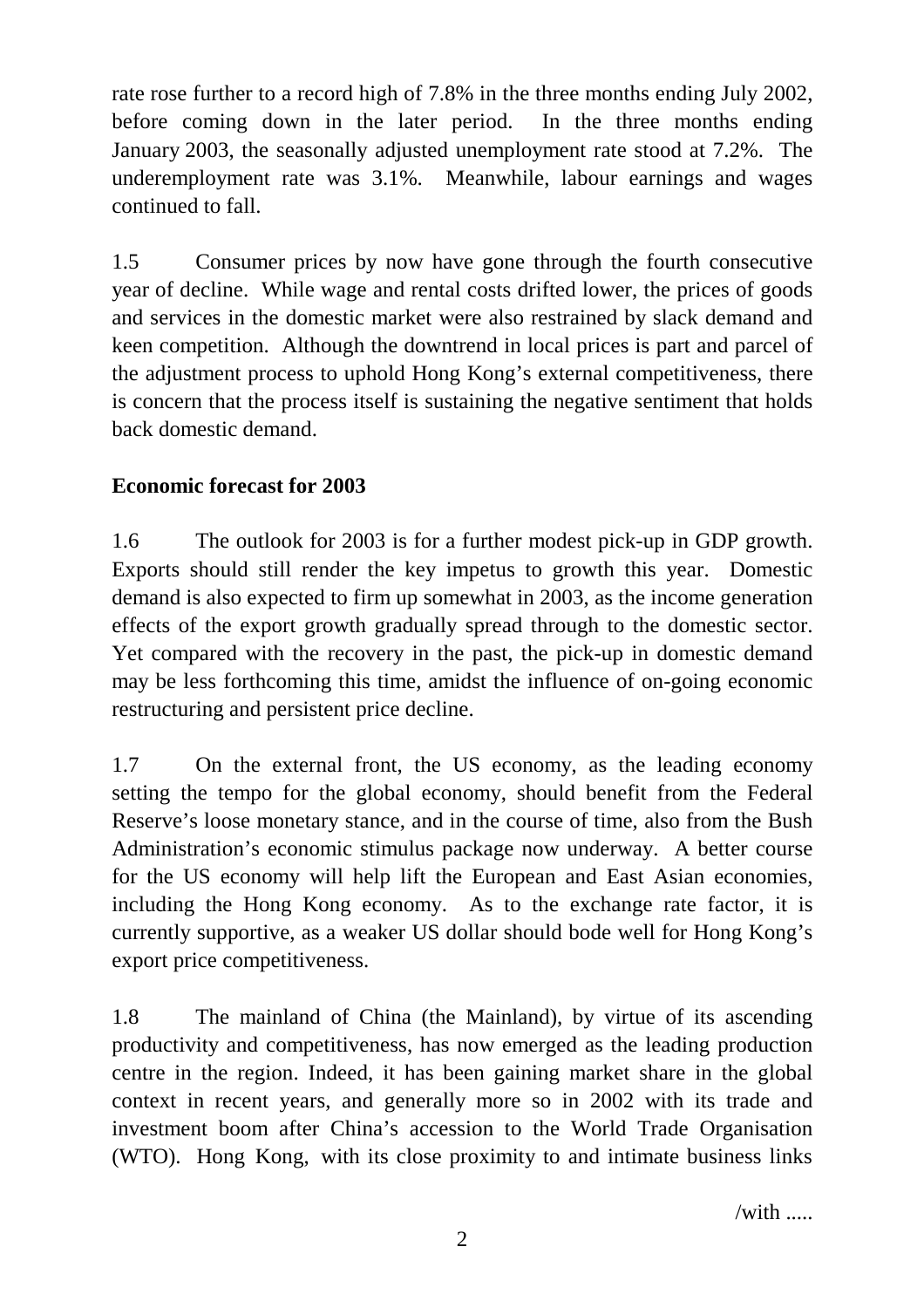with the Mainland, should have much to gain from this development. Hong Kong's exports of goods can thus be expected for a further notable growth in 2003, albeit probably not as strong as that attained in 2002 owing to a higher base in the more recent months.

1.9 Hong Kong's exports of services should also remain sound in 2003. There is likely to be a further surge in exports of trade-related services, bolstered by robust exports from the Mainland and an on-going structural shift to offshore trade. Inbound tourism looks set to stay vibrant, while exports of transportation services can likewise grow further, in tandem with the expanding volume of merchandise trade and external passenger movements. Exports of financial, business and other services may pick up somewhat, reflecting greater business demand from the Mainland and the other regional economies.

1.10 In the domestic sector, consumer spending in the early part of 2003 may still be curbed by reduced household income and worry over employment prospects. Also, the dip in asset values over the past year may carry over a negative wealth effect on consumption. But as the impetus from the export surge feeds through, consumer spending may set off to steadily improve in due course. As to the government consumption expenditure, growth in 2003 may still be modest, owing to fiscal restraint.

1.11 With the economy now back on the growth path, overall investment spending should hopefully stage some rebound in 2003. There will probably be renewed acquisition of machinery, equipment and computer software, for the sake of reinstating productive capacity. Intake of new aircraft will render an added boost. On the other hand, overall building and construction activity, after a brief pick-up last year, may fall back again, amidst a dearth of new projects, as well as further scale-back in public housing production and winding down of work on the KCR West Rail.

1.12 Overall, Hong Kong's GDP seems likely to maintain a rather solid growth in the early part of 2003, on the back of continued surge in exports of goods and services. GDP may then settle to a relatively milder growth pace in the latter part of the year, set against a higher base in the same period last year. For 2003 as a whole, GDP is forecast at a growth of 3% in real terms, up modestly further from the 2.3% growth in 2002.

/**Diagram 1.1** .....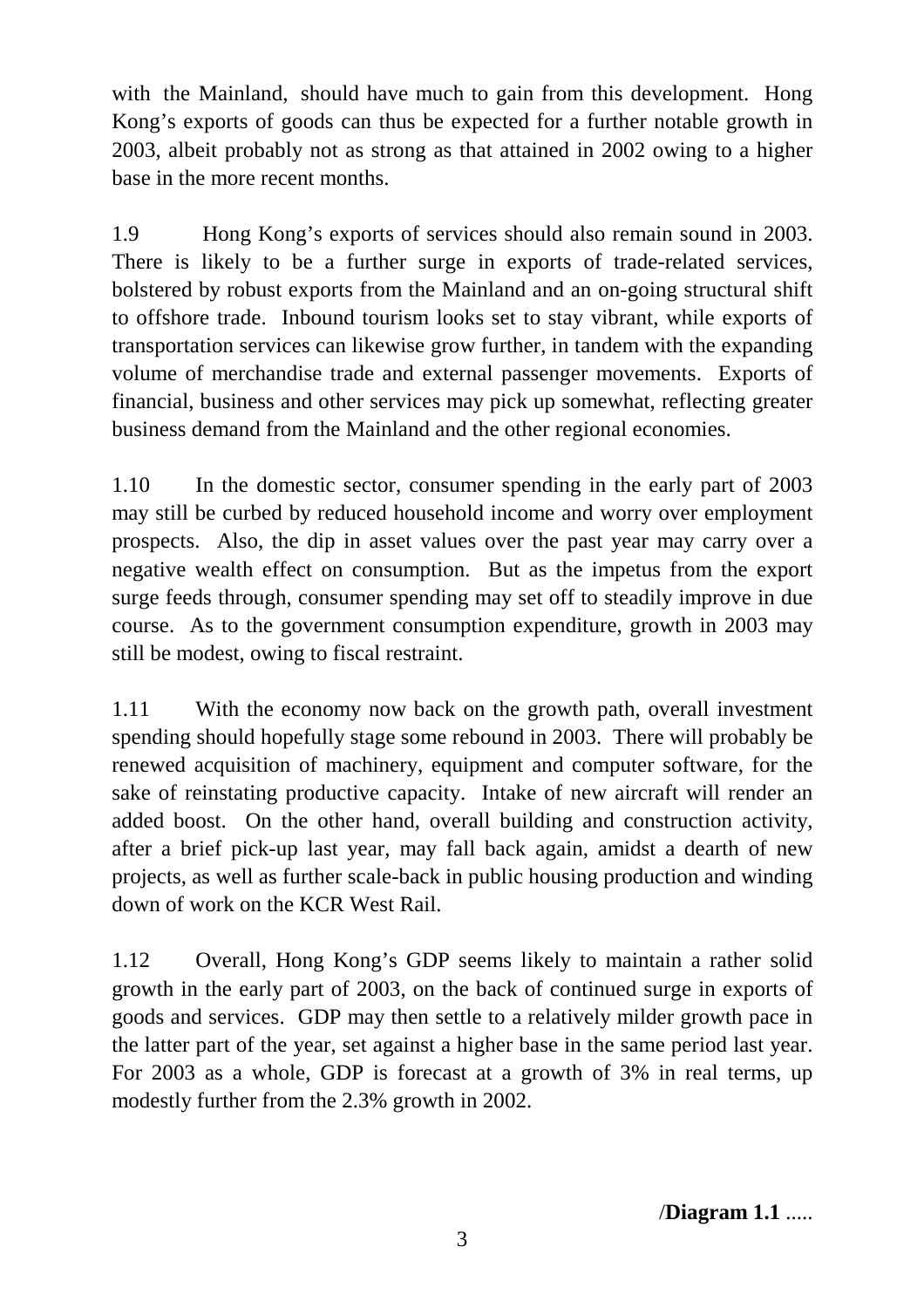#### **Diagram 1.1**



**Gross Domestic Product\***

Note : (\*) Revised series incorporating the results of a technical revision to GDP as announced on 1 August 2002.

1.13 A number of uncertainties are prevailing on both the external and domestic fronts. Externally, there is concern about slower growth pace in the US economy, with ensuing drag on the rest of the world. The Hong Kong economy, given its high dependence on trade, is bound to be hit if the global economy were to relapse again. At the same time, fluidity in the geo-political perspective, including the pressure of war on Iraq and alertness to risk of resurgence of terrorist attacks, is clearly disturbing. Domestically, there is concern that with the further shift from re-exports to offshore trade, it may take more time for an external boost to filter through to lift domestic demand and hence the overall economy. Also, the local labour market, particularly its lower segment, may face continued loosening, in turn restraining wages and domestic demand.

1.14 Local costs and prices seem likely to remain on a downtrend in 2003. The marked fall-off in property rentals over the course of last year is expected to show up more fully in the CPI during this year, while the easing in labour wages is expected to continue. Moreover, there is an on-going structural drag from the factor price equalisation process, upon closer inter-flows of economic

/activities .....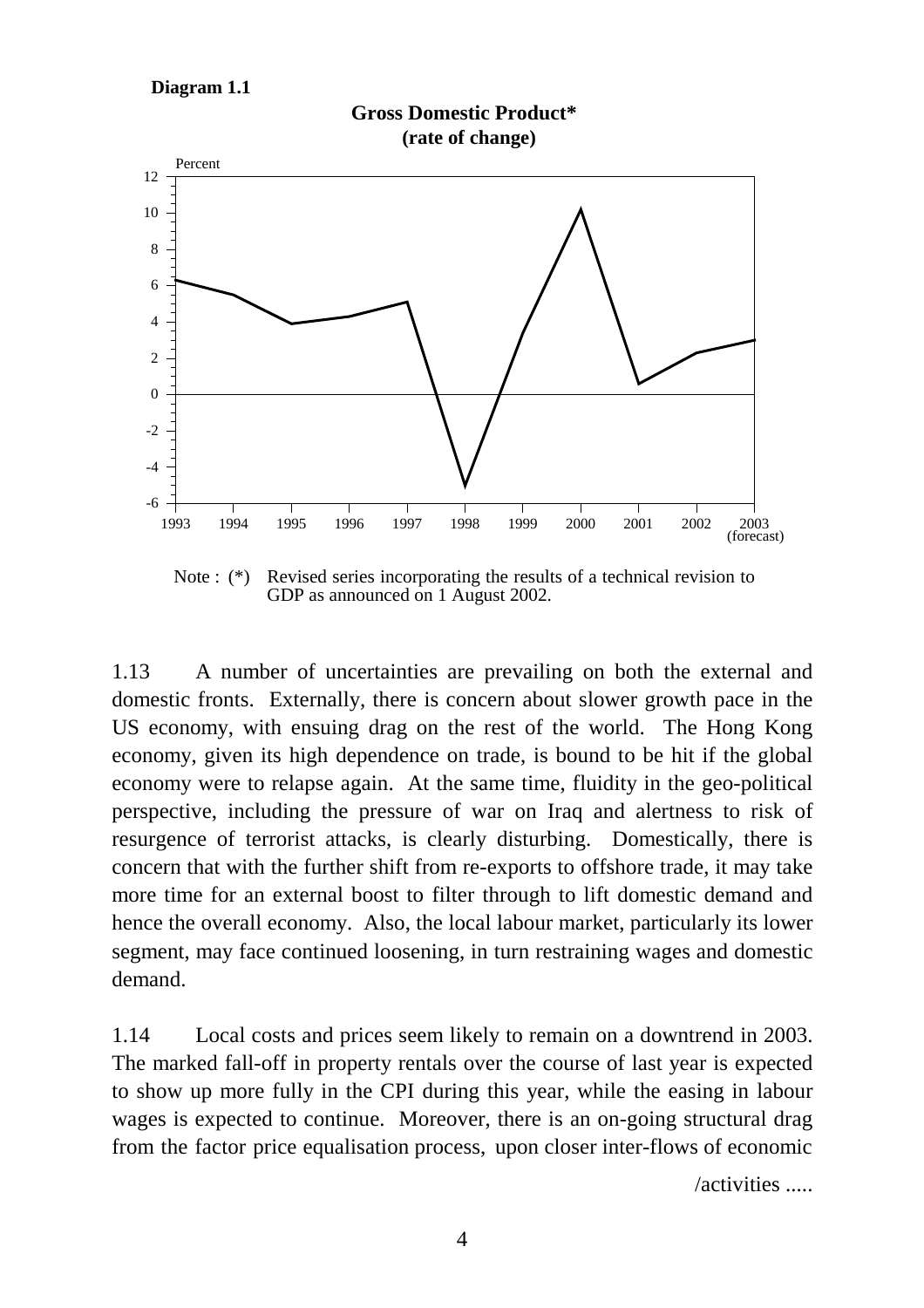activities between Hong Kong and the Mainland. Externally, a weaker US dollar will entail some pick-up in import prices, but part of the lift may perhaps be absorbed by local retailers and distributors amidst keen competition in the domestic market. Also, on-going deflation in the Mainland and Japan, as Hong Kong's two leading suppliers of imports, may help reduce price pressure from the external source. The Composite Consumer Price Index is thus forecast to fall by an average of 1.5% in 2003, following a 3.0% decline in 2002. The lesser decline envisaged for 2003 is mostly due to dissipation of the Government's special relief measures for 2002.



1.15 A summary of the performance of the economy in 2002 is given in Chapter 2. A more detailed analysis of the performance is provided in the **2002 Economic Background**. This is combined, through a process of appraisal and judgement, with the results of an econometric model application<sup>(3)</sup> and with the findings of two business outlook enquiries<sup> $(4)$ </sup>, to produce a forecast of economic performance in 2003. The forecast itself is discussed in Chapter 3, and its implications for the economy are set out in Chapter 4. The *Statistical Appendix* to this report contains details of the forecast, along with a variety of economic indicators over the past ten years. Statistics on the GDP and its components are published in the **2002 Gross Domestic Product**, which includes a description of the sources and methods for the compilation.

/**Notes** .....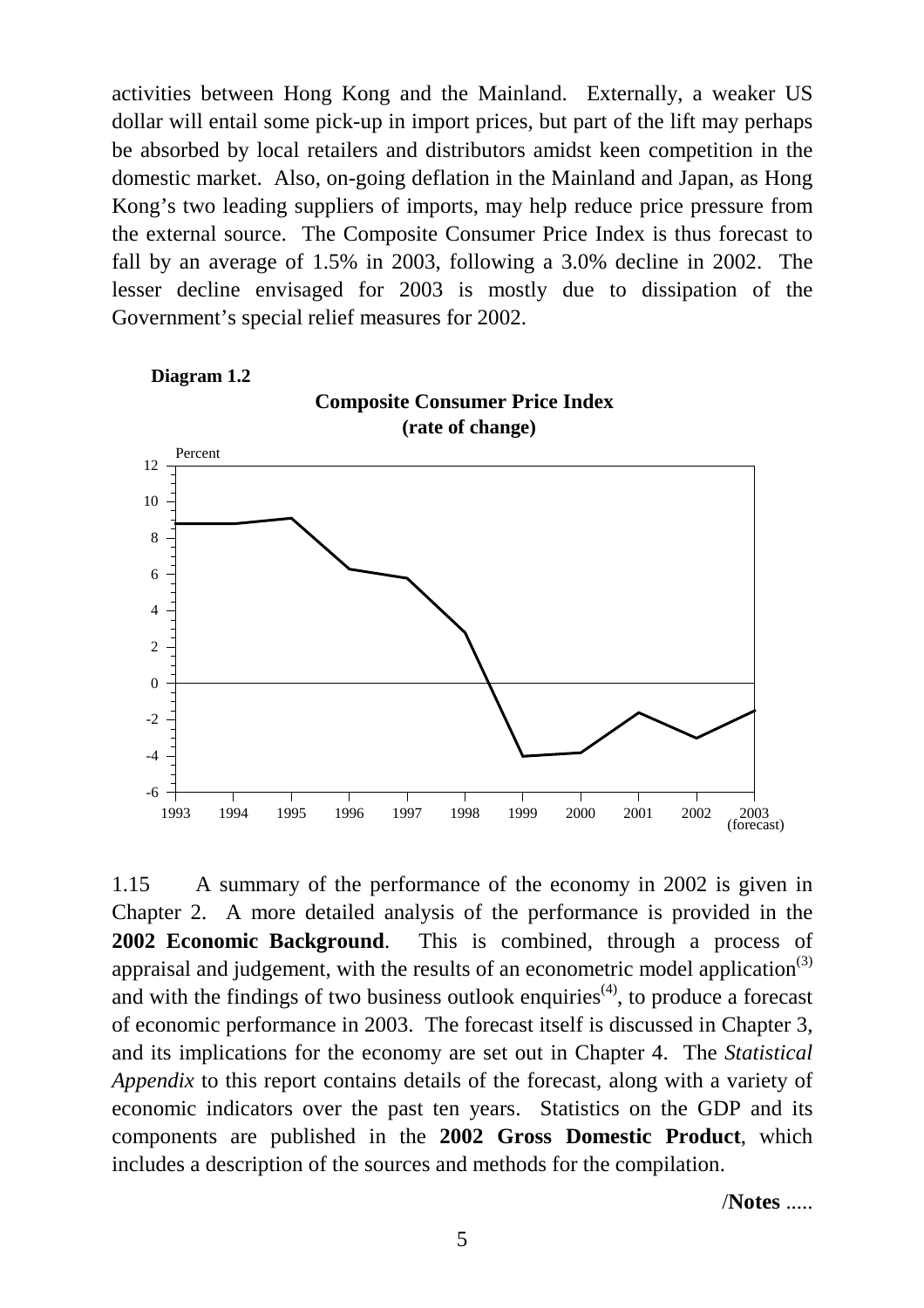## **Notes:**

- (1) The Gross Domestic Product (GDP) is an overall measure of the value of net output produced within the economy in a specified period, such as a calendar year or a quarter, before deducting the consumption of fixed capital. In accordance with the expenditure approach to its estimation, GDP is the sum of private consumption expenditure, government consumption expenditure, gross domestic fixed capital formation, changes in inventories, and exports less imports of goods and services.
- (2) All percentage changes quoted in this report are in real terms unless indicated otherwise or unless they relate to changes in prices. They are all on a year-on-year comparison unless indicated otherwise.
- (3) An integrated econometric model is used to forecast the GDP and its major expenditure components, including the trade aggregates, as well as the main price indicators. The model consists of 48 structural equations and 13 identities.
- (4) Two business outlook enquiries were conducted in December 2002 and January 2003. First, there was a business tendency survey to gather views regarding short-term business outlook from about 450 firms in the major economic sectors, including manufacturing; construction; the wholesale, retail and import/export trades; restaurants and hotels; and banks, financing and insurance. Also, there was a consultation exercise with prominent firms and organisations knowledgeable in Hong Kong-Mainland trade to solicit views on the outlook for Hong Kong's exports to the Mainland in 2003.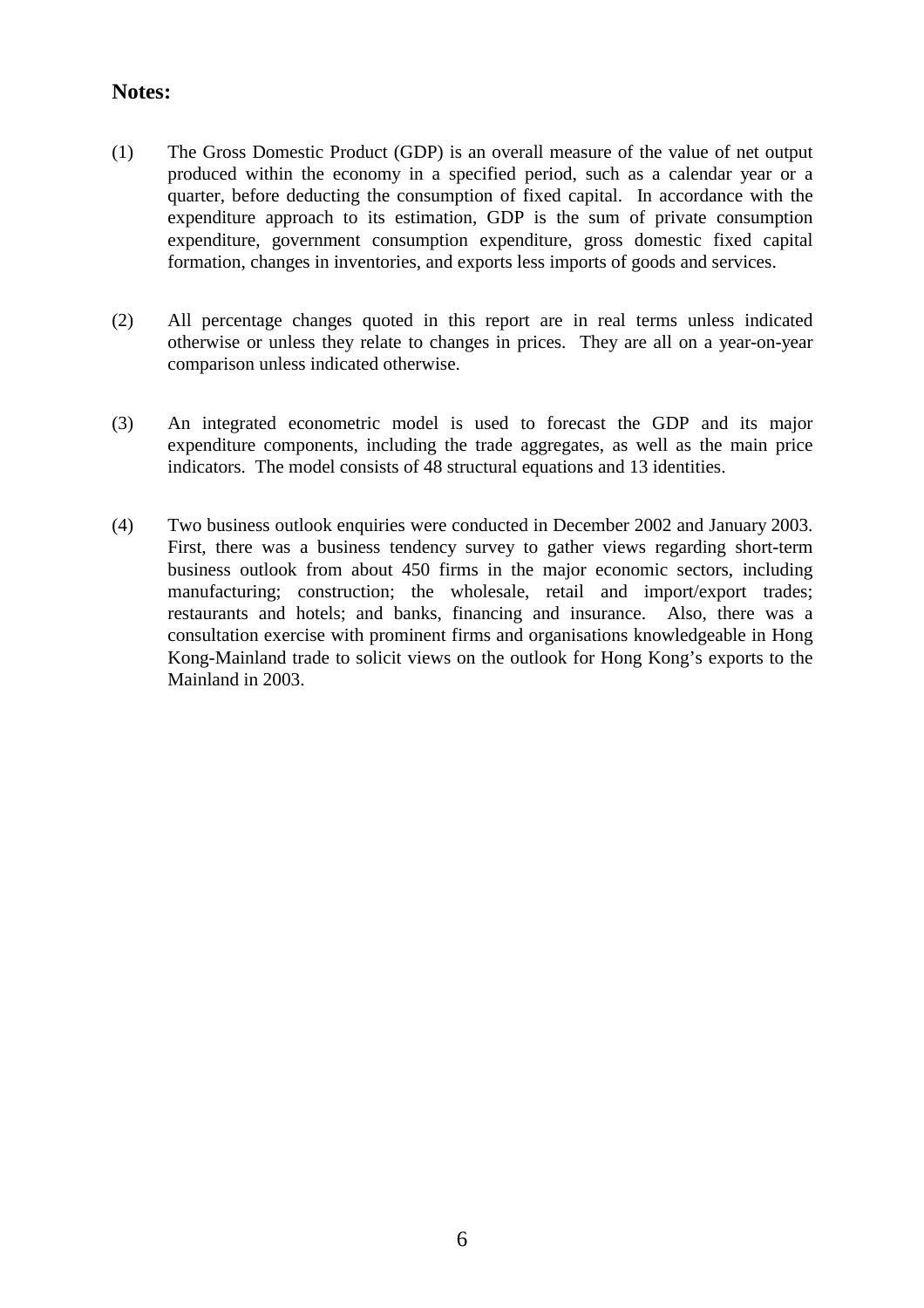## **CHAPTER 2 : ECONOMIC DEVELOPMENTS IN 2002**

## **Overall situation**

2.1 The Hong Kong economy, following a distinct slow-down in 2001, revived progressively under the impetus from the external sector over the course of 2002. Total exports of goods reverted from decline in the first quarter to positive growth in the second quarter, and then accentuated sharply in the third quarter and further in the fourth quarter. Within the total, exports to markets in East Asia, including notably the Mainland, were particularly robust, attaining double-digit growth across many markets for the year as a whole. Exports to both the United States and the European Union picked up visibly in the latter part of the year. Exports of services had an even stronger performance than exports of goods, and the growth rate likewise accelerated through the year. There was a broad-based surge in inbound tourism, offshore trade and transportation services.

2.2 In the domestic sector, consumer spending fell in 2002, for the first time since 1998. Consumers were generally less willing to spend, amidst much concern over the prevailing employment and income conditions and with the distinct fall-off in the asset markets inflicting a negative wealth effect. Declines in consumer spending occurred through the four quarters of last year. Overall investment spending also shrank in 2002, mainly depressed by a plunge in machinery and equipment intake amidst an uncertain business outlook. Yet with machinery and equipment intake rebounding to positive growth towards the year-end, and even with building and construction activity concurrently showing a relapse, overall investment spending turned up to a modest rise in the fourth quarter.

2.3 Overall, the *Gross Domestic Product (GDP)* had a 2.3% growth in 2002, up from a 0.6% growth in 2001. With a generally subdued economic performance carried over from the preceding months, GDP was down by 0.5% in the first quarter of 2002. Then, along with reviving external trade, GDP resumed positive growth at 0.8% in the second quarter, followed by distinctly faster growth at 3.3% in the third quarter and 5.0% in the fourth quarter. On a seasonally adjusted quarter-to-quarter comparison, GDP went up through the four quarters of 2002, with increases of 0.3%, 1.0%, 1.9% and 1.7% respectively.

/**Table 2.1** .....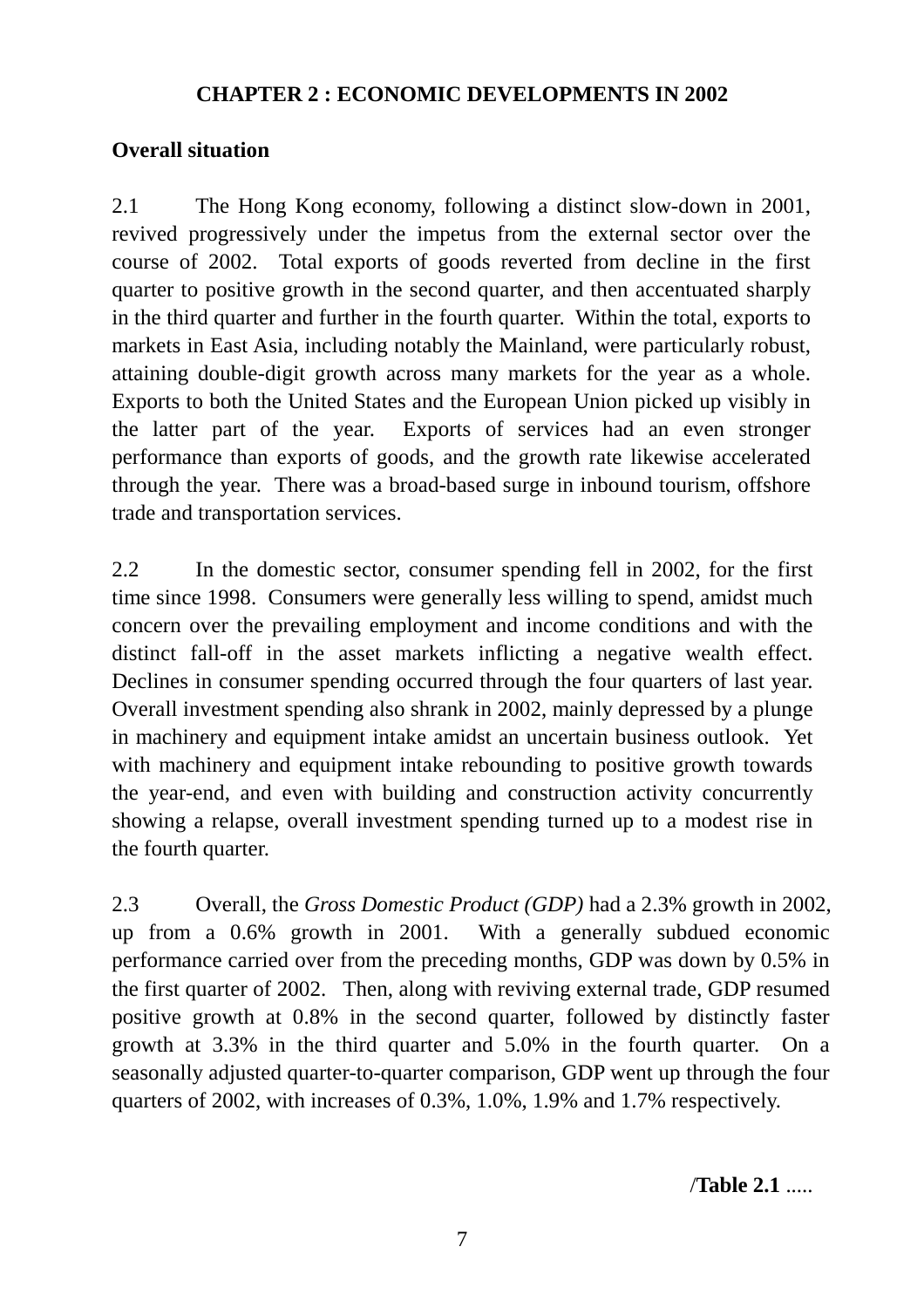#### **Table 2.1**

#### **Gross Domestic Product (year-on-year rate of change (%))**

| 2001 | Annual $^{\#}$                | 0.6                                |                                         |
|------|-------------------------------|------------------------------------|-----------------------------------------|
|      | #<br>Q1"<br>Q2#<br>Q3#<br>O4# | $2.3$<br>$1.6$<br>$-0.3$<br>$-0.9$ | $(-0.4)$<br>$(-0.6)$<br>$(*)$<br>$\ast$ |
| 2002 | Annual <sup>+</sup>           | 2.3                                |                                         |
|      | #                             | $-0.5$<br>0.8<br>3.3<br>5.0        | (0.3)                                   |

- Notes : The GDP figures in this table are based on the revised series incorporating the results of a technical revision to GDP as announced on 1 August 2002. For details, see the *Special Report on Gross Domestic Product*, published by the Census and Statistics Department in August 2002.
	- (#) Revised figures.
	- (+) Preliminary figures.
	- ( ) Figures in brackets are the seasonally adjusted quarter-to-quarter rates of change in GDP.
	- (\*) Change of less than 0.05%.

/**Diagram 2.1** .....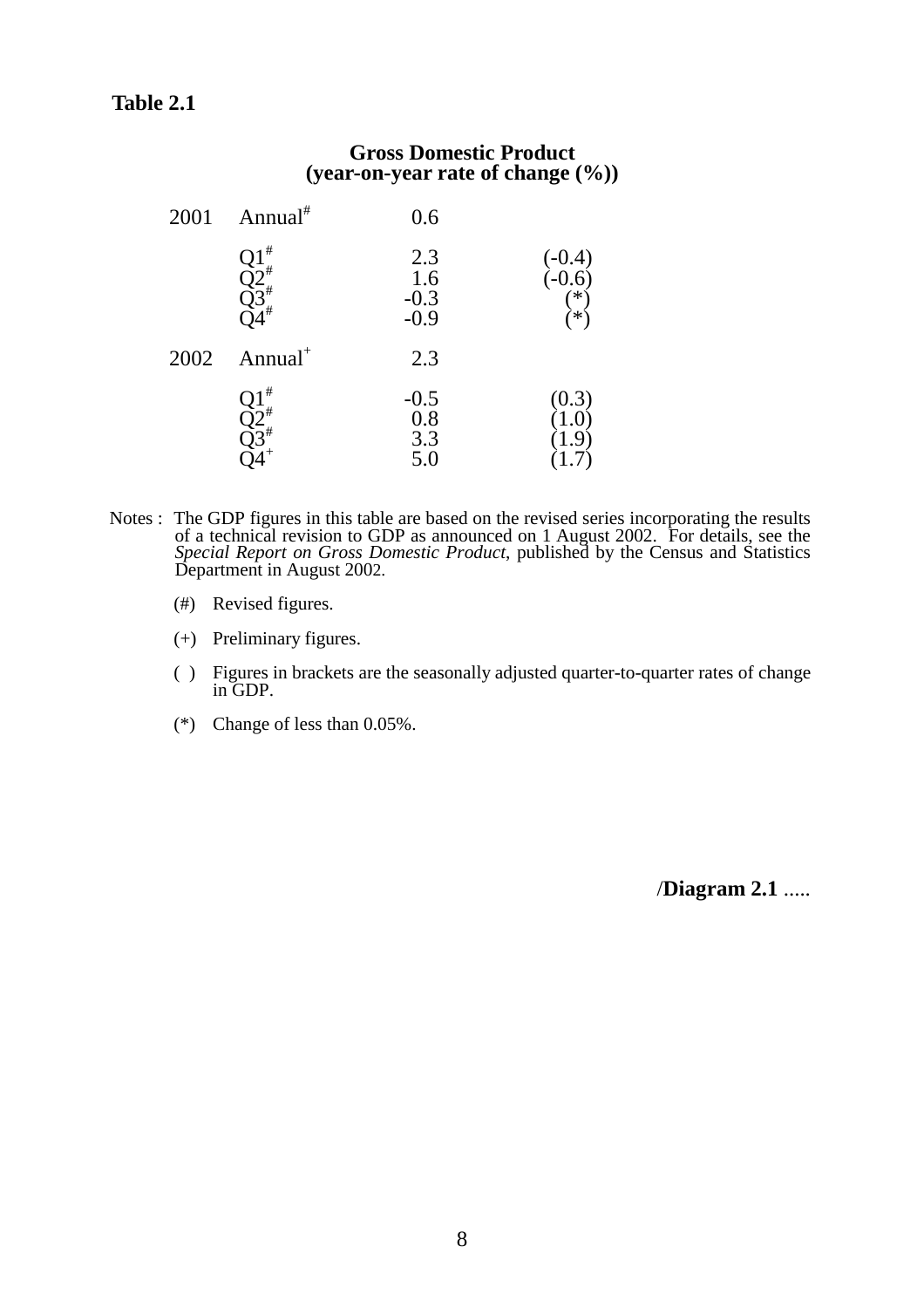



Note : (\*) Revised series incorporating the results of a technical revision to GDP as announced on 1 August 2002.

2.4 The *labour market* slackened further in the first half of 2002, as corporate downsizing and rationalisation continued to take place, and this lifted the seasonally adjusted unemployment rate from 6.2% in the fourth quarter of 2001 to a record high of 7.8% in May - July 2002. Then, as total employment improved along with the turnaround in economic activity, the seasonally adjusted unemployment rate fell back somewhat in the second half of the year, to 7.2% in the fourth quarter. The underemployment rate hovered within the range of 2.8% to 3.2% during the past year. Even with some pick-up in the latter part of the year, total employment still fell by 0.6% for 2002 as a whole, as against a 1.8% growth in total labour force. Labour earnings drifted lower, by an average of 1.0% in money terms in the first three quarters of 2002 over a year earlier.

2.5 The *residential property market* slid further in 2002, as demand was curbed by high unemployment and moderated income, and as the abundant supply of new flats undermined buying interest. There was a brief pick-up in transactions in the second quarter, on the back of upbeat land auction results in April and June and the Government's announcement in early June to resume

 $/sale$  .....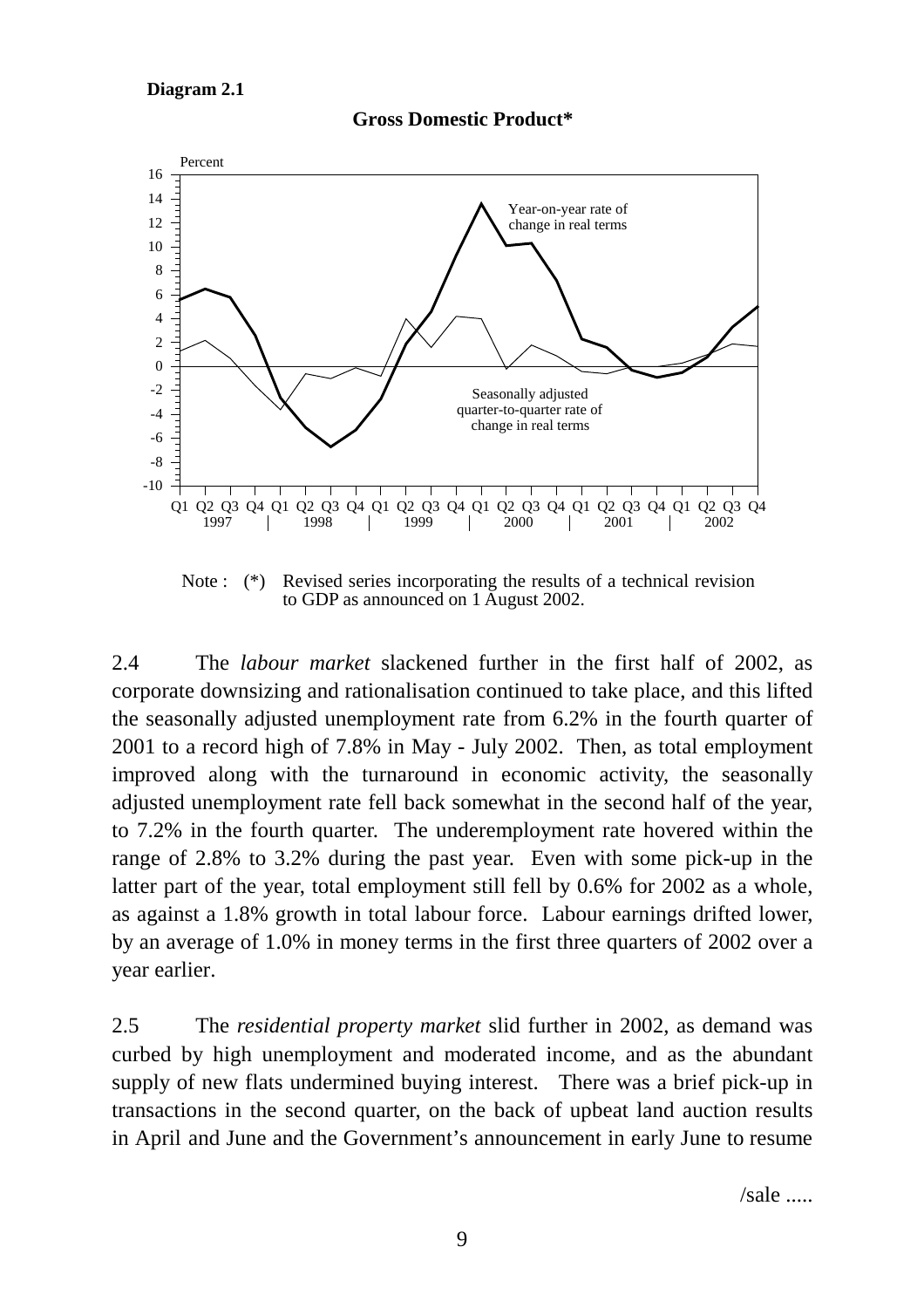sale of subsidised sale flats yet in a cautious and orderly manner upon expiry of the ten-month moratorium. Trading activities soon faltered, upon the unemployment hike and with growing uncertainties in the external environment also dampening sentiment. But with the Government's announcement in mid-November of the nine measures to stabilise the housing market, coupled with improved employment conditions, the market was re-activated somewhat towards the year-end. Amidst a generally weak sales market, flat prices drifted successively lower during the year, cumulating to a distinct further decline of on average 13% for 2002 as a whole. The rental market likewise weakened, with flat rentals falling on average also by 13% for the year.

2.6 The local *financial markets* showed a mixed performance in 2002. The spot exchange rate of the Hong Kong dollar against the US dollar continued to stay close to the linked rate during 2002. As to the twelve-month Hong Kong dollar/US dollar forward rate against the spot rate, the premium held broadly stable in the early part of 2002. It then narrowed down in the summer months, yet widened distinctly after mid-September amidst renewed market concern over the protracted fiscal deficit, before shrinking back appreciably towards the year-end. Local inter-bank interest rates remained generally soft in 2002, largely following their US dollar counterparts. Hong Kong dollar loans fell modestly and Hong Kong dollar deposits slightly less so during 2002, giving a slightly lower Hong Kong dollar loan-to-deposit ratio at end-2002 than a year earlier. The local stock market in 2002 was affected much by gyrations in the US stock market, where investor sentiment was undermined by the hesitant pace of US economic recovery and a spate of US corporate frauds. In the latter part of the year, there was additional downward impact from heightened war pressure on Iraq. The Hang Seng Index plummeted to a four-year low of 8 859 in mid-October, and then rose back somewhat to close the year at 9 321, 18% below the level at end-2001. Average daily turnover in the market also fell.

2.7 Overall *consumer prices* fell for 50 consecutive months by December 2002. The Composite Consumer Price Index was on average down by 3.0% in 2002, after a 1.6% decrease in 2001. Part of the price decline in the past year was nevertheless due to the special relief measures announced in the 2001 Policy Address and the 2002/03 Budget, including two rounds of rates concessions and the waiver of water and sewage charges, which had the combined effect of lowering the Composite CPI for the year by 1.1 percentage

/points .....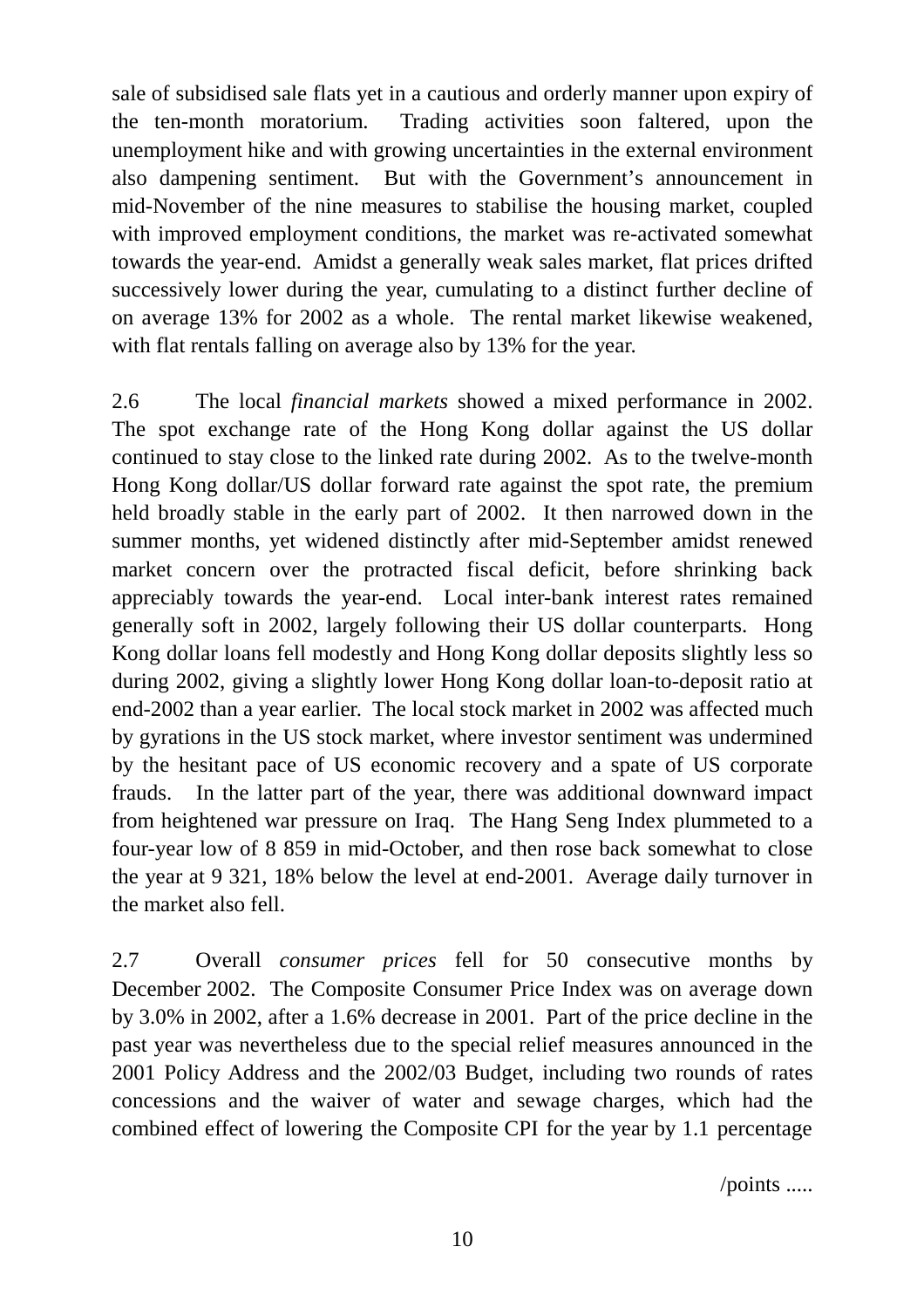points. Apart from this discrete factor, local consumer prices were kept down by slack demand, keen competition in the retail market, and downward adjustments in labour wages and property rentals. Import prices were also soft, though with moderated decline towards the year-end along with a weaker US dollar and a pick-up in world commodity prices.

# **External trade**<sup>(1)</sup>

2.8 According to the merchandise trade statistics, Hong Kong's *total exports of goods* (comprising re-exports and domestic exports) registered notable growth at 8.6% in 2002, representing a significant turnaround from the 3.3% fall in 2001. Total exports of goods showed distinct improvement over the course of the year. After a 2.5% decline in the first quarter of 2002, they reverted to positive growth at 5.9% in the second quarter, and then picked up to double-digit growth at 11.4% and 18.3% respectively in the third and fourth quarters. On a seasonally adjusted quarter-to-quarter comparison, total exports of goods recorded increase throughout the four quarters of 2002, by 4.5%, 5.8%, 4.0% and 4.0% respectively.

2.9 Within total exports of goods, *re-exports* remained the key driver of export performance, attaining double-digit growth at 10.9% in 2002, also representing a sharp turnaround from the 2.4% decrease in 2001. Having shown a mild contraction by 1.5% in the first quarter of 2002, re-exports rebounded to a distinct growth at 8.3% in the second quarter, followed by even more robust growth at 13.6% and 22.1% respectively in the third and fourth quarters. On a seasonally adjusted quarter-to-quarter comparison, re-exports surged throughout the four quarters of 2002, by 5.7%, 6.6%, 4.5% and 4.7% respectively.

2.10 On the other hand, owing to the on-going structural shift towards re-exports and offshore trade, *domestic exports* shrank further, by 11.3% in 2002, slightly larger than the 10.2% dip in 2001. Domestic exports plummeted throughout the four quarters of 2002, with declines by 11.2%, 13.7%, 7.6% and 12.9% respectively. On a seasonally adjusted quarter-to-quarter comparison, domestic exports also fell in all four quarters, by 5.6%, 2.0%, 0.7% and 4.3% respectively.

/**Diagram 2.2** .....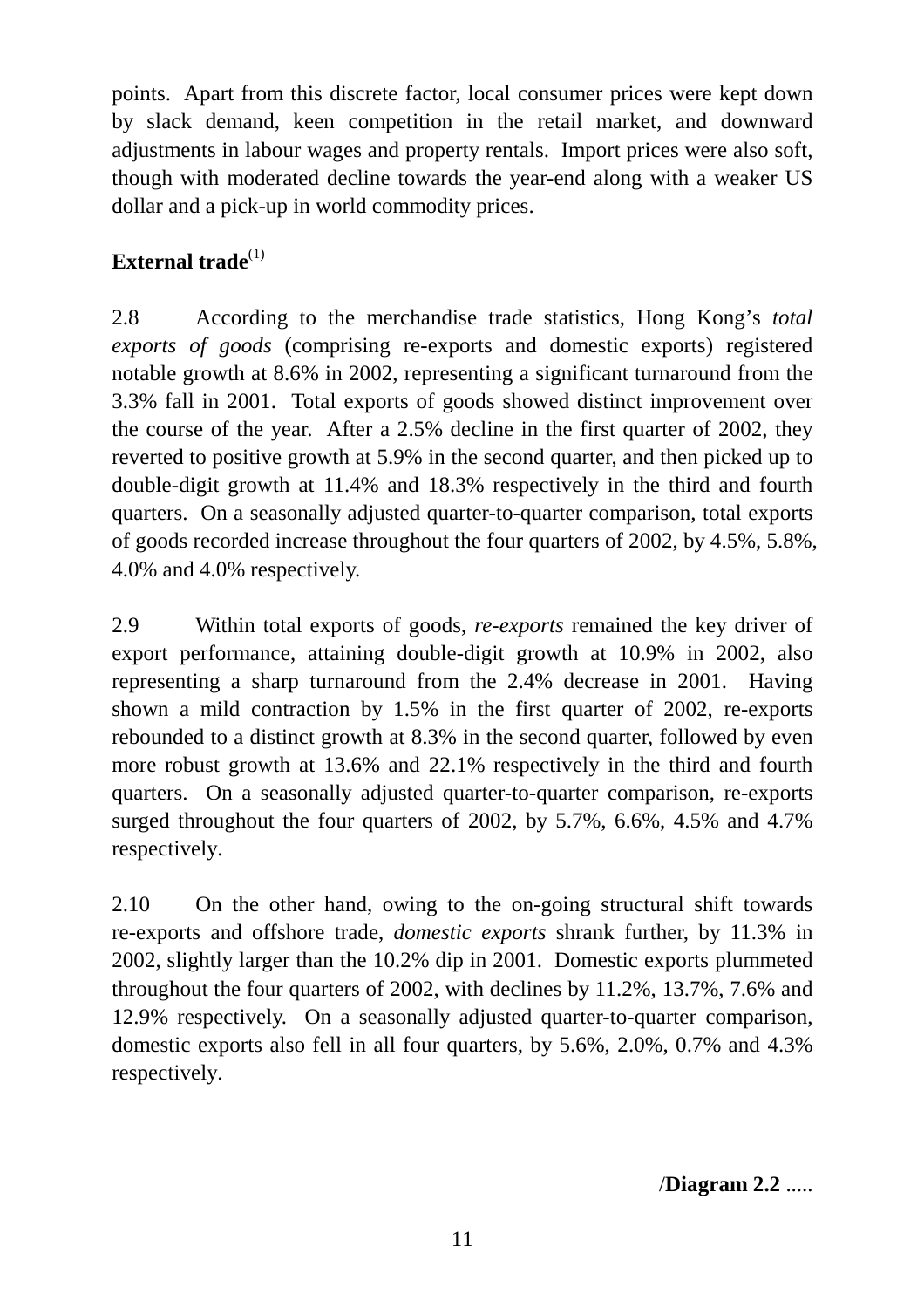```
Diagram 2.2
```


**Total exports of goods, re-exports and domestic exports (year-on-year rate of change)**

Note : From the first quarter of 2001 onwards, the rates of change are computed from the new 2000-based trade index series. Before then, the rates of change are computed from the old 1990-based series. Re-scaling using conversion factors as derived from the levels of the old and the new series in their overlapping period of 2000 has been applied to the indices to maintain continuity.

/**Table 2.2** .....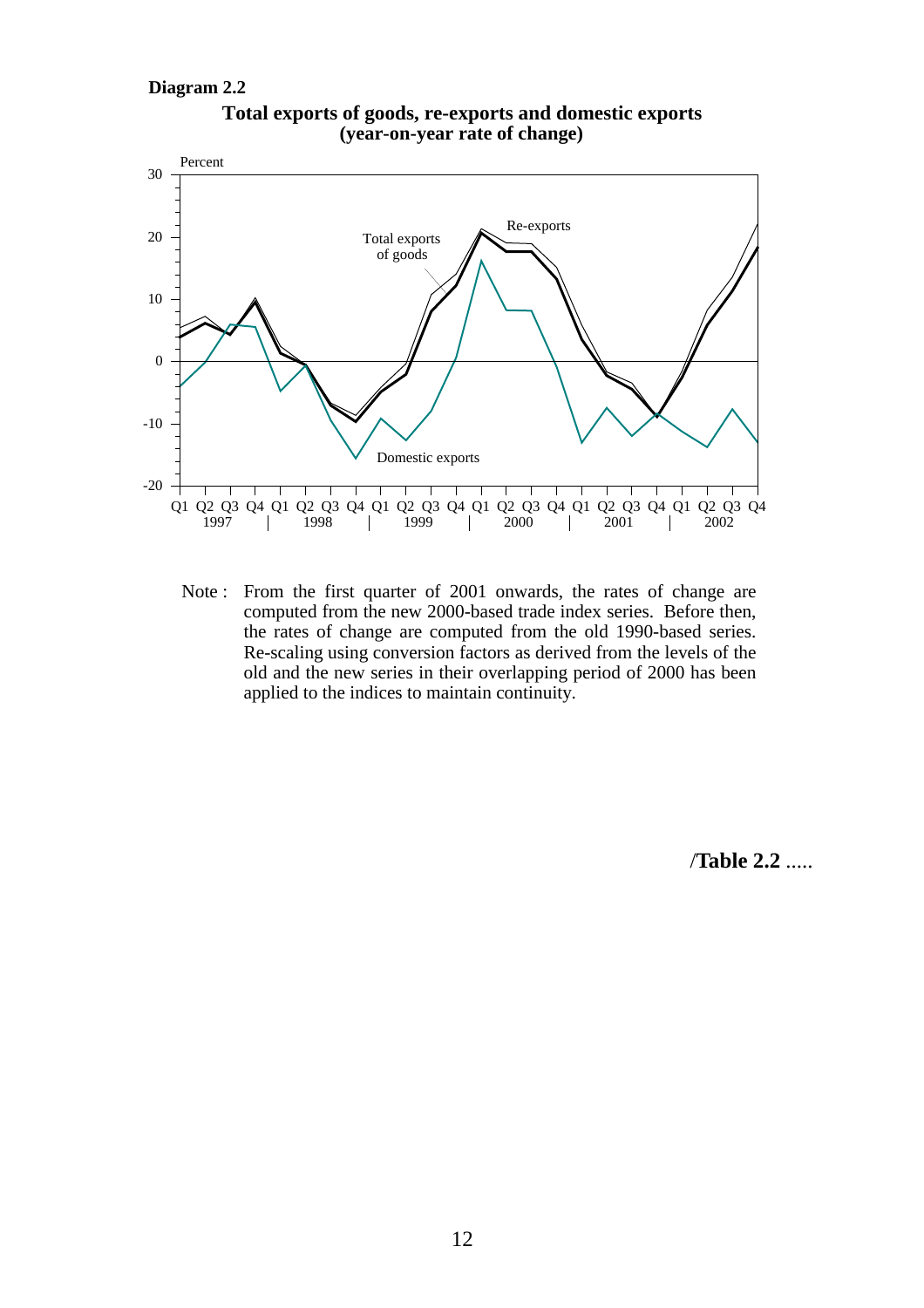## **Table 2.2**

|      |                      | Total exports<br>of goods         | <u>Re-exports</u>                 | Domestic<br>exports                     |
|------|----------------------|-----------------------------------|-----------------------------------|-----------------------------------------|
| 2001 | Annual               | $-3.3$                            | $-2.4$                            | $-10.2$                                 |
|      | H1<br>H <sub>2</sub> | 0.5<br>$-6.6$                     | 1.9<br>$-6.1$                     | $-10.1$<br>$-10.2$                      |
|      | Q1<br>Q2<br>Q3<br>Q4 | 3.6<br>$-2.2$<br>$-4.4$<br>$-8.8$ | 5.9<br>$-1.6$<br>$-3.4$<br>$-8.9$ | $-13.0$<br>$-7.4$<br>$-11.9$<br>$-8.3$  |
| 2002 | Annual               | 8.6                               | 10.9                              | $-11.3$                                 |
|      | H1<br>H <sub>2</sub> | 1.8<br>14.7                       | 3.5<br>17.7                       | $-12.5$<br>$-10.2$                      |
|      | Q1<br>Q2<br>Q3<br>Q3 | $-2.5$<br>5.9<br>11.4<br>18.3     | $-1.5$<br>8.3<br>13.6<br>22.1     | $-11.2$<br>$-13.7$<br>$-7.6$<br>$-12.9$ |

#### **Total exports of goods, re-exports and domestic exports (year-on-year rate of change (%))**

Note : New series of quantum indices using 2000 as the updated base are released as from June 2002 to replace the old 1990-based series. For the period prior to 2000, the quantum indices are obtained by re-scaling the previously released 1990-based series, using conversion factors as derived from the levels of the old and the new series in their overlapping period of 2000. There may be minor differences in some of the rates of change in the quantum indices for the period from the first quarter of 2001 to the first quarter of 2002.

#### **Table 2.3**

#### **Total exports of goods, re-exports and domestic exports (seasonally adjusted quarter-to-quarter rate of change (%))**

|      | Total exports<br>of goods         | <u>Re-exports</u>          | Domestic exports                     |
|------|-----------------------------------|----------------------------|--------------------------------------|
| 2001 | $-3.7$<br>$-2.7$<br>0.3<br>$-3.8$ | $-3.7$<br>$-3.2$<br>$-4.1$ | $-3.5$<br>1.3<br>$-5.8$<br>$-0.8$    |
| 2002 | 4.5<br>5.8<br>4.0                 | 5.7<br>6.6<br>4.5          | $-5.6$<br>$-2.0$<br>$-0.7$<br>$-4.3$ |

Note : See the footnote to Table 2.2.

/**Diagram 2.3** .....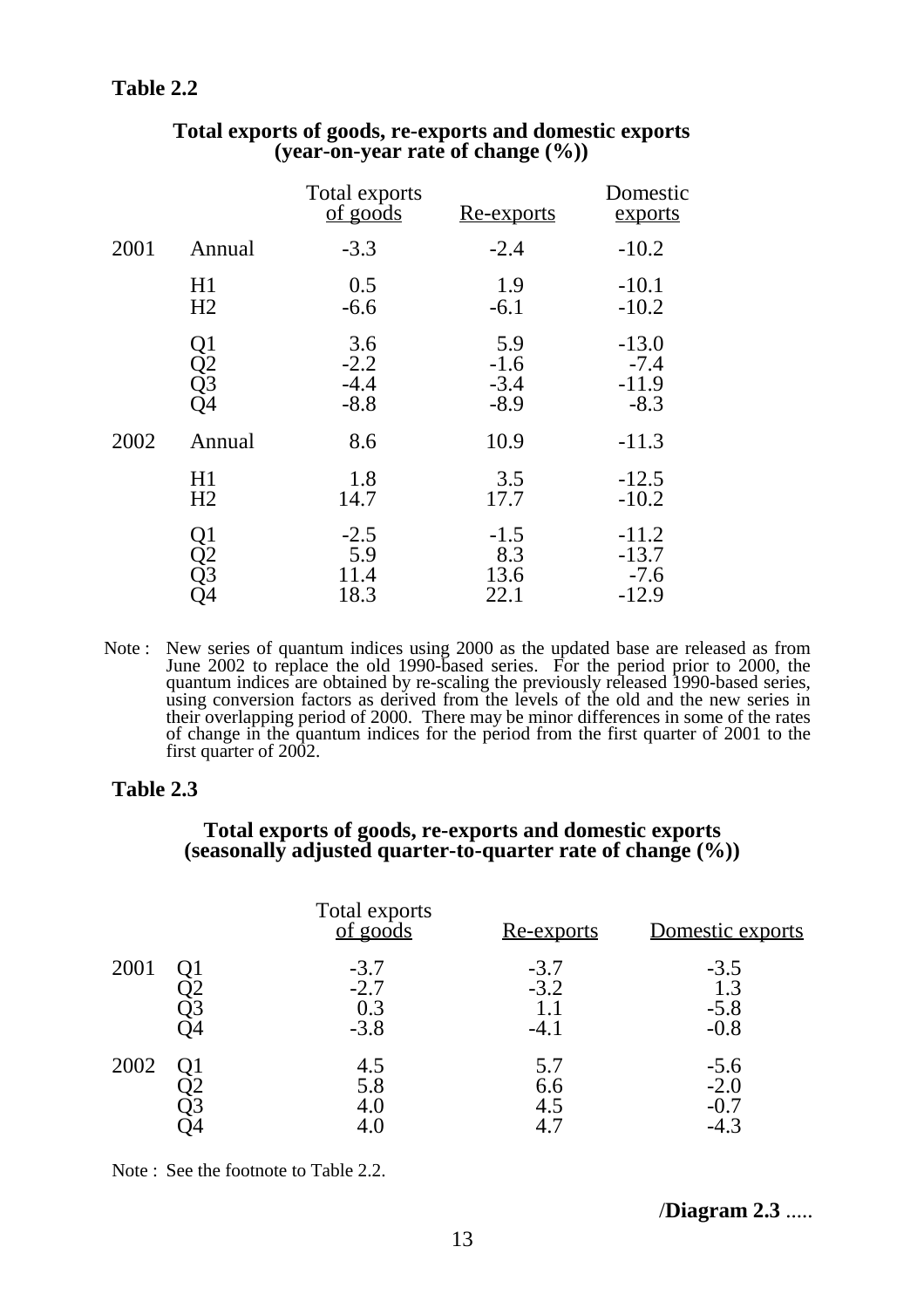

**Domestic exports and re-exports (share in the value of total exports of goods)**

2.11 Total exports of goods to *East Asia* as a whole staged a sharp rebound, along with economic recovery in the region. There was a 13.4% surge in 2002, significantly up from the 1.8% increase in 2001. Exports to the Mainland, the Republic of Korea and Thailand were strong all through the four quarters of the year. Exports to Singapore and Malaysia also picked up distinctly after the first quarter. Exports to Japan were still weak in the first half of the year, yet improved distinctly towards the year-end. Total exports of goods to *North America* likewise regained strength, along with greater import intake in the United States and Canada, and helped further by better price competitiveness of Hong Kong's exports upon weakening of the US dollar. There was a 3.9% rise in 2002, in contrast to an 8.8% decline in 2001. Total exports of goods to the *European Union* were still held back by sluggish demand in the euro area and a relatively weak euro earlier on, yet there was also a distinct pick-up more recently, along with improved import demand and a stronger euro. A marginal decline of 0.4% was recorded in 2002, much narrowed from the 8.5% decrease in 2001.

/**Table 2.4** .....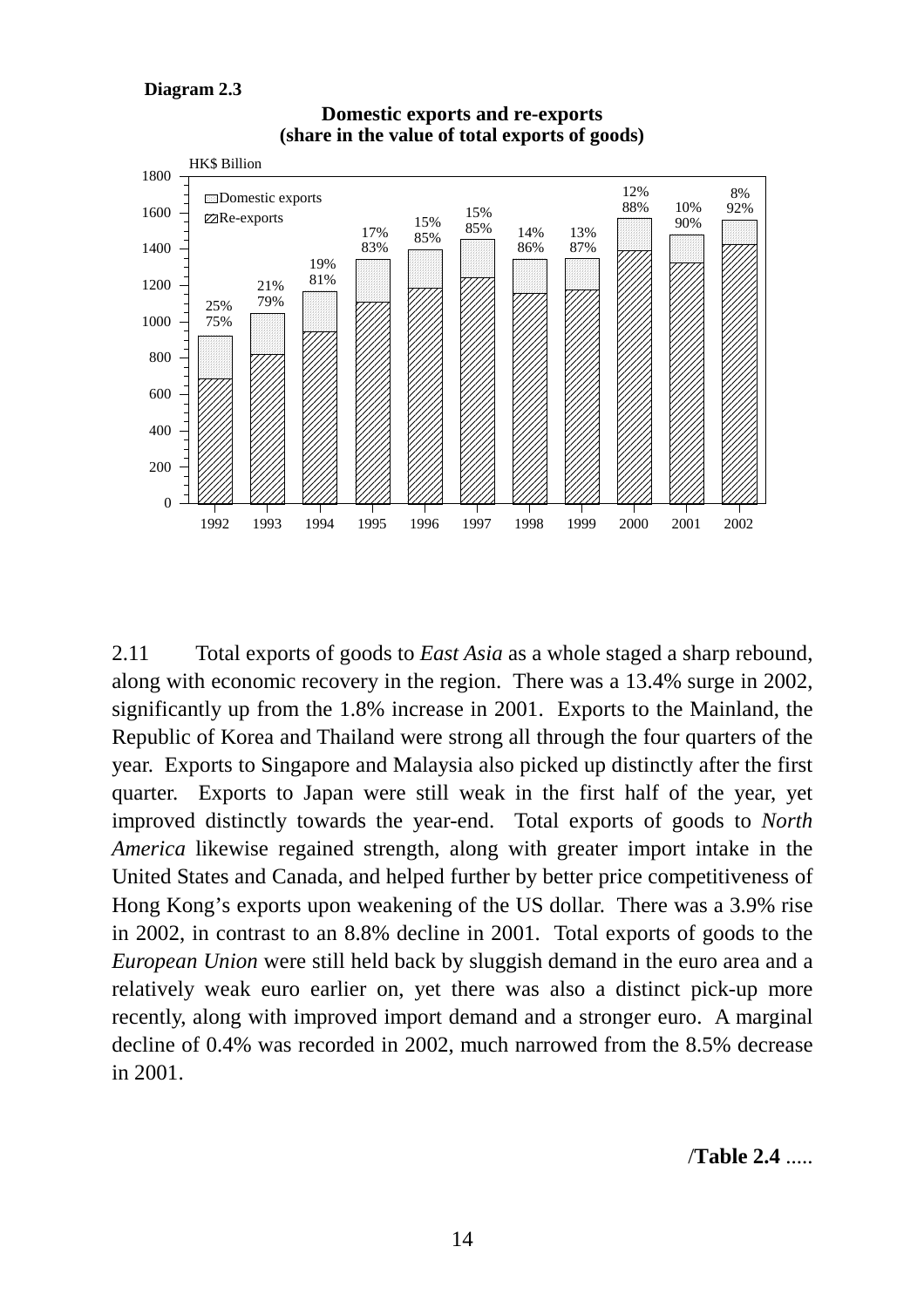## **Table 2.4**

|      |                      | East Asia $^{(a)(d)}$       | North<br>America <sup>(b)</sup>        | European<br>Union <sup>(c)</sup>       |
|------|----------------------|-----------------------------|----------------------------------------|----------------------------------------|
| 2001 | Annual               | 1.8                         | $-8.8$                                 | $-8.5$                                 |
|      | H1<br>H <sub>2</sub> | 5.4<br>$-1.3$               | $-5.1$<br>$-11.7$                      | $-4.7$<br>$-11.7$                      |
|      | Q1<br>Q2<br>Q3<br>Q4 | 8.0<br>3.1<br>2.0<br>$-4.7$ | $-1.0$<br>$-8.7$<br>$-10.5$<br>$-12.9$ | $-1.4$<br>$-7.9$<br>$-11.3$<br>$-12.1$ |
| 2002 | Annual               | 13.4                        | 3.9                                    | $-0.4$                                 |
|      | H1<br>H2             | 7.1<br>19.2                 | $-4.1$<br>10.8                         | $-8.1$<br>6.6                          |
|      | Q1<br>Q2<br>Q3<br>Q4 | 4.8<br>9.3<br>14.7<br>23.9  | $-12.4$<br>3.5<br>9.5<br>12.3          | $-12.1$<br>$-3.9$<br>3.6<br>9.7        |

## **Total exports of goods by major region (year-on-year rate of change (%))**

Notes : (a) For the coverage of East Asia, see Note (2).

(b) For the coverage of North America, see Note (3).

- (c) For the coverage of the European Union, see Note (4).
- (d) For those constituent markets where separate quantum indices are not compiled, their levels of total exports of goods are estimated from an aggregate implicit price deflator covering all those export markets in the Asia-Pacific region for which separate unit value indices are not available.

Also see the footnote to Table 2.2.

 $/2.12$  ......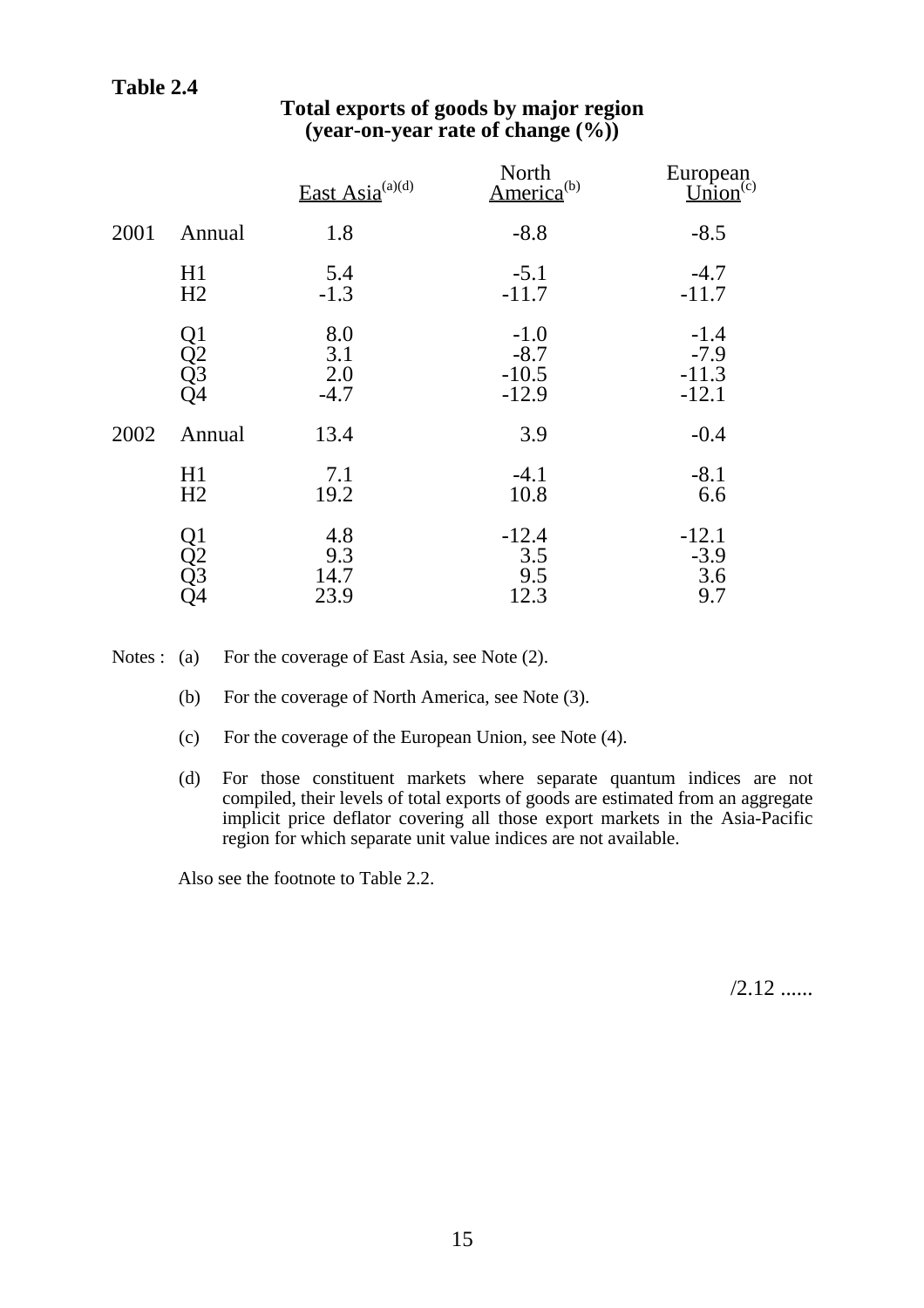2.12 *Imports of goods* likewise rebounded, rising by 7.8% in 2002, also distinctly improved from the 2.0% decline in 2001. Mirroring the profile of pick-up in re-exports over the course of the year, imports of goods, after falling by 4.1% in the first quarter of 2002, resumed positive growth at 5.7% in the second quarter, and then accelerated markedly to double-digit growth at 10.8% and 18.1% respectively in the third and fourth quarters. Imports retained for local use likewise revived during the year, though at a less robust pace than that of re-exports. Specifically, *retained imports* still had an 8.9% decline in the first quarter of 2002, yet reverted to increase by 0.8% in the second quarter, followed by considerably faster increases by 5.2% and 10.0% respectively in the third and fourth quarters. For 2002 as a whole, retained imports grew by only 1.8%, having declined by 1.1% in 2001. On a seasonally adjusted quarter-to-quarter comparison, imports of goods rose by 4.5%, 5.8%, 4.8% and 2.9% respectively through the four quarters of 2002. Retained imports rose in the first three quarters of 2002, by 2.3%, 4.2% and 5.4% respectively, but fell back by 1.0% in the fourth quarter.

2.13 Analysed by *end-use category*, retained imports of consumer goods rose more moderately by 5.7% in 2002, after a faster growth of 8.4% in 2001. The growth was more notable in electrical appliances and jewellery, yet more modest in clothing. Retained imports of foodstuffs had further moderate growth at 5.3% in 2002, having risen by 2.2% in 2001. Retained imports of capital goods plummeted by 13.6% in 2002, in stark contrast to an 8.1% growth in 2001. There was nevertheless a relative improvement towards the end of the year, helped in part by a low base of comparison a year earlier. The setback in 2002 was mainly concentrated in intake of office equipment and of capital goods in the "others" category. Intake of construction machinery nevertheless held up rather well for much of the year. Intake of industrial machinery had a lesser decline. Intake of telecommunications equipment fell slightly. Retained imports of raw materials and semi-manufactures, having plunged by 14.5% in 2001, reverted to positive growth at 9.8% in 2002. There should have been some inventory replenishment following the draw-down in 2001. Retained imports of fuels picked up to a 4.8% rise in 2002, after a meagre increase of 0.2% in 2001.

/**Table 2.5** .....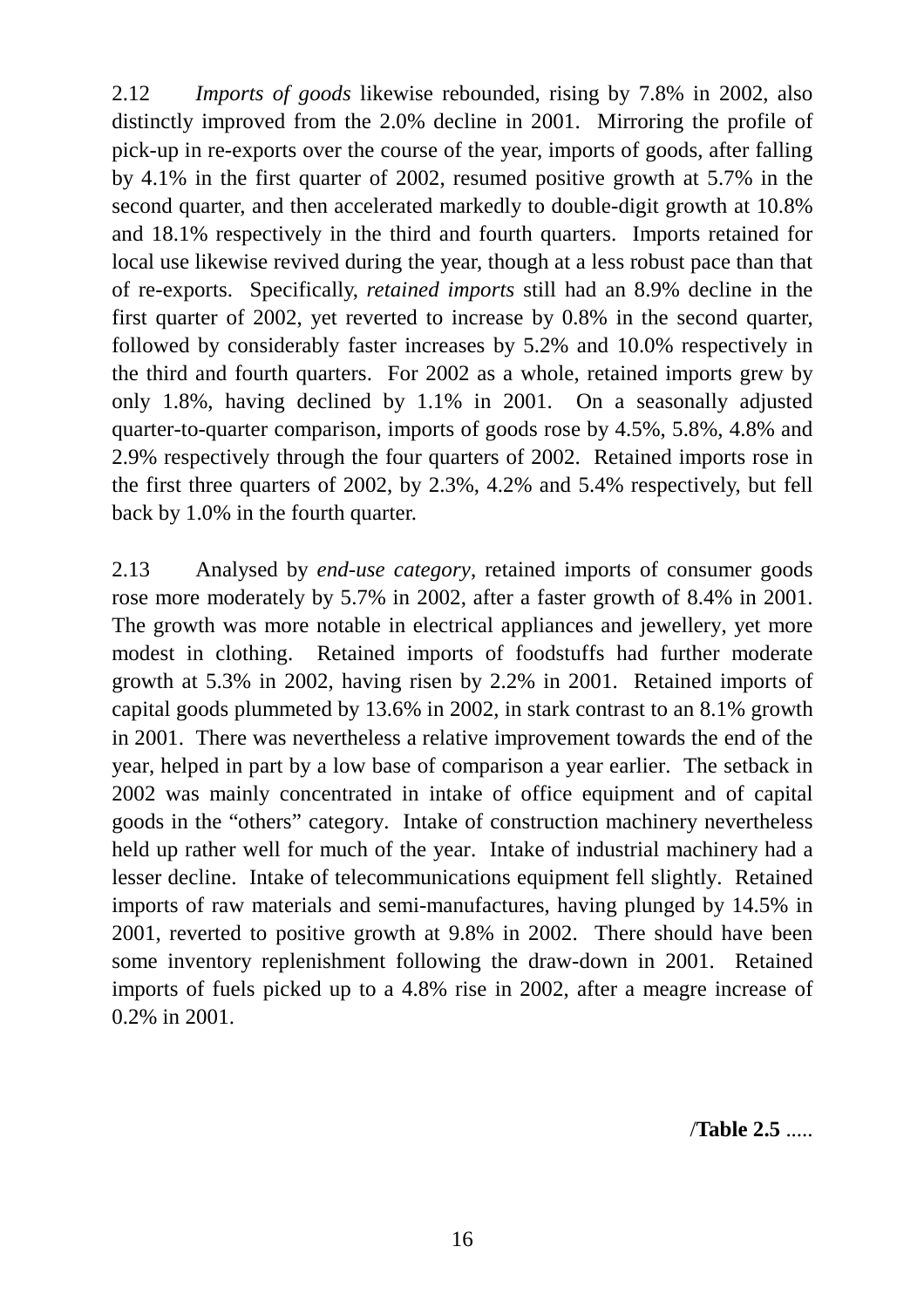## **Table 2.5**

|      |                          |                                   | Imports of goods Retained imports <sup>(a)</sup> |
|------|--------------------------|-----------------------------------|--------------------------------------------------|
| 2001 | Annual                   | $-2.0$                            | $-1.1$                                           |
|      | H1<br>H <sub>2</sub>     | 2.4<br>$-5.8$                     | 3.2<br>$-5.1$                                    |
|      | ) 1<br>) 2<br>) 3<br>) 4 | 5.6<br>$-0.5$<br>$-2.9$<br>$-8.7$ | 5.0<br>1.5<br>$-1.8$<br>$-8.4$                   |
| 2002 | Annual                   | 7.8                               | 1.8                                              |
|      | H1<br>H <sub>2</sub>     | 0.9<br>14.3                       | $-3.9$<br>7.5                                    |
|      | )<br>23<br>34            | $-4.1$<br>5.7<br>10.8<br>18.1     | $-8.9$<br>0.8<br>5.2<br>10.0                     |

## **Imports of goods and retained imports (year-on-year rate of change (%))**

Notes : (a) Based on the results of the Annual Survey of Re-export Trade conducted by the Census and Statistics Department, re-export margins by individual end-use category are estimated and adopted for deriving the value of imports retained for use in Hong Kong.

Also see the footnote to Table 2.2.

/**Table 2.6** .....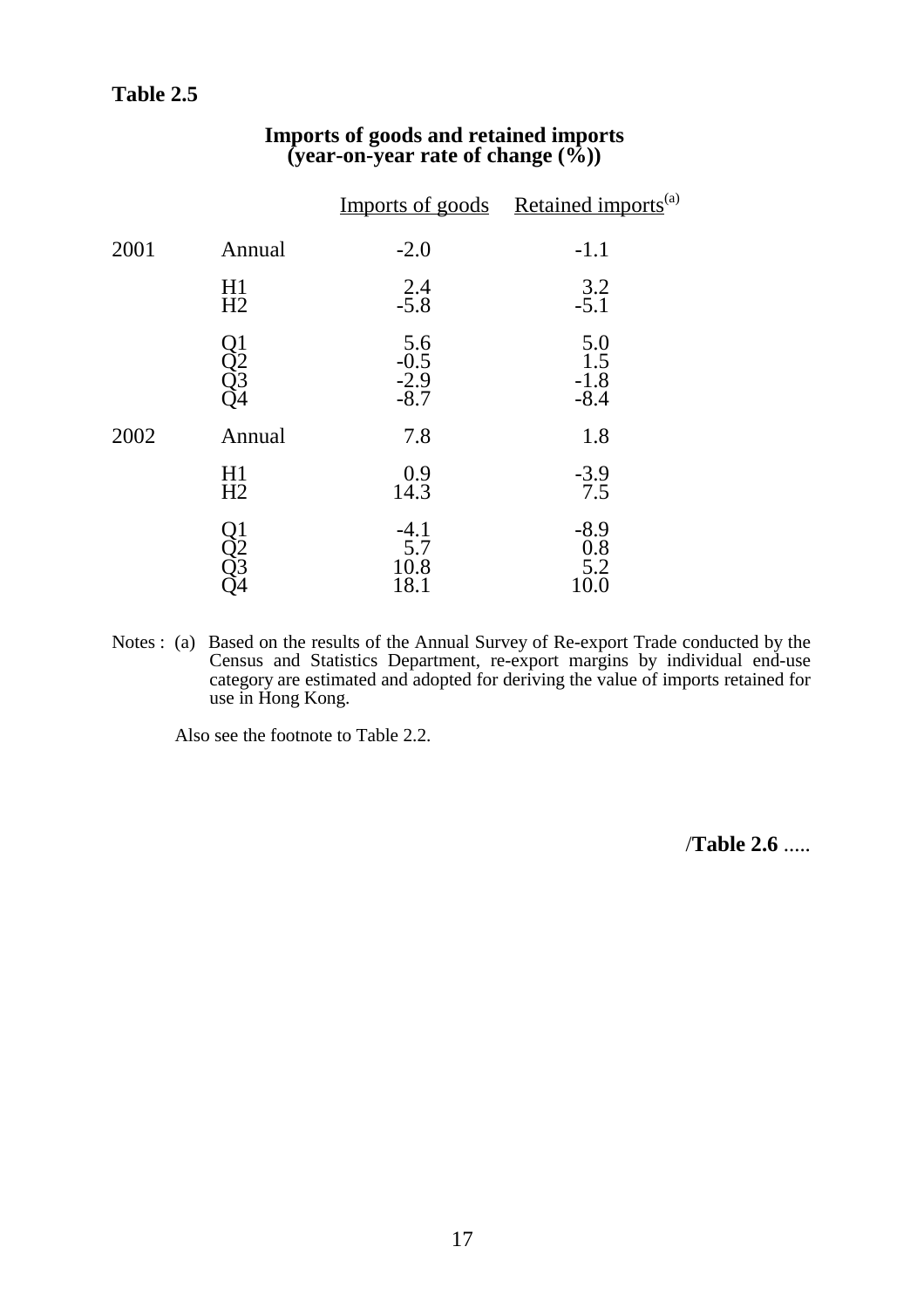## **Table 2.6**

#### **Imports of goods and retained imports (seasonally adjusted quarter-to-quarter rate of change (%))**

|      | Imports of goods           | Retained imports <sup>(a)</sup> |
|------|----------------------------|---------------------------------|
| 2001 | $-1.0$<br>$-4.8$<br>$-4.7$ | 4.4<br>$-7.8$<br>$-5.8$         |
| 2002 | 4.5<br>5.8<br>4.8<br>2.9   | 2.3<br>4.2<br>5.4<br>-1.0       |

Notes : (a) See Note (a) to Table 2.5.

Also see the footnote to Table 2.2.

### **Table 2.7**

# **Retained imports by end-use category (year-on-year rate of change (%))**

|      |                                                            | Consumer<br>goods            | <b>Foodstuffs</b>               | Capital<br>$\overline{goods}$           | Raw<br>materials and<br>semi-manufactures | <b>Fuels</b>                |
|------|------------------------------------------------------------|------------------------------|---------------------------------|-----------------------------------------|-------------------------------------------|-----------------------------|
| 2001 | Annual                                                     | 8.4                          | 2.2                             | 8.1                                     | $-14.5$                                   | 0.2                         |
|      | H1<br>H2                                                   | 6.6<br>10.2                  | $-1.6$<br>5.9                   | 14.7<br>2.6                             | $-6.2$<br>$-22.2$                         | 3.0<br>$-2.3$               |
|      | Q1<br>$\overline{Q}2$<br>$\overline{Q}3$<br>Q <sub>4</sub> | 1.3<br>11.8<br>12.3<br>8.0   | 2.2<br>$-5.3$<br>16.3<br>$-3.9$ | 28.3<br>3.5<br>12.3<br>$-7.0$           | $-7.6$<br>$-4.8$<br>$-23.2$<br>$-21.2$    | 4.7<br>1.5<br>$-8.2$<br>4.1 |
| 2002 | Annual                                                     | 5.7                          | 5.3                             | $-13.6$                                 | 9.8                                       | 4.8                         |
|      | H1<br>H2                                                   | 0.7<br>10.7                  | 9.7<br>1.2                      | $-16.6$<br>$-10.9$                      | $-2.1$<br>23.1                            | 0.7<br>8.8                  |
|      | Q1<br>$\overline{Q}$<br>$\overline{Q}$ 3<br>Q4             | $-2.3$<br>3.3<br>11.9<br>9.3 | 14.2<br>5.0<br>$-8.9$<br>12.7   | $-23.0$<br>$-10.1$<br>$-18.0$<br>$-2.3$ | $-9.2$<br>4.4<br>27.1<br>19.1             | $-3.3$<br>4.4<br>7.8<br>9.7 |

Note : See the footnote to Table 2.2 and Note (a) to Table 2.5.

 $/2.14$  .....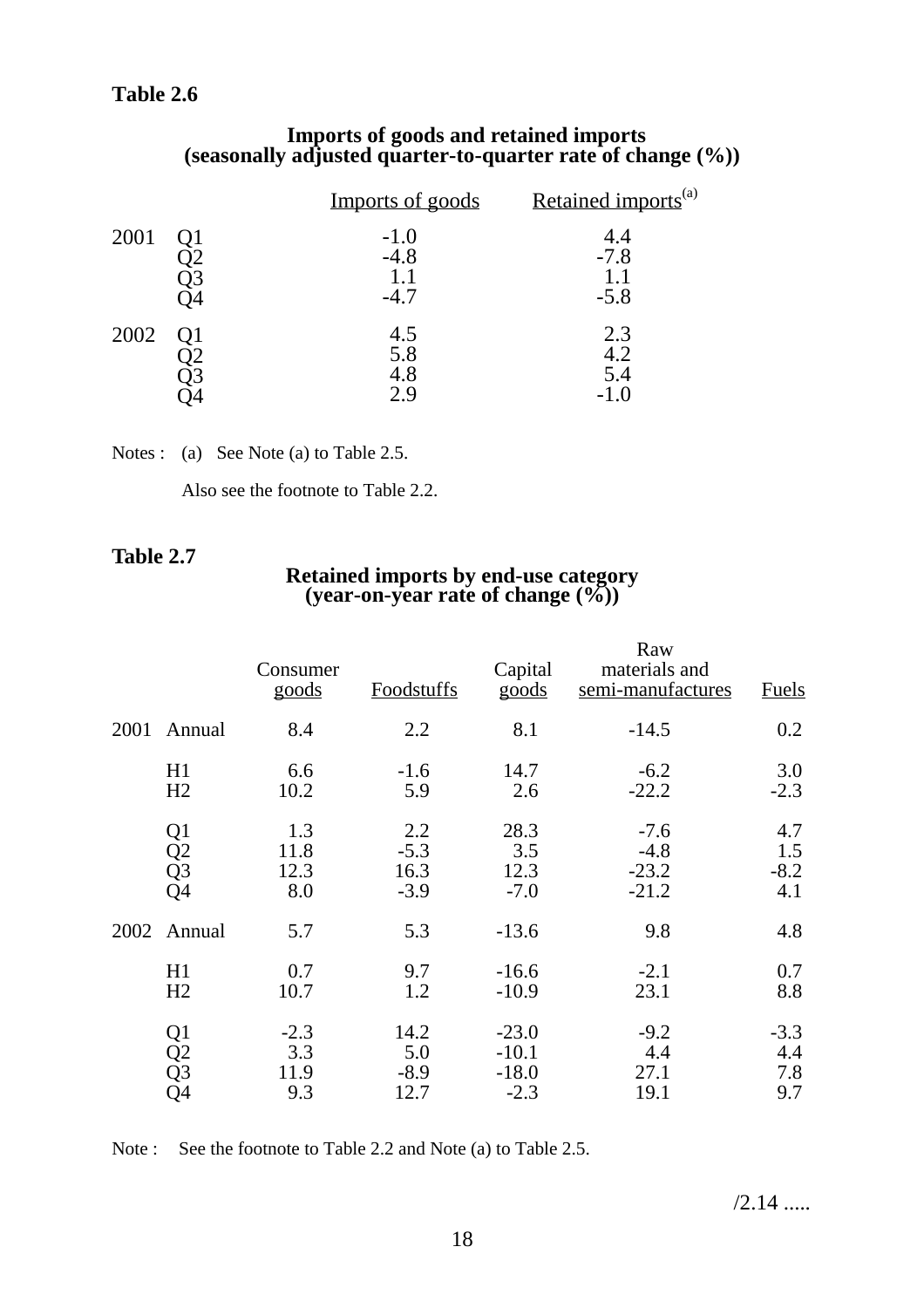2.14 As the value of total exports of goods rose faster than the value of imports of goods, the *visible trade deficit* reckoned on a BoP basis dwindled to \$40.0 billion or 2.5% of the value of imports of goods in 2002, from \$65.0 billion or 4.2% in 2001.

2.15 On invisible trade, *exports of services* continued to fare better than exports of goods, with double-digit growth at 12.1% in 2002, markedly better than the 5.9% growth in 2001. As with exports of goods, exports of services accelerated in growth over the course of the year. Growth was already rather robust at 7.7% and 8.6% respectively in the first and second quarters of 2002, yet followed by even stronger growth at 14.1% and 17.2% respectively in the third and fourth quarters. On a seasonally adjusted quarter-to-quarter comparison, exports of services leaped throughout the four quarters of 2002, by 3.3%, 3.8%, 5.4% and 4.1% respectively.

2.16 Yet *imports of services* remained weak, with a decline of 0.8% in 2002, slightly worse than the 0.2% decrease in 2001. An improvement was nevertheless seen over the course of the year. Imports of services had decreases of 1.3% and 4.0% respectively in the first and second quarters of 2002, and then reverted to increase by 1.0% and 0.9% respectively in the third and fourth quarters. On a seasonally adjusted quarter-to-quarter comparison, imports of services edged up by 0.6% in the first quarter of 2002, and then fell back by 1.2% in the second quarter, before bouncing up to increase by 2.5% in the third quarter, yet followed by a 0.7% decline in the fourth quarter.

/**Table 2.8** .....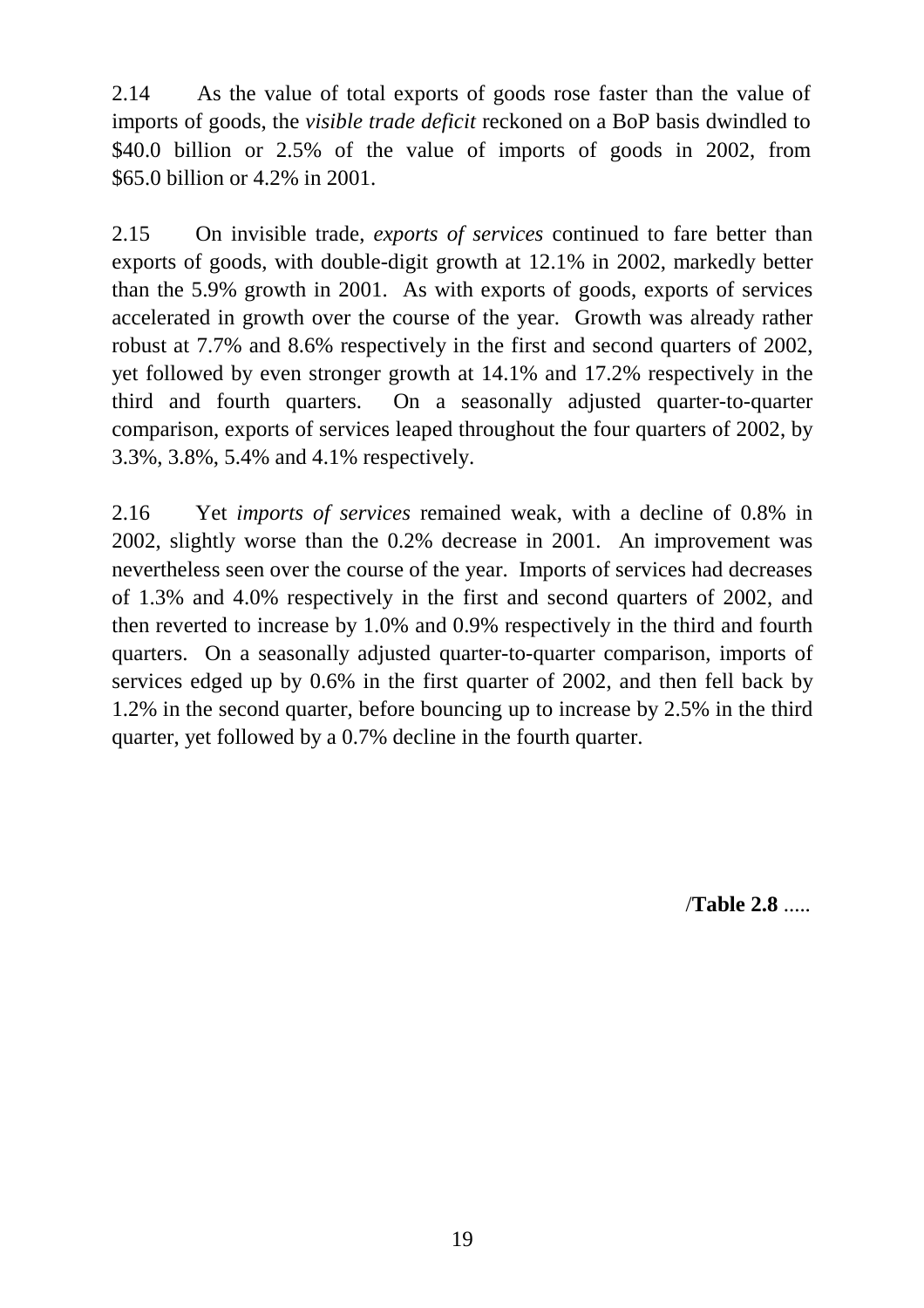|      |                                                          | <b>Total exports</b>             |                              | <b>Imports</b>                   |                              | <b>Trade balance</b>                    |                              |                              |
|------|----------------------------------------------------------|----------------------------------|------------------------------|----------------------------------|------------------------------|-----------------------------------------|------------------------------|------------------------------|
|      |                                                          | Goods                            | <b>Services</b>              | Goods                            | <b>Services</b>              | Goods                                   | Services                     | Combined                     |
| 2001 | Annual                                                   | 1,489.0                          | 323.1                        | 1,554.0                          | 189.6                        | $-65.0$                                 | 133.5                        | 68.5                         |
|      | H1<br>H2                                                 | 714.5<br>774.5                   | 155.0<br>168.1               | 763.0<br>790.9                   | 94.8<br>94.8                 | $-48.5$<br>$-16.4$                      | 60.1<br>73.3                 | 11.6<br>56.9                 |
|      | Q <sub>1</sub><br>Q2<br>Q <sub>3</sub><br>Q <sub>4</sub> | 350.4<br>364.1<br>403.0<br>371.5 | 76.5<br>78.5<br>82.8<br>85.3 | 375.1<br>388.0<br>414.4<br>376.5 | 48.0<br>46.8<br>49.6<br>45.2 | $-24.6$<br>$-23.9$<br>$-11.4$<br>$-5.0$ | 28.4<br>31.7<br>33.3<br>40.1 | 3.8<br>7.8<br>21.8<br>35.1   |
| 2002 | Annual                                                   | 1,561.5                          | 352.2                        | 1,601.5                          | 188.8                        | $-40.0$                                 | 163.4                        | 123.4                        |
|      | H1<br>H2                                                 | 699.8<br>861.7                   | 160.5<br>191.7               | 728.6<br>872.9                   | 91.4<br>97.4                 | $-28.8$<br>$-11.2$                      | 69.1<br>94.3                 | 40.3<br>83.1                 |
|      | Q <sub>1</sub><br>Q2<br>Q <sub>3</sub><br>Q4             | 326.1<br>373.7<br>434.9<br>426.8 | 78.3<br>82.2<br>92.2<br>99.5 | 338.5<br>390.1<br>440.5<br>432.4 | 46.4<br>44.9<br>50.7<br>46.6 | $-12.4$<br>$-16.4$<br>$-5.6$<br>$-5.6$  | 31.9<br>37.2<br>41.4<br>52.9 | 19.5<br>20.8<br>35.8<br>47.3 |
|      |                                                          |                                  |                              |                                  |                              |                                         |                              |                              |

## **Visible and invisible trade balance (in \$ billion at current market prices)**

Notes : Figures in this table are reckoned on a BoP basis. Specifically, imports of goods are valued on f.o.b. basis, instead of on c.i.f. basis as is still the on-going practice for the merchandise trade statistics.

Figures may not add up exactly to the total due to rounding.

2.17 As exports of services leaped while imports of services fell marginally, the *invisible trade surplus* reckoned on a BoP basis expanded markedly, to \$163.4 billion or 86.6% of the value of imports of services in 2002, from \$133.5 billion or 70.4% in 2001. Together with a much reduced visible trade deficit, the combined surplus reckoned on a BoP basis surged to \$123.4 billion or 6.9% of the total value of imports of goods and services in 2002, from \$68.5 billion or 3.9% in 2001.

## **Domestic demand**

2.18 Local consumer spending remained subdued in most of 2002, as consumers' willingness to spend was held back by high unemployment, moderated income, and weakness in asset prices. Even with the support of a sharp upsurge in inbound tourism in the year, the volume of *retail sales* still

/declined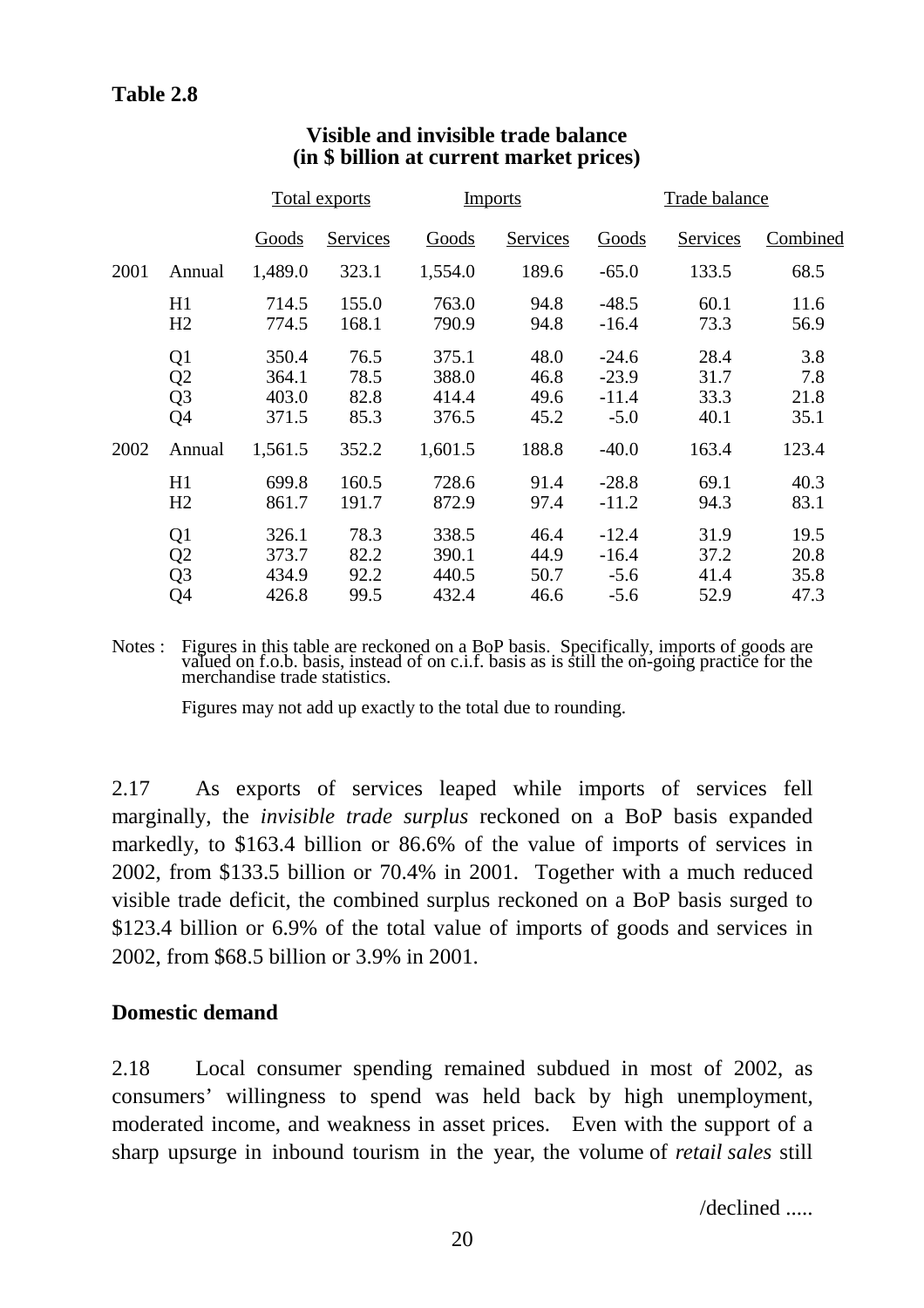declined by 2.6% in 2002, after a 1.2% increase in 2001. A relative improvement in retail business nevertheless emerged in the latter part of the year, upon steadier employment conditions and an even stronger surge in incoming visitors. The volume of retail sales fell by 1.8% in the first quarter of 2002, and more so by 4.5% in the second quarter. The decline then narrowed back, to 3.0% in the third quarter, and further to 1.1% in the fourth quarter. On a seasonally adjusted quarter-to-quarter comparison, the volume of retail sales rose markedly by 4.6% in the first quarter of 2002, and then fell back by 2.4% and 3.1% respectively in the second and third quarters, yet reverted to increase by 0.2% in the fourth quarter.

2.19 *Private consumption expenditure (PCE)* likewise fell in 2002, though to a lesser extent than the decline in retail sales, as the continued growth in spending on consumer services cushioned the setback in spending on goods. PCE fell in all the four quarters of 2002, with declines by 0.3% in the first quarter, 2.4% in the second quarter, 1.5% in the third quarter, and 2.1% in the fourth quarter. For 2002 as a whole, PCE went down by 1.6%, having gone up by 1.4% in 2001. This was the first annual decline since 1998. Analysed by major category of consumer spending in 2002, spending on non-durable goods had a more distinct setback. Spending by Hong Kong residents travelling abroad likewise fell. Spending on durable goods resumed some increase in the latter part of the year, giving a marginal growth for the year as a whole. Spending on food was more stable. Spending on services sustained fairly solid growth. On a seasonally adjusted quarter-to-quarter comparison, PCE rose by 0.4% in the first quarter of 2002, and then fell back in the ensuing three quarters, by 0.9%, 0.3% and 0.9% respectively.

/**Table 2.9** .....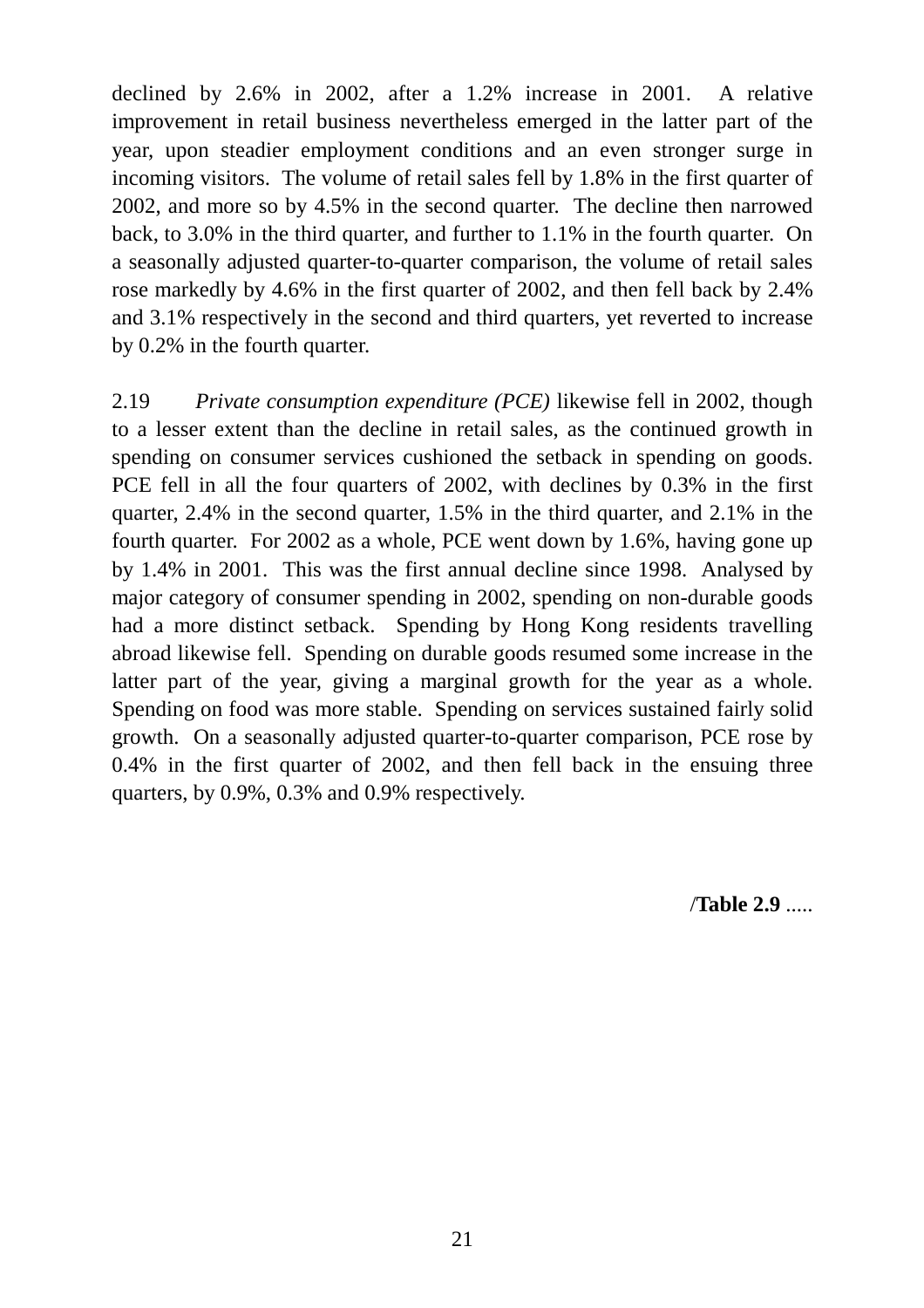|      |                                                                                                 | Retail sales <sup>(a)</sup>                                  |                                                            | Consumer spending by major component <sup>(a)</sup> |                                  |                                                 |                                     |                               | Visitor<br>spending $^{(b)}$ |  |
|------|-------------------------------------------------------------------------------------------------|--------------------------------------------------------------|------------------------------------------------------------|-----------------------------------------------------|----------------------------------|-------------------------------------------------|-------------------------------------|-------------------------------|------------------------------|--|
|      |                                                                                                 |                                                              | Food                                                       | Durables                                            | Non-<br>durables                 | Services                                        | Residents'<br>expenditure<br>abroad | Total                         |                              |  |
| 2001 | Annual                                                                                          | 1.2                                                          | 3                                                          | $\overline{4}$                                      | $-1$                             | $\overline{2}$                                  | 1                                   | $\overline{2}$                | 8                            |  |
|      | H1<br>H2                                                                                        | 3.6<br>$-1.2$                                                | $\frac{3}{2}$                                              | 10<br>$-1$                                          | $-3$                             | $\frac{3}{2}$                                   | $\sqrt{2}$<br>$\star$               | 3                             | $8\,$<br>8                   |  |
|      | Q <sub>1</sub><br>$\overline{Q}$ <sub>2</sub><br>$\overline{Q}$ <sub>3</sub><br>$\overline{Q}4$ | 2.5<br>4.8<br>0.5<br>$(-5.1)$<br>$-3.0$<br>$(-1.8)$          | 3<br>(3.5)<br>$\frac{3}{3}$<br>(1.1)<br>$\overline{2}$     | 8<br>12<br>$\overline{4}$<br>$-5$                   | $\ast$<br>$\frac{2}{-2}$<br>$-4$ | 3<br>$\begin{array}{c} 3 \\ 2 \\ 2 \end{array}$ | 3<br>$\ast$<br>1                    | 3<br>$\mathfrak{Z}$<br>$\ast$ | 5<br>10<br>4<br>11           |  |
| 2002 | Annual                                                                                          | $-2.6$                                                       | $\ast$                                                     | $\ast$                                              | $-5$                             | 3                                               | $-4$                                | $\ast$                        | 21                           |  |
|      | H1<br>H2                                                                                        | $-3.1$<br>$-2.1$                                             | $\mathbf{1}$<br>$\ast$                                     | $-2$<br>$\overline{2}$                              | $-5$<br>$-5$                     | $rac{2}{3}$                                     | $-5$<br>$-2$                        | ∗<br>1                        | 11<br>30                     |  |
|      | Q <sub>1</sub><br>$\overline{Q2}$<br>$\overline{Q}3$<br>Q <sub>4</sub>                          | $-1.8$<br>$-4.5$<br>$(-2.4)$<br>$-3.0$<br>$(-3.1)$<br>$-1.1$ | (4.6)<br>$\mathbf{1}$<br>$\ast$<br>$-1$<br>$\ast$<br>(0.2) | ∗<br>$-4$<br>$\ast$<br>5                            | $-3$<br>$-8$<br>$-7$<br>$-4$     | $\frac{2}{3}$<br>$rac{4}{3}$                    | $-4$<br>$-6$<br>$-3$<br>$-2$        | ∗<br>$-1$<br>1<br>1           | 8<br>14<br>24<br>35          |  |

## **Local consumer and visitor spending in the domestic market**# **(year-on-year rate of change (%))**

Notes : (#) Local consumer and visitor spending in the domestic market has incorporated the results of a technical revision to GDP as announced on 1 August 2002.

(a) Retail sales and consumer spending by major component include both local consumer and visitor spending, which are not separable from the survey data.

(b) This is a broad estimate of spending by non-residents in the domestic market, as a deduction item within private consumption expenditure amongst the expenditure components of GDP.

( ) Figures in brackets represent the seasonally adjusted quarter-to-quarter % change.

(\*) Change of less than 0.5%.

2.20 *Government consumption expenditure (GCE)* reckoned on a national accounts basis rose moderately throughout the four quarters of 2002, by 2.2%, 2.7%, 3.6% and 0.9% respectively. For 2002 as a whole, GCE went up by 2.4%, yet considerably slower than the 6.0% increase in 2001. On a seasonally adjusted quarter-to-quarter comparison, GCE had meagre growth at 0.1% in both the first and second quarters of 2002, accelerated to a 2.5% rise in the third quarter, and then eased back to a 1.4% decline in the fourth quarter.

 $/2.21$  .....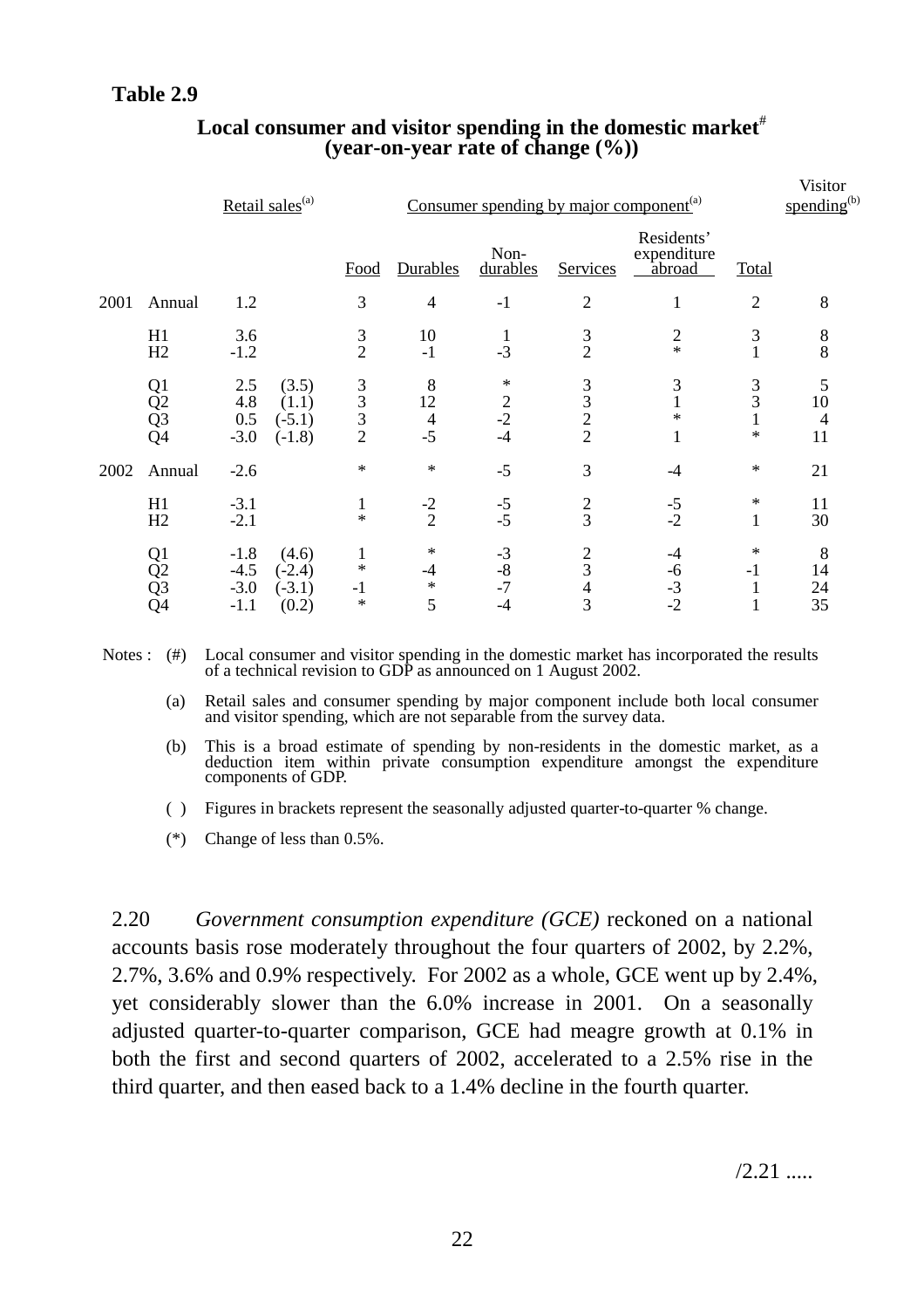2.21 Overall investment spending, as represented by *gross domestic fixed capital formation (GDFCF)*, remained weak in most of 2002. Continuing the setback towards the end of 2001, GDFCF plummeted by 12.3% in the first quarter of 2002. This was followed by lesser declines of 0.6% and 5.0% respectively in the second and third quarters. It then turned up to a modest increase of 0.5% in the fourth quarter. For 2002 as a whole, GDFCF fell by 4.4%, after a 2.9% rise in 2001.

2.22 The relapse in overall investment spending in 2002 was mainly due to a sharp fall-off in *expenditure on machinery, equipment and computer software*, amidst an uncertain business outlook and an overhang of excess capacity. Such expenditure plummeted by 9.6% for 2002 as a whole, reversing the 7.3% increase in 2001. There were marked declines by 20.1%, 7.0% and 12.9% respectively in the first three quarters of 2002, though followed by a rebound to a 2.4% increase in the fourth quarter as was helped in part by a low base a year earlier.

2.23 On the other hand, *expenditure on building and construction*<sup>(5)</sup> turned up to a modest increase of 1.8% in 2002, having declined for four consecutive years. After a 4.0% decrease in the first quarter of 2002, such expenditure turned up by 7.2% and 7.9% respectively in the ensuing two quarters, and then relapsed to a 2.7% fall in the fourth quarter. The pick-up in the second and third quarters was narrowly based, mainly driven by more intensive work on some major private sector projects. As work on these projects subsequently tapered, there was a fall-back in the fourth quarter. Public sector building and construction activity stayed weak in most of the past year, and was on a decline for three years in a row. The MTR Tseung Kwan O Extension was completed in August 2002, and work on the KCR West Rail had been tapering. Moreover, output under the Public Housing Programme continued to shrink. Yet work on Container Terminal No. 9 had been intensive.

2.24 In parallel with the pace of overall economic activity, *inventories* went down further in the first quarter of 2002, and then reverted to some build-up in the ensuing three quarters. This resulted in a modest increase in inventories equivalent to 0.3% of GDP for 2002 as a whole.

/**Diagram 2.4** .....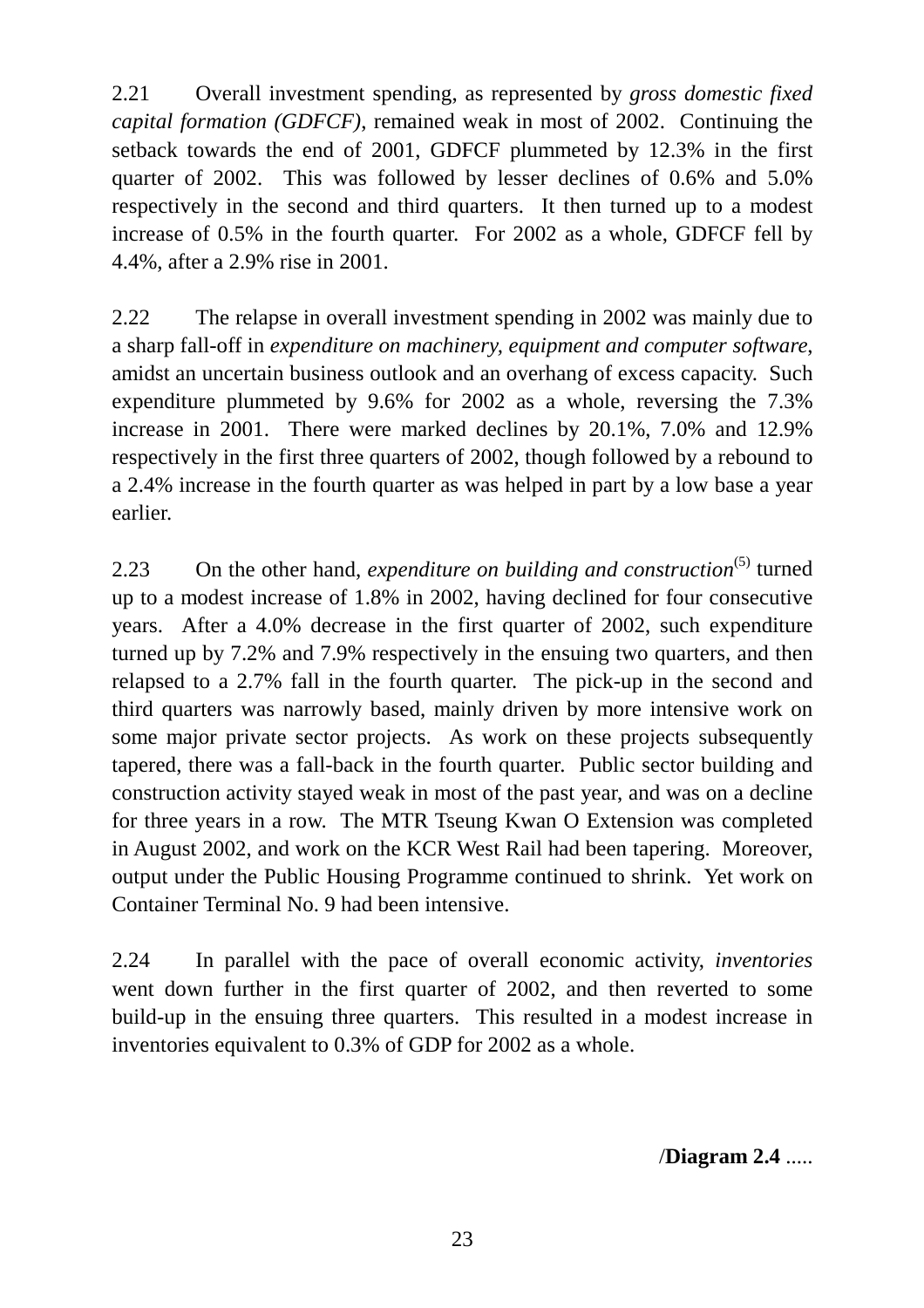#### **Diagram 2.4**



#### **Main components of domestic demand (rate of change)**

## Property market<sup>(6)</sup>

2.25 The property market as a whole underwent further consolidation in 2002. Acquisition and lease demand generally fell short of absorbing the abundant supply, both existing and in the pipeline, and this led to a continued softening in property prices and rentals. Yet the markets for different types of property faced somewhat different circumstances and difficulties.

2.26 The sales market for *residential property* remained generally slack in 2002. While flat prices went down visibly further in 2002, there was a modest pick-up in transaction volume. The increase in trading activity was concentrated in the first half of the year, especially in the second quarter. Market sentiment was lifted by upbeat results of the two land auctions held in April and June, as well as the Government's announcement to resume sale of subsidised sale flats yet in a cautious and orderly manner after expiry of the ten-month moratorium at end-June. But acquisition interest dwindled during most of the ensuing months, amidst renewed concern about job security and income instability, falling share prices, and in particular the continued ample supply of new flats. The brief rebound in trading volume seen in September was mainly stimulated by a fresh round of intensive sales promotion by

/developers .....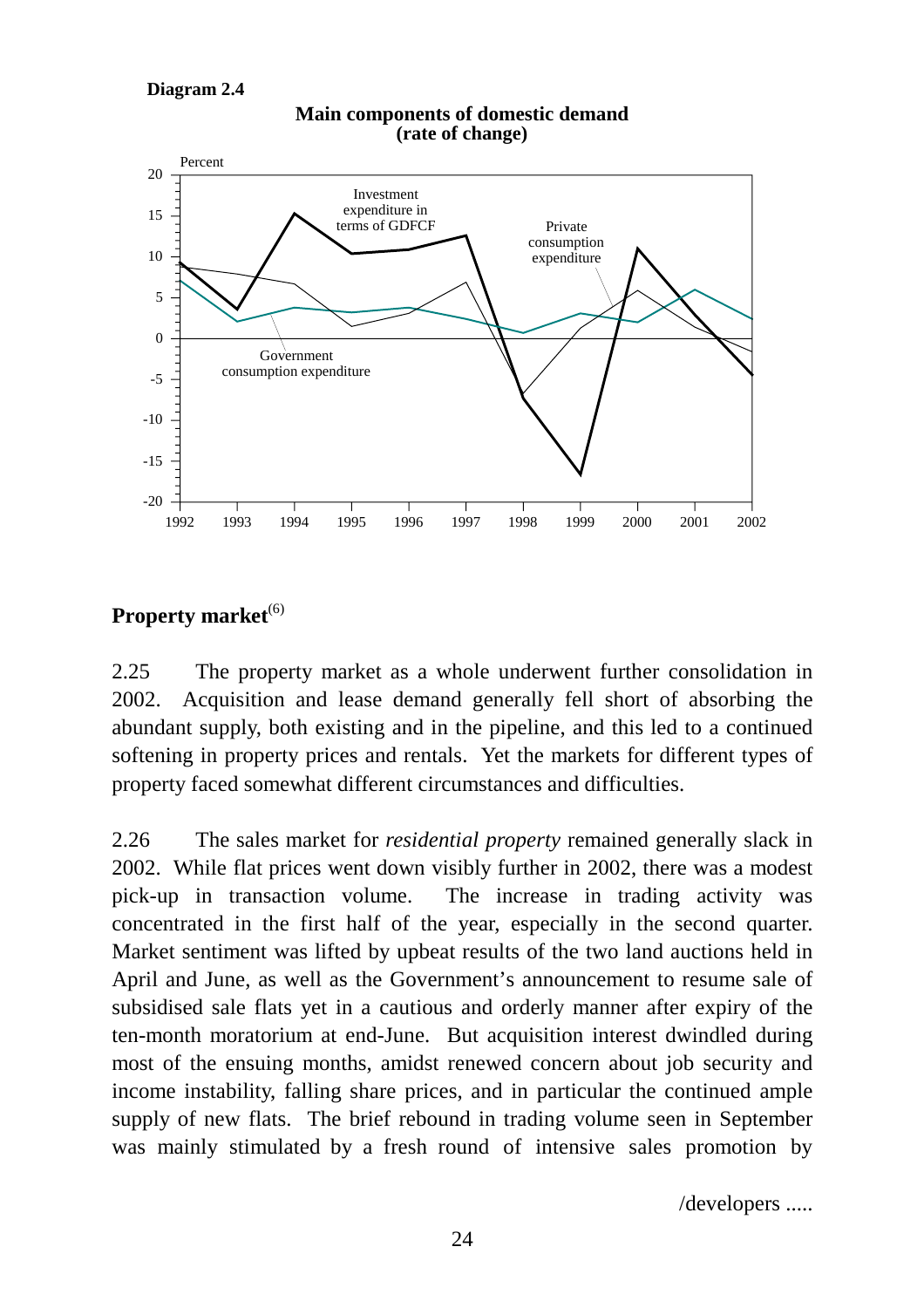developers, through offering even larger price discounts and other more generous concessions to prospective purchasers. As a result, the primary market diverted the demand further and the secondary market was undermined even more. Towards the year-end, market activity again showed some pick-up, conceivably spurred by the Government's promulgation of nine policy measures to stabilise the housing market.

2.27 On a quarter-to-quarter comparison, flat prices went lower on average by 2%, 4% and 7% respectively in the second, third and fourth quarters of 2002, having shown nil change in the first quarter. For the year as a whole, flat prices on average fell by 13%. Against the peak level in the third quarter of 1997, flat prices in the fourth quarter of 2002 plummeted by an average of 62%. Following the marked decline in flat prices and successive cuts in mortgage rate, and notwithstanding reduced household income, there was a substantial improvement in home purchase affordability over the past several years.

2.28 The rental market for private residential flats stayed subdued in 2002. Apart from lesser lease demand upon the impact of reduced salaries and housing allowances, there appeared to have been increased supply of flats for lease from those hitherto for sale. Flat rentals came under greater downward pressure in those areas with a lot of newly completed flats. On a quarter-to-quarter comparison, private housing rentals on average declined by 4%, 3%, 2% and 4% respectively in the four quarters of 2002. For the year as a whole, there was on average a drop of 13%. Against the peak level in the third quarter of 1997, private housing rentals were significantly down in the fourth quarter of 2002, by an average of 43%. Mainly consequential to the distinct fall in flat rentals, lease affordability likewise improved over the past several years.

2.29 On *commercial property*, the rental market for *office space* weakened further in 2002, as demand continued to be dampened by on-going downsizing and rationalisation in the business sector. Grade A office space was additionally hit by an excess supply particularly in the central business district. Also relevant was the move by some companies to relocate their offices to secondary districts for saving costs. In order to uphold the occupancy rate, landlords generally offered larger rental cuts, longer rent-free period and other concessions to their tenants. The sales market for office space was stagnant in 2002. Reduced rental yield against the heavy capital investment

/up-front .....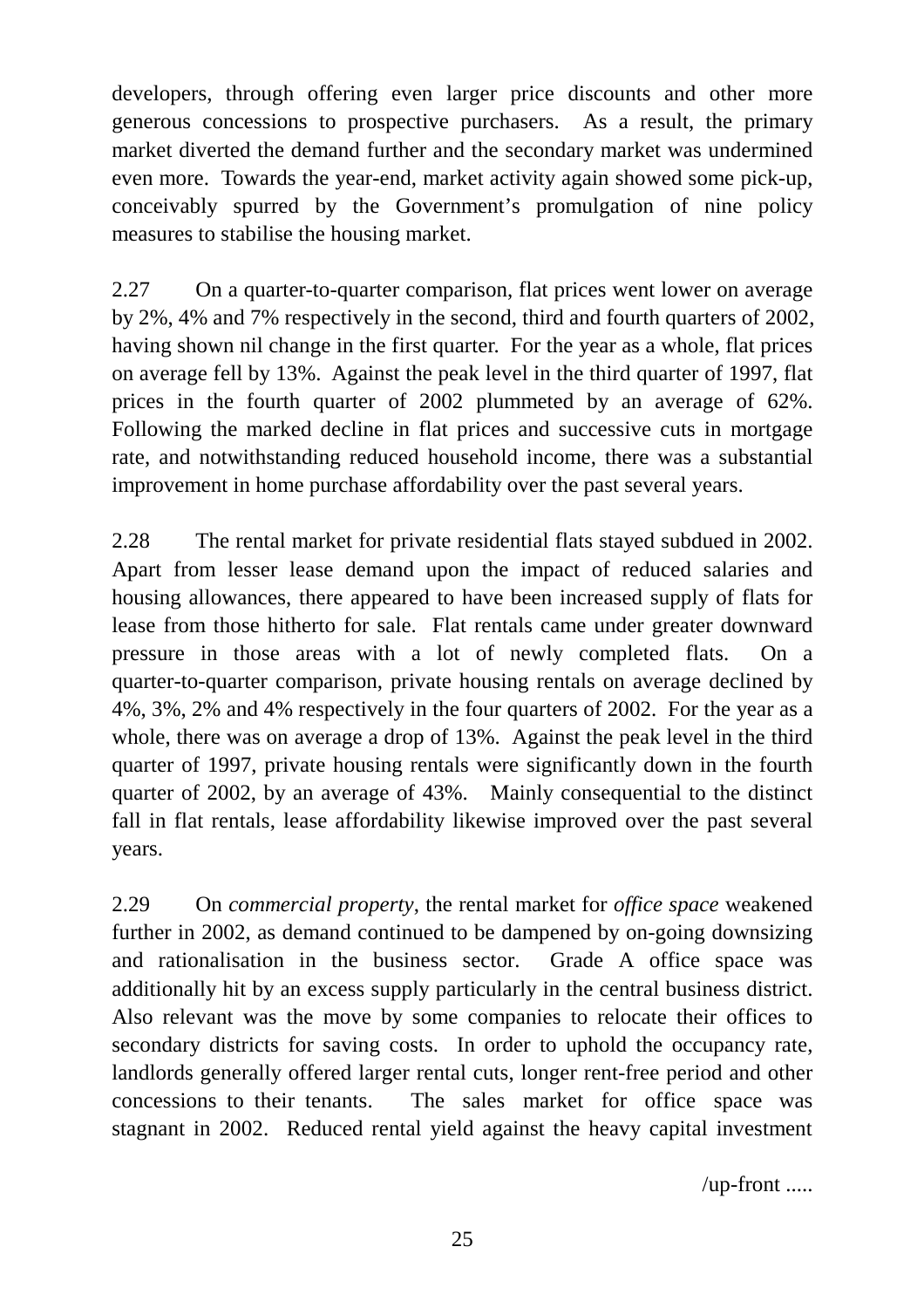up-front had led potential purchasers to stay on the sideline. The rental market for *shopping space* was moderate in 2002, as demand remained generally languid amidst continued setback in the retail trade. Space in well-managed shopping arcades and in the popular shopping districts was nevertheless better sought after. The sales market for shopping space stayed quiet in 2002, as investors continued to adopt a cautious attitude in face of the slack conditions in the retail trade and an uncertain near-term outlook. On *industrial property*, the rental market was inactive in 2002. Demand for conventional factory space was restrained by a further contraction in local manufacturing activity. Demand for modern industrial premises for use as data centres and back-up service centres was also on the wane, amidst further consolidation in the information technology sector. The sales market for industrial property was at a standstill in 2002, in the lack of buying interest.

2.30 *Planned developments* of all types of property in the private sector, as indicated by the total usable floor area on building plans with consent to commence work, fell only slightly by 1% in 2002, after a 25% plunge in 2001. Analysed by main type of property, planned developments of private residential property were reduced by 35% in terms of units, distinctly enlarged from the 12% fall in 2001. In terms of total usable floor area, the decrease of 21% in 2002 also exceeded that of 12% in 2001. On the other hand, planned developments of non-residential property rose sharply in 2002, yet this was primarily due to the low base in 2001. Specifically, planned developments of commercial property, industrial property, and property in the "others" category leaped by 38%, 134% and 46% respectively in 2002, following the pronounced decreases of 21%, 65% and 69% in 2001.

# Labour market<sup>(7)</sup>

2.31 The labour market remained slack in overall terms in 2002. Yet some improvement was seen in the latter part of the year, mainly attributable to a pick-up in total employment upon an upturn in economic activity. For 2002 as a whole, the *unemployment rate* averaged at 7.3%, markedly up from 5.1% in 2001. The seasonally adjusted unemployment rate surged in the early part of the year, from 6.2% in the fourth quarter of 2001 to 7.0% and 7.7% respectively in the first two quarters of 2002, and further to a peak of 7.8% in May - July 2002, amidst more extensive downsizing and lay-offs in the corporate sector. It then fell back somewhat in the latter part of the year, to 7.4% in the third quarter and 7.2% in the fourth quarter. The total number of unemployed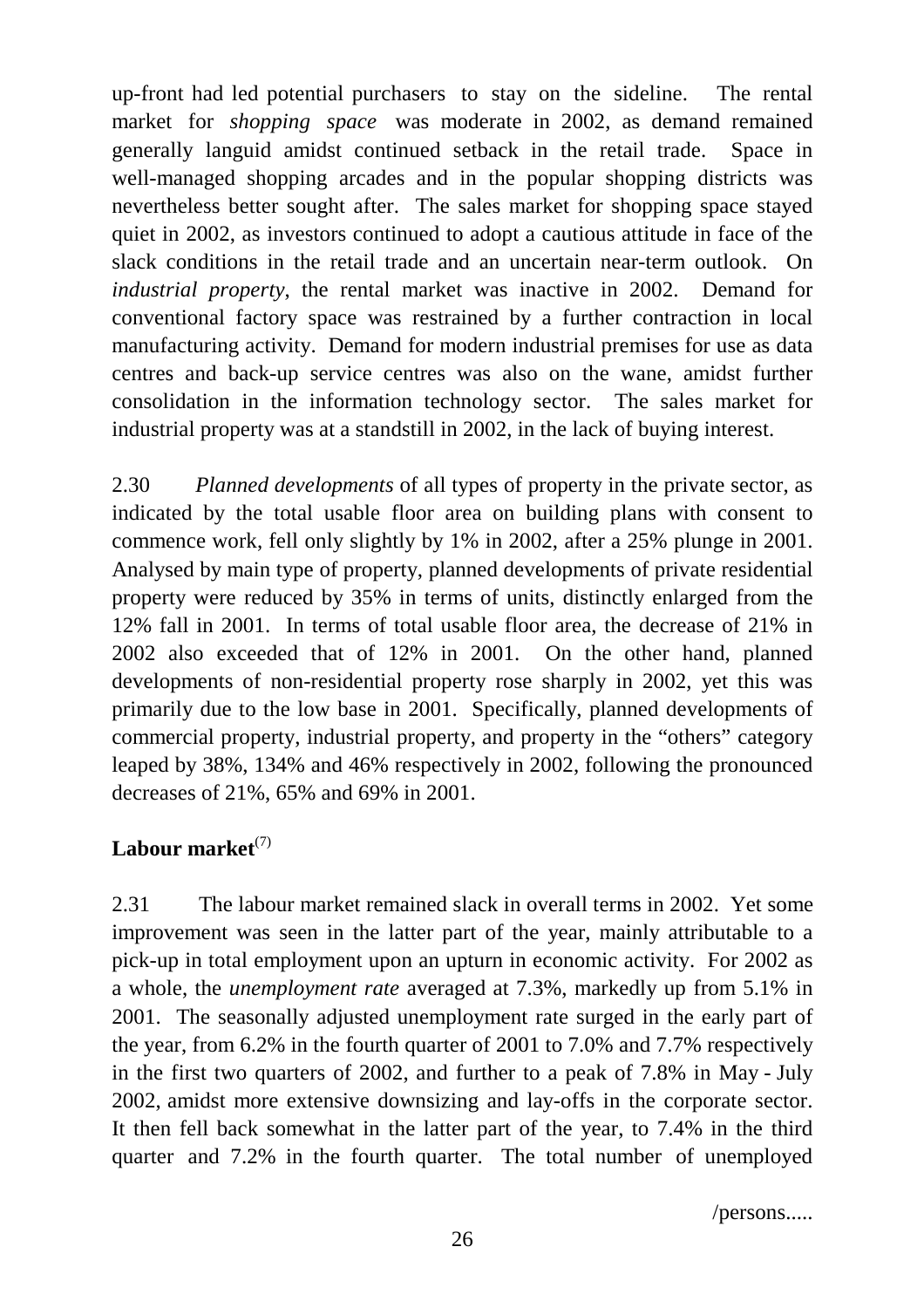persons (not seasonally adjusted) stood at 252 600 in the fourth quarter. On the median duration of unemployment, there was a distinct lengthening over the past year, from 82 days in the fourth quarter of 2001 to 90 days in the fourth quarter of 2002. As to the proportion of persons unemployed for six months or more, it likewise went up visibly, from 24% to 30%.

2.32 The *underemployment rate* also moved higher, averaging at 3.0% in 2002, as against 2.5% in 2001. It rose from 3.0% in the fourth quarter of 2001 to 3.2% in the first quarter of 2002, then declined to 2.9% in both the second and third quarters, but edged up again to 3.1% in the fourth quarter. The total numbers underemployed stood at 109 700 in the fourth quarter. For persons in employment, work intensity was high. The proportion of employed persons working for 50 hours or more per week rose visibly, from 35% in the fourth quarter of 2001 to 40% in the fourth quarter of 2002, as did the proportion of employed persons working for 60 hours or more per week, from 21% to 24%. Yet taking all the employed persons together, the median hours of work stayed at 48 hours per week for most of 2002.

## **Table 2.10**

|      |                                    | Seasonally adjusted<br>unemployment rate<br>(%) | Underemployment rate<br>(%) |
|------|------------------------------------|-------------------------------------------------|-----------------------------|
| 2001 | Annual                             | 5.1                                             | 2.5                         |
|      | Q1<br>Q2<br>Q3<br>Q4               | 4.5<br>4.5<br>5.2<br>6.2                        | 2.3<br>2.2<br>2.5<br>3.0    |
| 2002 | Annual                             | 7.3                                             | 3.0                         |
|      | $\frac{21}{02}$<br>$\frac{23}{03}$ | 7.0<br>7.7<br>7.4<br>7.2                        | 3.2<br>2.9<br>2.9<br>3.1    |

#### **Unemployment and underemployment rates**

Note : Labour force statistics for 2001 have been slightly revised upon finalisation of the end-2001 population estimates in August 2002.

Source : General Household Survey, Census and Statistics Department.

#### /**Diagram 2.5** .....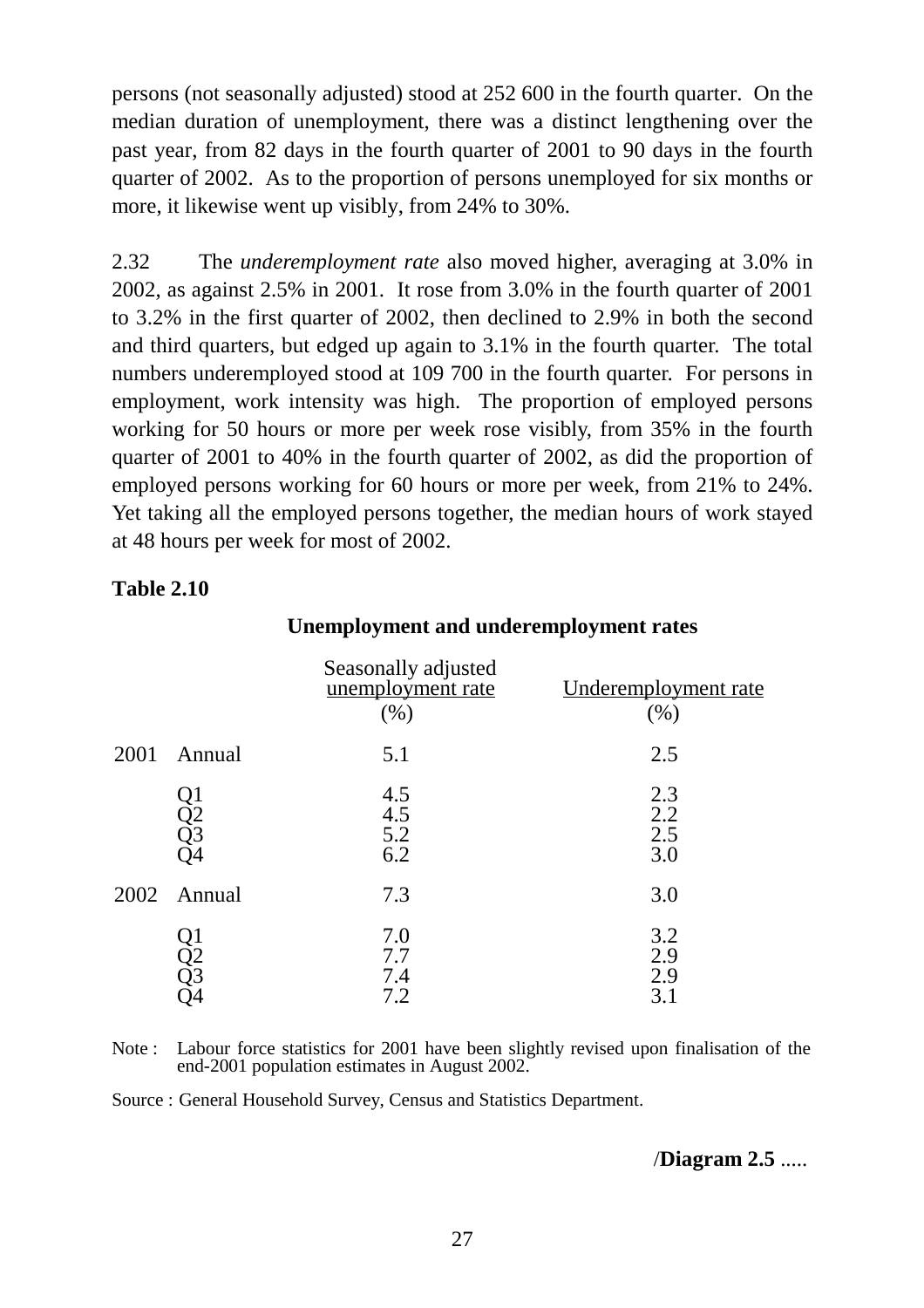#### **Diagram 2.5**



**Unemployment and underemployment rates**

2.33 *Total employment* as enumerated from households staged an upturn towards the end of last year, to a year-on-year increase of 0.8% in the fourth quarter, having worsened from a 1.0% decrease in the first quarter. It stood at 3.27 million in the fourth quarter of 2002. *Total labour force* had a faster growth over the past year, with the year-on-year increase picking up to 2.0% in the fourth quarter of 2002, from 1.7% in the first quarter. It stood at 3.52 million in the fourth quarter of 2002. The swing in the growth rate differential between total labour force and total employment pointed to a relative narrowing in the overall manpower resource balance, leading to lower unemployment rate in the latter part of last year.

/**Diagram 2.6** .....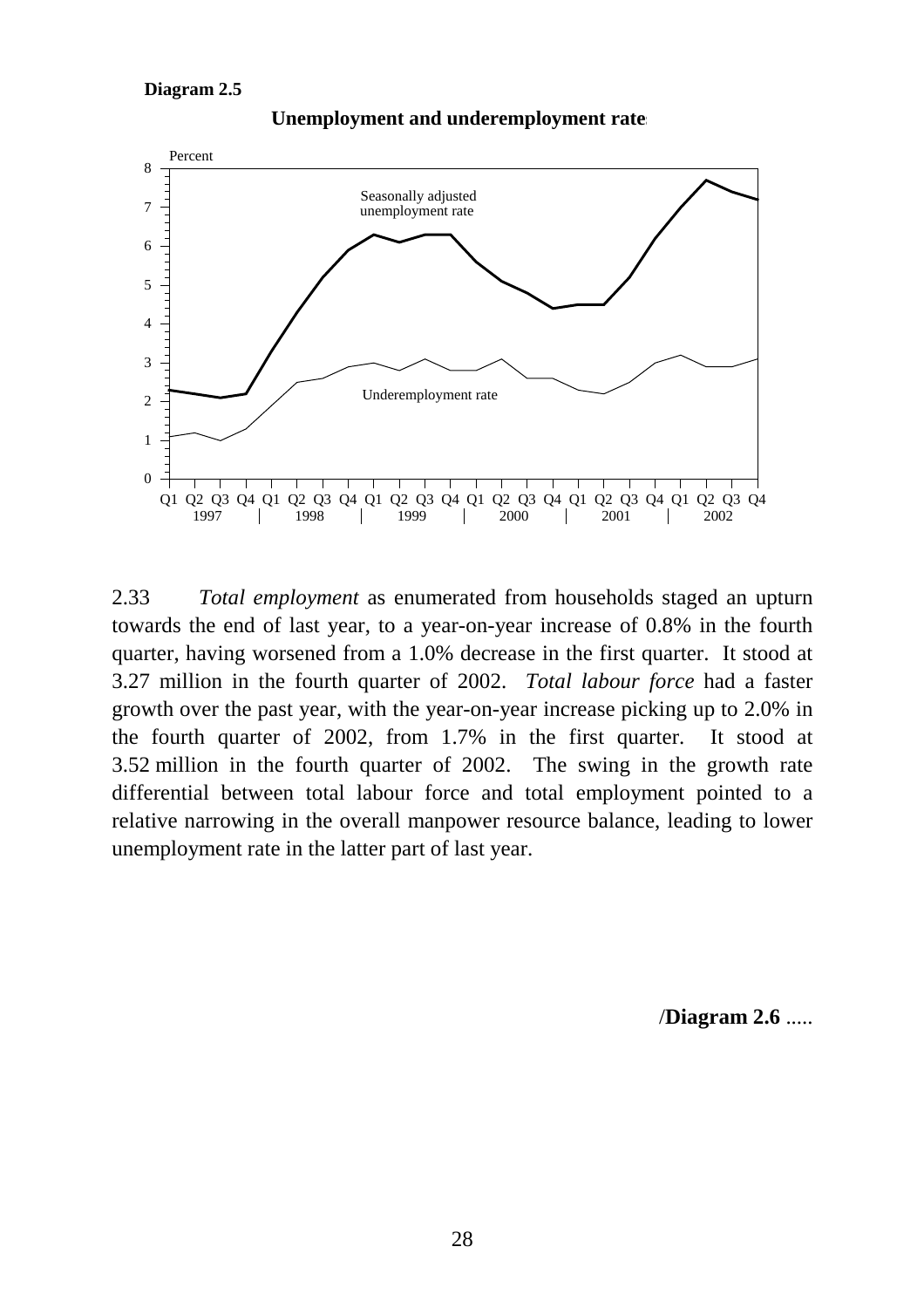#### **Diagram 2.6**



**Total labour force and total employment (year-on-year rate of change)**

Note : Year-on-year rates of change from the new series of labour force statistics, which has adopted the "resident population" definition, are available as from the second quarter of 1997.

2.34 Overall labour income had been moderating over the past year, amidst more incidents of pay freeze or cuts. *Labour earnings* went down by an average of 1.0% in money terms in the first three quarters of 2002 over a year earlier, albeit still up by 2.1% in real terms. This compared with the respective increases of 1.8% and 3.5% in 2001. *Labour wages* likewise fell, by an average of 1.1% in money terms in the first nine months of 2002 over a year earlier, yet still higher by 2.4% in real terms. This compared with the respective increases of 0.8% and 3.4% in 2001.

### **Prices**(8)

2.35 Overall consumer prices continued to decline in 2002. By December, overall consumer prices had fallen for 50 consecutive months. Though with some relative narrowing towards the year-end, the decrease for 2002 as a whole widened considerably from that in 2001. This reflected mostly the influence of domestic factors. In particular, there were the special relief measures of rates concession and waiver of water and sewage charges implemented by the Government during the year. Domestic cost pressure was lessened, by

/softening .....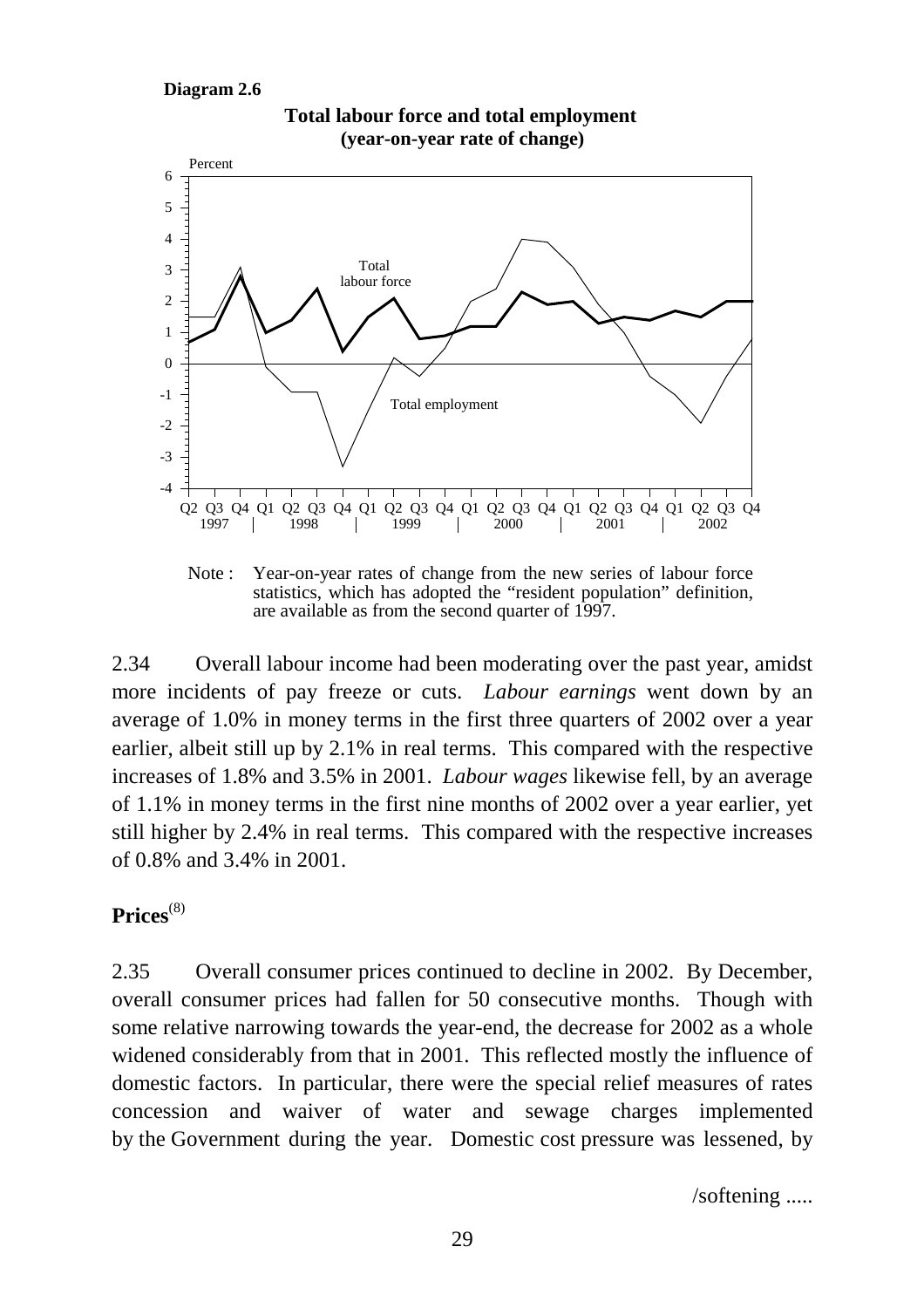softening in both labour wages and property rentals. Also, local retailers reduced the prices of their goods and services further, in face of sluggish consumer demand and keen competition in the retail market. On the external front, while import prices stayed soft in overall terms, the decline moderated over the past year, upon a weaker US dollar and a rebound in world commodity prices.





Note : (\*) From the fourth quarter of 2000 onwards, the rates of change in the Composite CPI are computed from the 1999/2000-based series. Before then, the rates of change are computed from the 1994/95-based series. Splicing has been applied to the index series to maintain continuity.

2.36 For 2002 as a whole, the *Composite Consumer Price Index* went down by 3.0%, nearly double the 1.6% fall in 2001. There was an enlargement in the year-on-year decrease for most of the year, from 2.6% in the first quarter of 2002 to 3.2% in the second quarter and further to 3.5% in the third quarter. To a large extent, this was due to the two rounds of rates concession as well as the waiver of water and sewage charges granted as from the early part of 2002. (Netting out the effect of these special relief measures, the decline widened only modestly over the period.) Also relevant were further reductions in the

/prices .....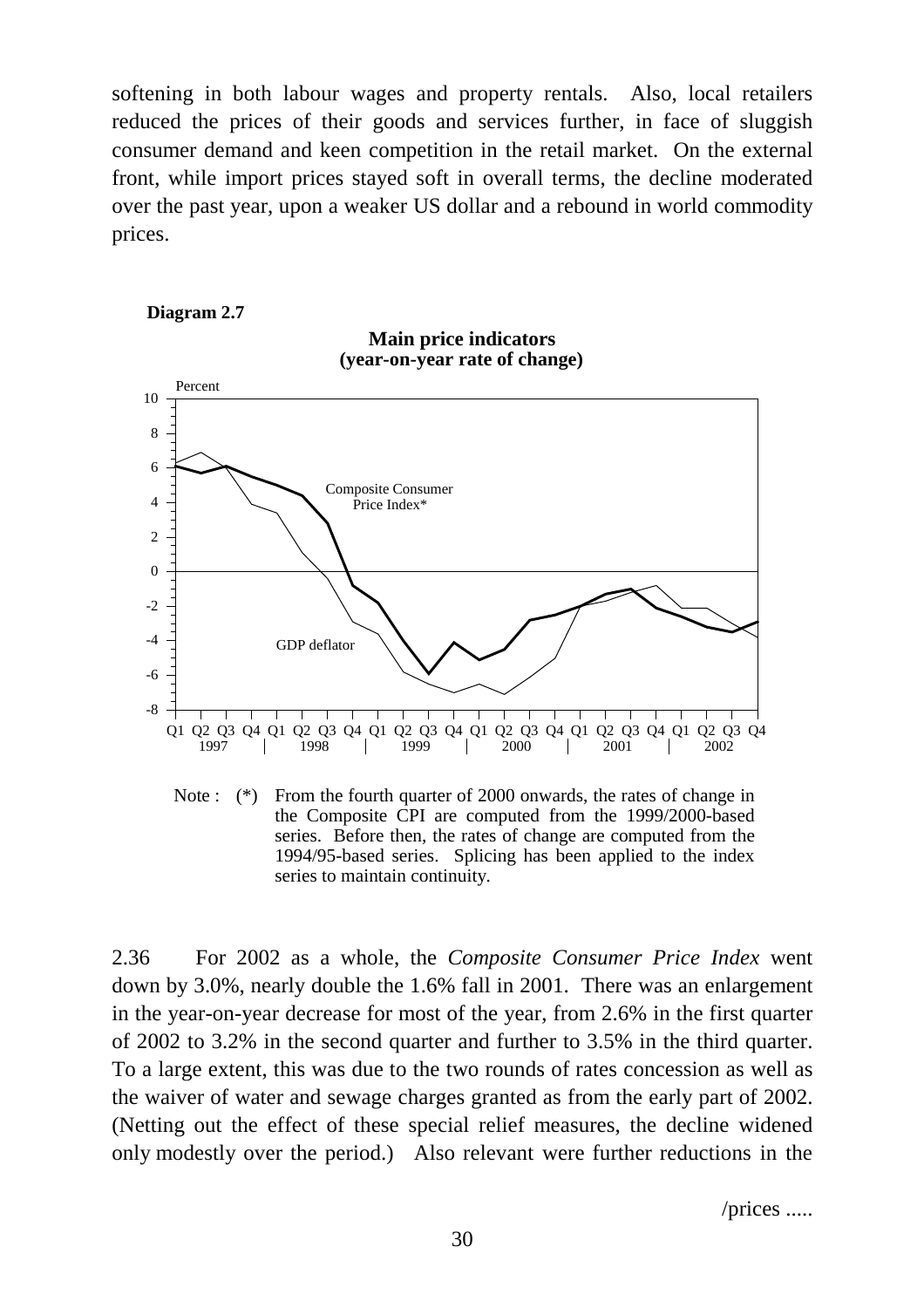prices of basic foodstuffs and in the charges of such services items as mobile phone and other telecommunications services. The decrease then narrowed to 2.9% in the fourth quarter of 2002. Yet this was mostly attributable to a low base of comparison a year earlier, caused by a waiver of public housing rentals by the Housing Authority and Housing Society in December 2001. On a quarter-to-quarter comparison, the seasonally adjusted Composite CPI went down by 1.1% in the first quarter of 2002, followed by more modest declines of 0.6-0.7% in the ensuing three quarters. The larger drop in the first quarter mainly reflected the dampening effects of the rates concession effected in January as well as the special one-off rebate of electricity charges granted by a power company in January and February.

## **Table 2.11**

|      |                        | <b>Composite CPI</b>                 | CPI(A)                               | CPI(B)                               | CPI(C)                               |
|------|------------------------|--------------------------------------|--------------------------------------|--------------------------------------|--------------------------------------|
| 2001 | Annual                 | $-1.6$                               | $-1.7$                               | $-1.6$                               | $-1.5$                               |
|      | H1<br>H2               | $-1.7$<br>$-1.5$                     | $-1.6$<br>$-1.8$                     | $-1.7$<br>$-1.5$                     | $-1.6$<br>$-1.4$                     |
|      | Q1<br>Q2<br>Q3<br>Q4   | $-2.0$<br>$-1.3$<br>$-1.0$<br>$-2.1$ | $-2.0$<br>$-1.1$<br>$-0.7$<br>$-2.8$ | $-2.1$<br>$-1.4$<br>$-1.2$<br>$-1.9$ | $-1.8$<br>$-1.4$<br>$-1.3$<br>$-1.5$ |
| 2002 | Annual                 | $-3.0$                               | $-3.2$                               | $-3.1$                               | $-2.8$                               |
|      | H1<br>H <sub>2</sub>   | $-2.9$<br>$-3.2$                     | $-3.2$<br>$-3.3$                     | $-2.9$<br>$-3.3$                     | $-2.7$<br>$-2.9$                     |
|      | Q1*<br>Q2*<br>Q3<br>Q4 | $-2.6$<br>$-3.2$<br>$-3.5$<br>$-2.9$ | $-2.8$<br>$-3.6$<br>$-4.1$<br>$-2.4$ | $-2.7$<br>$-3.1$<br>$-3.4$<br>$-3.2$ | $-2.5$<br>$-2.9$<br>$-2.8$<br>$-3.0$ |

### **Consumer Price Indices (year-on-year rate of change (%))**

- Notes : (\*) The enlarged year-on-year decline observed for most of the CPIs in the first quarter of 2002 was primarily due to the rates concession granted by the Government as from January 2002. This measure had the effect of lowering the Composite CPI by 0.9 of a percentage point in that quarter. The corresponding dampening effects were 1.2 percentage points for the CPI(A), 1.0 percentage point for the CPI(B), and 0.7 of a percentage point for the CPI(C).
	- (#) The further widening in year-on-year declines in the CPIs in the second quarter of 2002 was due in part to the waiver of water and sewage charges as well as the additional rates concession granted by the Government as from April 2002. These measures had the effect of lowering the Composite CPI, CPI(A), CPI(B) and CPI(C) by 0.4, 0.5, 0.4 and 0.5 of a percentage point respectively.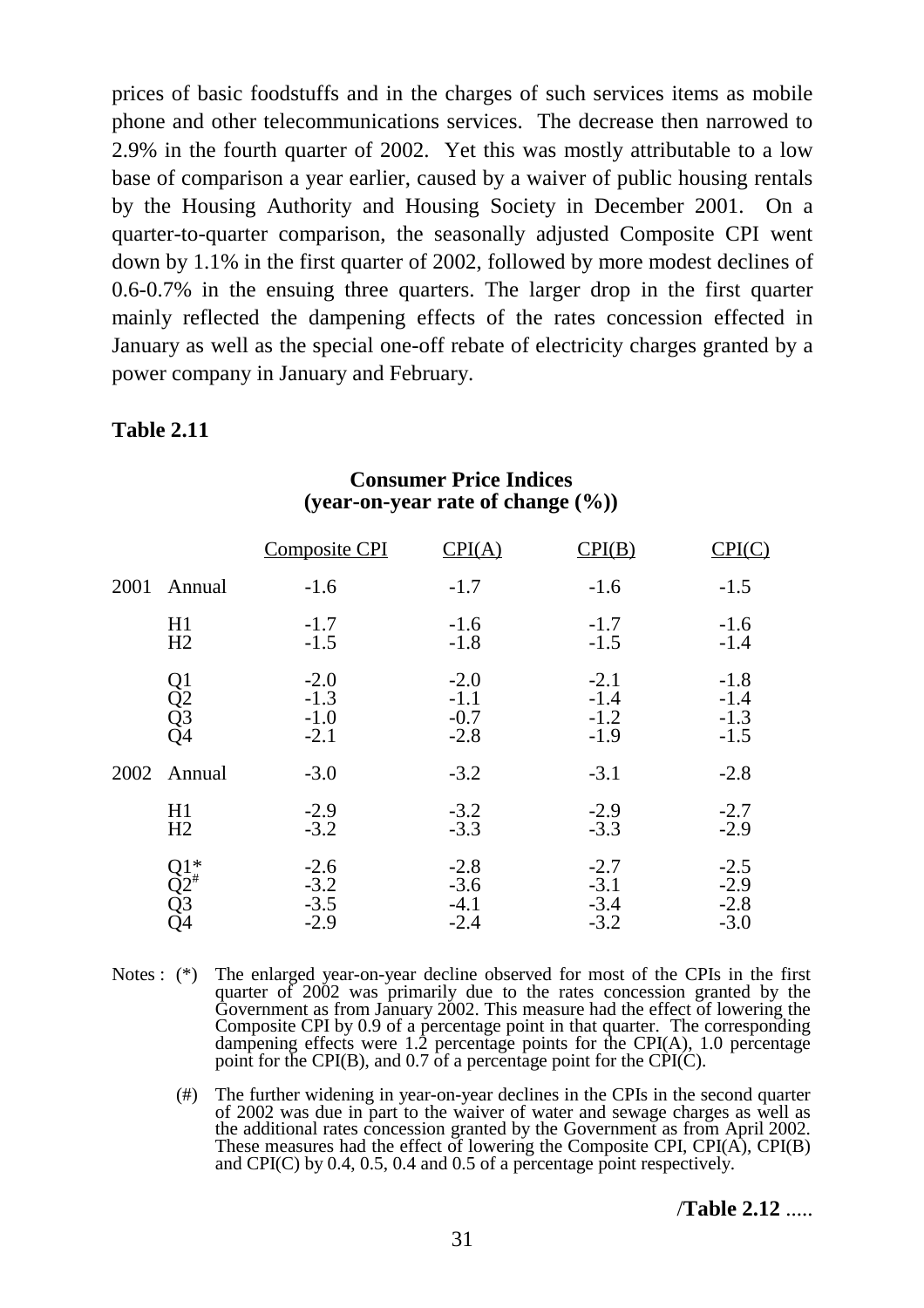|      |                                           | <b>Composite CPI</b>                 | $\text{CPI(A)}$                      |                                      |                                      |
|------|-------------------------------------------|--------------------------------------|--------------------------------------|--------------------------------------|--------------------------------------|
| 2001 | Q1<br>Q2<br>Q3<br>O4#                     | $-0.6$<br>$\ast$<br>$-0.4$<br>$-1.1$ | $-0.8$<br>0.3<br>$-0.2$<br>$-2.2$    | $-0.6$<br>$-0.1$<br>$-0.4$<br>$-0.8$ | $-0.5$<br>$-0.2$<br>$-0.5$<br>$-0.4$ |
| 2002 | $Q1^+$<br>$\tilde{Q}2^\omega$<br>Q3<br>O4 | $-1.1$<br>$-0.6$<br>$-0.7$<br>$-0.6$ | $-0.6$<br>$-0.6$<br>$-0.7$<br>$-0.6$ | $-1.4$<br>$-0.6$<br>$-0.7$<br>$-0.6$ | $-1.3$<br>$-0.7$<br>$-0.5$<br>$-0.6$ |

### **Seasonally adjusted Consumer Price Indices (quarter-to-quarter rate of change (%))**

- Notes : (#) The enlarged quarter-to-quarter decline in the seasonally adjusted Composite CPI, CPI(A) and CPI(B) in the fourth quarter of 2001 was mainly due to the waiver of public housing rentals in December 2001. This had the effect of lowering the seasonally adjusted Composite CPI, CPI(A) and CPI(B) by 0.7 of a percentage point, 1.7 percentage points, and 0.3 of a percentage point respectively in the fourth quarter of 2001. Yet the seasonally adjusted CPI(C) was unaffected by such a measure.
	- (+) The further quarter-to-quarter decline in the seasonally adjusted CPIs in the first quarter of 2002, notwithstanding dissipation of the effect of waiver of public housing rentals, was mainly due to the rates concession for 2002 as well as the one-off rebate of electricity charges granted by a power company in January and February 2002. The former factor had the effect of lowering the seasonally adjusted Composite CPI, CPI(A), CPI(B) and CPI(C) by 0.9 of a percentage point, 1.2 percentage points, 0.9 of a percentage point and 0.7 of a percentage point respectively in the first quarter of 2002. For the latter factor, the corresponding dampening effects were 0.3, 0.5, 0.2 and 0.1 of a percentage point in the same quarter.
	- (@) The quarter-to-quarter decline in the seasonally adjusted CPIs mostly narrowed in the second quarter of 2002. There was little further dampening effect from the rates concession in the second quarter given that the base of comparison in the first quarter was already lowered by that measure. Also, the effect of the one-off rebate of electricity charges granted by a power company in the first two months of 2002 had dissipated. These outweighed the new dampening effect from the waiver of water and sewage charges for one year as from April 2002.
	- (\*) Change of less than 0.05%.

2.37 The *GDP deflator*, as a broad measure of overall price change in the economy, decreased by 3.8% in the fourth quarter of 2002. This exceeded the declines of 2.1%, 2.1% and 3.0% respectively in the first three quarters. For 2002 as a whole, the GDP deflator went down by 2.7%, larger than the 1.4%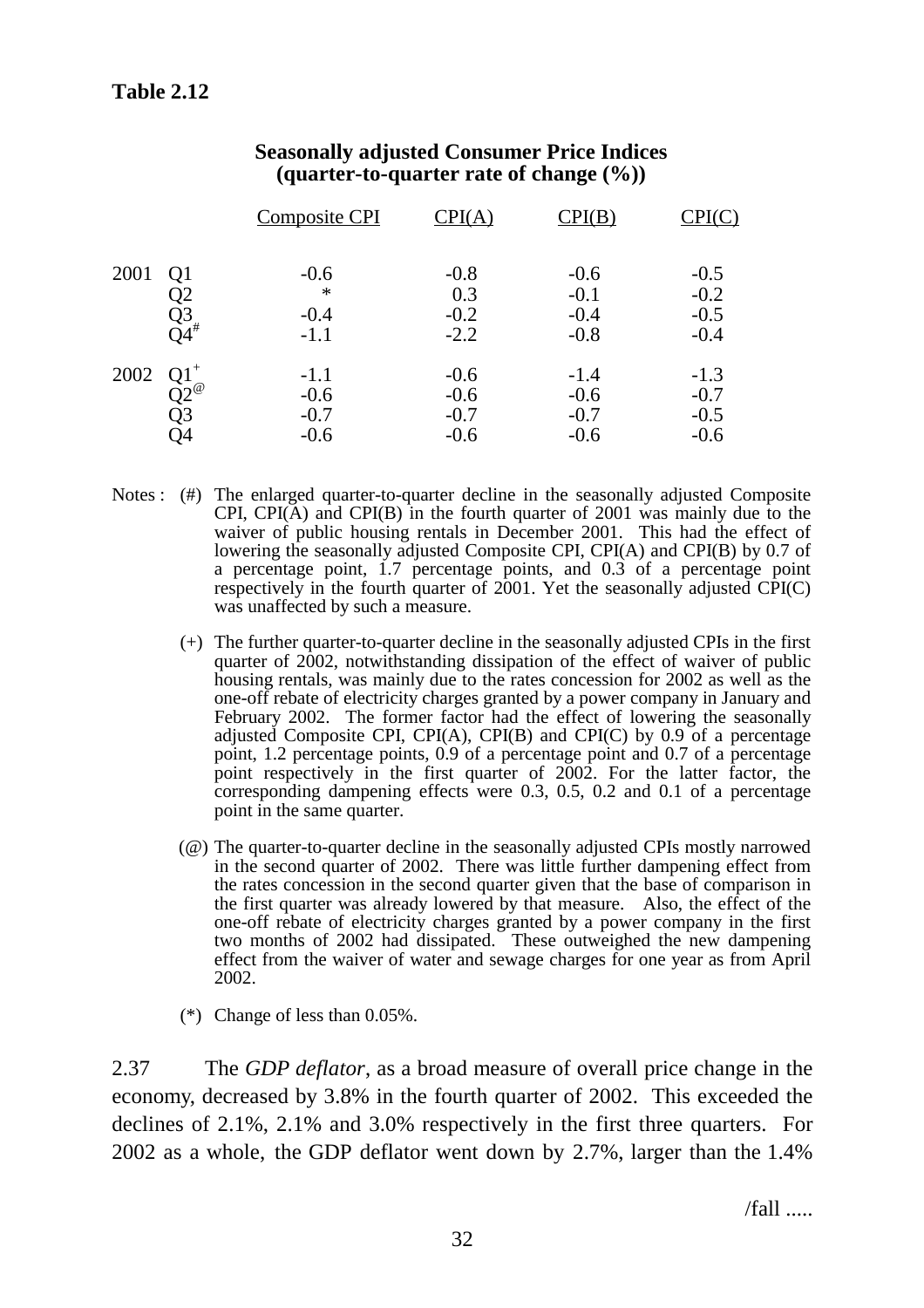fall in 2001. Within the GDP deflator, the *domestic demand deflator* and the *total final demand deflator* both showed larger decreases in 2002 than in 2001, by 4.2% and 3.4% respectively as against 1.8% and 2.4%. On a seasonally adjusted quarter-to-quarter comparison, the GDP deflator declined further by 0.9% in the fourth quarter of 2002, having fallen by 0.6%, 1.0% and 1.1% respectively in the first three quarters.

# Financial sector<sup>(9)</sup>

2.38 The performance of the local financial markets was mixed in 2002. The spot *exchange rate of the Hong Kong dollar* against the US dollar stayed close to the linked rate throughout 2002, moving within a narrow range of 7.796 to 7.800. As to the spread of the twelve-month forward rate against the spot rate, the premium held generally stable in the early part of 2002, except for a brief pick-up to above 250 pips (each pip equivalent to HK\$0.0001) in mid-March. It then narrowed distinctly in the ensuing months, to an eight-month low of merely one pip on 26 June. It widened after mid-September amidst market concern over the protracted fiscal deficit in Hong Kong, moving mostly in the range of 250 to 350 pips between mid-October and late November. Yet it shrank again towards the year-end, and closed 2002 at 169 pips, considerably reduced from that of 235 pips at end-2001.

2.39 Under the linked exchange rate system, the movements in the exchange rates of the Hong Kong dollar against other major currencies follow closely those in the US dollar. The US dollar remained strong at the beginning of 2002, but weakened against the major currencies since mid-April, due to uncertainties over the pace of US economic recovery and plausible military action on Iraq. The dollar - euro exchange rate, at an average of 0.946 in 2002, weakened by 5.6% from that of 0.896 in 2001. The dollar - pound sterling exchange rate also weakened, by 4.4% to an average of 1.504 in 2002, from that of 1.441 in 2001. The yen - dollar exchange rate, averaged at 125.2 in 2002, nevertheless went up by 3.0% from 121.5 in 2001, signifying relative strengthening in the US dollar. In 2002, most of the other major East Asian currencies appreciated to various extent against the US dollar. Taking these currency movements together, the trade-weighted *Nominal Effective Exchange Rate Index of the Hong Kong dollar fell slightly by 0.7%, to an average of* 104.0 in 2002, from 104.7 in 2001. After adjusting for relative movements in the respective consumer price indices, the trade-weighted *Real Effective Exchange Rate Index of the Hong Kong dollar* fell distinctly more by 3.9%, to an average of 96.1 in 2002, from 100.0 in 2001.

 $/2.40$  .....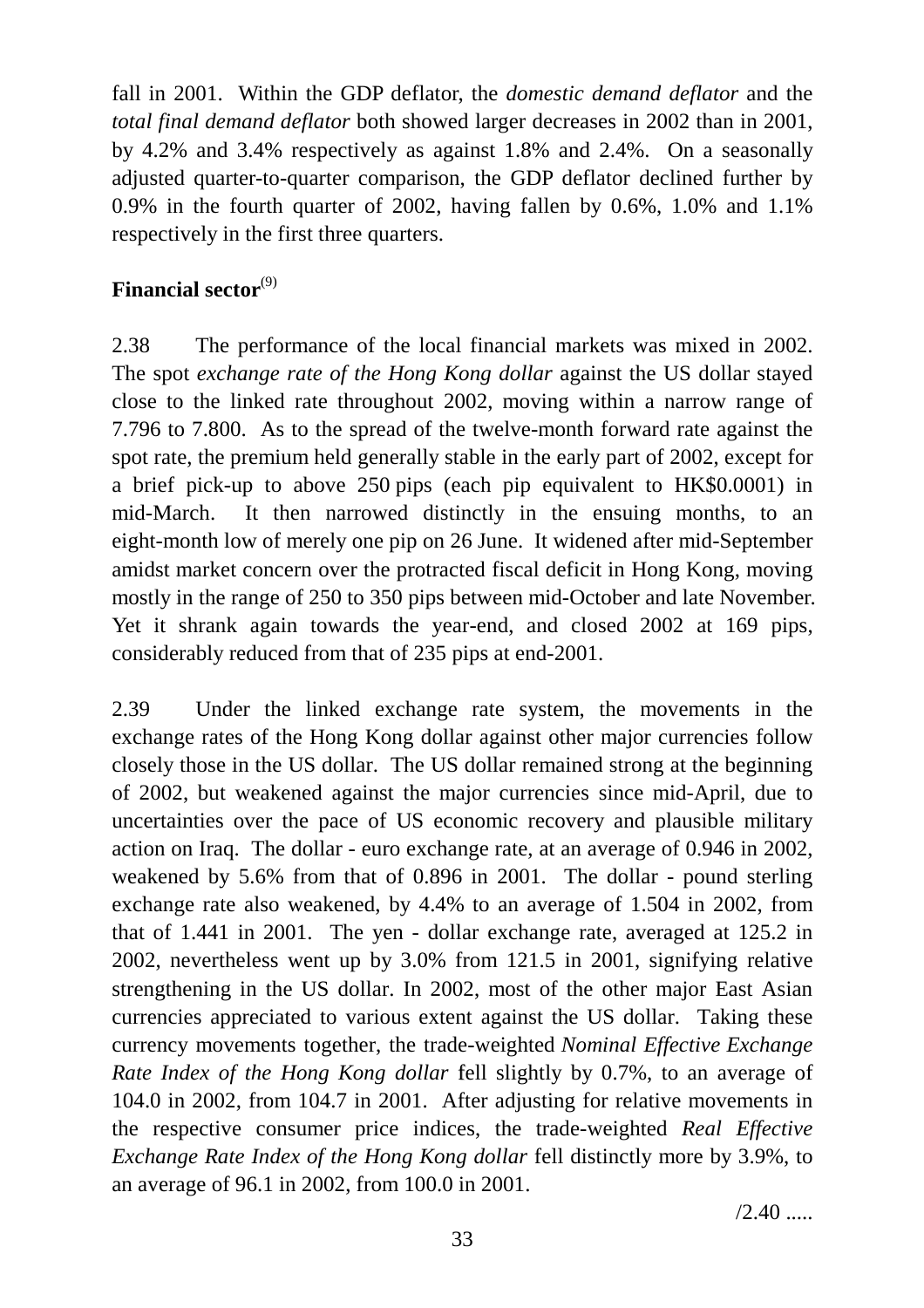2.40 In the money market, local short-term *interest rates* largely tracked their US dollar counterparts. They remained low during most of 2002, and eased further in the last two months of the year. The three-month HIBOR went down to 1.4% at end-2002, from 1.9% at end-2001. The average spread between the three-month HIBOR and the corresponding Euro-dollar deposit rate reversed from a discount of 6 basis points in December 2001 to a premium of 10 basis points in December 2002. Following the movement in the US Fed Funds target rate, the Base Rate under the Discount Window operated by the Hong Kong Monetary Authority was maintained at 3.25% until early November 2002, when it was reduced by 50 basis points to 2.75%. The best lending rate of the major commercial banks was lowered to 5.00% at end-2002, from 5.13% at end-2001. Savings deposit rates offered by the major banks were also trimmed, to an average of merely 0.03% at end-2002, from 0.15% at end-2001. The average spread of the best lending rate over the three-month time deposit rate widened slightly, to 4.71 percentage points in 2002, from 4.62 percentage points in 2001.

2.41 *Hong Kong dollar deposits* fell modestly, by 1.6% during 2002, having risen marginally by 0.2% during 2001. *Hong Kong dollar loans* also declined modestly, by 1.9% during 2002, further to a 0.3% decrease during 2001. As the decline in Hong Kong dollar loans was slightly more than that in Hong Kong dollar deposits during 2002, the Hong Kong dollar loan-to-deposit ratio fell slightly further, to a new low of 88.5% at end-2002, from that of 88.8% at end-2001.

2.42 The local *stock market* exhibited much volatility over the course of 2002. There was a brief rally at the beginning of the year, upon a price surge in technology-related shares in the United States. With greater optimism about a sooner-than-expected recovery in the US economy, local share prices continued to hold up well in February and March. Fund inflows and market expectation for no imminent rise in US interest rates then pushed the Hang Seng Index to a high of 11 975 on 17 May.

2.43 Local share prices soon drifted lower, with the Hang Seng Index falling to levels below 10 000 in late July. Apart from lacklustre corporate performance in the local economy, market sentiment was also weighed down by growing concern worldwide about the uncertain tempo of US economic recovery and the likely consequence of US corporate frauds. Then, looming war pressure on Iraq led to a further dip in share prices in September. The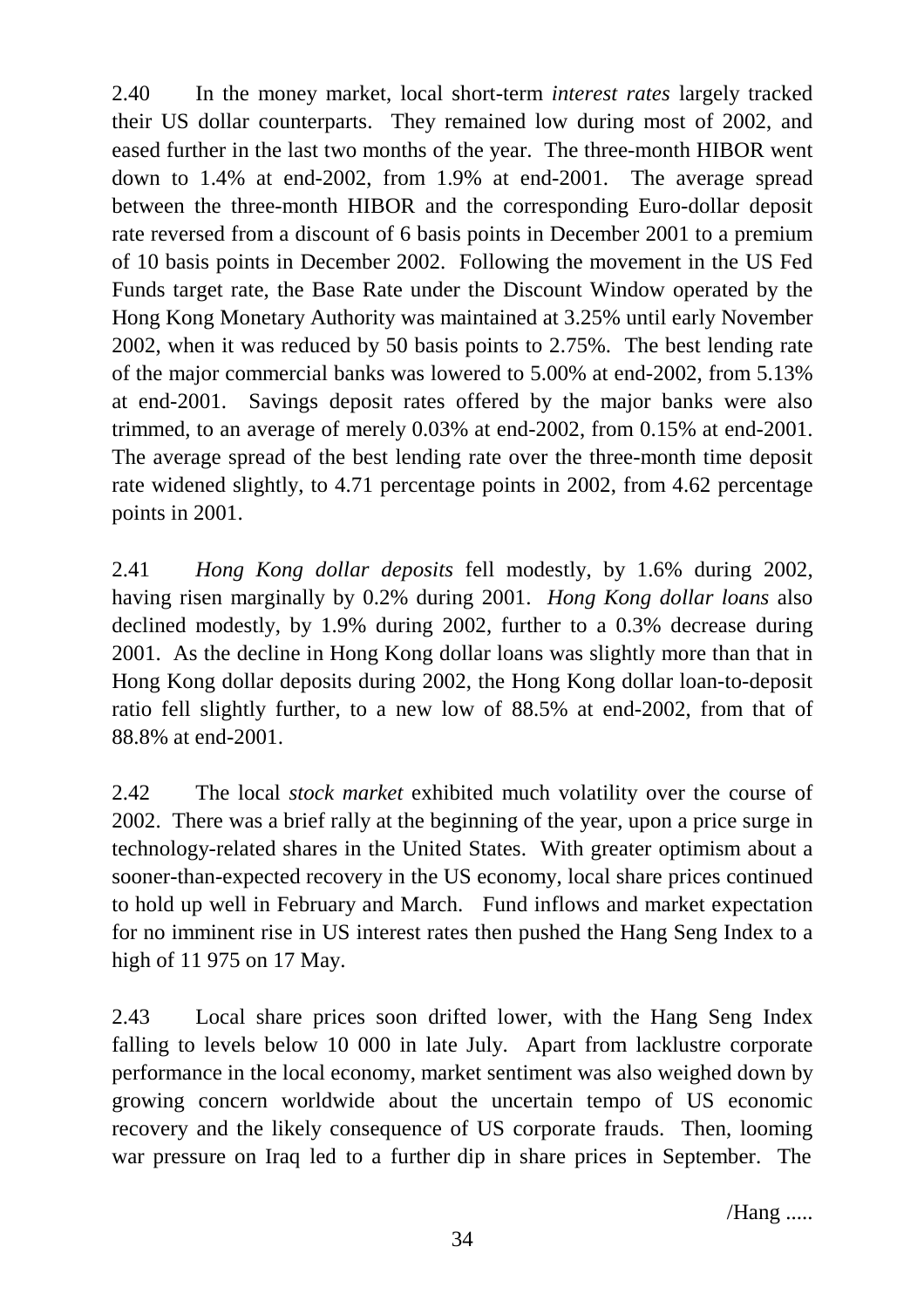Hang Seng Index plunged to a four-year low of 8 859 on 10 October. Local share prices recovered some lost ground in November, upon the US interest rate cut and steadier employment conditions locally. But as war pressure on Iraq escalated and tension over nuclear control in North Korea broke out towards the year-end, local share prices were dampened again. The Hang Seng Index closed the year at 9 321, 18.2% lower than the level of 11 397 at end-2001. Share prices in the major stock markets overseas likewise plummeted during 2002, for some by even greater magnitudes than in the local market. Average daily turnover in the market fell distinctly, to \$6.7 billion in 2002, from \$8.2 billion in 2001.

### **Notes :**

- (1) See Chapter 2, *2002 Economic Background* for more details.
- (2) East Asia here covers nine major markets in the region, namely the mainland of China, Japan, Taiwan, Singapore, the Republic of Korea, the Philippines, Thailand, Malaysia and Indonesia.
- (3) North America here comprises the United States and Canada.
- (4) There are currently 15 member countries in the European Union, namely the United Kingdom, Germany, the Netherlands, France, Sweden, Italy, Denmark, Spain, Finland, Belgium, Luxembourg, Ireland, Austria, Greece and Portugal.
- (5) Following a review of the presentation by the Census and Statistics Department, real estate developers' margin is now incorporated into private sector expenditure on building and construction, instead of being delineated separately in the expenditure components of GDP. This amounts to bringing up the private sector investment in building and construction much closer to its overall output value, from its direct assessed physical construction cost. The change in presentation is in line with international statistical practice, and reflects the recognition that real estate developers' margin is an integral part of private sector investment in building and construction.
- (6) See Chapter 3, paragraphs 3.8 to 3.20, *2002 Economic Background* for more details.
- (7) See Chapter 5, *2002 Economic Background* for more details.
- (8) See Chapter 6, *2002 Economic Background* for more details.
- (9) See Chapter 4, *2002 Economic Background* for more details.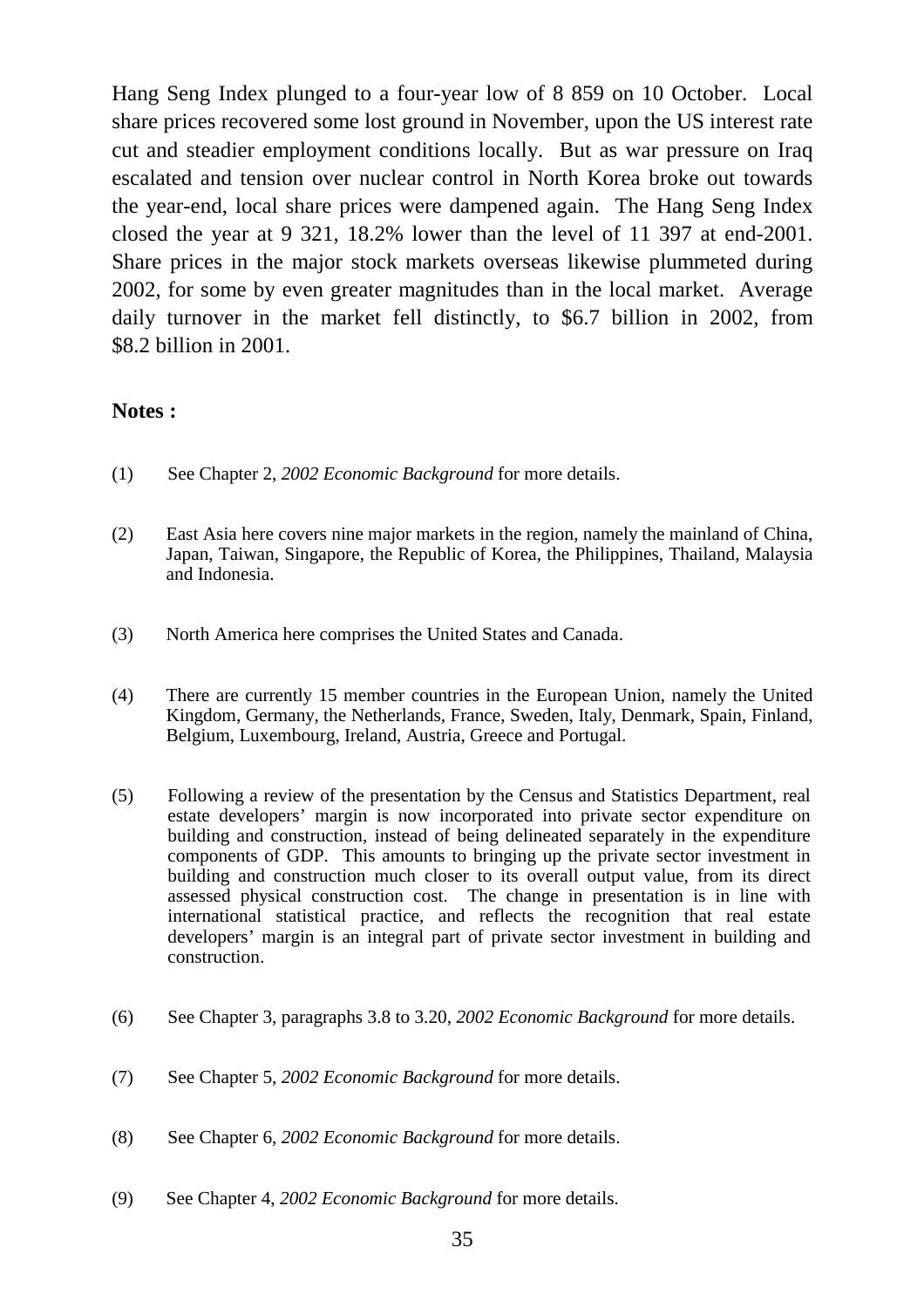## **CHAPTER 3 : FORECAST OF ECONOMIC PERFORMANCE IN 2003**

## **Major external influences**

## *(A) Global economic environment*

3.1 After the setback in 2001, the world economy embarked on a loose and unsteady recovery over the course of 2002. The rebound in activity early in the year, helped mainly by cessation of inventory depletion, was only short-lived, upon renewed slackening in the major economies as consumer and business confidence waned. The slump in stock markets worldwide, mounting tension in the Middle East, and ensuing oil price hike weakened economic sentiment further and retarded the recovery process in the latter part of the year. Thus the global economy improved only slightly in growth, to around 3% for 2002 as a whole, from 2% in 2001.

3.2 The lacklustre global economic climate prevailing in late 2002 is likely to persist in the early part of 2003. In the US economy, the short-term outlook continues to be clouded by slack labour market and subdued business climate, though with its accommodative monetary policy stance and expansionary fiscal policy measures possibly rendering some support. The recent outturn of US economic indicators is still mixed and largely downbeat. In the European economies, activity has remained weak so far, being dragged down by sluggishness in both consumption and investment demand, and the imminent business prospect is bleak. As to East Asia, the Japanese economy may again face meagre growth this year, with protracted deflation and difficult structural reforms in the banking and corporate sectors still holding recovery back. Yet for most of the other East Asian economies, the expectation is for continued solid growth in 2003. In particular, the Mainland economy looks set for another year of highly robust performance, along with its surging domestic demand, external trade and FDI inflows. This is envisaged to render a key driving force, as in 2002, for further trade and investment growth throughout East Asia in 2003.

/**Table 3.1** .....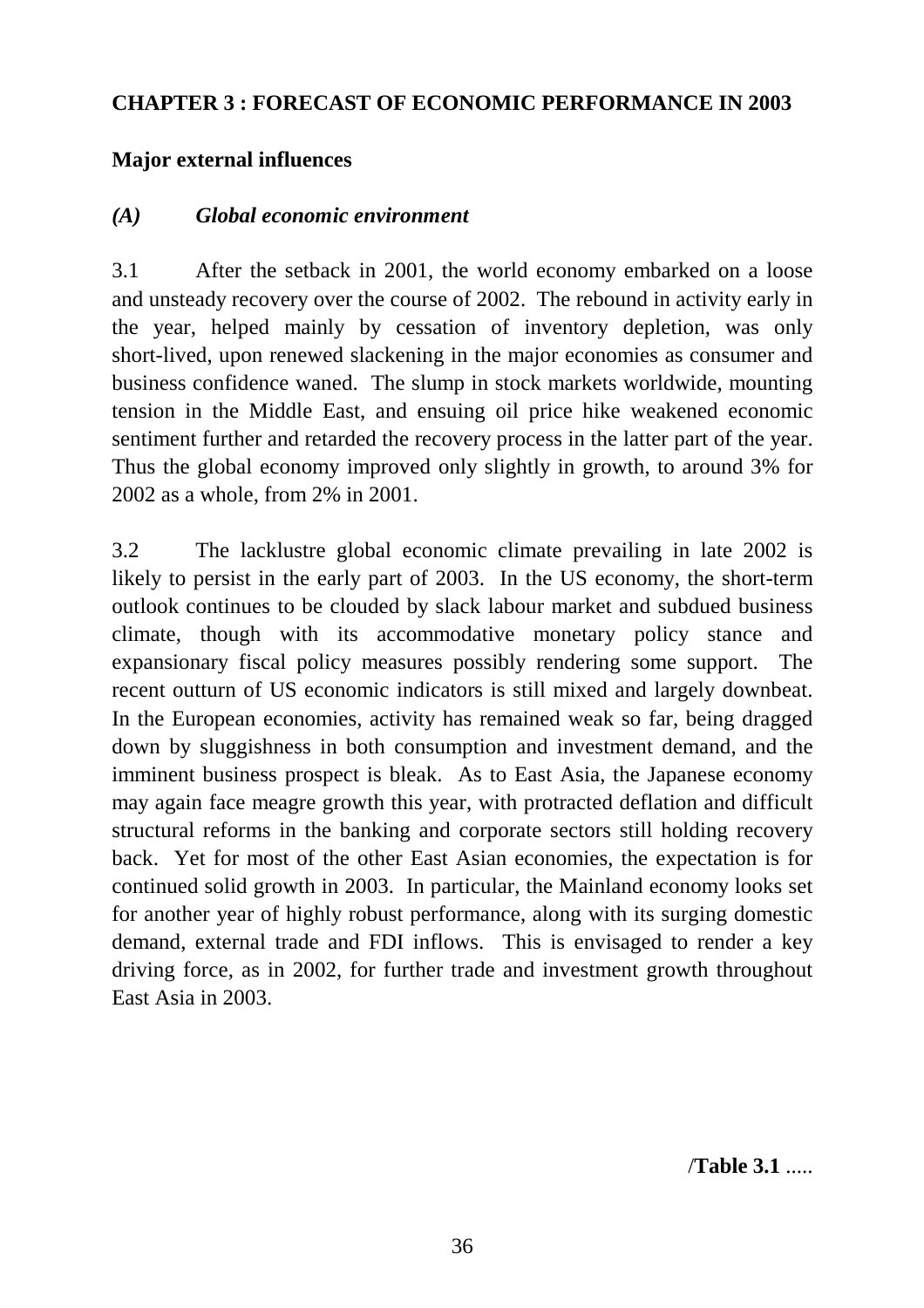#### **Growth forecasts for the world economy in 2003**

|                     |            | <b>GDP</b> growth |
|---------------------|------------|-------------------|
|                     |            | $(\%)$            |
| <b>IMF</b>          | (Sep 2002) | 3.7               |
| <b>NIESR</b>        | (Jan 2003) | 3.3               |
| World Bank          | (Dec 2002) | 2.5               |
| OECD <sup>(a)</sup> | (Nov 2002) | 2.2               |

Note : (a) This forecast is in respect of the OECD region. Developing economies are all not included.





/*(B)* .....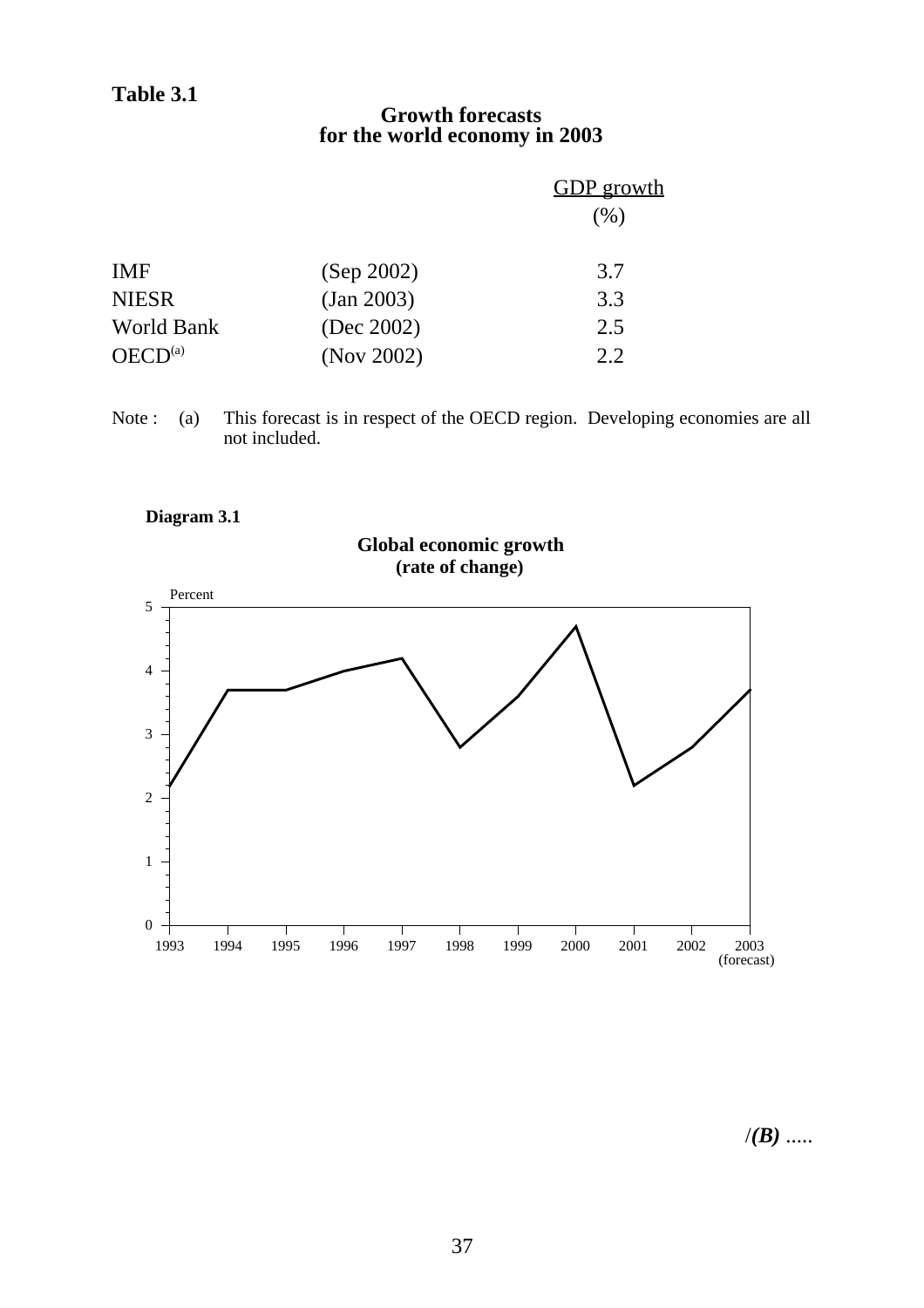### *(B) Geo-political tensions and oil price hike*

3.3 During 2002, the global economy was much overshadowed by geo-political tensions, in face of US military action on Afghanistan, heightened conflict and violence in the Middle East, renewed war pressure on Iraq, terrorist attacks in Indonesia, the Philippines and Russia, and lately nuclear control issue in North Korea. Currently, the likelihood of military action on Iraq looms high. These geo-political risks tend to reinforce the sentiment down-drag on the global economy. The key concern is that the war on Iraq, if turned out to be protracted and entangled, would derail the global recovery at a time when the US economy is already losing impetus. The sooner the geo-political risks could recede, the more conducive it would be for the external economic environment to re-activate, to better support the Hong Kong economy.



**Diagram 3.2**

 $/3.4$  .....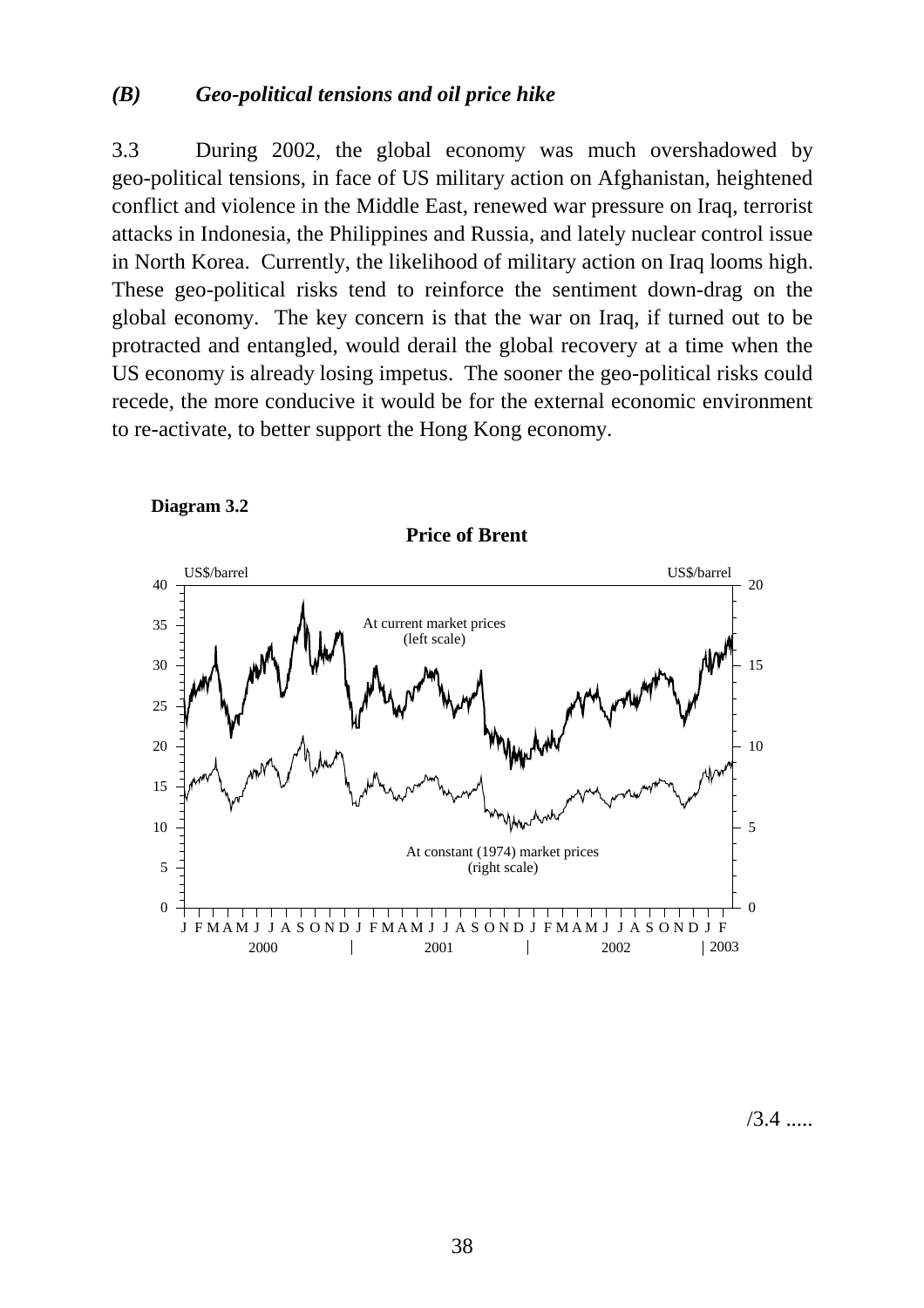3.4 Jitters in the international oil market caused the price of Brent crude oil to surge to a two-year high of US\$33 per barrel in mid-February this year, and the price has hovered around that level since then. Incorporation of a "war premium" has added to the cost of oil for oil importers and users, even though the underlying demand/supply situation for oil, aside from the geo-political or military factor, does not really support a continued price hike. Yet a more prolonged oil price hike, as might be brought about by outbreak of war on Iraq, would inevitably have negative effect on the global economy and hence on the Hong Kong economy.

## *(C) Exchange rates and price competitiveness*

3.5 The price competitiveness of Hong Kong's exports in the world market depends on both exchange rate movements and changes in their production and export costs. On the exchange rate front, the US dollar has weakened considerably against most of the major currencies since April last year, amidst growing concern over sustainability of the US economic recovery. On the export cost front, price pressure in the Mainland is generally subdued, while domestic costs in Hong Kong have been undergoing continued declines. Both factors should bode well for Hong Kong's external price competitiveness this year. In fact, the downward adjustment in the real effective exchange rate of the Hong Kong dollar over the past year or so has been helpful to the strong rebound in Hong Kong's exports, and this reinforcement seems likely to continue in the near term.

/**Diagram 3.3** .....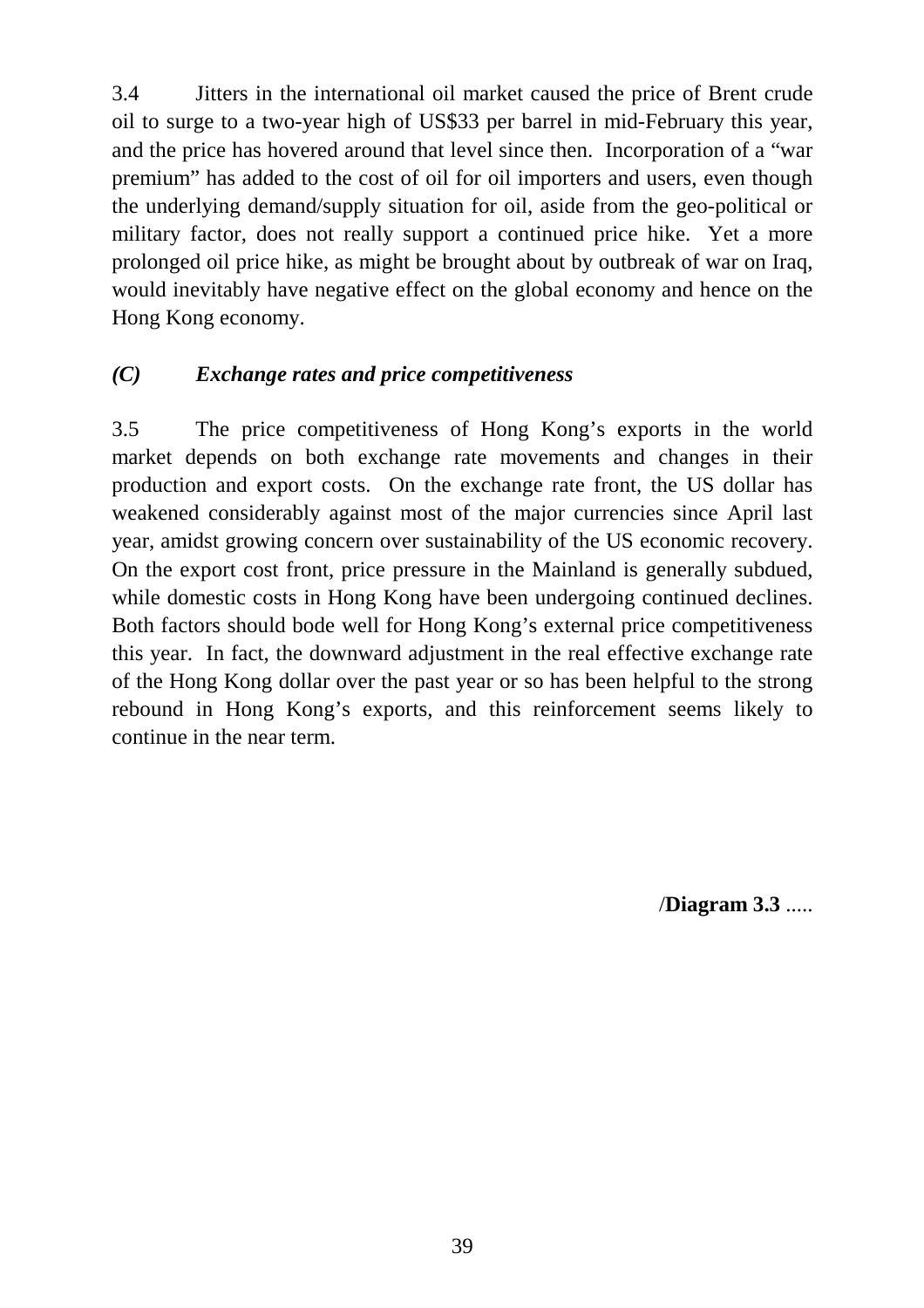#### **Diagram 3.3**





Note : (\*) The Real Effective Exchange Rate Index of the Hong Kong dollar (Real EERI), as compiled by the Hong Kong Monetary Authority, is a weighted average of the exchange rates of the Hong Kong dollar against the currencies of 14 major trading partners after adjusting for relative movements in the respective seasonally adjusted consumer price indices, with the weights adopted being the shares of these 14 trading partners in the overall value of Hong Kong's merchandise trade.

Positive changes in the Real/Nominal EERI denote real/nominal appreciation of the Hong Kong dollar, and negative changes denote real/nominal depreciation. For ease of comparison with the rate of change in Hong Kong's total exports of goods, the scale for the Real/Nominal EERI is presented here upside down, so that positive changes appear at the lower part and negative changes at the upper part of the diagram.

#### *(D) Interest rate movements*

3.6 During 2002, US interest rates were kept at very low levels. In November, the policy-controlled interest rates in the United States were slashed further by half of a percentage point. The best lending rate in Hong Kong was correspondingly reduced, yet by a lesser magnitude of 0.125 of a percentage point. After this cut, local interest rates are at their near 16-year trough. This low interest rate environment is likely to prevail for some time. Together with abundant liquidity in the local banking sector, it should render useful support to Hong Kong's business activities as the general economic outlook improves.

/**Diagram 3.4** .....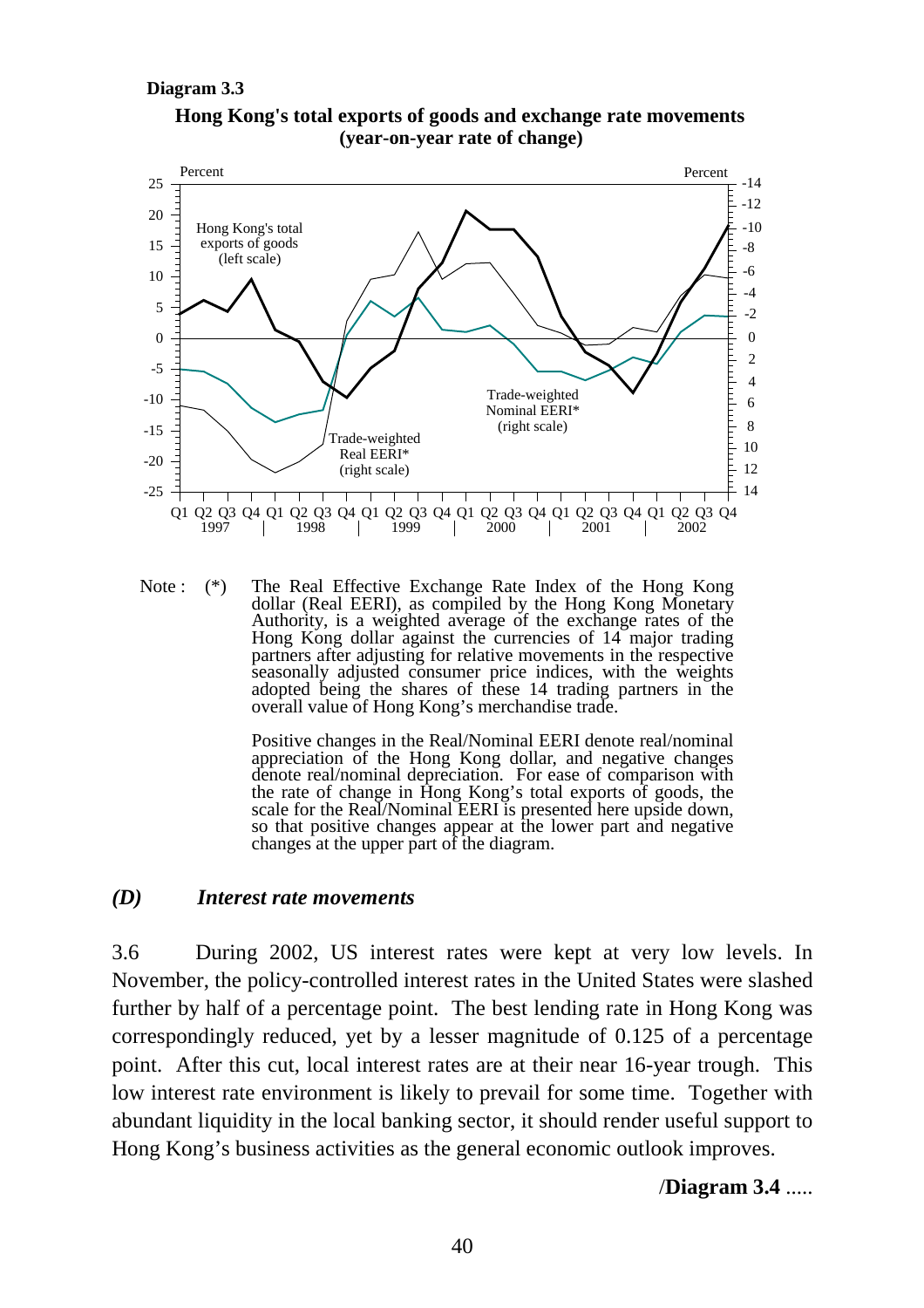

**Three-month HIBOR and Euro-dollar deposit rate**

Kong dollar, and negative value denotes a spread in favour of the US dollar.

## *(E) China's accession to the World Trade Organisation*

3.7 China has gone through the first year of its WTO accession, with an even stronger economic performance and with virtually no disruption to the markets. In 2002, the government has opened up a number of economic sectors to foreign participation in accordance with its WTO commitment. These sectors span from the automobile and electronics industries in the manufacturing sector to telecommunications, banking, securities, fund management and domestic tourism in the services sector. On external trade, import tariff rates have been lowered from an average of 15.3% before the accession to  $12.7\%$ <sup>(1)</sup>. Also, 2 300 rules and regulations have been amended or discarded and administrative approvals for 789 items abolished, to be compatible with the WTO requirements.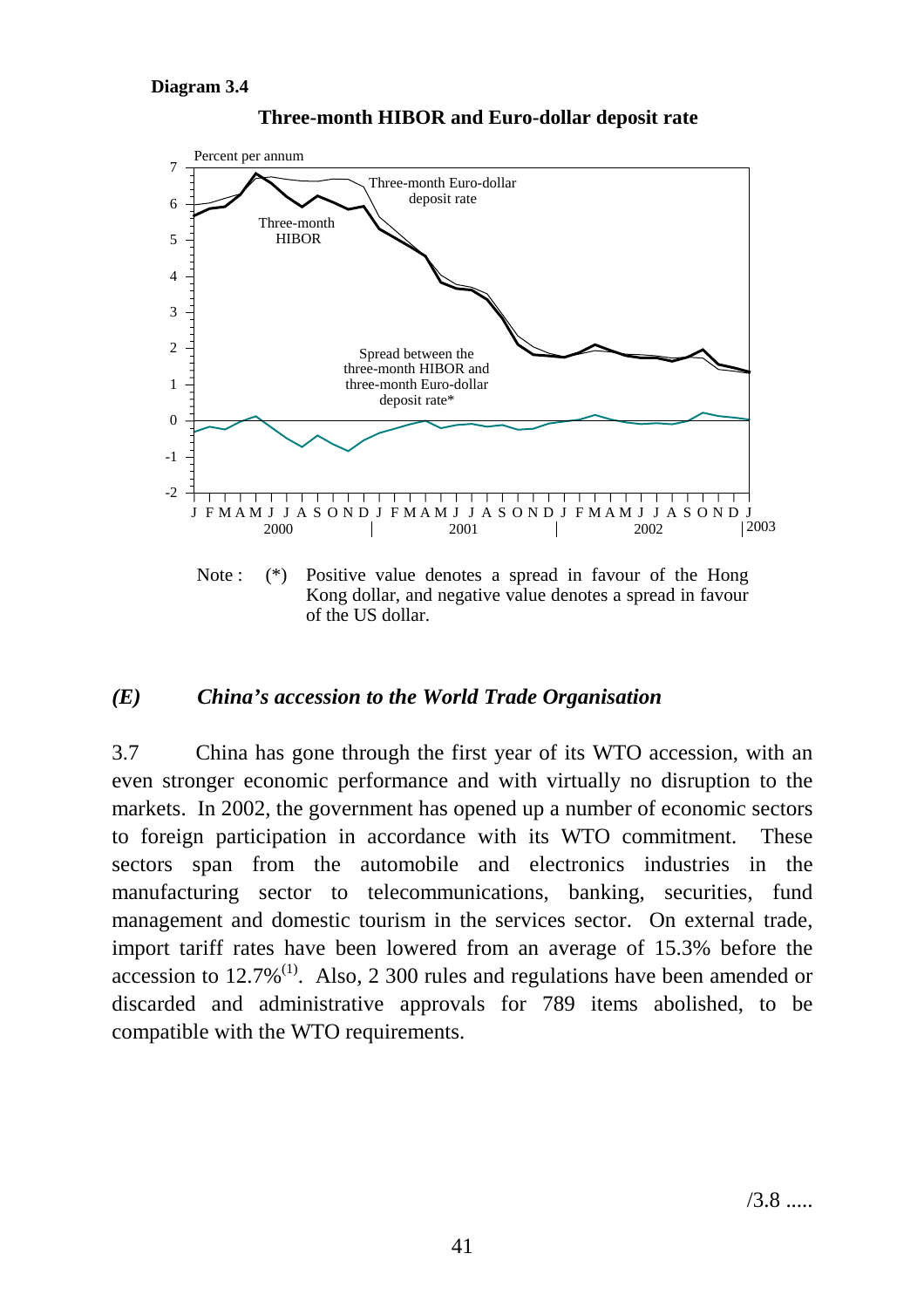3.8 While the five-year transition period is providing buffer, China has also been making advances and speeding up adjustments on broader fronts. In 2002, state-owned enterprises taken as a whole had reverted from loss to profit. The urban registered unemployment rate was contained. Also, external trade picked up strongly, attaining a huge trade surplus and with customs revenue recording new high.

3.9 Looking ahead, reduced trade barriers from the WTO members and further influx of foreign direct investment will continue to benefit China's exports. Also, progressive liberalisation and opening up of its domestic market will lift China's imports. Hong Kong, as the most important conduit for external trade and the largest source of foreign direct investment for the Mainland, is bound to gain from the substantial business opportunities thus unfolding.

## **Economic outlook for Hong Kong's major trading partners in 2003**(2)

# *(A) United States*

3.10 In the United States, cessation of inventory depletion in early 2002 led to a sharp rebound in the first quarter, but the economy soon ran out of steam as business sentiment faltered and industrial production slackened. Having surged distinctly to a 5.0% growth in the first quarter, GDP growth on an annualised basis slowed markedly to 1.3% in the second quarter, then picked up somewhat to 4.0% in the third quarter, yet moderated again to 0.7% in the fourth quarter. For 2002 as a whole, GDP grew by 2.4%. Though better than the meagre growth of 0.3% in 2001, this was much below the average growth at 3.2% over the past ten years. While consumer spending still held up quite well, investment spending was sluggish all through the year. In the labour market, job expansion was virtually stalled, causing the unemployment rate to rise to an eight-year high of 5.8%. The downslide in the stock market, as inflicted by the weak economy and the corporate accounting scandals, hit sentiment further.

 $/3.11$  .....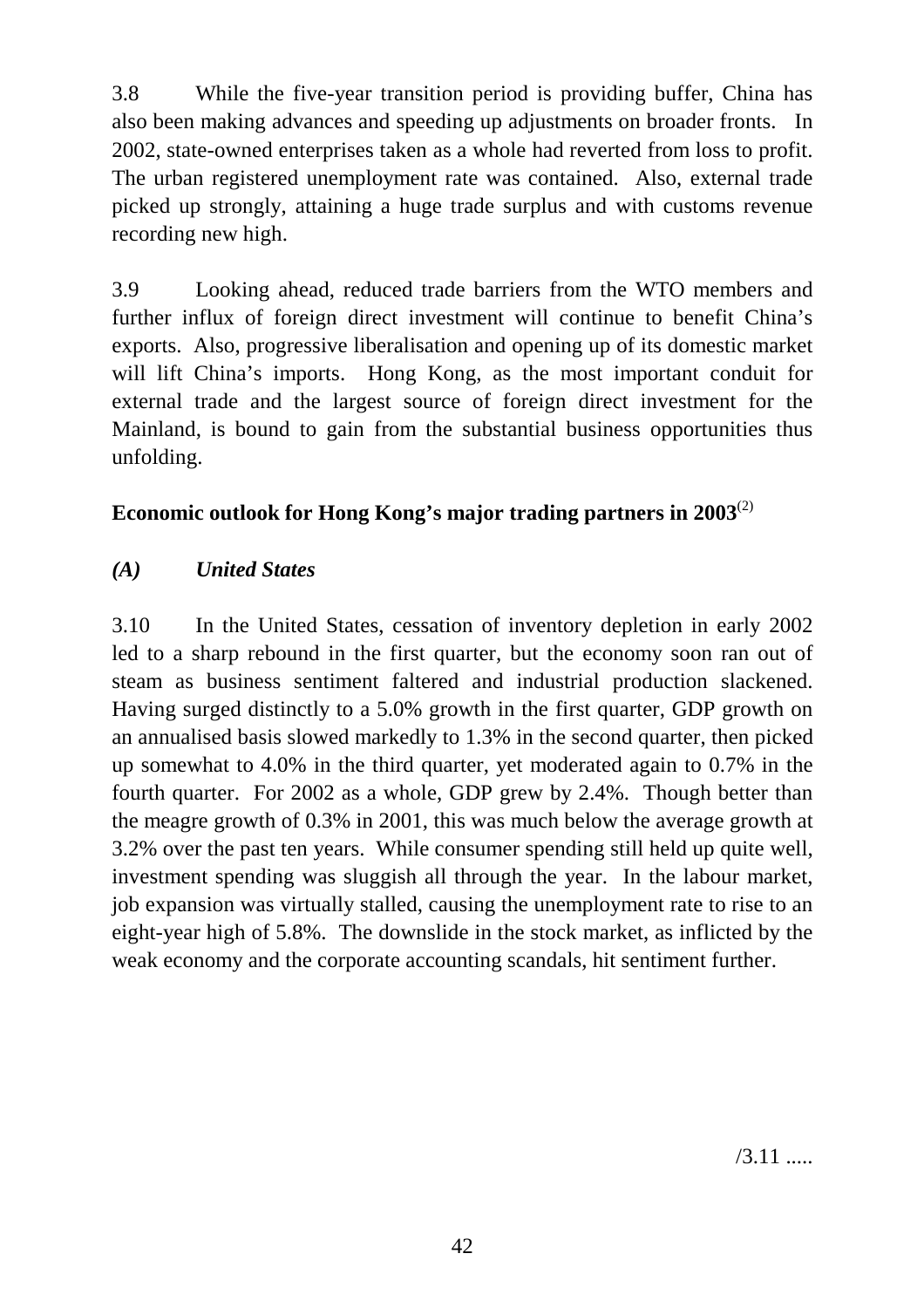3.11 Recent economic data still portray a mixed picture for the US economy, with industrial output still weak, and with consumer sentiment remaining fragile albeit with actual consumer spending staying relatively firm. The key concerns are the extent to which consumer spending can sustain amidst the current economic uncertainties, and for how long will investment spending remain sluggish. Yet the prevailing low interest rate environment should render continuing support to domestic demand. The latest package of fiscal stimulus measures may also render some boost.

3.12 Most forecasters, including IMF, believe that the US economy is unlikely to fall back into recession. Its recovery process is expected to continue, though at a more modest pace than earlier expected. The current forecasts are for another year of below-trend growth, at around 2.5-3% in 2003, not much faster than the 2.4% growth in 2002.

## **Table 3.2**

## **Economic growth forecasts for the United States in 2003**

|                                       |            | <b>GDP</b> growth<br>(% ) |
|---------------------------------------|------------|---------------------------|
| <b>US Federal Reserve</b>             | (Feb 2003) | $3.0 - 3.75*$             |
| US Administration                     | (Feb 2003) | 2.9                       |
| <b>NIESR</b>                          | (Jan 2003) | 2.6                       |
| World Bank                            | (Dec 2002) | 2.6                       |
| <b>IMF</b>                            | (Sep 2002) | 2.6                       |
| <b>OECD</b>                           | (Nov 2002) | 2.6                       |
| The Economist                         | (Feb 2003) | 2.5                       |
| Various private<br>sector forecasters | (Feb 2003) | $2.0 - 3.2$               |

Note : (\*) Forecast GDP growth rate in the fourth quarter of 2003 over a year earlier.

/**Diagram 3.5** .....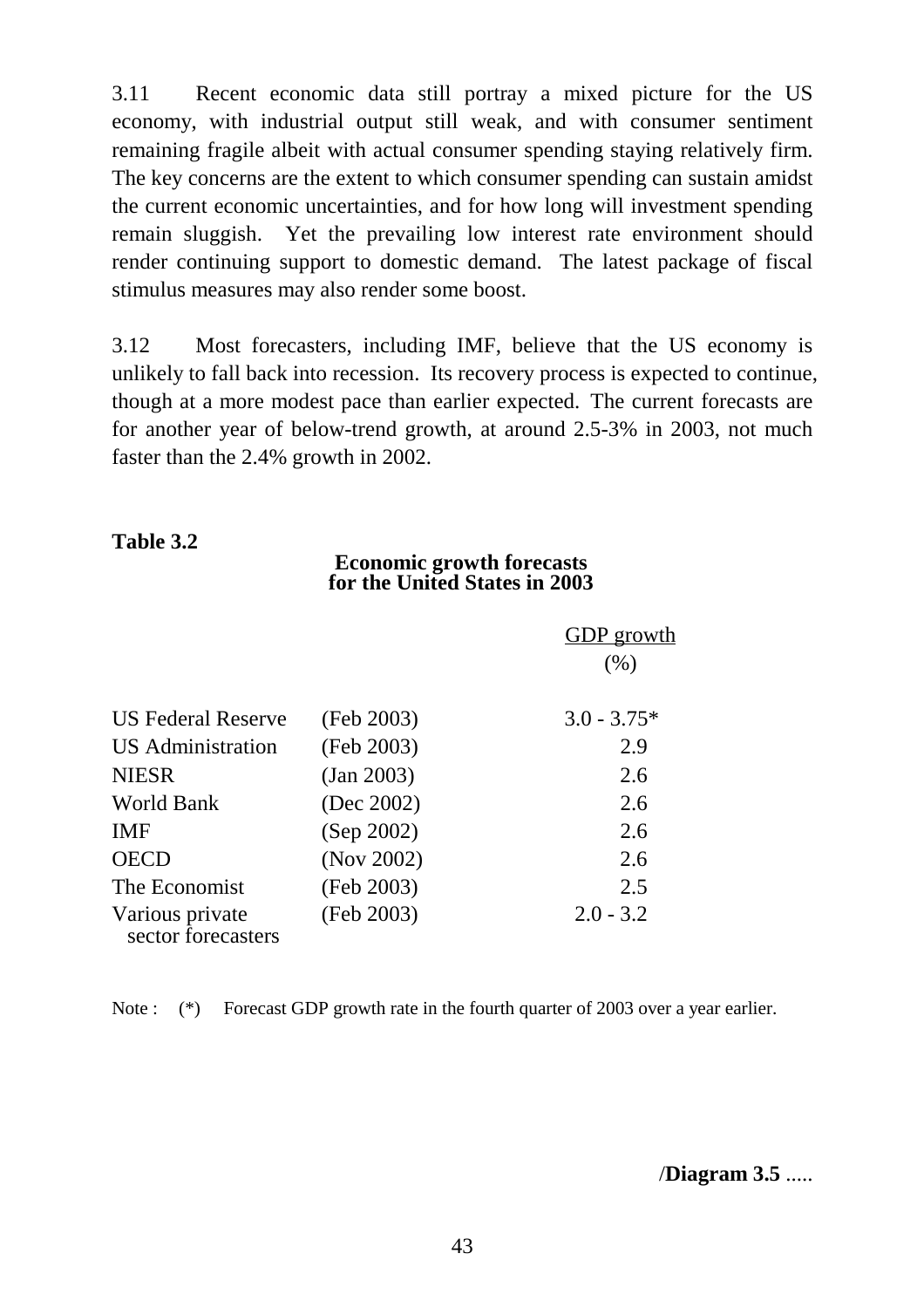

**GDP, domestic demand and exports in the United States Diagram 3.5**

**(b) Quarterly profile (year-on-year rate of change)**



/*(B)* .....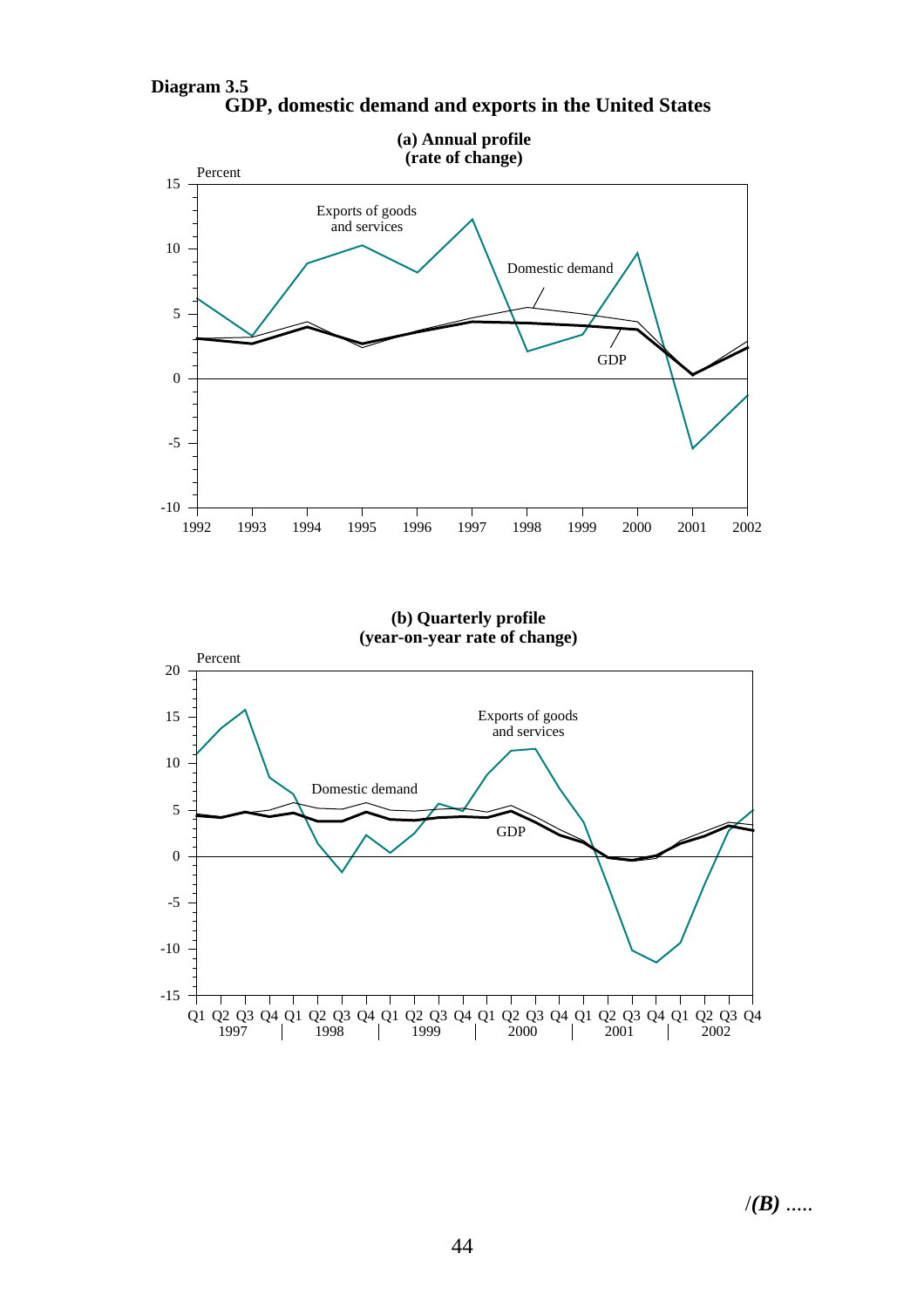#### *(B) East Asia*

#### **Mainland of China**

3.13 The Mainland economy remained robust throughout 2002. GDP growth accelerated from 7.6% in the first quarter to 8.0% in the second quarter, and further to 8.1% and 8.3% in the third and fourth quarters, yielding an 8.0% growth for 2002 as a whole. This was notably faster than the 7.3% growth attained in 2001, and also out-performed the 7% official growth target set for 2002. The growth was broad-based, spurred by buoyant domestic demand and a distinct surge in exports. Consumer spending was strong, with retail sales sustaining double-digit growth. Investment spending also picked up markedly. With ascending competitiveness and higher quality of China's exports, the growth in exports accelerated to 30% in the second half of the year.



Note : GDP and retail sales as depicted refer to the year-on-year rates of change in real terms, while fixed asset investment refers to the year-on-year rate of change in nominal terms.

/**Diagram 3.6 (cont'd)** .....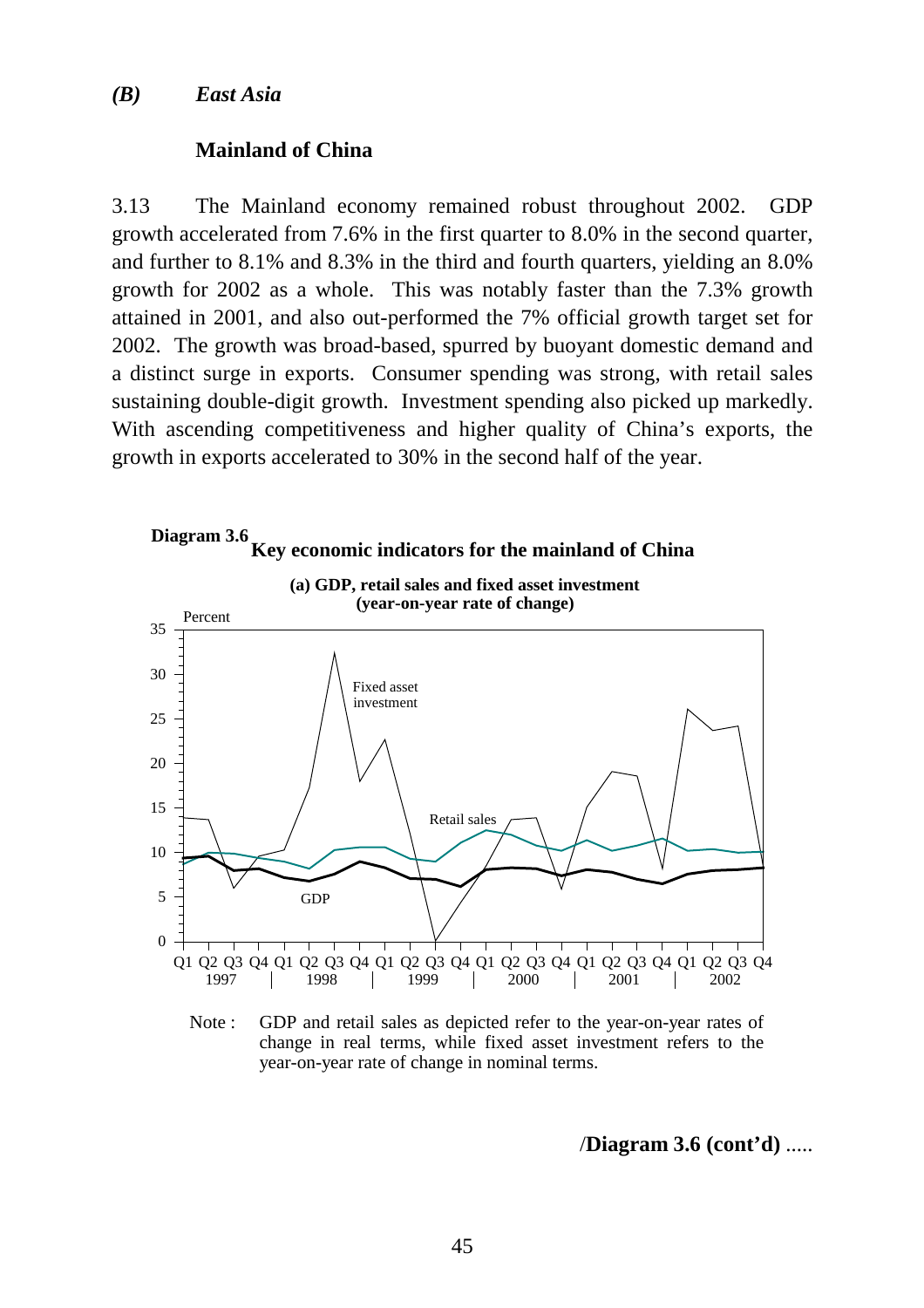

3.14 The strong growth momentum in the Mainland economy can be expected to sustain in 2003. Growth will continue to be broad-based. Consumer spending is likely to be underpinned by rapid growth in income of urban residents and improved social security. Investment spending may come less from real estate, but more from production ventures by non-state-owned enterprises, being facilitated by measures of the government to promote investment by the private sector. Moreover, foreign direct investment into the Mainland is set to leap further. While a relapse in global demand, if to come about, would likewise affect the Mainland economy, the impact might be less than for the others, considering the cushion of its export competitiveness in the world market. Overall, the Mainland economy is forecast officially and by major international agencies for growth at around 7-8% in 2003.

/**Table 3.3** .....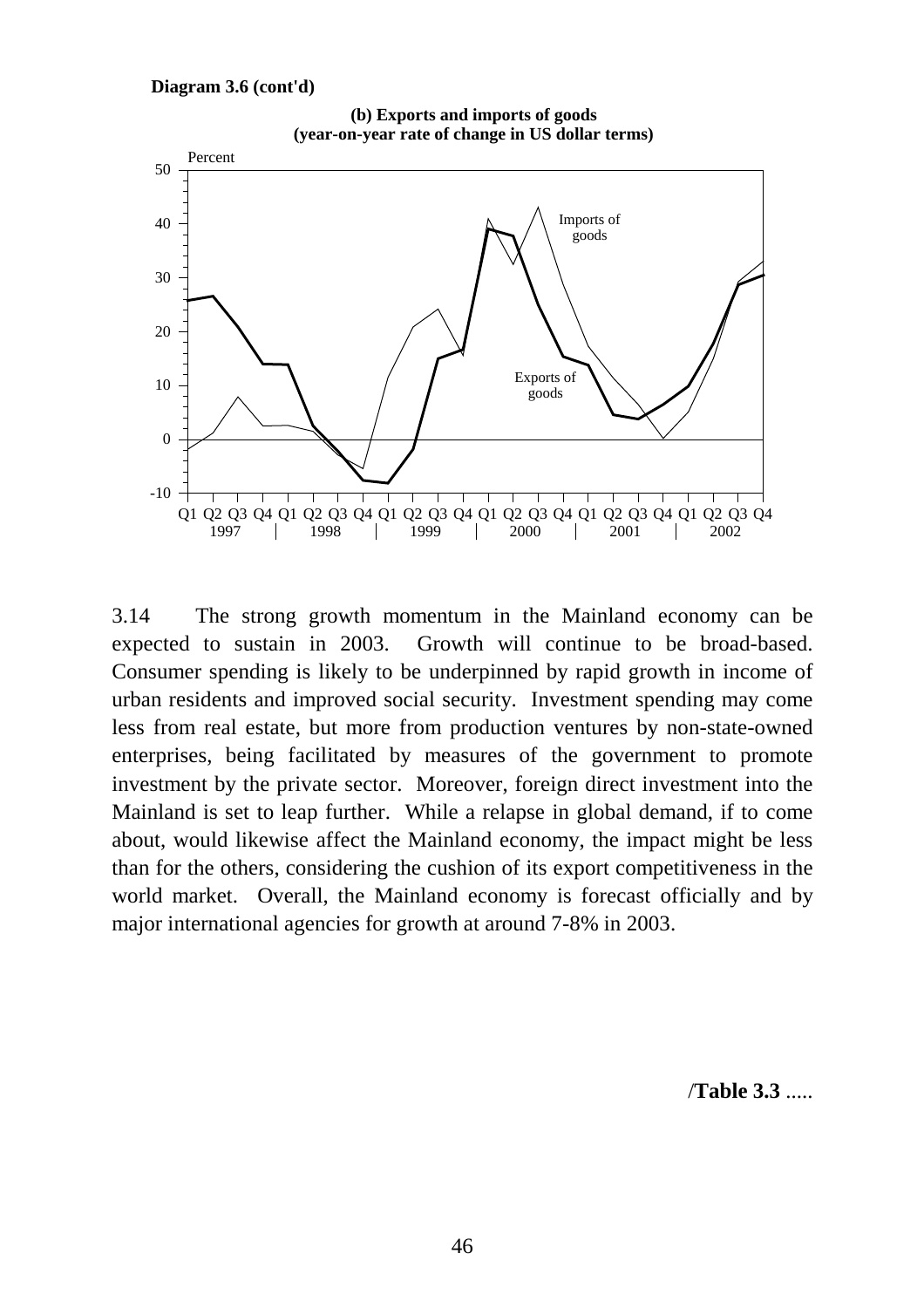## **Table 3.3**

## **Economic growth forecasts for the mainland of China in 2003**

|                                       |            | GDP growth<br>(% ) |
|---------------------------------------|------------|--------------------|
| $CASS^{(a)}$                          | (Oct 2002) | 7.9                |
| <b>OECD</b>                           | (Nov 2002) | 7.5                |
| <b>ADB</b>                            | (Dec 2002) | 7.2                |
| <b>IMF</b>                            | (Sep 2002) | 7.2                |
| Various private<br>sector forecasters | (Feb 2003) | $7.2 - 8.0$        |

Note : (a) Chinese Academy of Social Sciences.

### **Japan**

3.15 Japan, after a distinct downturn in the latter part of 2001, climbed out of recession during 2002. On a seasonally adjusted quarter-to-quarter comparison, its GDP resumed positive growth at 0.1%, 1.3%, 0.7% and 0.5% respectively in the four quarters of 2002. For 2002 as a whole, there was a marginal growth of 0.3%, broadly similar to the 0.4% growth in 2001. The revival was primarily export-led, helped by better import demand in the United States and the regional economies. But consumer spending was sluggish all through, being dragged down by rising unemployment and moderated income. Also, investment spending was held back by the subdued business environment and the tumbling stock market.

3.16 With the corporate and banking sectors still struggling through their balance sheet adjustments, and against the backdrop of persistent deflation, the near-term prospects for the Japanese economy depend mainly on its export performance. However, this could be dampened by the prevailing strength of the yen, as well as by any relapse in the US economy. Also, the measures to weed non-performing loans in the banking sector, if not carefully done in the light of impact on the corporate sector, would tend to aggravate the already dim economic sentiment. Yet in overall terms, the Japanese economy is still expected to have a further, albeit small, growth in 2003, currently forecast at around 0-1%.

## **/Diagram 3.7** .....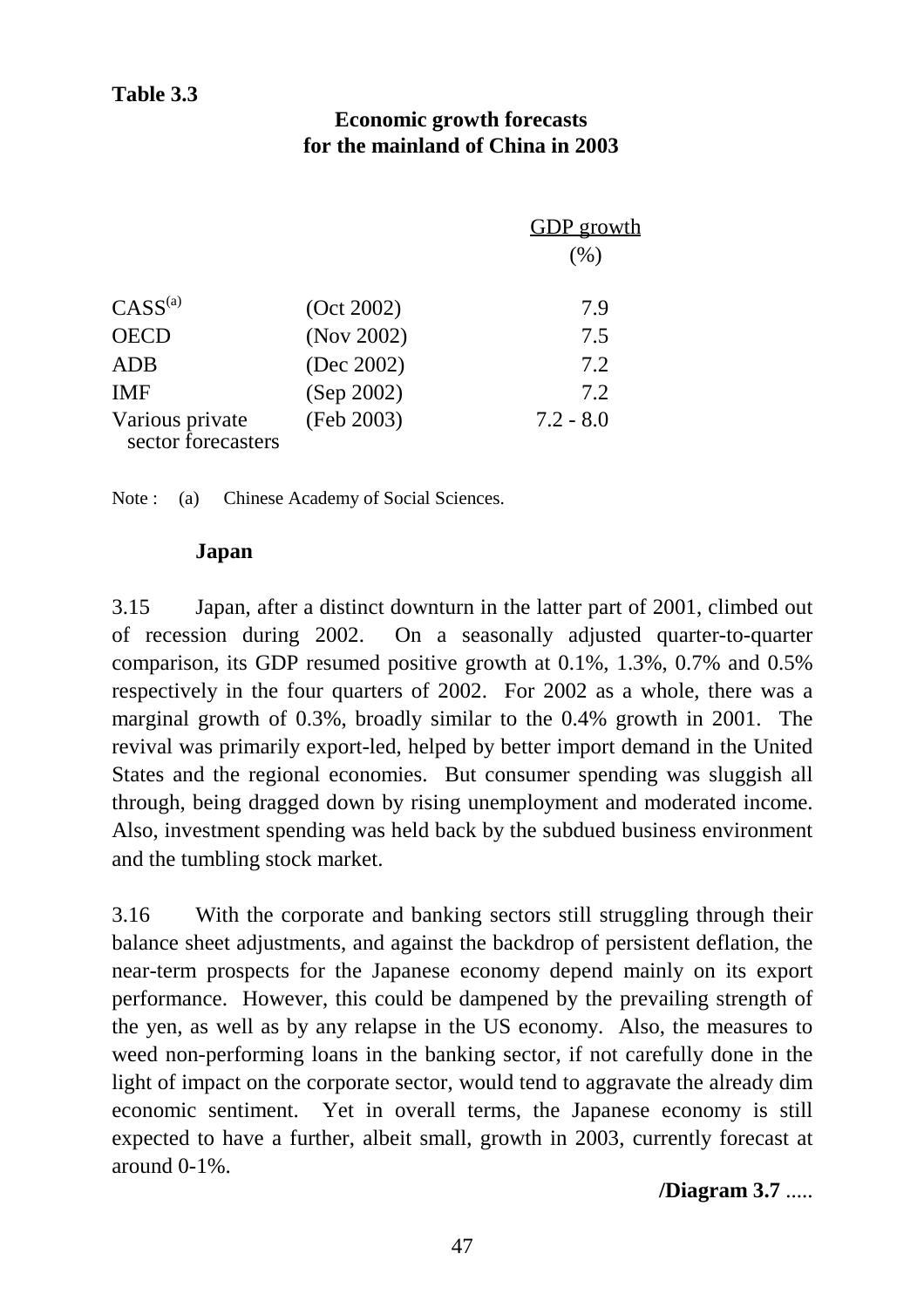

**GDP, domestic demand and exports in Japan**



**(b) Quarterly profile (year-on-year rate of change)**



/**Table 3.4** .....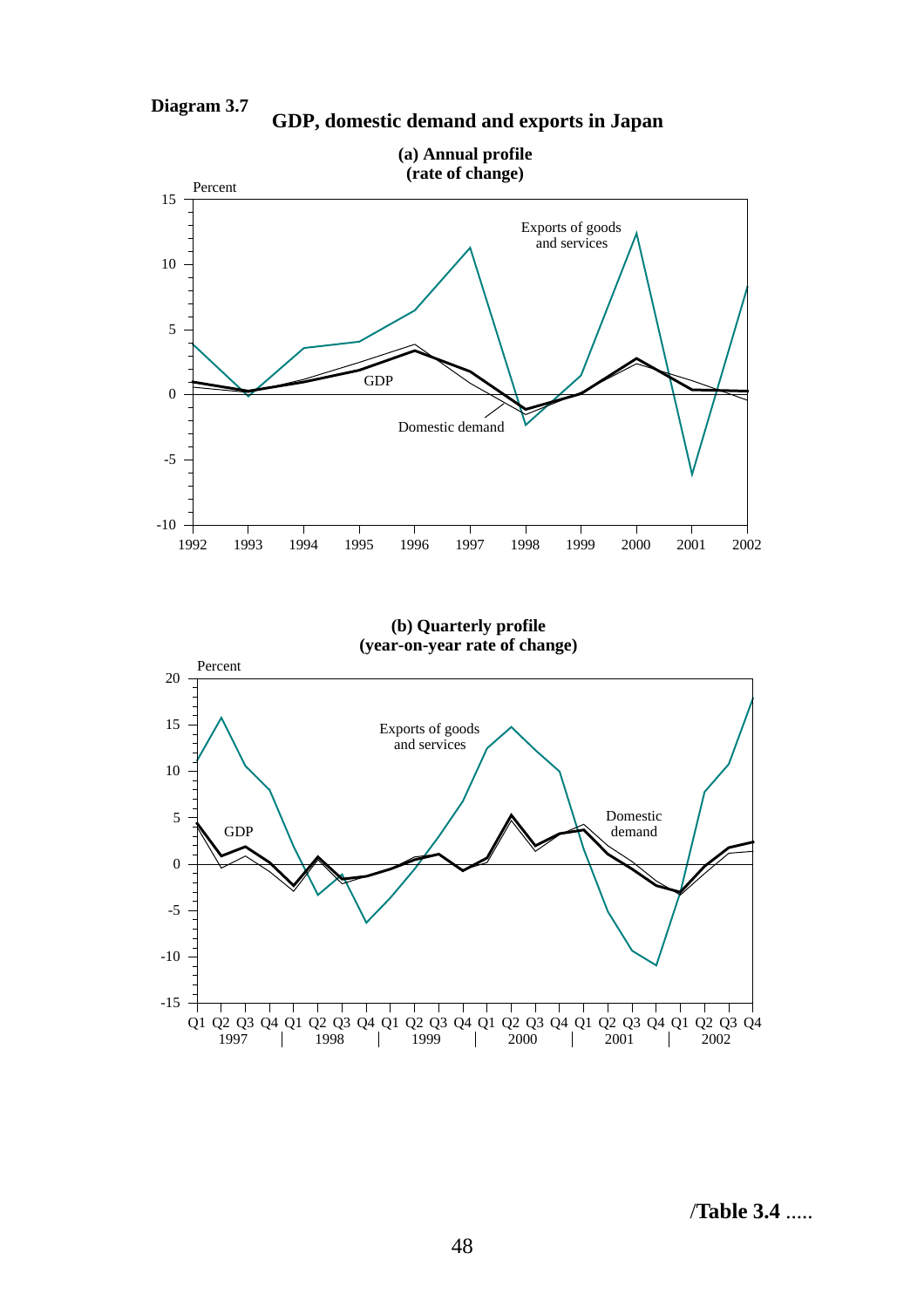## **Economic growth forecasts for Japan in 2003**

|                                       |            | <b>GDP</b> growth<br>(% ) |
|---------------------------------------|------------|---------------------------|
| Japan's Administration                | (Jan 2003) | $0.6^{*}$                 |
| <b>Bank of Japan</b>                  | (Oct 2002) | $0.4 - 1.0^{\#}$          |
| <b>NIESR</b>                          | (Jan 2003) | 0.7                       |
| The Economist                         | (Feb 2003) | 0.2                       |
| <b>OECD</b>                           | (Nov 2002) | 0.8                       |
| <b>IMF</b>                            | (Sep 2002) | 1.1                       |
| Various private<br>sector forecasters | (Feb 2003) | $-0.5 - 1.2$              |

Note : (#) Forecast GDP growth rate in respect of the fiscal year 2003/04.

## **Other East Asian economies**

3.17 In the other East Asian economies, the recovery in 2002 was more prompt and solid, with most of them coming out of setback by the second quarter. Likewise, the recovery was largely export-led, benefiting from a turnaround in global demand for electronic products and also from inventory replenishment in the United States. Consumption in these economies generally held up, but fixed asset investment showed more diverse trends. Amongst the various East Asian economies, the Republic of Korea's economy out-performed all others, except the Mainland economy. It attained a 6.0% growth in the first three quarters of 2002, up further from the 3.0% growth in 2001. Singapore's economy picked up to a 2.2% growth in 2002, having gone through a 2.4% contraction in 2001. Taiwan's economy also turned up, to a 3.5% growth in 2002, after a 2.2% fall in 2001.

3.18 The strong growth in external trade in these economies should be able to extend into the early part of this year. Granting no relapse in the global economic environment, and with continued demand for electronic products, they can be expected to have still solid and possibly more broad-based growth for the rest of the year. Their official growth forecasts for 2003 are mostly in the range of 3-6%.

/**Diagram 3.8** .....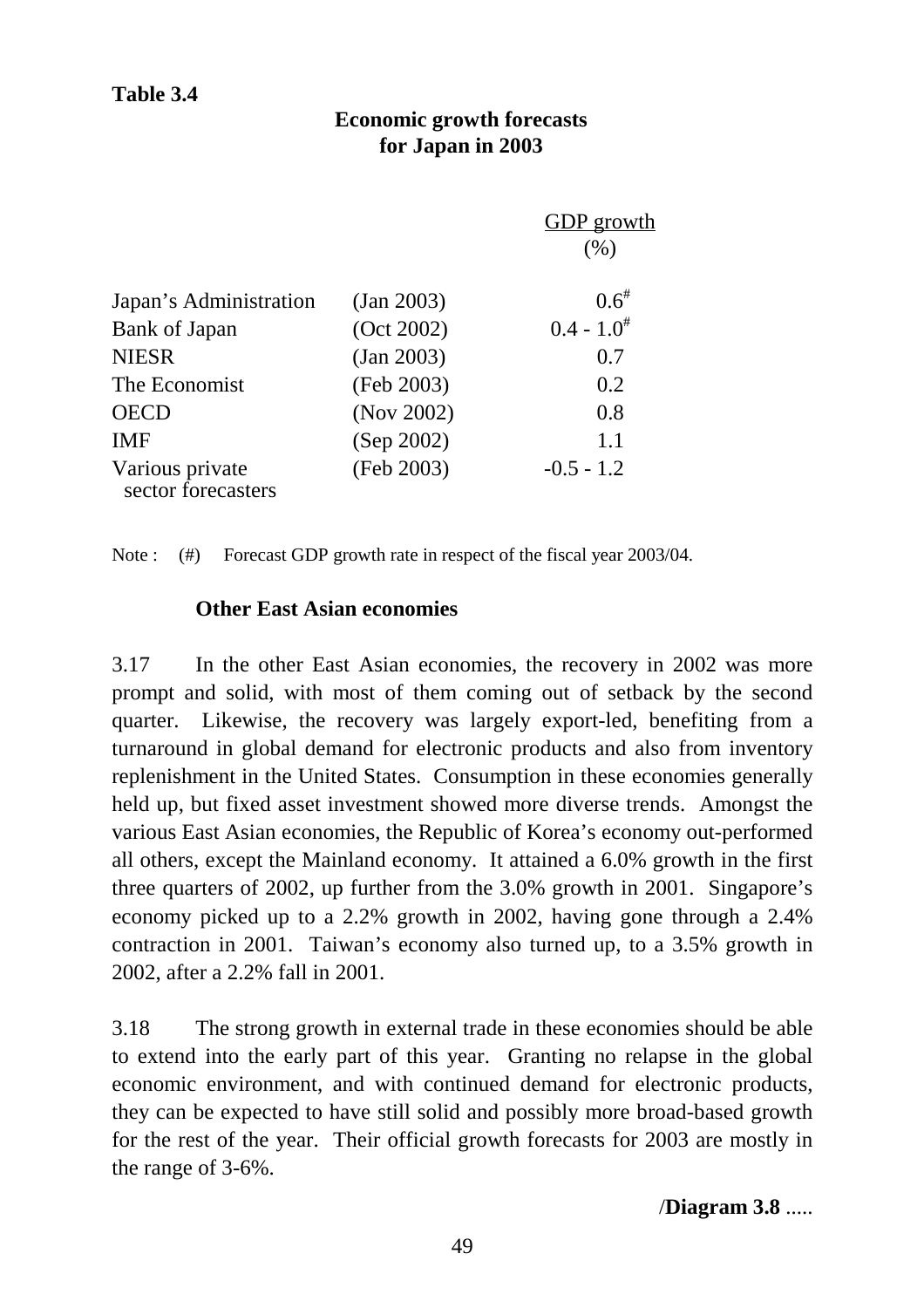**Diagram 3.8**



**GDP in selected East Asian economies (rate of change)**

Notes : (\*) Official forecasts.

(#) Figures for 2002 refer to the year-on-year growth rates for the first three quarters of 2002 taken together, as the annual growth rates are not yet available.

## **Table 3.5**

## **Economic growth forecasts for selected East Asian economies in 2003**

|                   | GDP growth <sup>*</sup> |
|-------------------|-------------------------|
|                   | (% )                    |
| Republic of Korea | 5.0                     |
| Indonesia         | 4.0                     |
| Malaysia          | $6.0 - 6.5$             |
| Thailand          | $4.0 - 5.0$             |
| Taiwan            | 3.68                    |
| Singapore         | $2.0 - 5.0$             |
| Philippines       | $4.2 - 5.2$             |
|                   |                         |

Note : (\*) Official forecasts.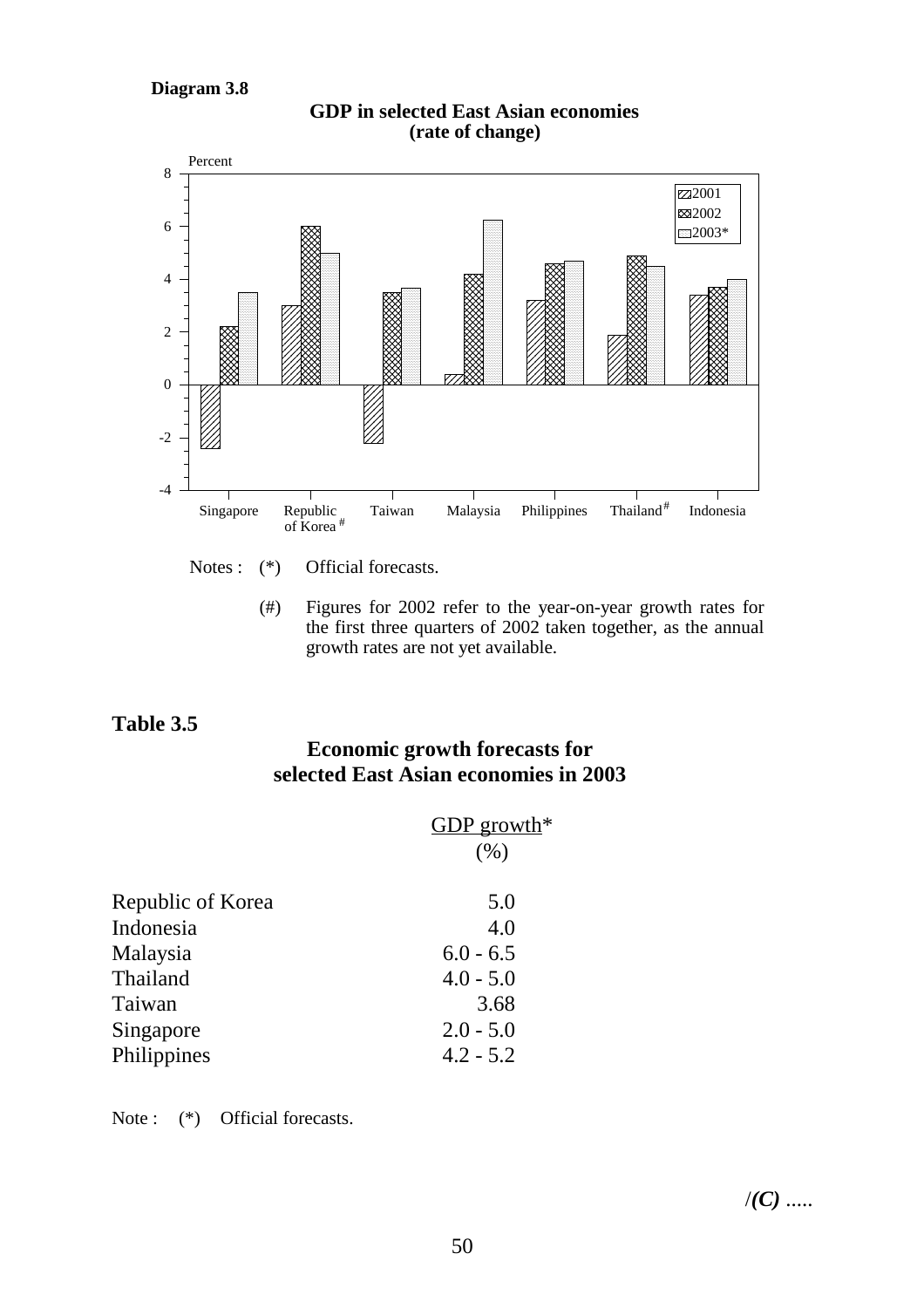#### *(C) European Union (EU)*

3.19 The EU economy was gradually bottoming out over the past few quarters, after retarding to a 1.5% growth in 2001. The turnaround was also export-led, along with the pick-up in global demand. But domestic demand slackened further. While consumer spending was held back by high unemployment and tumbling share prices, investment spending had yet to recover from the earlier fall-off. GDP in EU dipped by 0.1% in the first quarter of 2002, and then turned up to modest rise at 0.9% in the second quarter and 1.1% in the third quarter. For the first three quarters of 2002 taken together, there was only meagre growth at 0.6%.

3.20 Recent economic data in EU are still downbeat, with industrial output and retail sales still sluggish, and with exports falling back again. Apart from the continued down-drag in the domestic sector, its relatively more restrictive fiscal and monetary policies may also matter. Moreover, the persistent strength of the euro could impede the performance of exports. Most of the major forecasters envisage only a modest pick-up in the EU economy, to around 1.5-2% growth in 2003.





/**Diagram 3.9 (cont'd)** .....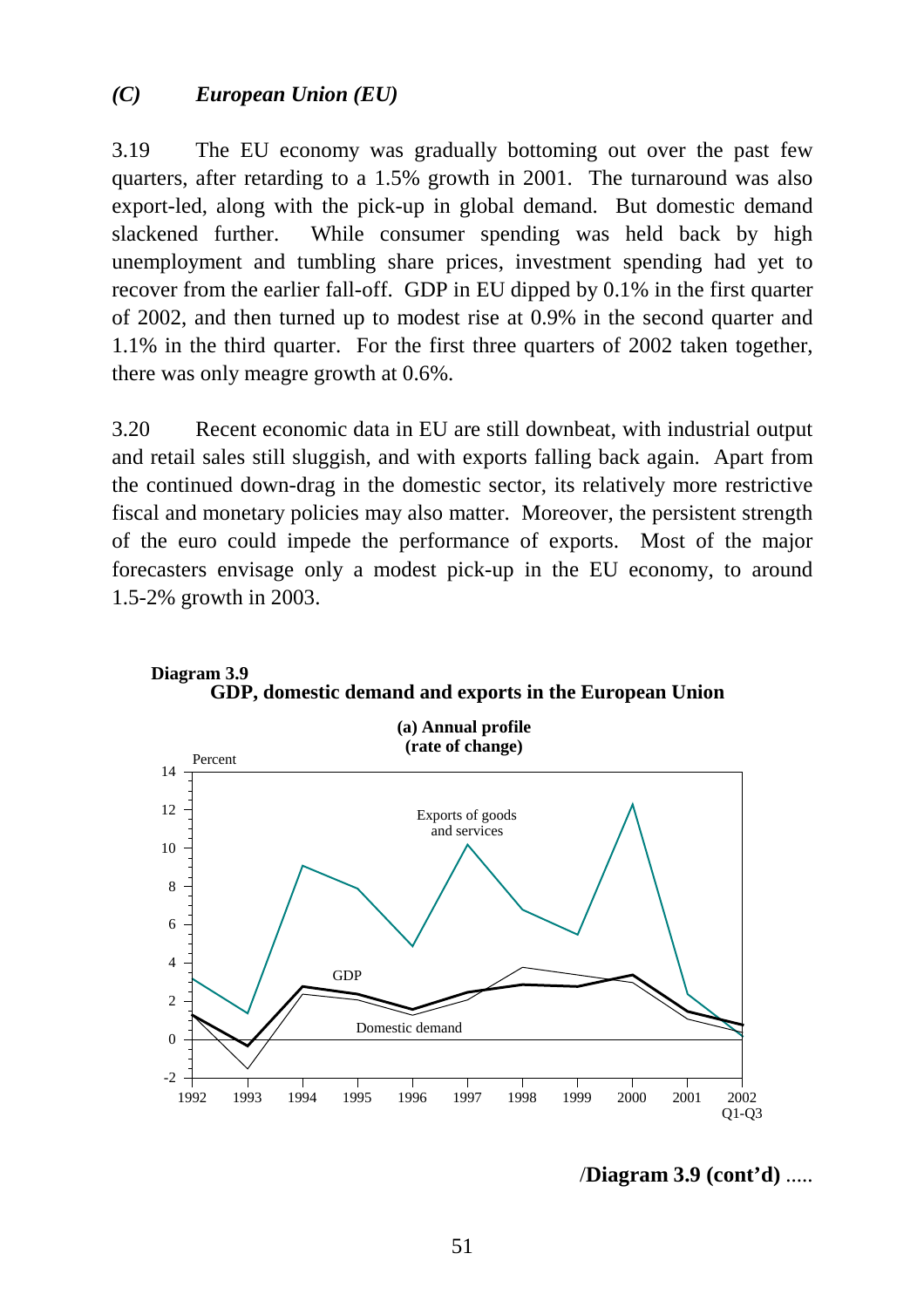**Diagram 3.9 (cont'd)**

**(b) Quarterly profile (year-on-year rate of change)**



**Table 3.6**

## **Economic growth forecasts for the European Union in 2003**

|            | <b>GDP</b> growth |
|------------|-------------------|
|            | (% )              |
|            | $1.1 - 2.1*$      |
| (Jan 2003) | $1.4*$            |
| (Nov 2002) | 1.9               |
| (Sep 2002) | 2.3               |
| (Feb 2003) | $1.3*$            |
|            | (Dec 2002)        |

Note :  $(*)$  Forecast GDP growth rate for the euro area.

/**Outlook** .....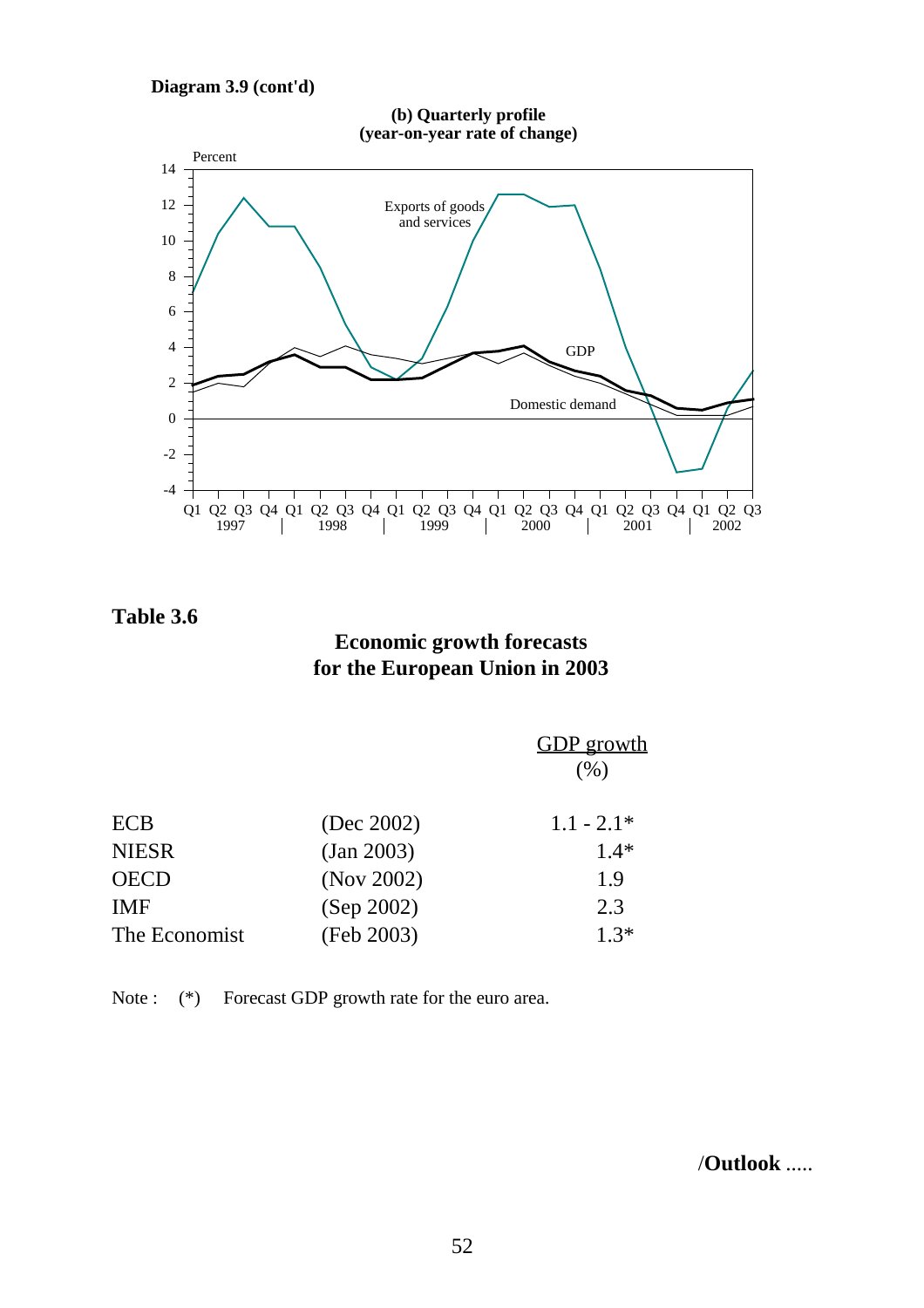### **Outlook for the Hong Kong economy in 2003**

#### *(A) External sector*

#### **Exports of goods and services**

3.21 In 2003, Hong Kong's merchandise exports should continue to benefit from the vibrant demand in the Mainland and the advances in intra-regional trade. The boost to Hong Kong's export price competitiveness brought about by a weaker US dollar should also help. But as growth in the global economy will probably still be below trend, and as the base of comparison progressively shifts higher in the second half of last year, the growth momentum in exports may tend to taper later in the year. For 2003 as a whole, Hong Kong's *total exports of goods* are forecast for still robust growth at 6.6%, albeit not as strong as the 8.6% growth attained in 2002. Within the total, the lead will continue to come from re-exports, even though there is concurrently a structural shift from re-exports to offshore trade. As to domestic exports, there is likely to be a further distinct decline, given the still on-going relocation of production processes outside the territory. Thus, *re-exports* are forecast for further notable growth at 8% in 2003, after an 11.0% surge in 2002, while *domestic exports* are forecast to decline by 8% in 2003, having fallen by 11.2% in 2002.





 $/3.22$  .....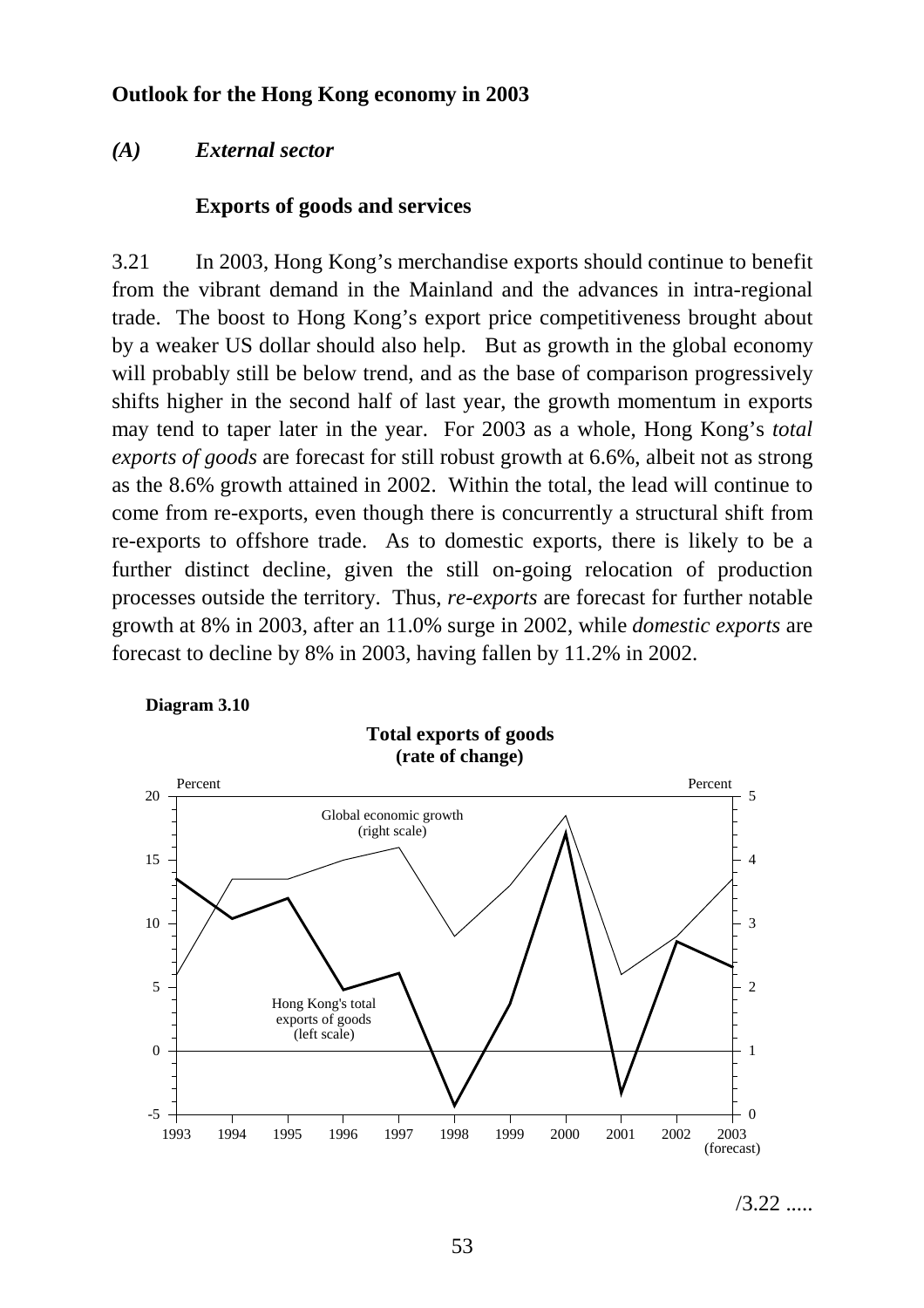3.22 Analysed by major region, exports of goods to the *United States* are expected for a further notable rise in the early part of 2003, extending from the momentum of its recent import intake. The recent further strengthening in the East Asian currencies against the US dollar also makes Hong Kong's exports more attractive in price terms. The outlook for the latter part of the year will hinge on how the US import demand fares and on how the US dollar moves. Yet against a higher base in the latter months, the growth rate may tend to ease. For 2003 as a whole, the forecast of exports to this market is for a further moderate growth. There could be upside potential if the recovery process in the US economy can regain more strength. As to exports of goods to the *European Union*, there may well be further appreciable increase in the near term, on the back of the much strengthened euro and the improved import intake. However, the generally sluggish economic situation there implies that exports to this market for 2003 as a whole seem unlikely to show a distinct growth.

3.23 Exports of goods to the markets in *East Asia* should attain a further solid growth in 2003. The *Mainland* on its robust economic growth and progressive trade liberalisation will still be the brightest spot this year. Hong Kong's exports to the Mainland both for outward processing and for meeting its own demand are likely to remain on a strong uptrend. Moreover, surging foreign direct investment inflow and better external market access brought by China's accession to the WTO should continue to boost Hong Kong's trade involving the Mainland. The major firms and organisations engaged in China trade<sup>(3)</sup> are in general highly upbeat about the growth prospect for Hong Kong's exports of goods to the Mainland for 2003 as a whole.

3.24 Exports of goods to *Japan* may hold up fairly well in 2003, on the back of a stronger yen and with the regional recovery rendering some support to its own economic growth. Also, the increasing trend of outsourcing by Japanese corporations from the other East Asian economies should continue to benefit Hong Kong's exports to this market, given Hong Kong's role as a prominent conduit for intra-regional trade. As to exports of goods to the *other East Asian economies*, the outlook for 2003 may continue to be good, upon further recovery in these economies underpinning their own import intake, as well as sustained surge in intra-regional trade.

 $/3.25$  .....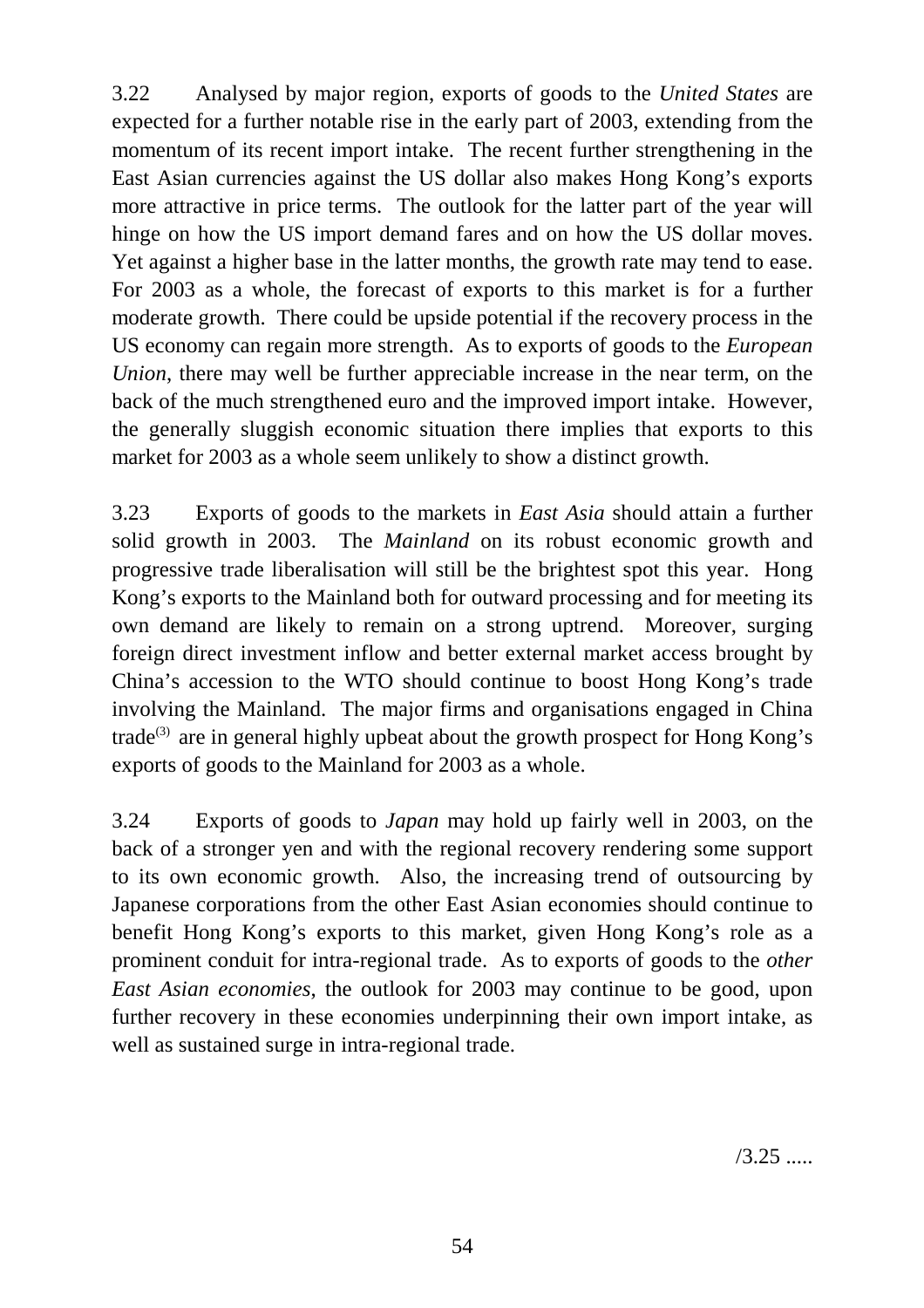3.25 *Exports of services* have again out-performed exports of goods in 2002. For 2003, there should be a further surge in offshore trade, along with the robust export growth in the Mainland and a rising tendency for goods to be directly shipped out from South China after export processing. Inbound tourism is likely to remain vibrant, bolstered by the strong uptrend in visitors from the Mainland, and to a considerable extent also upon further rise in visitors from the rest of the region. Exports of transportation services should likewise grow further, in tandem with the expanding volume of merchandise trade and external passenger movements. Exports of financial, business and other services may pick up somewhat, reflecting greater business demand from the Mainland and the other regional economies. Overall, exports of services are forecast for further visible growth at 8% in 2003, having already leaped by 12.1% in 2002.





/**Imports** .....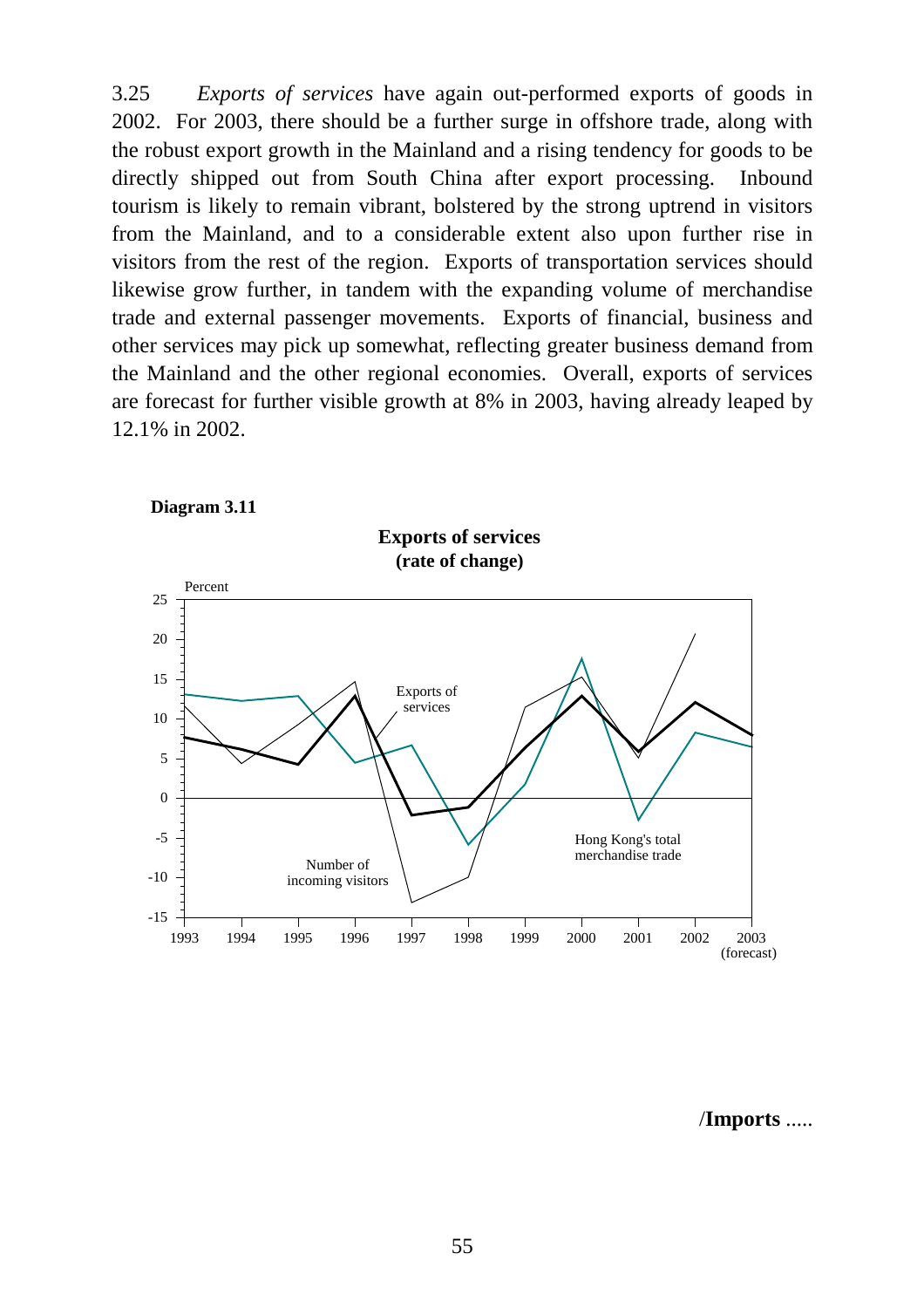### **Imports of goods and services**

3.26 *Retained imports* are forecast to rise further, by 2.6% in 2003, after a 1.7% increase in 2002. This mainly reflects a continuing inventory build-up, as well as an envisaged improvement in domestic demand. Analysed by end-use category, retained imports of capital goods are expected to rebound in 2003, along with an envisaged upturn in machinery and equipment investment. Retained imports of consumer goods will probably pick up further. Retained imports of material inputs may however ease back after the upsurge in the latter part of last year, in view of the likely further shrinkage in domestic exports this year. Together with the forecast for re-exports, *total imports of goods*<sup>(4)</sup> are forecast to rise by 6.3% in 2003, following a 7.9% increase in 2002.





Note : (\*) Re-export margin is nevertheless retained in the total final demand.

/3.27 .....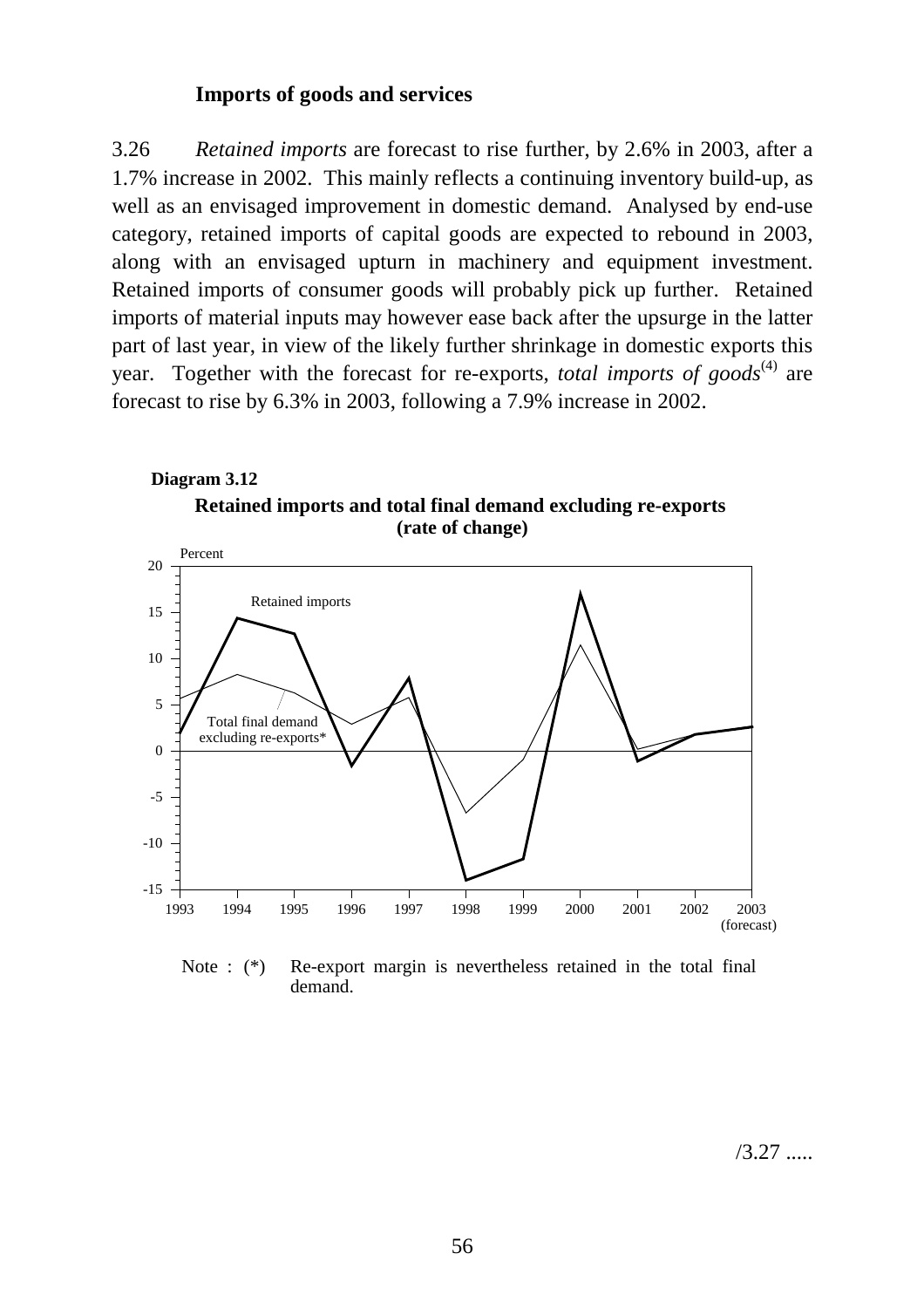3.27 *Imports of services*, after two years of decline, seem likely to turn up in 2003 as domestic demand climbs back. But with the travel pattern of Hong Kong residents shifting more towards short-duration trips, their travel spending may only show a moderate rebound. Imports of trade-related services and transportation services should pick up more, along with the envisaged further growth in merchandise trade. Overall, imports of services are forecast to rise by 1.5% in 2003, in contrast to a 0.8% decline in 2002.



**Diagram 3.13**

Note : (\*) Re-export margin is nevertheless retained in the total final demand.

/*(B)* .....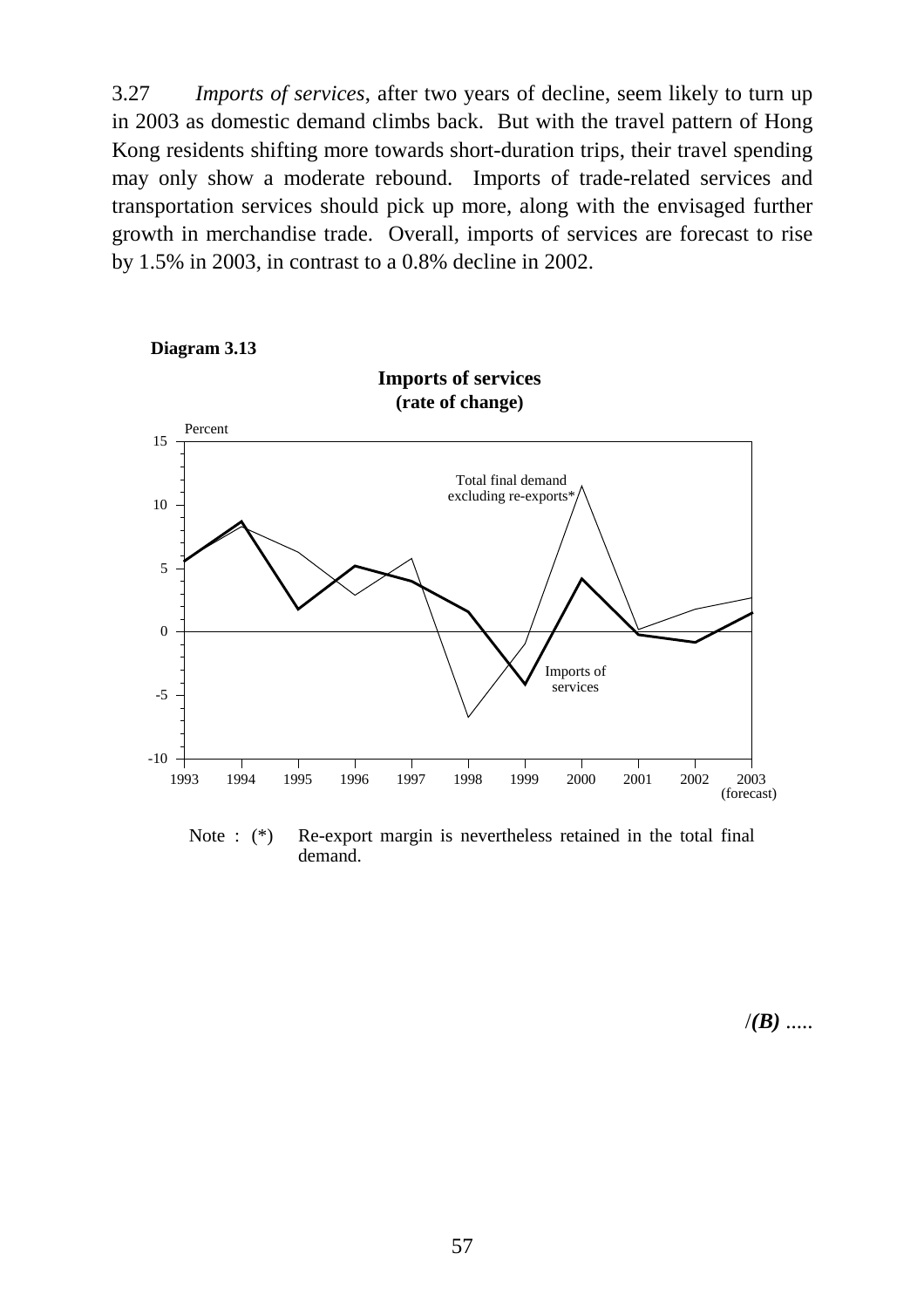#### *(B) Domestic sector*

#### **Private consumption expenditure**

3.28 The outlook for local consumer spending in the near term will still be clouded by concern over job security and possible pay freeze/cut. Also, there is still some negative wealth effect on consumption carried over from the marked fall-off in property prices and in share prices last year. But as the impetus from the continued surge in exports feeds through to activate the domestic sector, consumer spending may set off to improve steadily. The prevailing low interest rate environment should be of help, and there should be better support if the local asset markets could stabilise more. Yet with spending propensity likely to remain subdued in the imminent months, and even with some incremental climb-back in the months ensued, *private consumption expenditure* is forecast to be only flat in 2003, though improved from the 1.6% decline in 2002.



/**Diagram 3.14 (cont'd)** .....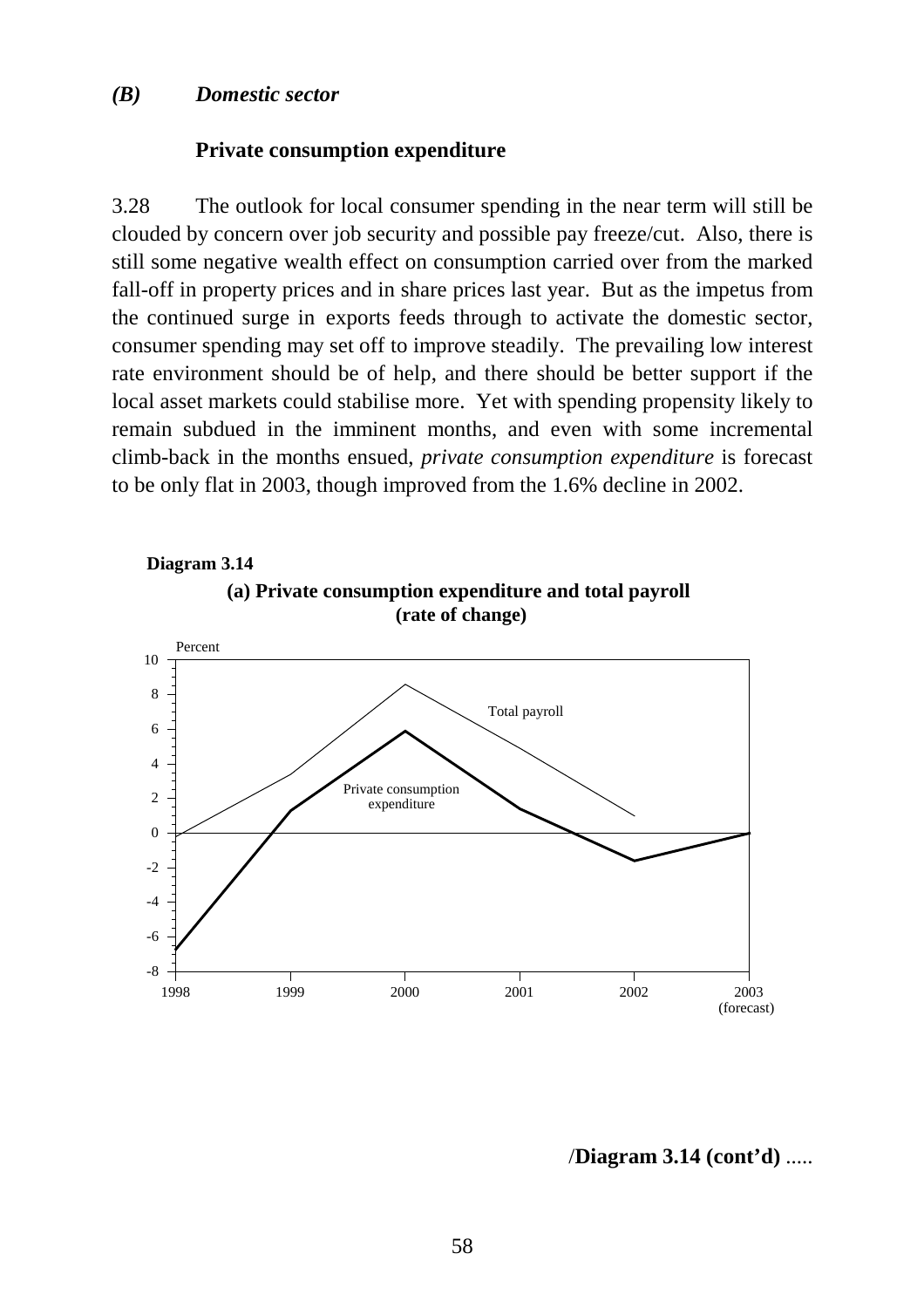

**(b) Private consumption expenditure and the wealth effect (rate of change)**

Note : (\*) As proxied by the stock of private residential units combined with private residential property prices.

### **Government consumption expenditure**

3.29 On the basis of information contained in the Government's revised estimates of expenditure for the financial year 2002/03 and the draft estimates of expenditure for the financial year 2003/04, *government consumption expenditure* in national accounts terms is forecast at 2.5% growth in 2003, following a 2.4% increase in 2002.

/**Gross** .....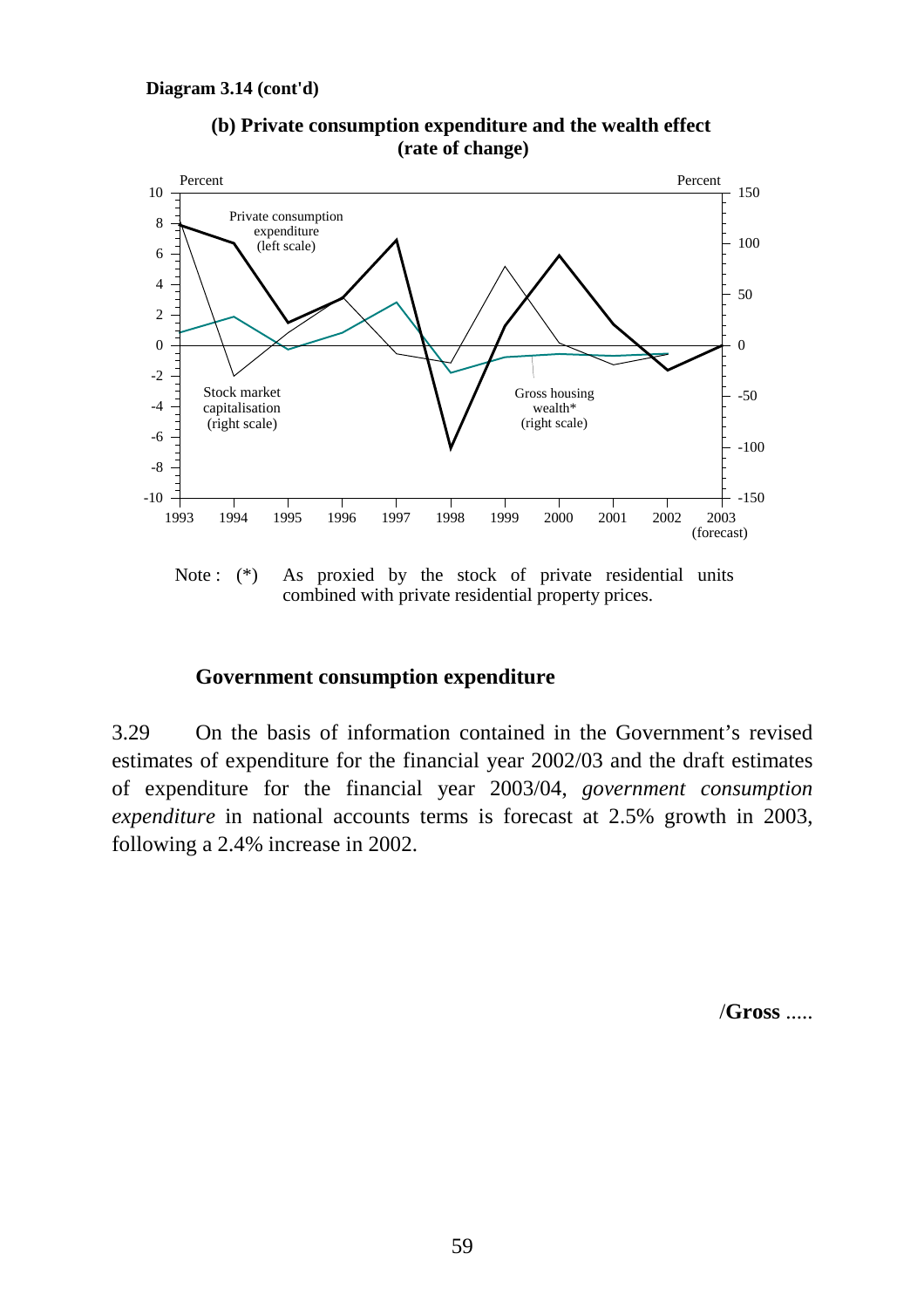### **Gross domestic fixed capital formation**

3.30 Expenditure on machinery, equipment and computer software by the private sector, having gone through four quarters of fall-off since the fourth quarter of 2001, bounced back to increase in the fourth quarter of 2002. Some resurrection is to be expected for 2003, given the need to reinstate productive capacity as the recovery process spreads. Renewed aircraft intake will render an additional boost. On the other hand, expenditure on machinery, equipment and computer software by the public sector is likely to shrink markedly in 2003, as the rolling stock and other equipment for the Priority Railway Projects have by and large been delivered. As the private sector expenditure predominates, *total expenditure on machinery, equipment and computer software* is forecast for appreciable growth at 6.8% in 2003, distinctly up from the 9.6% decline in 2002.



/3.31 .....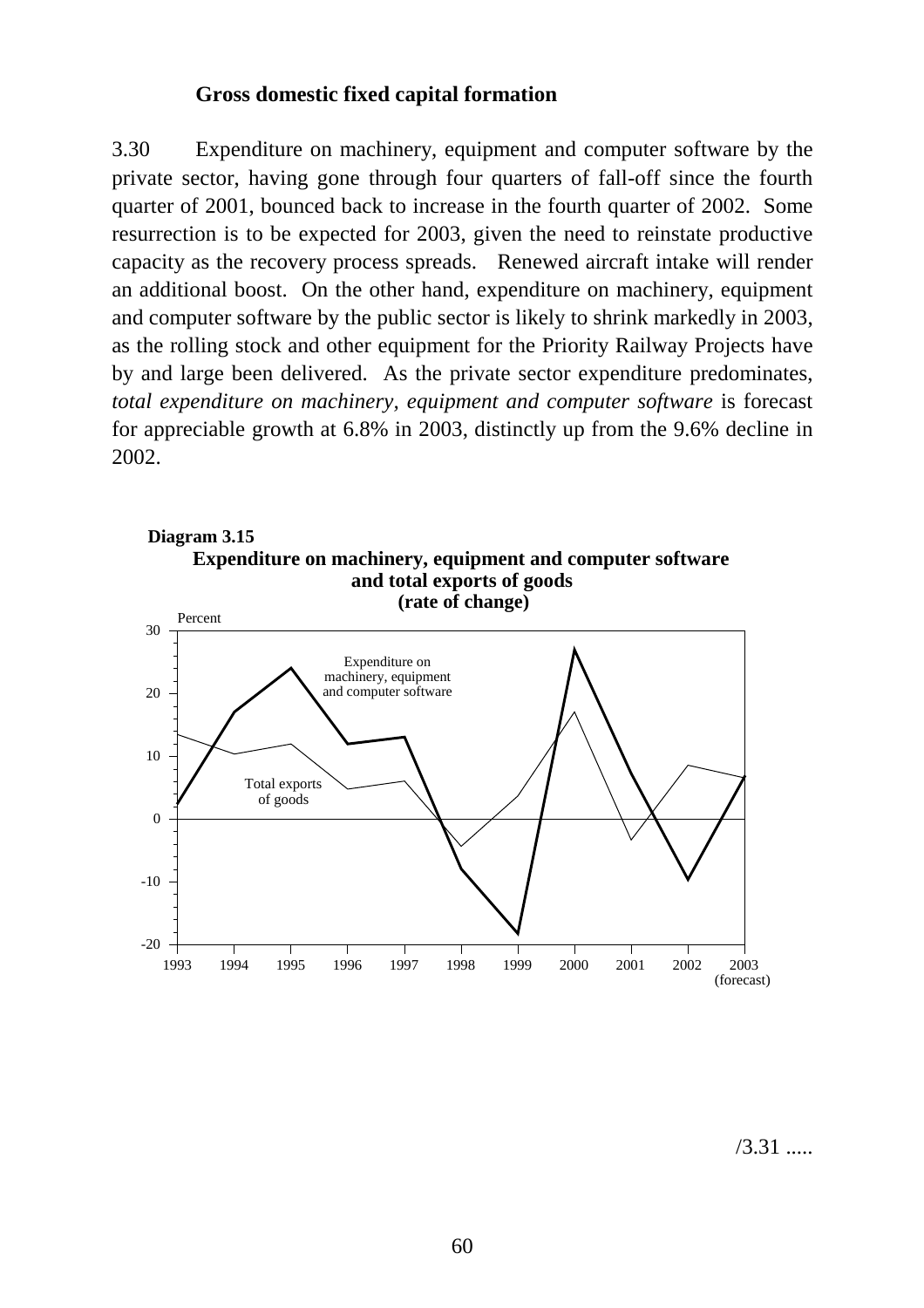3.31 Private sector building activity rebounded in 2002, as work on some major residential and commercial development projects intensified. But as most of these projects have already passed the peak, and as new projects have become fewer and are yet to be stepped up, the rebound seen in 2002 may not be able to sustain in 2003. Cessation of the Home Ownership Scheme, the output of which is classified as private sector building output in the GDP estimates on the basis of ownership<sup> $(5)$ </sup>, will also dampen the activity. Suspension of the Land Sales Programme until end-2003 will lead to a dearth of new projects in the near term. As to civil engineering projects, work on Container Terminal No. 9 should have also passed its peak. Overall, private sector building and construction output<sup> $(6)$ </sup> is likely to fall back quite visibly in 2003.

#### **Expenditure on building and construction and building consents Diagram 3.16 (rate of change)**



**(a) Private sector output and building consents**

Notes :  $(*)$  Two-year moving average.

 (^) Following a review of the presentation by the Census and Statistics Department, real estate developers' margin is now incorporated into private sector expenditure on building and construction, instead of being delineated separately in the expenditure components of GDP. For details, see Note (6).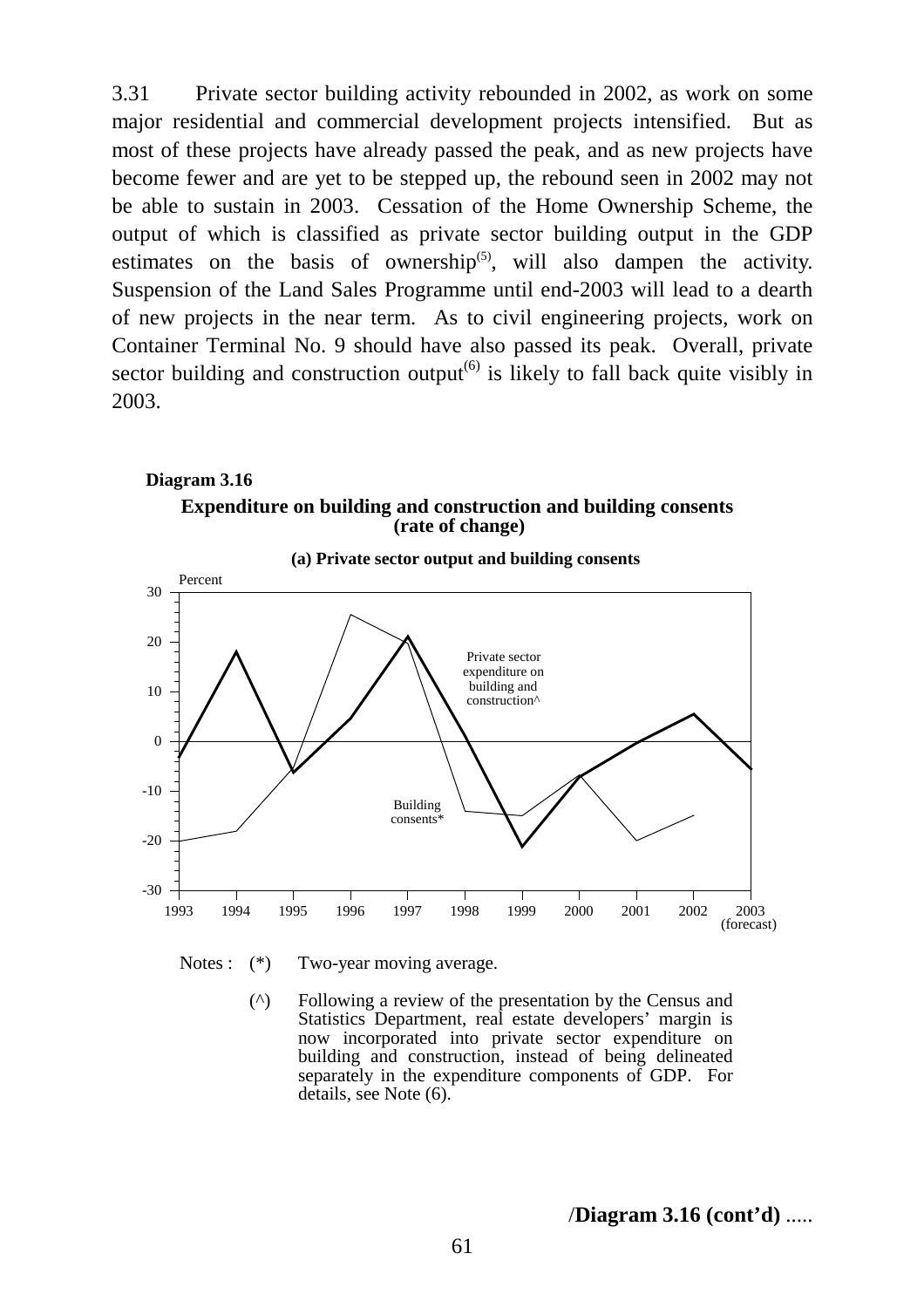



3.32 As to public sector building and construction output, in the light of further scale-back in the Public Housing Programme, completion of the MTR Tsueng Kwan O Extension in August last year, and expected winding down of the KCR West Rail this year, it is also likely to decline distinctly in 2003. Taking the private and the public sectors together, *overall expenditure on building and construction* is forecast to shrink by 5.9% in 2003, after a small increase of 1.8% in 2002.

3.33 Combining the forecasts for the individual components of investment expenditure, *gross domestic fixed capital formation* is forecast to rise modestly by 0.9% in 2003, representing a turnaround from the 4.4% decline in 2002.

## **Change in inventories**

3.34 There should be a further build-up in *inventories* in 2003, along with the envisaged improvement in domestic demand and solid growth in external trade.

 $\mathcal{U}(C)$  .....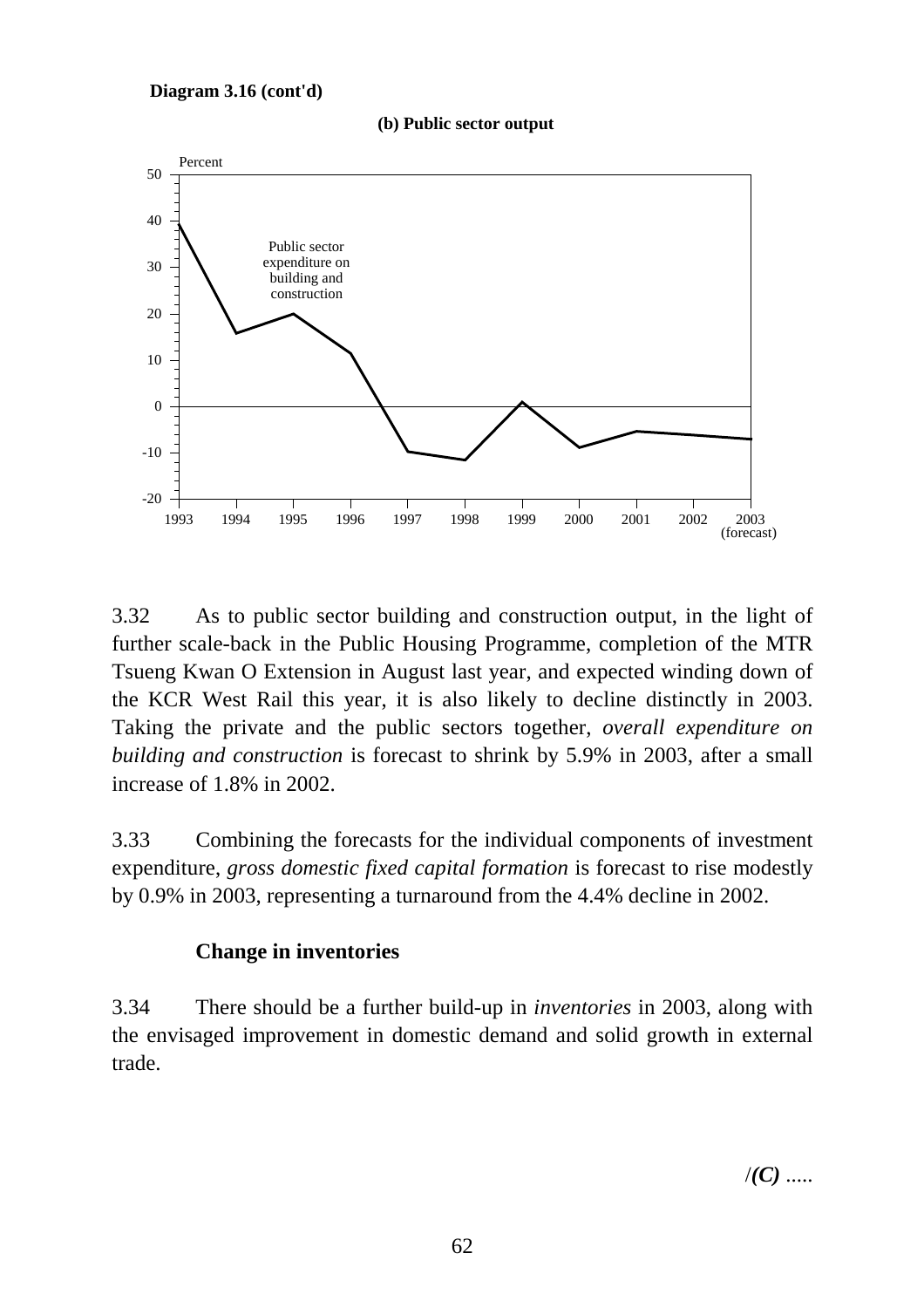## *(C) GDP at constant prices*

3.35 Taking all the expenditure components together, *GDP* is forecast at a 3% growth in real terms in 2003, further up from the 2.3% increase in 2002.

3.36 There are however caveats on both the external and domestic fronts. *First*, the global economic recovery is fickle, being subject to the tempo in the US economy and also vulnerable to adverse developments in the geo-political perspective. *Secondly*, while a weaker US dollar should bode well for Hong Kong's external price competitiveness, a further distinct downslide in the US dollar, if triggered by a massive shift in investor sentiment against US dollar assets, might jeopardise the US financial markets, with negative repercussions on markets in the rest of the world. *Thirdly*, there is much local concern that the recovery in domestic demand may not come about as fast and as strong as in the previous upturns, under the drag of on-going economic restructuring and persistent price declines. Amidst these uncertainties, the prevailing forecasts of Hong Kong's GDP growth for 2003 by the private sector are quite diverse, ranging from 1.6% to 4.0%, averaging at 2.8%.

## *(D) Prices*

3.37 The decline in local consumer prices enlarged again in 2002, essentially reflecting the continued cost and price adjustments brought about by the economic downturn in 2001. The special relief measures from the 2001 Policy Address and the 2002/03 Budget also dragged down the CPI. Looking ahead, local costs and prices are likely to remain on a downtrend in 2003. The marked fall-off in property rentals over the course of last year is expected to show up more fully in the CPI during this year, while the easing in labour wages is expected to continue. Moreover, there is an on-going structural drag from the factor price equalisation process, upon closer inter-flows of economic activities between Hong Kong and the Mainland.

/3.38 .....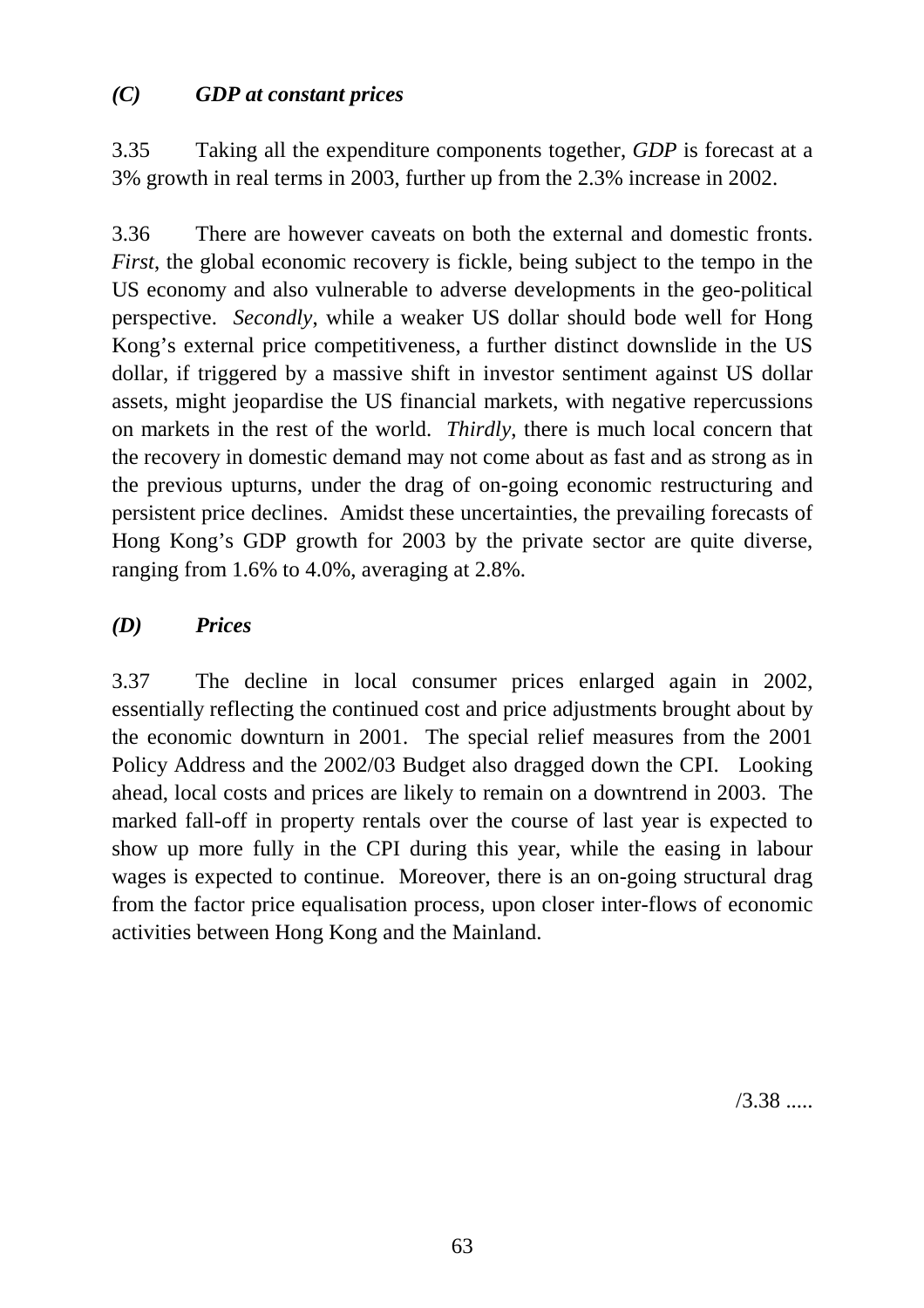3.38 Externally, the more recent upsurge in international crude oil price is expected to have only a marginal lifting effect on local costs, as Hong Kong is not a very oil-dependent economy. A weaker US dollar will entail some pick-up in import prices, but part of the lift may perhaps be absorbed by local retailers and distributors amidst keen competition in the domestic market. Also, on-going deflation in the Mainland and Japan, as Hong Kong's two leading suppliers of imports, may help reduce price pressure from the external source. The *Composite Consumer Price Index* is thus forecast to fall by an average of 1.5% in 2003, following a 3.0% decline in 2002. The lesser decline envisaged for 2003 is mostly due to dissipation of the Government's special relief measures for 2002.



**Diagram 3.17**



(+) Two-year moving average.

/**Diagram 3.17 (cont'd)** .....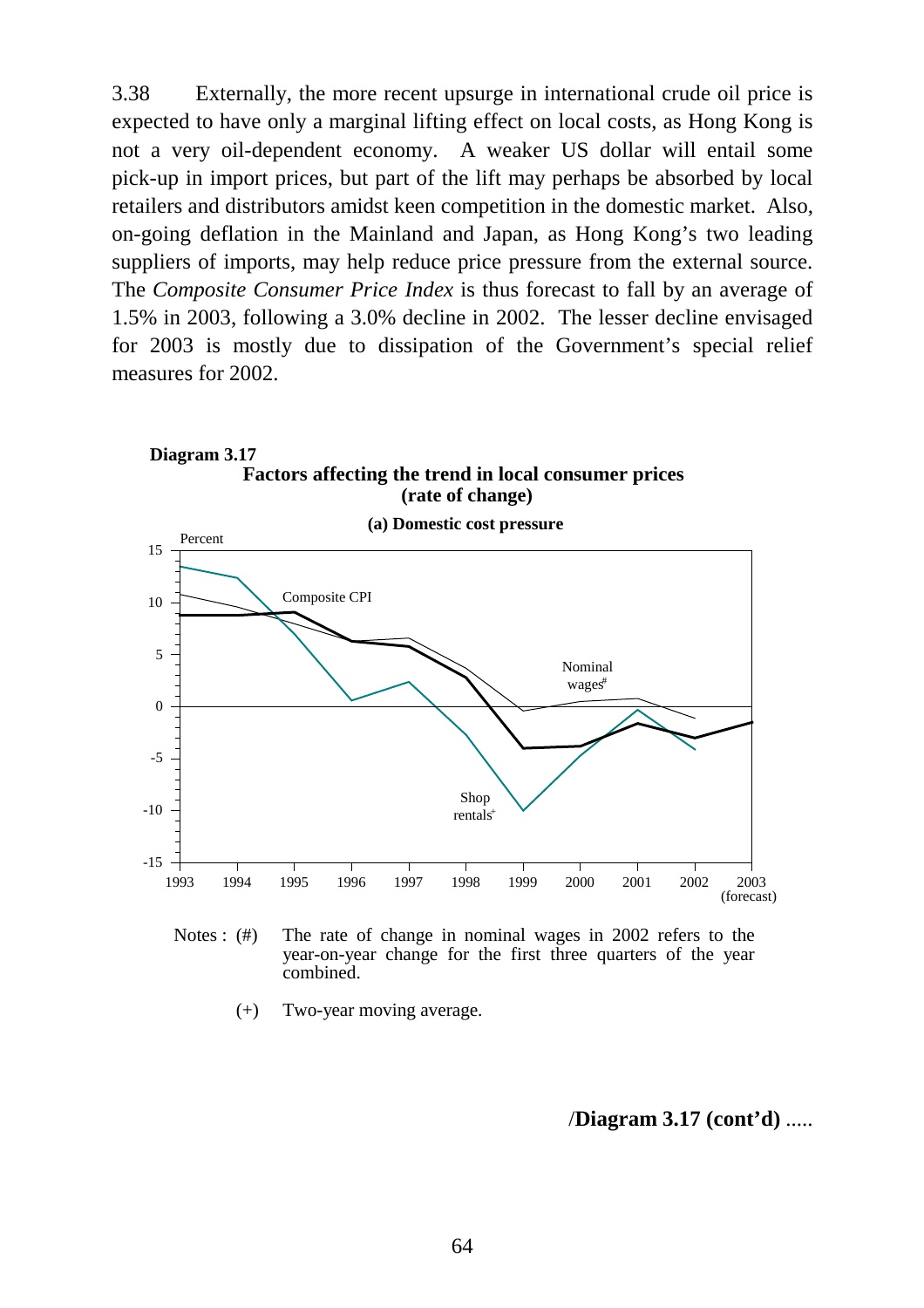#### **Diagram 3.17 (cont'd)**





3.39 The movement in the *GDP deflator* depends on those in the price deflators for the individual GDP components. Domestically, the private consumption expenditure deflator is forecast for a 2% decline in 2003, also smaller than the 3.3% decrease in 2002, in tandem with the envisaged trend in consumer prices. The government consumption expenditure deflator is forecast for a 2.5% decline in 2003, after a 0.4% decrease in 2002, reflecting the further effect of the 2002/03 Civil Service pay cut implemented since October 2002, as well as the general price reduction in government purchases. As to the investment components, the deflator for expenditure on building and construction is forecast to fall further, by 5.5% in 2003, following a 6.3% decline in 2002, upon the continued fall-off in tender prices. Yet the deflator for expenditure on machinery, equipment and computer software is forecast to rise back, by 1.5% in 2003, after a 7.3% decline in 2002, largely on account of a weaker US dollar against the Japanese yen and the euro.

 $/3.40$  .....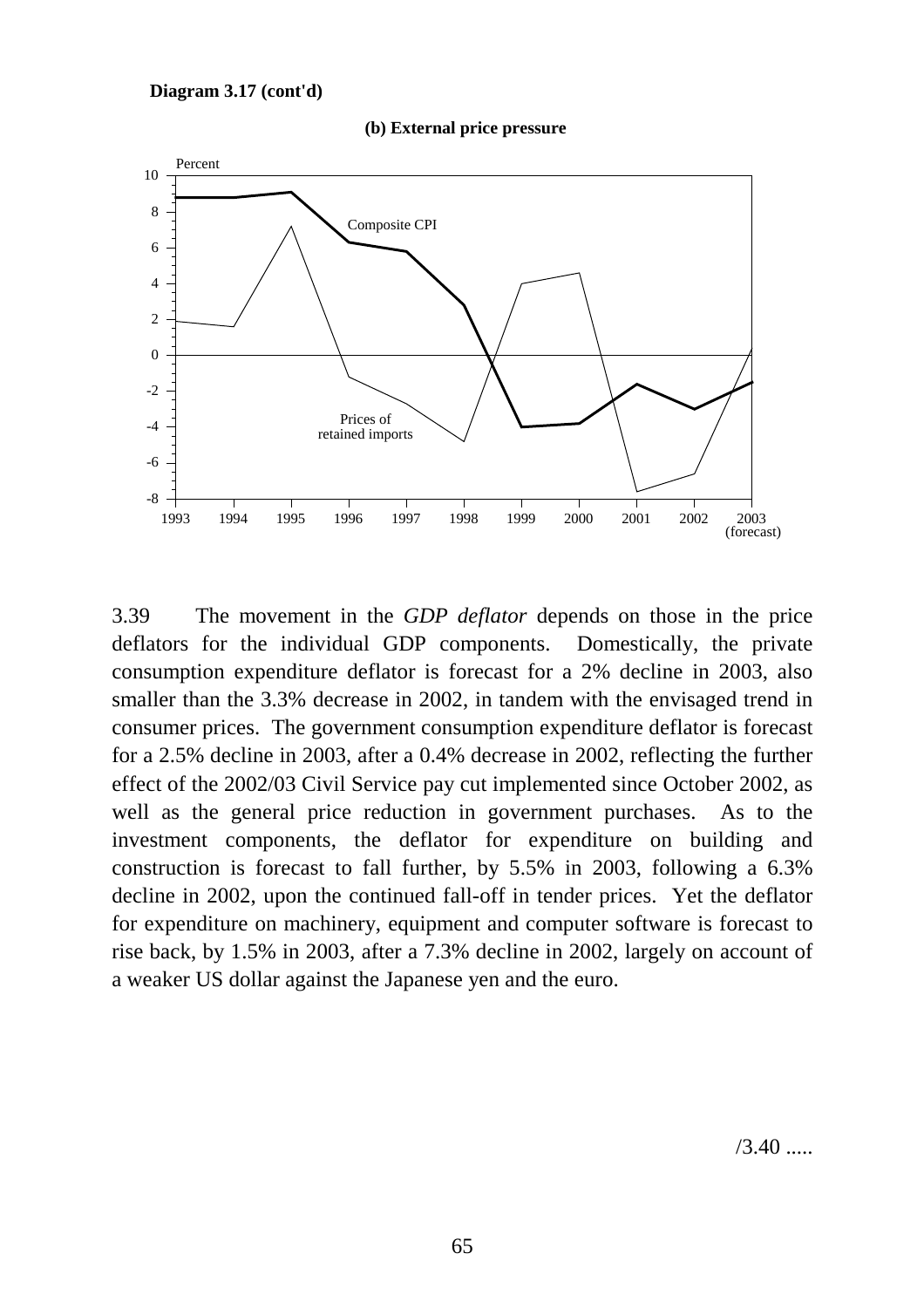3.40 Externally, on account of the lift in import cost due to a weaker US dollar, the prices of exports of goods are forecast to bounce back, by 0.5% in 2003, after a 2.9% fall in 2002. The prices of exports of services are forecast to be flat in 2003, having come down by 2.8% in 2002. Meanwhile, in face of again a weaker US dollar, the prices of imports of goods are forecast to rebound, to a rise of 0.6% in 2003, having decreased by 4.2% in 2002. Likewise, the prices of imports of services are forecast to go up, by 1.5% in 2003, following a 0.4% increase in 2002.

3.41 Taking the forecasts for these price deflators together, the GDP deflator is forecast for a decline of 2% in 2003, after a 2.7% fall in 2002. The *domestic demand deflator* is forecast to fall by 1.9% in 2003, after a 4.2% fall in 2002.



**GDP deflator, domestic demand deflator and external demand deflator Diagram 3.18**

/*(E)* .....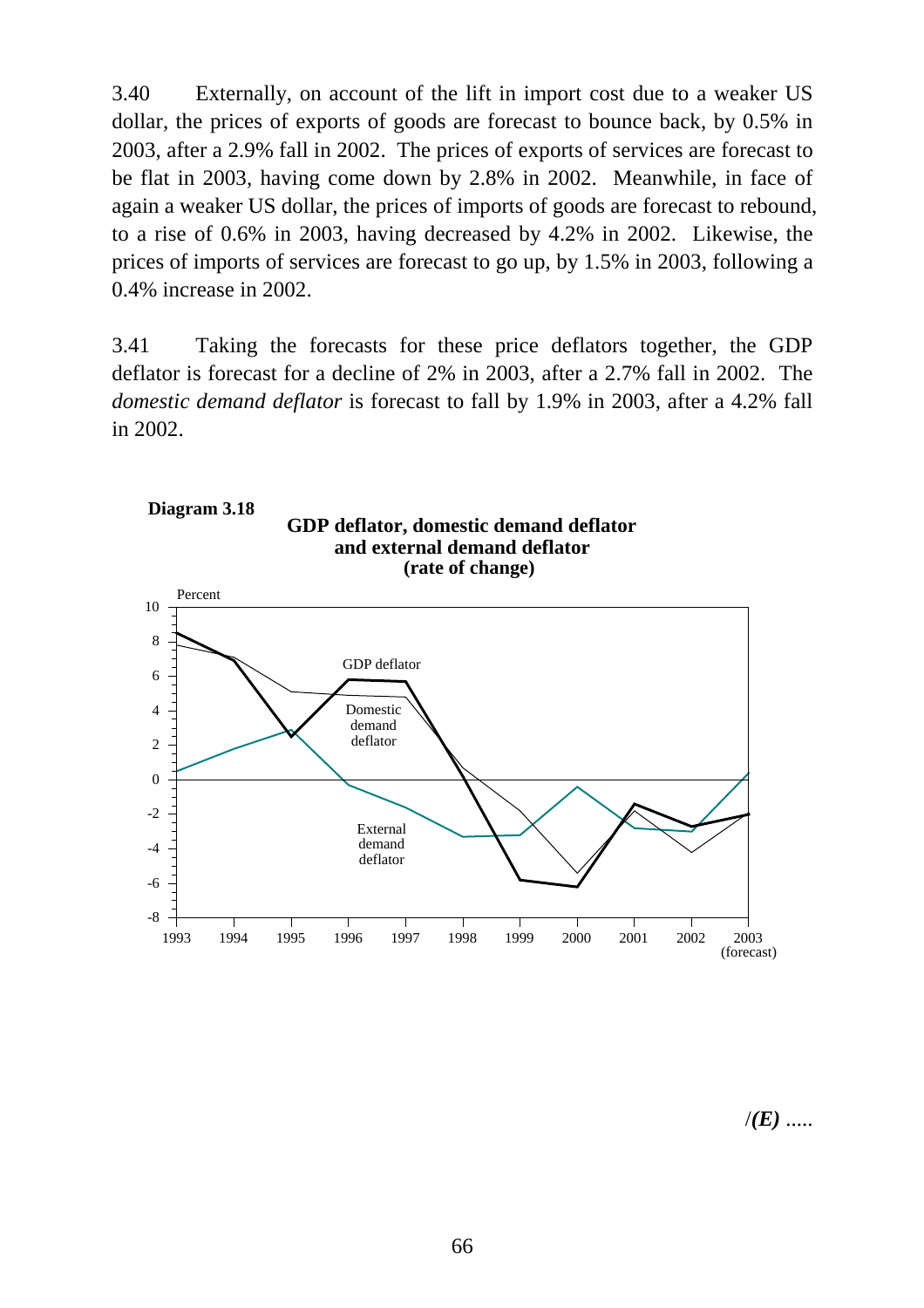# *(E) GDP at current market prices*

3.42 Putting the forecasts for real GDP and the GDP deflator together, *nominal GDP* is forecast to rise by 1% in 2003, having fallen by 0.6% in 2002. Taking into account the projected overall population growth, *per capita GDP* is forecast to fall by 0.2% in money terms in 2003, after a 1.5% decline in 2002. GDP at current market prices in 2003 is forecast at \$1,283 billion, and the corresponding per capita GDP at \$186,900 or US\$24,000.

# *(F) Summary of forecast*

3.43 The forecasts are given in greater detail in Table (11) of the *Statistical Appendix* and are summarised in the table below:

/**Table 3.7** .....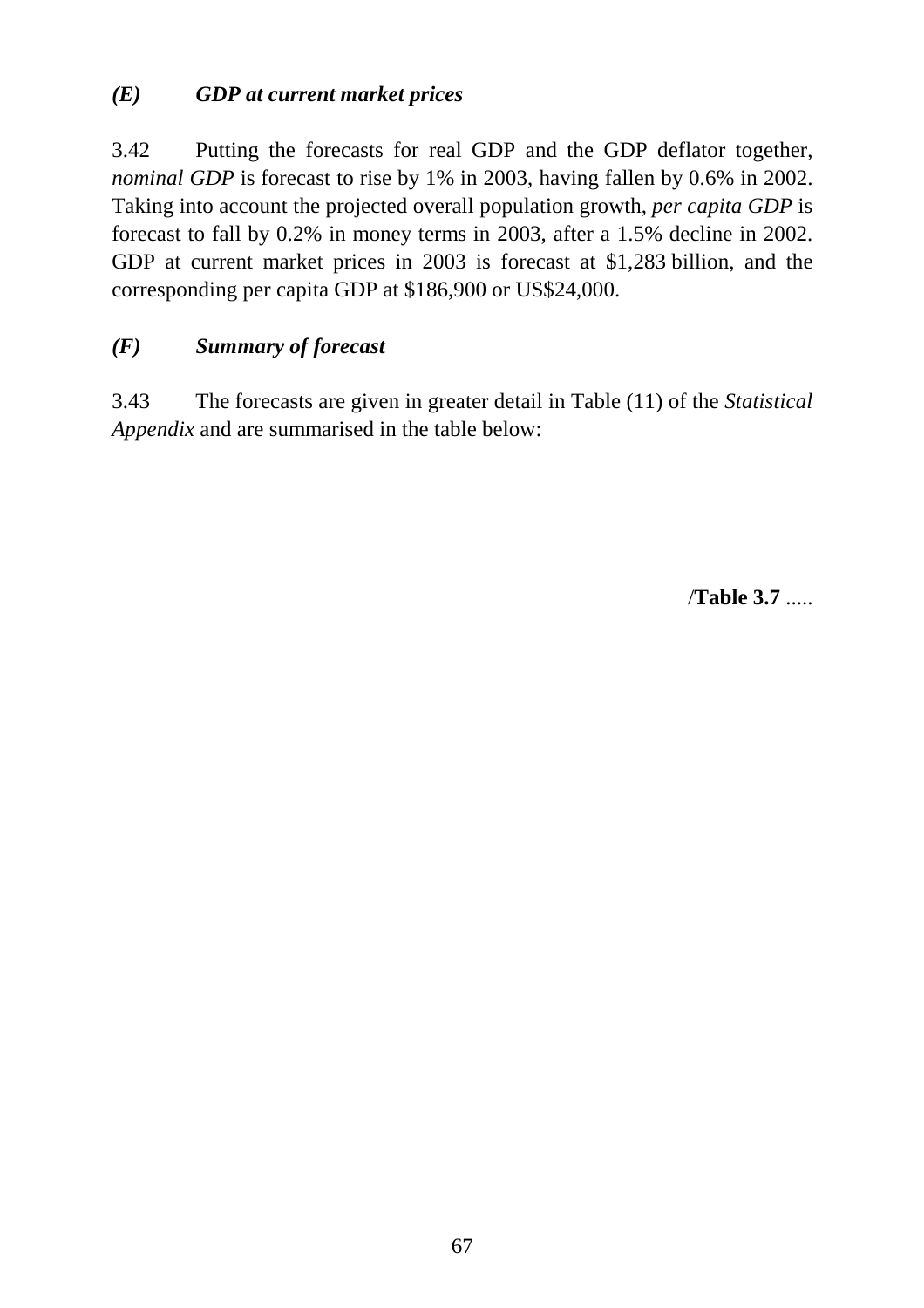# **Table 3.7**

## **Rates of change in the Gross Domestic Product and its expenditure components and in the main price indicators**

|                                               | Preliminary         |                      |  |  |
|-----------------------------------------------|---------------------|----------------------|--|--|
|                                               | figures<br>for 2002 | Forecast<br>for 2003 |  |  |
|                                               | (% )                | (% )                 |  |  |
| Rate of change in real terms :                |                     |                      |  |  |
| <b>Private Consumption Expenditure</b>        | $-1.6$              | $\overline{0}$       |  |  |
| <b>Government Consumption Expenditure</b>     | 2.4                 | 2.5                  |  |  |
| <b>Gross Domestic Fixed Capital Formation</b> | $-4.4$              | 0.9                  |  |  |
| of which:                                     |                     |                      |  |  |
| Building and construction <sup>(a)</sup>      | 1.8                 | $-5.9$               |  |  |
| Machinery, equipment                          | $-9.6$              | 6.8                  |  |  |
| and computer software                         |                     |                      |  |  |
| <b>Total Exports of Goods</b>                 | 8.6                 | 6.6                  |  |  |
| <b>Imports of Goods</b>                       | 7.9                 | 6.3                  |  |  |
| <b>Exports of Services</b>                    | 12.1                | 8                    |  |  |
| <b>Imports of Services</b>                    | $-0.8$              | 1.5                  |  |  |
| <b>Gross Domestic Product (GDP)</b>           | 2.3                 | $\overline{3}$       |  |  |
| Per Capita GDP                                | 1.3                 | 1.8                  |  |  |
| Rate of change in money terms:                |                     |                      |  |  |
| <b>GDP</b>                                    | $-0.6$              | $\mathbf{1}$         |  |  |
| Per Capita GDP                                | $-1.5$              | $-0.2$               |  |  |
| Rate of change in :                           |                     |                      |  |  |
| <b>GDP</b> Deflator                           | $-2.7$              | $-2$                 |  |  |
| <b>Domestic Demand Deflator</b>               | $-4.2$              | $-1.9$               |  |  |
| <b>Composite Consumer Price Index</b>         | $-3.0^{(b)}$        | $-1.5$               |  |  |

Notes : (a) Following a review of the presentation by the Census and Statistics Department, real estate developers' margin is now incorporated into private sector expenditure on building and construction, instead of being delineated separately in the expenditure components of GDP. For details, see Note (6).

(b) Final figure.

/**Notes** .....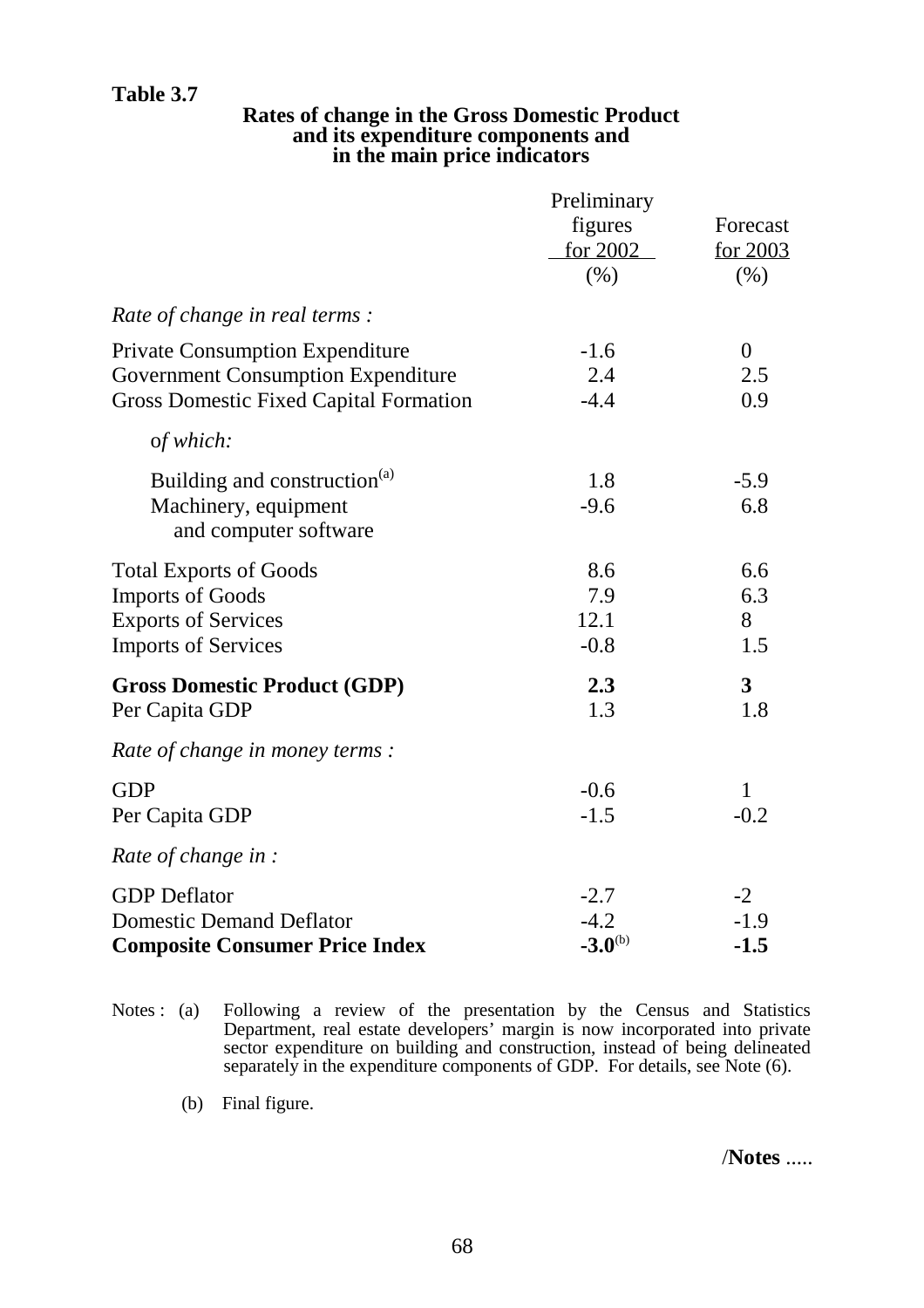## **Notes :**

- (1) In accordance with China's commitment to WTO, it will ultimately reduce its industrial tariffs to an average of 8.9%, with the majority of the tariff cuts to be implemented in around 2005-06. Its agricultural tariffs will also be reduced to an average of 15%, with the majority of the tariff cuts to be implemented in around 2004-06.
- (2) The economic forecasts for Hong Kong's major markets cited in this report are mainly for the purpose of illustration and are not purported to be exhaustive. Economic forecasts from a variety of sources, including the central banks and government departments in the respective economies and certain private sector forecasting agencies, have been taken into account in deriving the forecasts for Hong Kong's exports.
- (3) In view of the profound importance of the Mainland as a destination for Hong Kong's exports, a consultation exercise covering a number of major firms and organisations knowledgeable in China trade was carried out by the Economic Analysis Division during December 2002 and January 2003. Views were obtained generally on growth in the Mainland economy and developments in Hong Kong-Mainland trade, and more specifically on the outlook for Hong Kong's domestic exports and re-exports to the Mainland in 2003.
- (4) Here imports of goods are valued on f.o.b. basis, instead of on c.i.f. basis as is the on-going practice for the merchandise trade statistics.
- (5) Expenditure on building and construction relates to the value of construction work put in place in respect of residential buildings, non-residential buildings and other construction works as well as the real estate developers' margin. The estimates are classified into the public and private sectors. Building expenditure under the Home Ownership Scheme is classified to the private sector. This is because the flats concerned have generally been sold to households in advance of completion, meaning that ownership of the flats is effectively transferred in stages to the private purchasers as the work proceeds.
- (6) Following a review of the presentation by the Census and Statistics Department, real estate developers' margin is now incorporated into private sector expenditure on building and construction, instead of being delineated separately in the expenditure components of GDP. This amounts to bringing up the private sector investment in building and construction much closer to its overall output value, from its direct assessed physical construction cost. The change in presentation is in line with international statistical practice, and reflects the recognition that real estate developers' margin is an integral part of private sector investment in building and construction.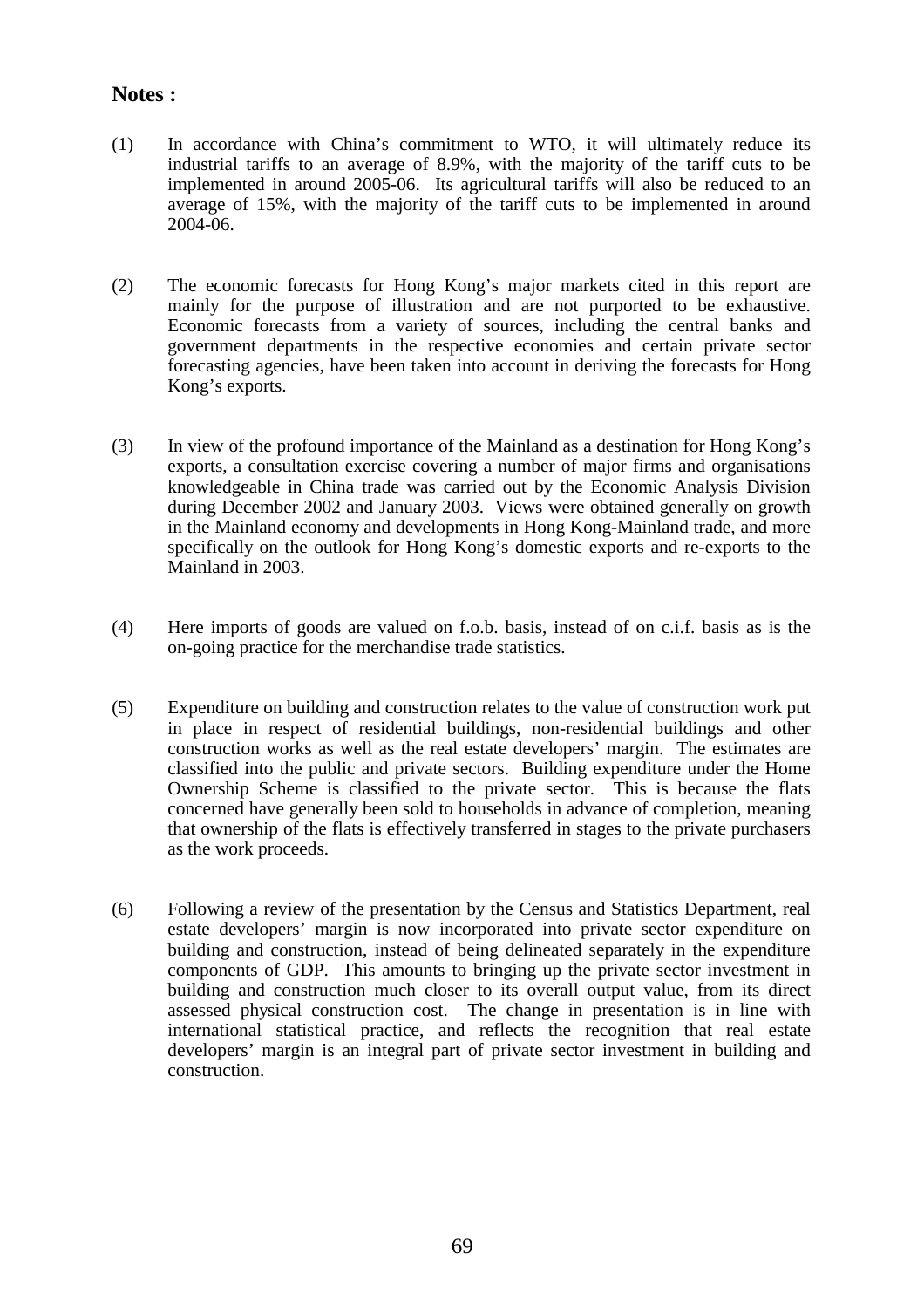# **CHAPTER 4 : IMPLICATIONS OF THE FORECAST FOR THE ECONOMY**

4.1 A number of implications can be drawn from a more detailed examination of the GDP forecast. *First*, aggregate demand in terms of total final demand<sup>(1)</sup> is forecast to grow by 4.7% in 2003, modestly slower than the 5.0% increase in 2002. Yet after excluding re-exports but with re-exports margin retained, total final demand is forecast for somewhat faster growth at 2.7% in 2003, as against a 1.8% increase in 2002. The growth in aggregate demand in this year is expected to be matched by a larger expansion in local output, as well as by a modest further increase in retained imports of goods and a resurrected rise in imports of services.

# **Table 4.1**

# **Growth rates of aggregate demand and supply**

|                                                           | $2002^{\degree}$<br>(% ) | 2003<br>(forecast)<br>(%) |
|-----------------------------------------------------------|--------------------------|---------------------------|
| Aggregate demand                                          |                          |                           |
| Total final demand                                        | 5.0                      | 4.7                       |
| Total final demand<br>excluding re-exports <sup>(a)</sup> | 1.8                      | 2.7                       |
| Aggregate supply                                          |                          |                           |
| Local output in terms of GDP                              | 2.3                      | 3                         |
| Imports of goods $^{(b)}$                                 | 7.9                      | 6.3                       |
| Retained imports of goods <sup>(b)</sup>                  | 1.7                      | 2.6                       |
| Imports of services                                       | $-0.8$                   | 1.5                       |

Notes : The GDP figures in this table are based on the revised series incorporating the results of a technical revision to GDP as announced on 1 August 2002. For details, see the *Special Report on Gross Domestic Product*, published by the Census and Statistics Department in August 2002.

- (^) Preliminary figures.
- (a) Re-export margin is nevertheless retained in the total final demand.
- (b) Here imports of goods are valued on f.o.b. basis, instead of on c.i.f. basis as is still the on-going practice for the merchandise trade statistics.

 $/4.2$  .....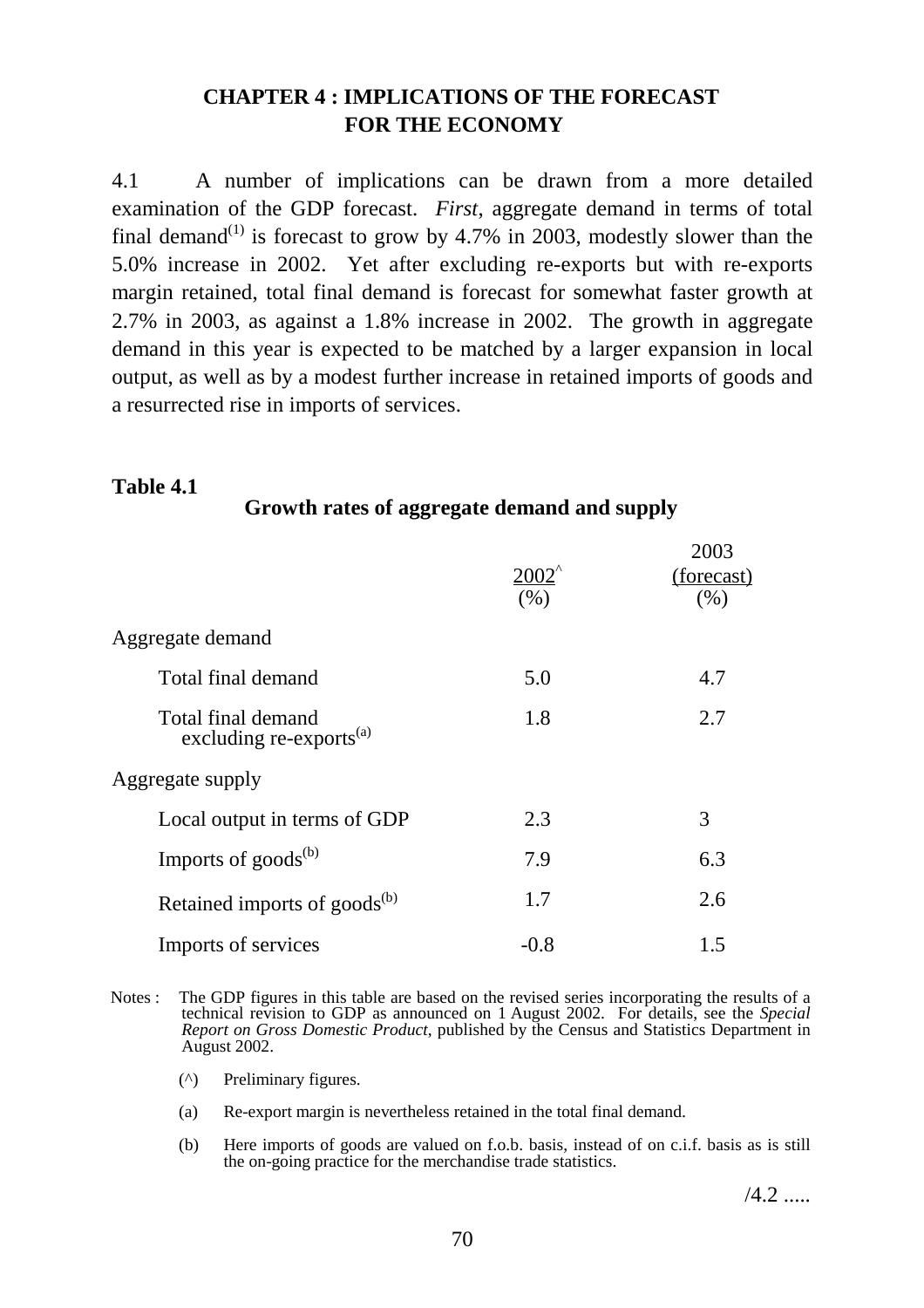4.2 *Secondly*, within the total final demand, the primary growth impetus for this year is expected to continue to come from external demand. Having already attained a strong growth at 9.3% in 2002, external demand is forecast for a further robust increase by 6.9% in 2003. This momentum should in turn filter through into the domestic economy to spur a more broad-based recovery. Thus domestic demand<sup>(2)</sup> is also expected to improve in the course of this year. It is forecast for a 1.0% rise for 2003 as a whole, reversing the 1.4% fall in 2002.

## **Table 4.2**

**Growth rates of total final demand by component**

|                                                     | $2002^{^{\prime}}$<br>(% ) | 2003<br>(forecast)<br>(% ) |
|-----------------------------------------------------|----------------------------|----------------------------|
| Domestic demand                                     | $-1.4$                     | 1.0                        |
| of which $:$                                        |                            |                            |
| Consumption demand                                  | $-1.0$                     | 0.4                        |
| Investment demand<br>in terms of GDFCF              | $-4.4$                     | 0.9                        |
| Domestic demand excluding<br>changes in inventories | $-2.0$                     | 0.5                        |
| External demand                                     | 9.3                        | 6.9                        |
| of which:                                           |                            |                            |
| Exports of goods                                    | 8.6                        | 6.6                        |
| Domestic exports<br>Re-exports                      | $-11.2$<br>11.0            | -8<br>8                    |
| Exports of services                                 | 12.1                       | 8.0                        |

Notes : See the first footnote to Table 4.1.

(^) Preliminary figures.

/**Diagram 4.1** .....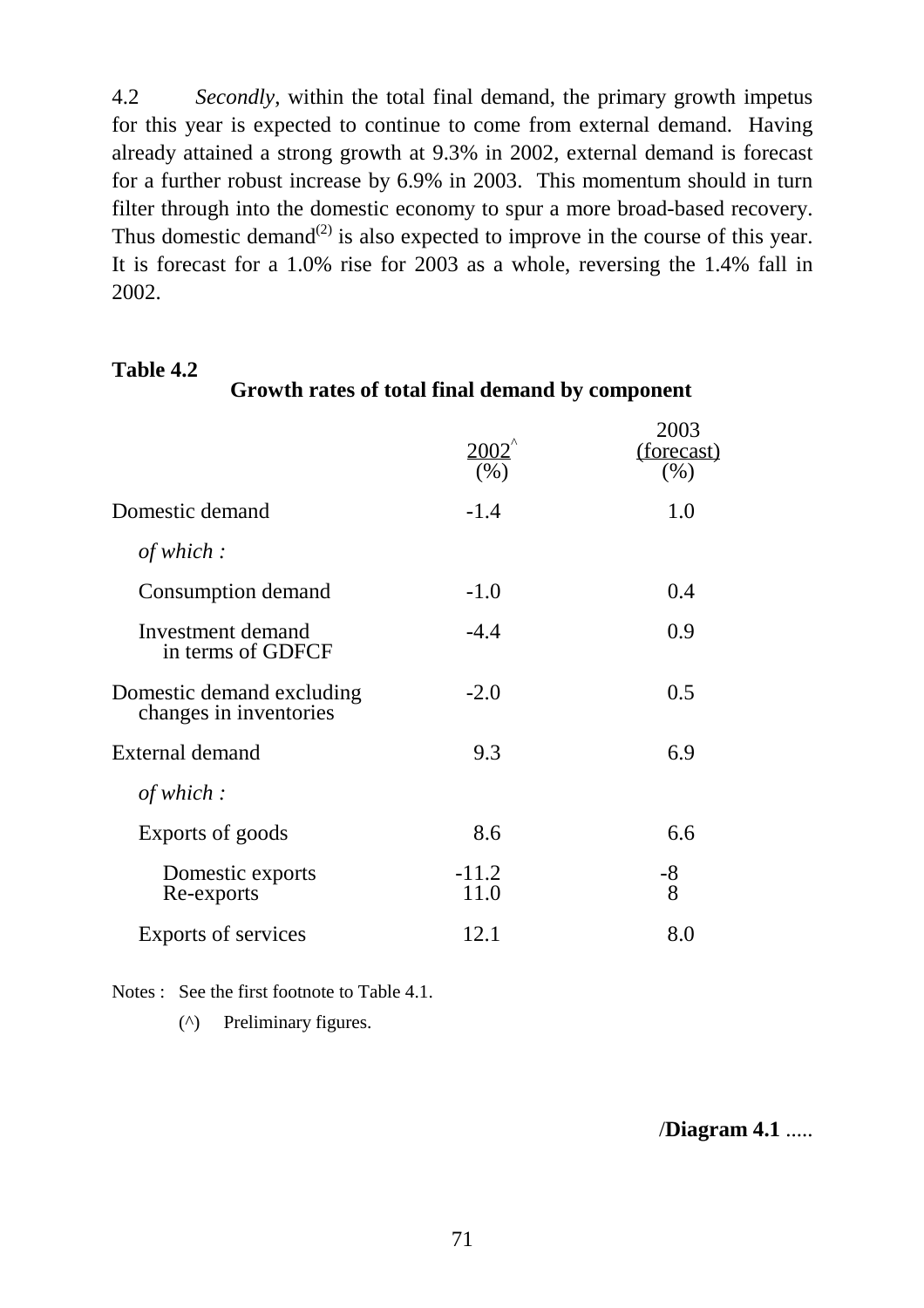**External and domestic demand within total final demand (rate of change)**



Note :  $(*)$  Comprising exports of goods and services.

4.3 *Thirdly*, within external demand, exports of both goods and services are expected to attain further distinct growth this year, on the back of sustained robust demand in the Mainland economy, rising intra-regional trade and service flows, and the lift to external price competitiveness brought about by a weaker US dollar. Exports of goods are forecast to expand by a further 6.6% in 2003, after an 8.6% leap in 2002. Exports of services may continue to out-perform exports of goods, with growth forecast at 8% in 2003, after a 12.1% surge in 2002.

4.4 *Fourthly*, the turnaround in domestic demand envisaged for this year is likely to be led by private sector demand, which is forecast to increase by 1.5% in 2003, following a 1.8% decline in 2002. Specifically, private sector investment spending is expected to strengthen up visibly, along with renewed machinery and equipment intake. Consumer spending is also expected to resume growth during the year. But with a still subdued consumer demand in the early part of this year, there would only be zero growth for 2003 as a whole, though representing a relative improvement from the 1.6% decline in 2002.

 $/4.5$  .....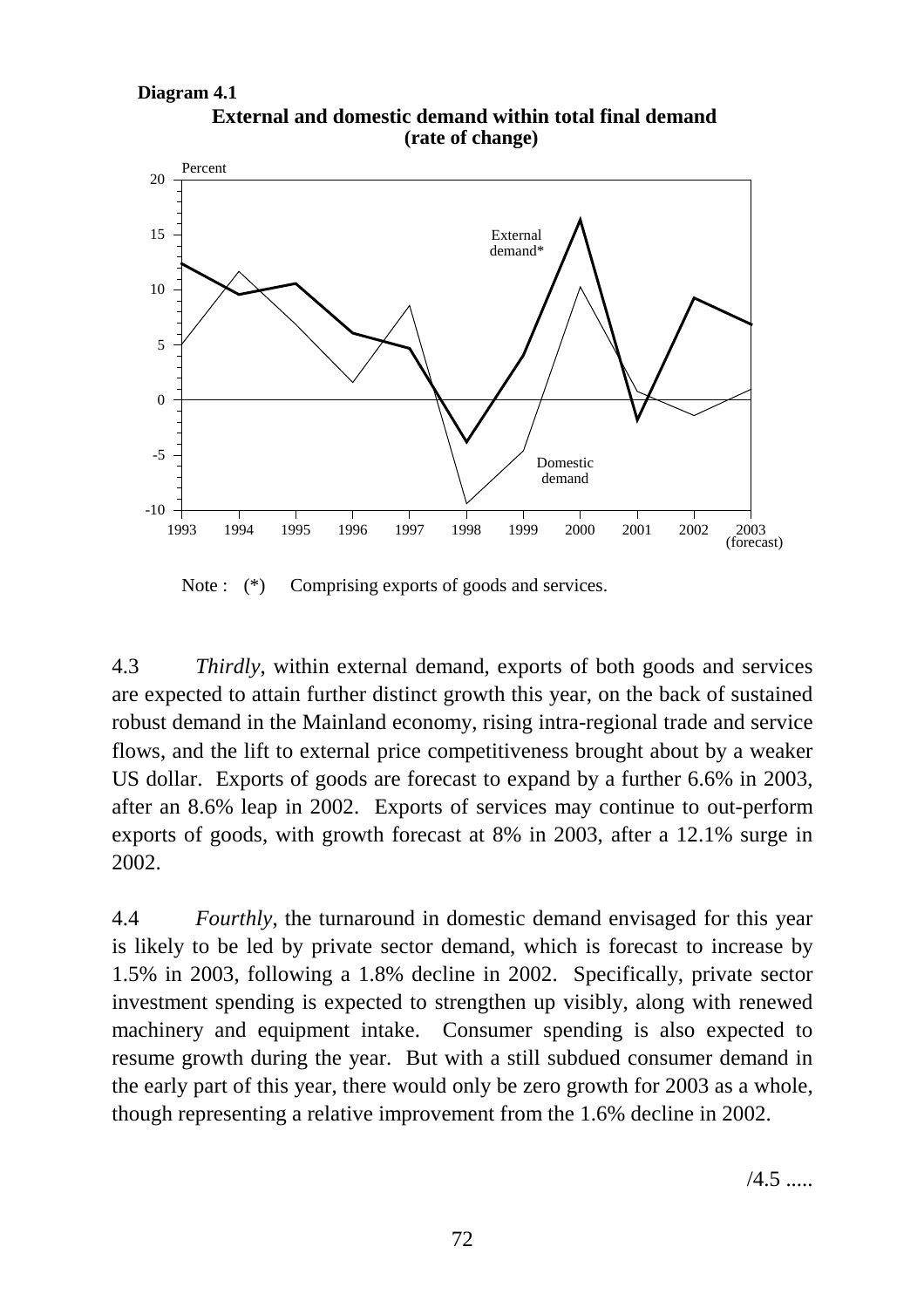4.5 On the other hand, public sector demand<sup>(3)</sup> is forecast to shrink by 1.5% in 2003, after a meagre growth at 0.7% in 2002. Within this total, government consumption expenditure is forecast to grow modestly, by 2.5% in 2003, similar to the 2.4% rise in 2002, amidst the on-going process of fiscal consolidation. As to public sector investment spending, building and construction output as well as machinery and equipment intake are both forecast for a marked decline this year.

## **Private sector and public sector demand within domestic demand (rate of change) Diagram 4.2**



/**Table 4.3** .....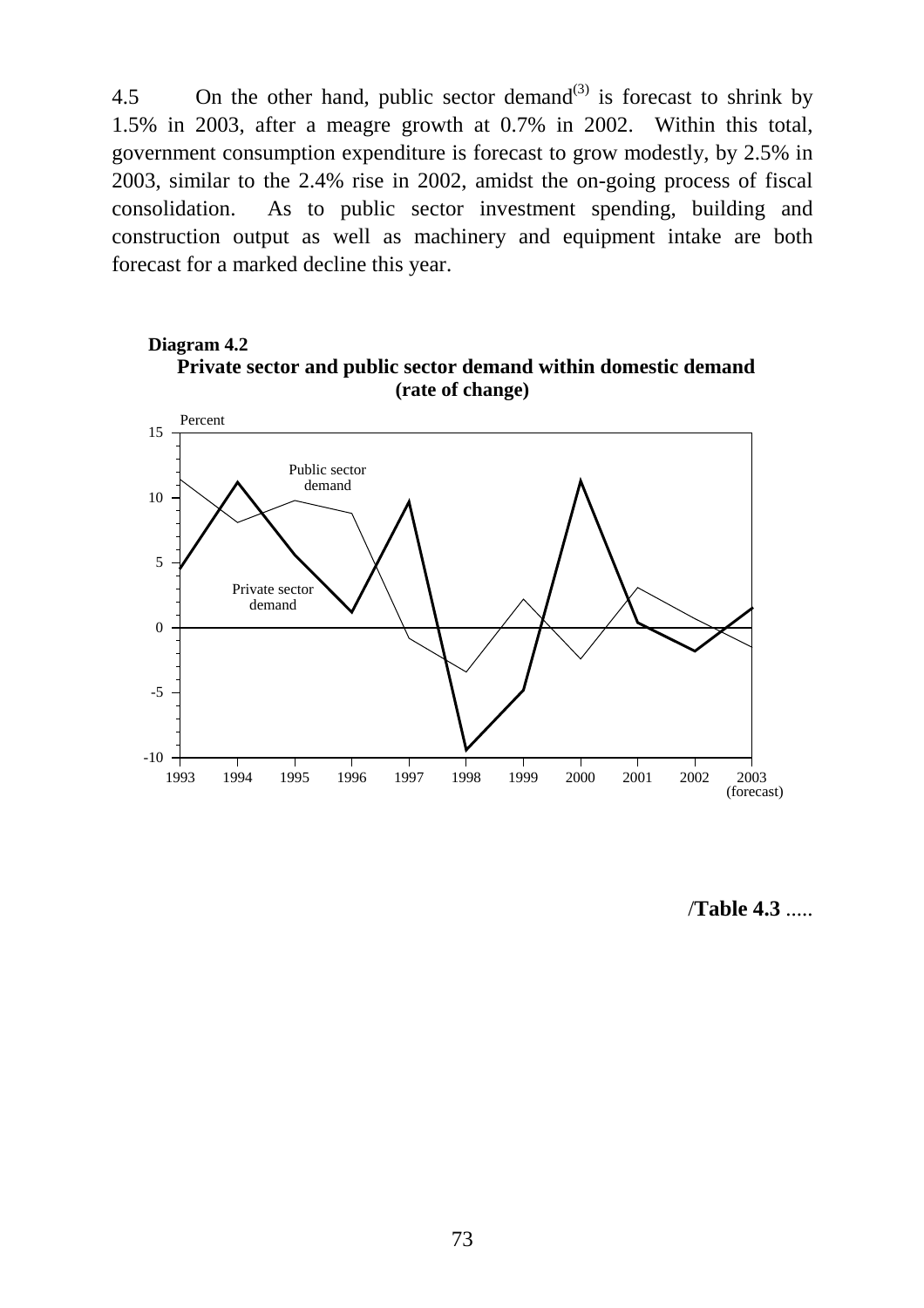# **Table 4.3**

|                                               | (%)    | 2003<br>(forecast)<br>$(\% )$ |
|-----------------------------------------------|--------|-------------------------------|
| Private sector domestic demand                | $-1.8$ | 1.5                           |
| of which:                                     |        |                               |
| Consumption                                   | $-1.6$ | 0.0                           |
| Investment                                    | $-4.7$ | 3.2                           |
| Public sector domestic demand                 | 0.7    | $-1.5$                        |
| of which:                                     |        |                               |
| Consumption                                   | 2.4    | 2.5                           |
| Investment                                    | $-2.8$ | $-10.7$                       |
| Public sector demand<br>as a % of $GDP^{(a)}$ | 14.6   | 13.9                          |

Notes : See the first footnote to Table 4.1.

(^) Preliminary figures.

(a) Calculated at current market prices.

4.6 *Fifthly*, both the Composite CPI and the GDP deflator are likely to remain on a decline in 2003, as the earlier cost adjustments are still feeding through to dampen local prices, and as labour wages and property rentals continue to fall. Import prices are expected to remain soft in the near term, but the pace of decline may gradually taper over the course of this year, on the back of firmer world commodity prices and a weaker US dollar. With a larger swing to increase envisaged for import prices than for export prices, the terms of trade is expected to fall back in 2003, having risen for two consecutive years.

/**Table 4.4** .....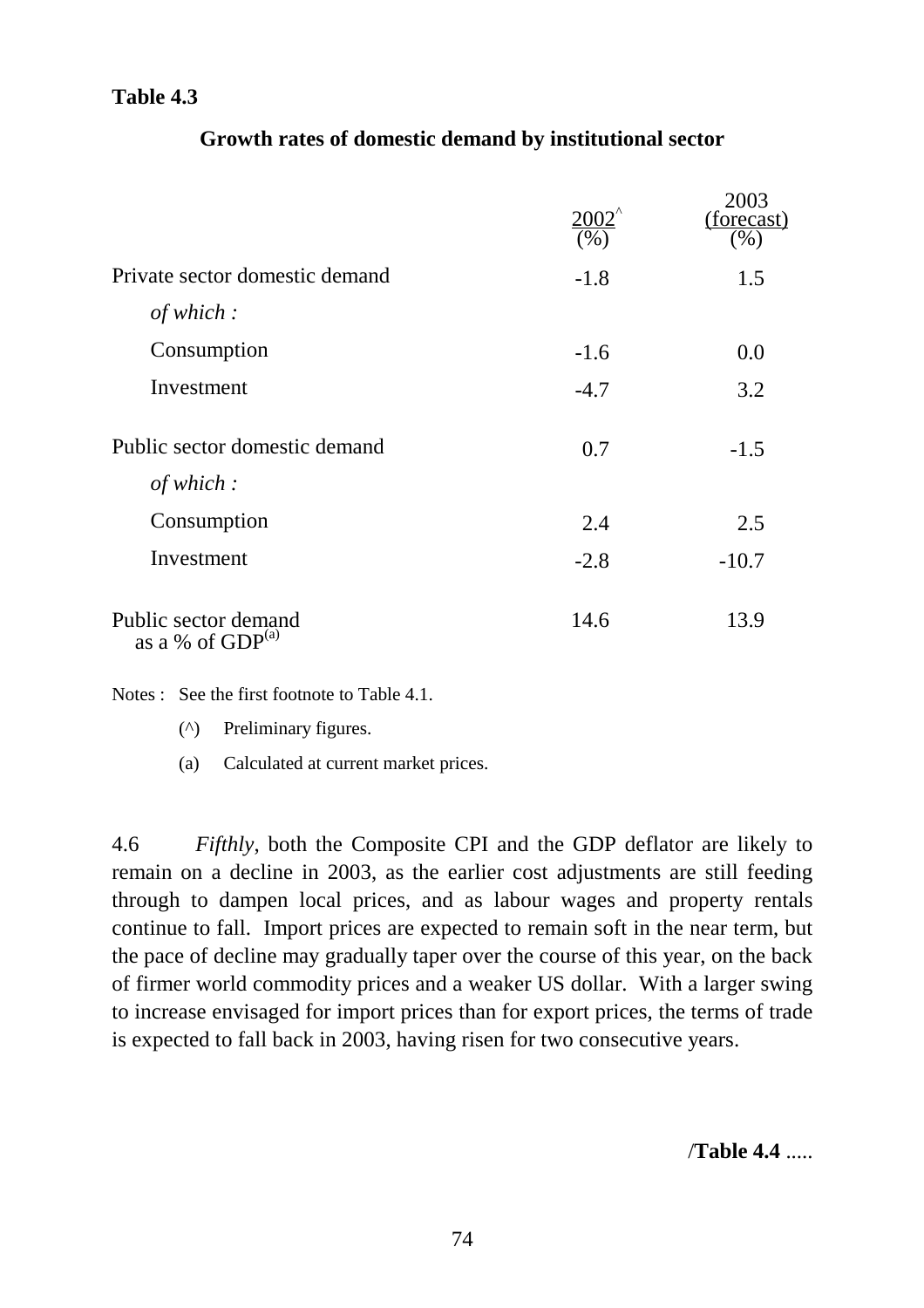|                                                                 | 2002<br>(% ) | 2003<br><u>(forecast)</u><br>(% ) |
|-----------------------------------------------------------------|--------------|-----------------------------------|
| Domestic demand deflator                                        | $-4.2$       | $-1.9$                            |
| Price deflator for exports of<br>goods and services             | $-3.0$       | 0.4                               |
| Price deflator for imports of goods and services <sup>(a)</sup> | $-3.8$       | 0.8                               |
| <b>GDP</b> deflator                                             | $-2.7$       | $-2.0$                            |
| Composite CPI                                                   | $-3.0^{\#}$  | $-1.5$                            |

# **Rates of change in selected price indicators**

Notes : See the first footnote to Table 4.1.

- (^) Preliminary figures.
- (a) Here imports of goods are valued on f.o.b. basis, instead of on c.i.f. basis as is still the on-going practice for the merchandise trade statistics.
- (#) Final figure.

4.7 *Finally,* the expected fall-back in the terms of trade should nevertheless be seen against the envisaged faster growth in exports of goods and services than in imports of goods and services. Accordingly, the visible trade deficit, here reckoned on a GDP basis instead of on a merchandise trade basis<sup>(4)</sup>, is forecast at \$40 billion in 2003, equivalent to 2% of the forecast total value of imports of goods. These are broadly similar to the corresponding deficit figures of \$40.0 billion and 2.5% in 2002. The invisible trade surplus is forecast to enlarge more, to \$186 billion in 2003, from \$163.4 billion in 2002. Taken together, the combined visible and invisible trade surplus is forecast to expand further, to \$146 billion in 2003, representing 8% of the forecast total value of imports of goods and services, from the corresponding surplus figures of \$123.4 billion and 6.9% in 2002.

/**Notes** .....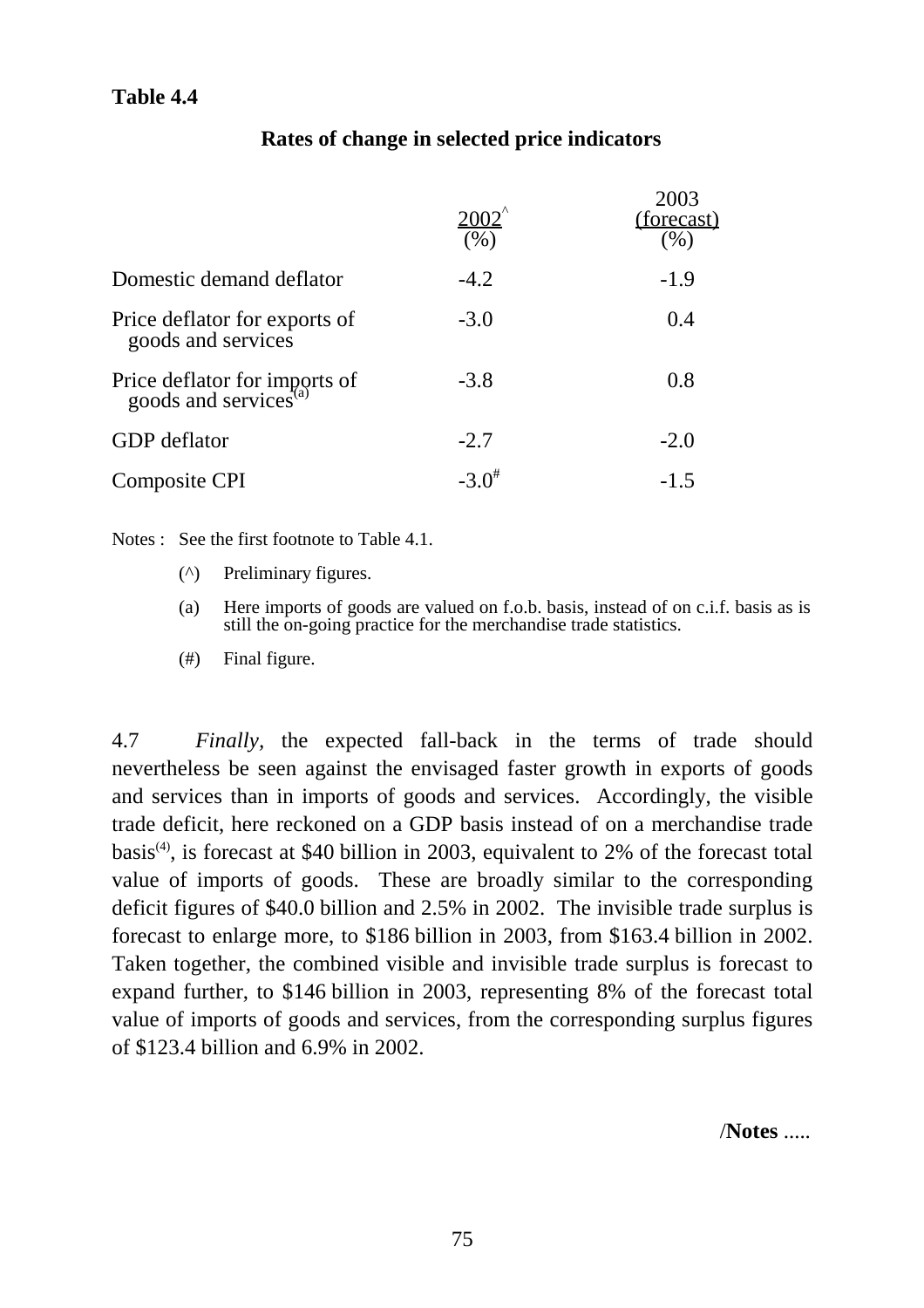# **Notes :**

- (1) Total final demand comprises domestic demand and external demand. It is equal to the sum of private consumption expenditure, government consumption expenditure, gross domestic fixed capital formation, changes in inventories, and exports of goods and services. Alternatively, it is equal to the sum of GDP, which represents overall output in the economy, and imports of goods and services, as these are the two broad sources of supply to meet the final demand.
- (2) Domestic demand covers private consumption expenditure, government consumption expenditure, gross domestic fixed capital formation and changes in inventories.
- (3) In the context of GDP estimation and forecasting, the size of the public sector is measured in national accounts terms rather than in consolidated account terms. Here the public sector is defined to include the Government, the quasi-government institutions, and the public corporations. Of the quasi-government bodies, the Hospital Authority, Consumer Council, Hong Kong Tourism Board, Hong Kong Trade Development Council, Hong Kong Productivity Council, Vocational Training Council, Employees Retraining Board and Hong Kong Monetary Authority are included in regard to their consumption as well as investment expenditures. Of the public corporations, the Mass Transit Railway Corporation Limited, Kowloon-Canton Railway Corporation and Airport Authority Hong Kong are included only to the extent of their investment expenditure. Their consumption expenditure, which in effect is the cost involved in the production of services principally for sale to the public, with such sales being substantively reckoned into private consumption expenditure, is not treated as part of government consumption expenditure.
- (4) Under the GDP account, imports of goods are valued on free-on-board (f.o.b.) basis, which is different from the practice for merchandise trade statistics where imports are valued on cost, insurance and freight (c.i.f.) basis. The insurance and freight costs related to merchandise imports are entered as imports of services.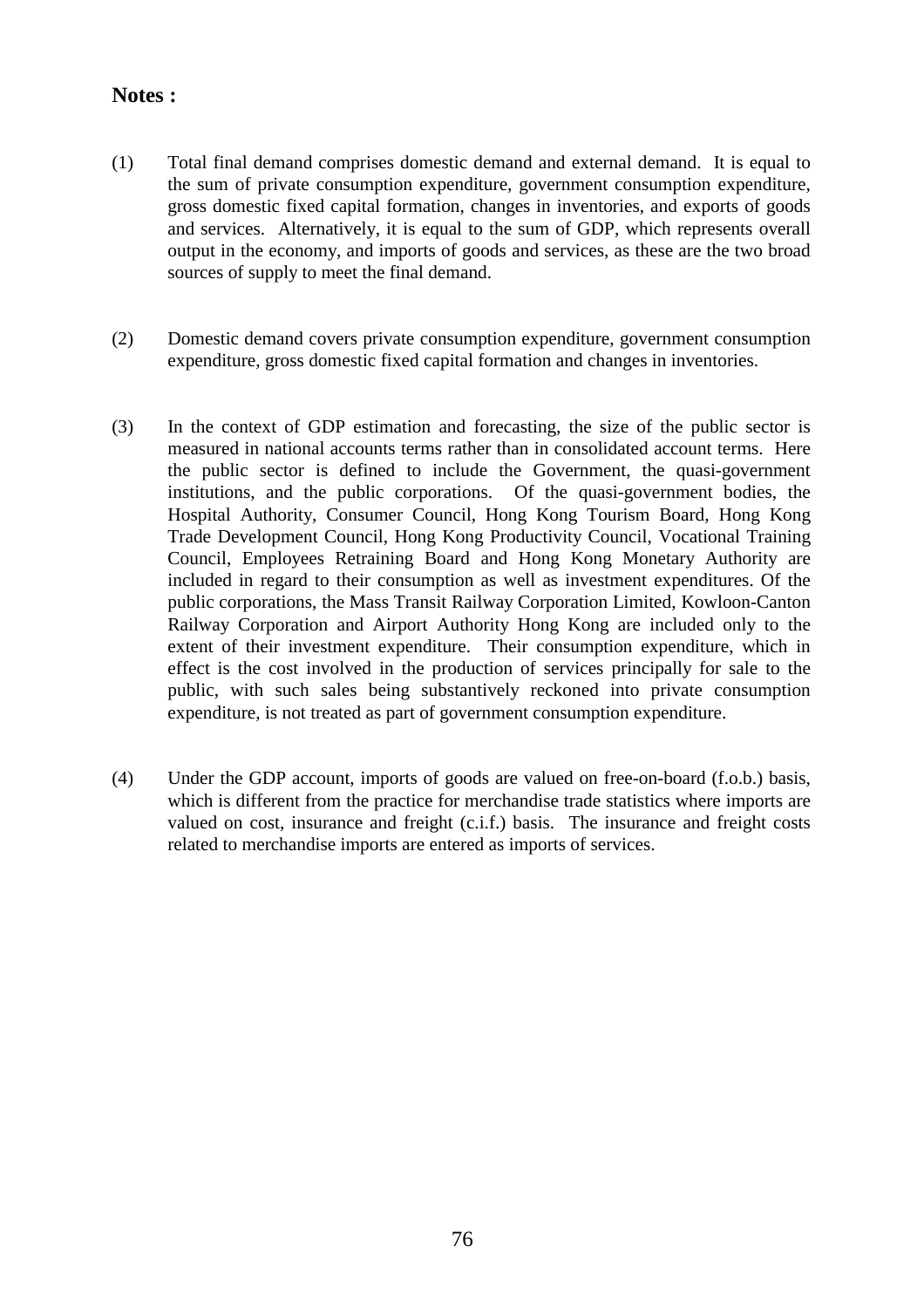# **STATISTICAL APPENDIX**

|      | <b>Tables</b>                                                                                                                                                  | <b>Pages</b> |
|------|----------------------------------------------------------------------------------------------------------------------------------------------------------------|--------------|
| (1)  | Gross Domestic Product by expenditure component<br>at current market prices 1992 to 2002                                                                       | 78 - 79      |
| (2)  | Rates of change in real terms in the Gross Domestic Product<br>by expenditure component 1992 to 2002                                                           | $80 - 81$    |
| (3)  | Gross National Product and external factor income flows<br>by income component and by type of transactor<br>at current market prices 1996 to 2001              | 82           |
| (4)  | Rates of change in value terms in the Gross National Product<br>and external factor income flows by income component<br>and by type of transactor 1996 to 2001 | 83           |
| (5)  | Visible and invisible trade account 1998 to 2002                                                                                                               | 84           |
| (6)  | Balance of payments account by major component 1998 to 2001                                                                                                    | 85           |
| (7)  | Property market 1992 to 2002                                                                                                                                   | $86 - 87$    |
| (8)  | Monetary aggregates 1992 to 2002                                                                                                                               | $88 - 89$    |
| (9)  | Labour force, employment, wages and earnings 1996 to 2002                                                                                                      | $90 - 91$    |
| (10) | Rates of change in prices 1992 to 2002                                                                                                                         | $92 - 93$    |
| (11) | Forecast of expenditure on the Gross Domestic Product in 2003                                                                                                  | 94           |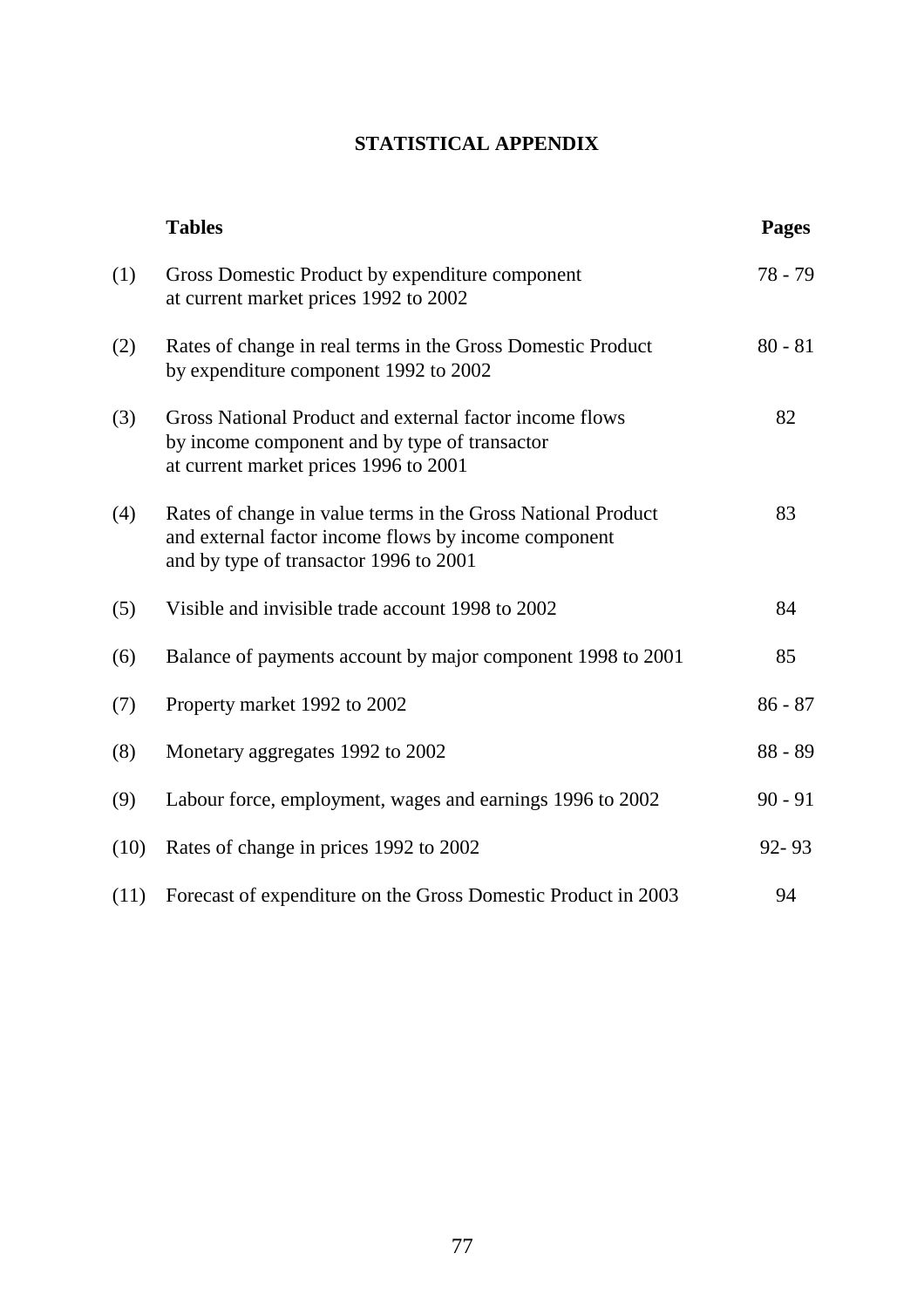### **Gross Domestic Product (GDP) by expenditure component at current market prices 1992 to 2002# (\$Mn)**

|                                                                                                        |     | 1992                                                                                                                                              | 1993               | 1994                                    | <u>1995</u>          | 1996                 |  |  |
|--------------------------------------------------------------------------------------------------------|-----|---------------------------------------------------------------------------------------------------------------------------------------------------|--------------------|-----------------------------------------|----------------------|----------------------|--|--|
| <b>Private Consumption</b><br>Expenditure                                                              |     | 459,494                                                                                                                                           | 524,979            | 606,608                                 | 668,393              | 725,870              |  |  |
| <b>Government Consumption</b><br>Expenditure                                                           |     | 63,785                                                                                                                                            | 72,271             | 83,135                                  | 93,608               | 103,532              |  |  |
| <b>Gross Domestic Fixed</b><br><b>Capital Formation</b>                                                |     | 217,637                                                                                                                                           | 249,443            | 305,757                                 | 334,363              | 378,486              |  |  |
| of which:<br>Building and construction <sup>(a)</sup><br>Machinery, equipment and<br>computer software |     | 107,666<br>92,054                                                                                                                                 | 130,034<br>99,536  | 164,916<br>119,521                      | 158,898<br>161,562   | 185,648<br>170,652   |  |  |
| Change in Inventories                                                                                  |     | 8,187                                                                                                                                             | 2,299              | 21,263                                  | 45,656               | 9,762                |  |  |
| <b>Total Exports of Goods</b>                                                                          |     | 924,953                                                                                                                                           | 1,046,250          | 1,170,013                               | 1,344,127            | 1,397,917            |  |  |
| Domestic exports<br>Re-exports                                                                         |     | 234,123<br>690,829                                                                                                                                | 223,027<br>823,224 | 222,092<br>947,921                      | 231,657<br>1,112,470 | 212,160<br>1,185,758 |  |  |
| Imports of Goods <sup>(b)</sup>                                                                        |     | 937,349                                                                                                                                           | 1,052,962          | 1,229,041                               | 1,466,759            | 1,511,365            |  |  |
| <b>Exports of Services</b>                                                                             |     | 184,042                                                                                                                                           | 209,030            | 232,606                                 | 255,553              | 294,509              |  |  |
| <b>Imports of Services</b>                                                                             |     | 129,430                                                                                                                                           | 138,501            | 160,568                                 | 178,678              | 187,786              |  |  |
| <b>GDP</b>                                                                                             |     | 791,319                                                                                                                                           | 912,809            | 1,029,773                               | 1,096,263            | 1,210,925            |  |  |
| Per Capita GDP $(\$)$                                                                                  |     | 136,423                                                                                                                                           | 154,687            | 170,622                                 | 178,078              | 188,163              |  |  |
| <b>Total Final Demand</b>                                                                              |     | 1,858,098                                                                                                                                         | 2,104,272          | 2,419,382                               | 2,741,700            | 2,910,076            |  |  |
| <b>Total Final Demand</b><br>Excluding Re-exports <sup>(c)</sup>                                       |     | 1,286,092                                                                                                                                         | 1,431,698          | 1,629,764                               | 1,812,788            | 1,929,454            |  |  |
| Domestic Demand                                                                                        |     | 749,103                                                                                                                                           | 848,992            | 1,016,763                               | 1,142,020            | 1,217,650            |  |  |
| Private<br>Public                                                                                      |     | 662,540<br>86,563                                                                                                                                 | 743,158<br>105,834 | 892,841<br>123,922                      | 994,781<br>147,239   | 1,049,023<br>168,627 |  |  |
| <b>External Demand</b>                                                                                 |     | 1,108,995                                                                                                                                         | 1,255,280          | 1,402,619                               | 1,599,680            | 1,692,426            |  |  |
| Definitions of Terms:                                                                                  |     |                                                                                                                                                   |                    |                                         |                      |                      |  |  |
| Total final demand                                                                                     |     | $=$ private<br>expenditure + gross domestic fixed capital formation + change in<br>inventories $+$ total exports of goods $+$ exports of services |                    | $\cos$ umption expenditure + government |                      | consumption          |  |  |
| Private sector domestic<br>demand                                                                      | $=$ | private consumption expenditure + gross domestic fixed capital<br>formation by the private sector $+$ change in inventories                       |                    |                                         |                      |                      |  |  |
| Public sector domestic<br>demand                                                                       | $=$ | government consumption expenditure $+$ gross domestic fixed capital<br>formation by the public sector                                             |                    |                                         |                      |                      |  |  |
| Domestic demand                                                                                        | $=$ | private sector domestic demand + public sector domestic demand                                                                                    |                    |                                         |                      |                      |  |  |
| External demand                                                                                        | $=$ | total exports of $goods + exports$ of services                                                                                                    |                    |                                         |                      |                      |  |  |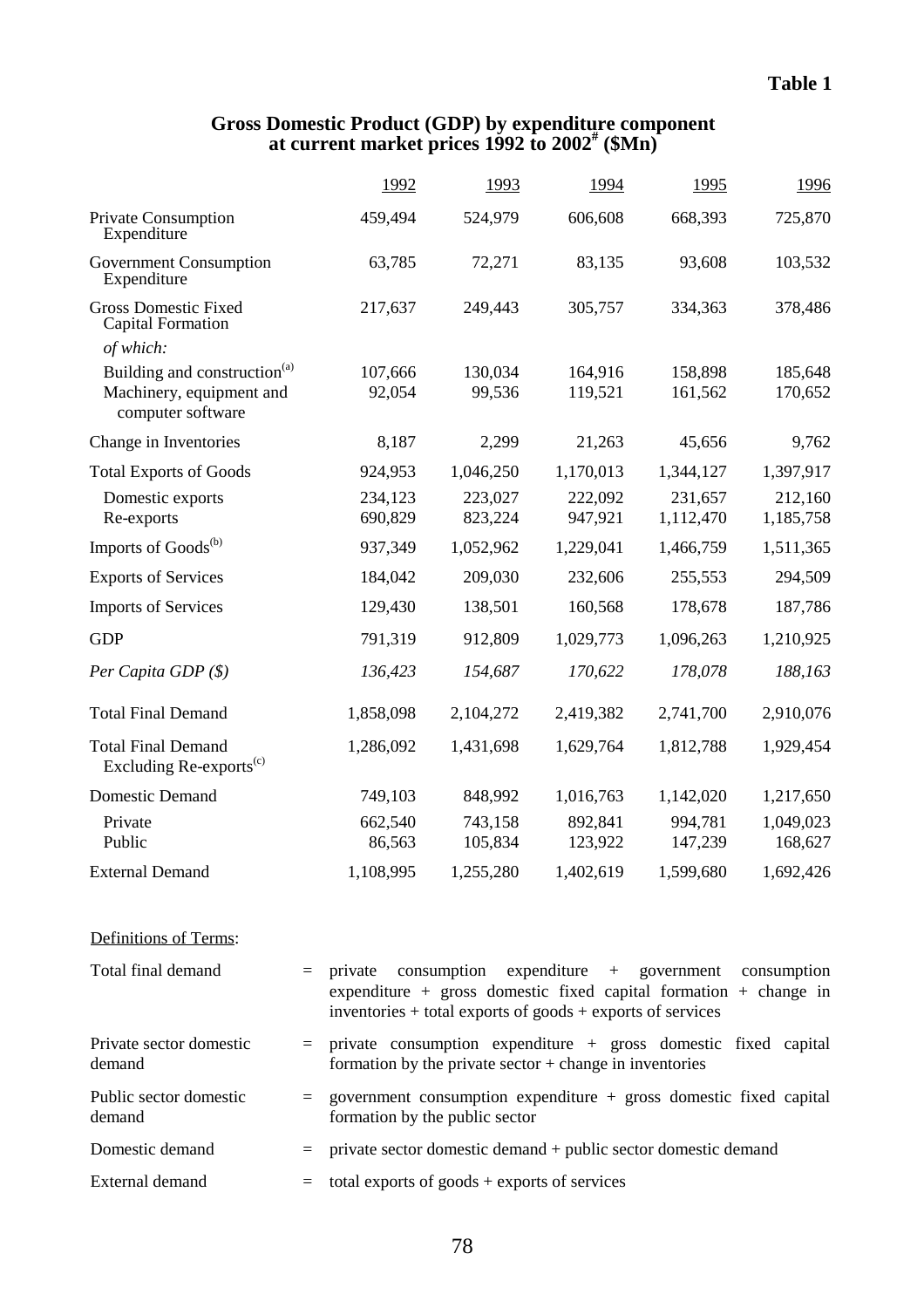#### **Gross Domestic Product (GDP) by expenditure component at current market prices 1992 to 2002# (\$Mn)**

|                                                                                           | 1997                 | 1998                 | 1999                 | 2000                 | 2001                 | $2002^+$             |
|-------------------------------------------------------------------------------------------|----------------------|----------------------|----------------------|----------------------|----------------------|----------------------|
| Private Consumption<br>Expenditure                                                        | 806,790              | 772,347              | 740,819              | 744,401              | 745,537              | 708,579              |
| <b>Government Consumption</b><br>Expenditure                                              | 112,741              | 116,539              | 119,984              | 120,148              | 128,844              | 131,363              |
| <b>Gross Domestic Fixed</b><br><b>Capital Formation</b><br>of which:                      | 451,891              | 388,731              | 325,328              | 347,375              | 341,847              | 303,951              |
| Building and construction <sup>(a)</sup><br>Machinery, equipment and<br>computer software | 223,264<br>190,760   | 208,235<br>165,177   | 171,930<br>141,349   | 155,441<br>180,204   | 144,780<br>186,693   | 138,080<br>156,435   |
| Change in Inventories                                                                     | 12,313               | $-15,651$            | $-10,612$            | 14,399               | $-2,466$             | 3,789                |
| <b>Total Exports of Goods</b>                                                             | 1,455,949            | 1,347,649            | 1,349,000            | 1,572,689            | 1,480,987            | 1,561,499            |
| Domestic exports<br>Re-exports                                                            | 211,410<br>1,244,539 | 188,454<br>1,159,195 | 170,600<br>1,178,400 | 180,967<br>1,391,722 | 153,520<br>1,327,467 | 131,016<br>1,430,482 |
| Imports of Goods <sup>(b)</sup>                                                           | 1,589,876            | 1,408,317            | 1,373,500            | 1,636,711            | 1,549,222            | 1,601,518            |
| <b>Exports of Services</b>                                                                | 291,100              | 272,112              | 279,167              | 317,580              | 323,087              | 352,187              |
| <b>Imports of Services</b>                                                                | 196,362              | 193,560              | 184,052              | 191,543              | 189,619              | 188,768              |
| <b>GDP</b>                                                                                | 1,344,546            | 1,279,850            | 1,246,134            | 1,288,338            | 1,278,995            | 1,271,082            |
| Per Capita GDP $(\$)$                                                                     | 207,194              | 195,585              | 188,622              | 193,299              | 190,188              | 187,282              |
| <b>Total Final Demand</b>                                                                 | 3,130,784            | 2,881,727            | 2,803,686            | 3,116,592            | 3,017,836            | 3,061,368            |
| <b>Total Final Demand</b><br>Excluding Re-exports <sup>(c)</sup>                          | 2,107,773            | 1,939,301            | 1,864,501            | 2,018,523            | 1,958,517            | 1,919,843            |
| <b>Domestic Demand</b>                                                                    | 1,383,735            | 1,261,966            | 1,175,519            | 1,226,323            | 1,213,762            | 1,147,682            |
| Private<br>Public                                                                         | 1,206,768<br>176,967 | 1,084,215<br>177,751 | 989,884<br>185,635   | 1,045,775<br>180,548 | 1,026,844<br>186,918 | 962,606<br>185,076   |
| <b>External Demand</b>                                                                    | 1,747,049            | 1,619,761            | 1,628,167            | 1,890,269            | 1,804,074            | 1,913,686            |

- Notes: (a) Following a review of the presentation by the Census and Statistics Department, real estate developers' margin is now incorporated into private sector expenditure on building and construction, instead of being delineated separately in the expenditure components of GDP.
	- (b) Here imports of goods are valued on f.o.b. basis, instead of on c.i.f. basis as is still the on-going practice for the merchandise trade statistics.
	- (c) Re-export margin is nevertheless retained in the total final demand.
	- (#) Revised series incorporating the results of a technical revision to GDP as announced on 1 August 2002.
	- (+) Preliminary figures.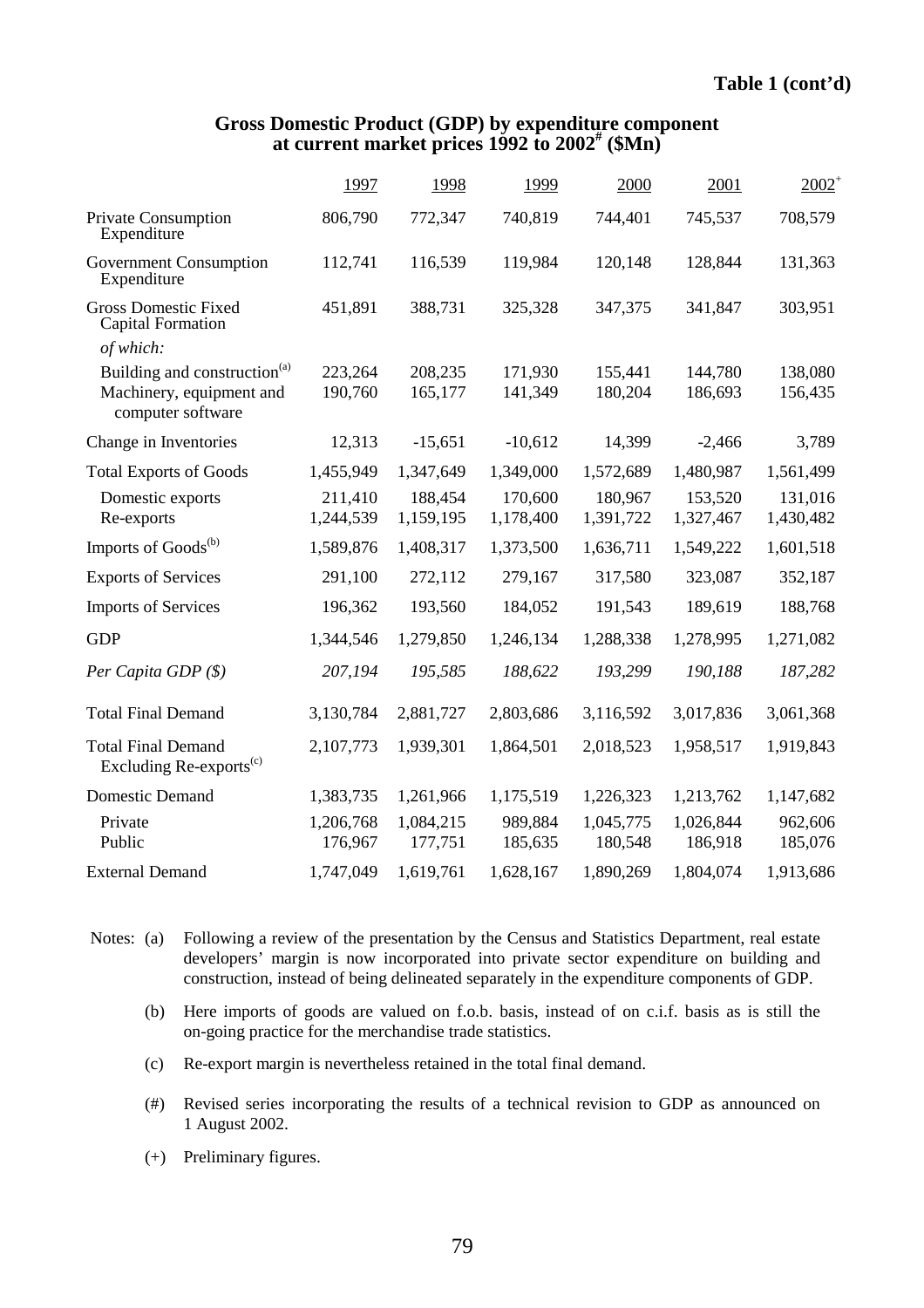## **Rates of change in real terms in the Gross Domestic Product (GDP) by expenditure component 1992 to 2002# (%)**

|                                                        | 1992          | 1993   | 1994   | 1995 | 1996   | 1997   |
|--------------------------------------------------------|---------------|--------|--------|------|--------|--------|
| Private Consumption Expenditure                        | $8.8^{\circ}$ | 7.9    | 6.7    | 1.5  | 3.1    | 6.9    |
| <b>Government Consumption</b><br>Expenditure           | $7.1^{\circ}$ | 2.1    | 3.8    | 3.2  | 3.8    | 2.4    |
| <b>Gross Domestic Fixed Capital</b><br>Formation       | 9.3           | 3.6    | 15.3   | 10.4 | 10.9   | 12.6   |
| of which:                                              |               |        |        |      |        |        |
| Building and construction <sup>(a)</sup>               | $-1.4$        | 6.0    | 17.4   | 1.1  | 7.0    | 10.5   |
| Machinery, equipment and<br>computer software          | 21.3          | 2.6    | 17.1   | 24.1 | 12.0   | 13.1   |
| <b>Total Exports of Goods</b>                          | 19.8          | 13.5   | 10.4   | 12.0 | 4.8    | 6.1    |
| Domestic exports                                       | 0.2           | $-4.5$ | $-2.3$ | 2.0  | $-8.4$ | 2.1    |
| Re-exports                                             | 28.3          | 19.6   | 13.8   | 14.3 | 7.5    | 6.8    |
| Imports of Goods <sup>(b)</sup>                        | 22.2          | 12.9   | 14.2   | 13.9 | 4.3    | 7.3    |
| <b>Exports of Services</b>                             | 10.7          | 7.7    | 6.2    | 4.3  | 12.9   | $-2.1$ |
| <b>Imports of Services</b>                             | 11.1          | 5.6    | 8.7    | 1.8  | 5.2    | 4.0    |
| <b>GDP</b>                                             | 6.6           | 6.3    | 5.5    | 3.9  | 4.3    | 5.1    |
| Per Capita GDP                                         | 5.7           | 4.5    | 3.1    | 1.8  | $-0.2$ | 4.2    |
| <b>Total Final Demand</b>                              | 14.8          | 9.8    | 10.5   | 9.5  | 4.3    | 6.2    |
| <b>Total Final Demand Excluding</b><br>$Re-exports(c)$ | 9.0           | 4.8    | 8.5    | 6.5  | 2.3    | 5.8    |
| <b>Domestic Demand</b>                                 | 9.5           | 5.1    | 11.7   | 6.9  | 1.6    | 8.6    |
| Private                                                | 9.3           | 4.2    | 12.1   | 6.5  | 0.5    | 10.1   |
| Public                                                 | 11.0          | 12.4   | 8.5    | 10.3 | 9.2    | $-1.0$ |
| <b>External Demand</b>                                 | 18.3          | 12.6   | 9.8    | 10.9 | 5.9    | 5.0    |

Definitions of Terms:

See Table 1.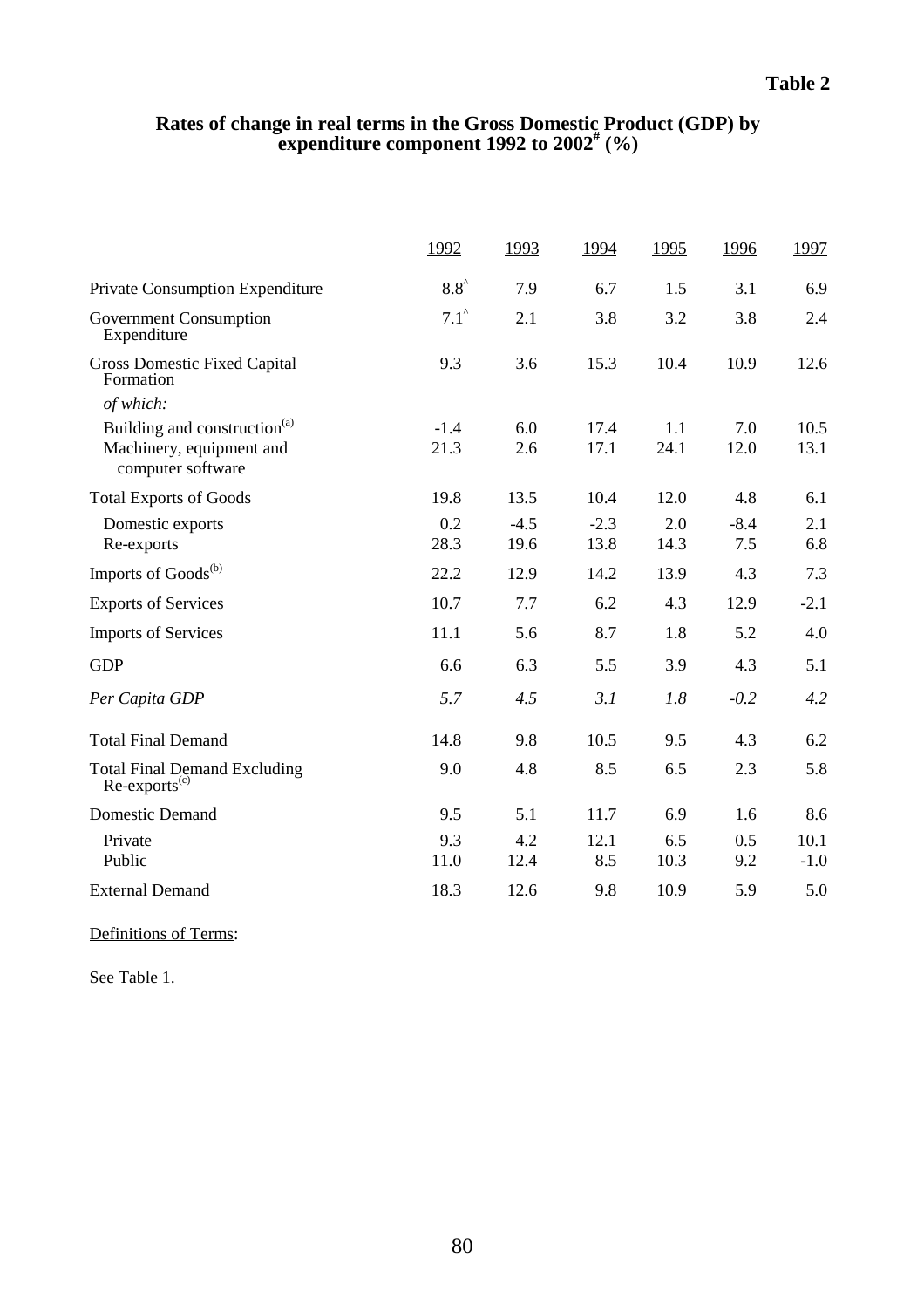|                                                                                                        |                   |                    |                |               |               | Average annual<br>rates of change: |                                |  |
|--------------------------------------------------------------------------------------------------------|-------------------|--------------------|----------------|---------------|---------------|------------------------------------|--------------------------------|--|
|                                                                                                        | 1998              | 1999               | 2000           | 2001          | $2002^+$      | 10 years<br>1992 to<br>$2002^+$    | 5 years<br>1997 to<br>$2002^+$ |  |
| Private Consumption Expenditure                                                                        | $-6.7$            | 1.3                | 5.9            | 1.4           | $-1.6$        | 2.5                                | $\ast$                         |  |
| <b>Government Consumption</b><br>Expenditure                                                           | 0.7               | 3.1                | 2.0            | 6.0           | 2.4           | 2.9                                | 2.8                            |  |
| <b>Gross Domestic Fixed Capital</b><br>Formation                                                       | $-7.3$            | $-16.6$            | 11.0           | 2.9           | $-4.4$        | 3.3                                | $-3.3$                         |  |
| of which:<br>Building and construction <sup>(a)</sup><br>Machinery, equipment and<br>computer software | $-2.4$<br>$-7.9$  | $-15.5$<br>$-18.2$ | $-7.6$<br>27.0 | $-1.9$<br>7.3 | 1.8<br>$-9.6$ | 1.2<br>5.7                         | $-5.3$<br>$-1.5$               |  |
| <b>Total Exports of Goods</b>                                                                          | $-4.3$            | 3.7                | 17.1           | $-3.3$        | 8.6           | 6.7                                | 4.1                            |  |
| Domestic exports                                                                                       | $-7.9$            | $-7.2$             | 7.5            | $-10.2$       | $-11.2$       | $-4.2$                             | $-6.0$                         |  |
| Re-exports                                                                                             | $-3.7$            | 5.4                | 18.5           | $-2.4$        | 11.0          | 8.8                                | 5.4                            |  |
| Imports of Goods <sup>(b)</sup>                                                                        | $-7.3$            | $\ast$             | 18.2           | $-1.9$        | 7.9           | 6.7                                | 3.0                            |  |
| <b>Exports of Services</b>                                                                             | $-1.1$            | 6.4                | 12.9           | 5.9           | 12.1          | 6.4                                | 7.1                            |  |
| <b>Imports of Services</b>                                                                             | 1.6               | $-4.1$             | 4.2            | $-0.2$        | $-0.8$        | 2.5                                | 0.1                            |  |
| <b>GDP</b>                                                                                             | $-5.0$            | 3.4                | 10.2           | 0.6           | 2.3           | 3.6                                | 2.2                            |  |
| Per Capita GDP                                                                                         | $-5.8$            | 2.4                | 9.2            | $-0.3$        | 1.3           | 2.0                                | 1.3                            |  |
| <b>Total Final Demand</b>                                                                              | $-5.8$            | 1.1                | 14.5           | $-0.8$        | 5.0           | 5.3                                | 2.6                            |  |
| Total Final Demand Excluding<br>Re-exports <sup>(c)</sup>                                              | $-7.3$            | $-2.1$             | 11.5           | 0.2           | 1.8           | 3.1                                | 0.6                            |  |
| <b>Domestic Demand</b>                                                                                 | $-9.4$            | $-4.6$             | 10.3           | 0.8           | $-1.4$        | 2.8                                | $-1.1$                         |  |
| Private<br>Public                                                                                      | $-10.1$<br>$-3.8$ | $-5.6$<br>2.1      | 12.4<br>$-2.8$ | 0.4<br>3.1    | $-1.8$<br>0.7 | 2.6<br>3.7                         | $-1.2$<br>$-0.2$               |  |
| <b>External Demand</b>                                                                                 | $-3.9$            | 4.0                | 16.5           | $-1.8$        | 9.3           | 6.7                                | 4.6                            |  |

### **Rates of change in real terms in the Gross Domestic Product (GDP) by expenditure component 1992 to 2002# (%)**

Notes: (a) See Note (a) to Table 1.

- (b) See Note (b) to Table 1.
- (c) See Note (c) to Table 1.
- (#) Revised series incorporating the results of a technical revision to GDP as announced on 1 August 2002.
- (+) Preliminary figures.
- (^) Figures have been adjusted to reflect a reclassification of expenditure pertaining to the Hospital Authority, which for GDP estimation purpose is included in government consumption expenditure.
- (\*) Change of less than 0.05%.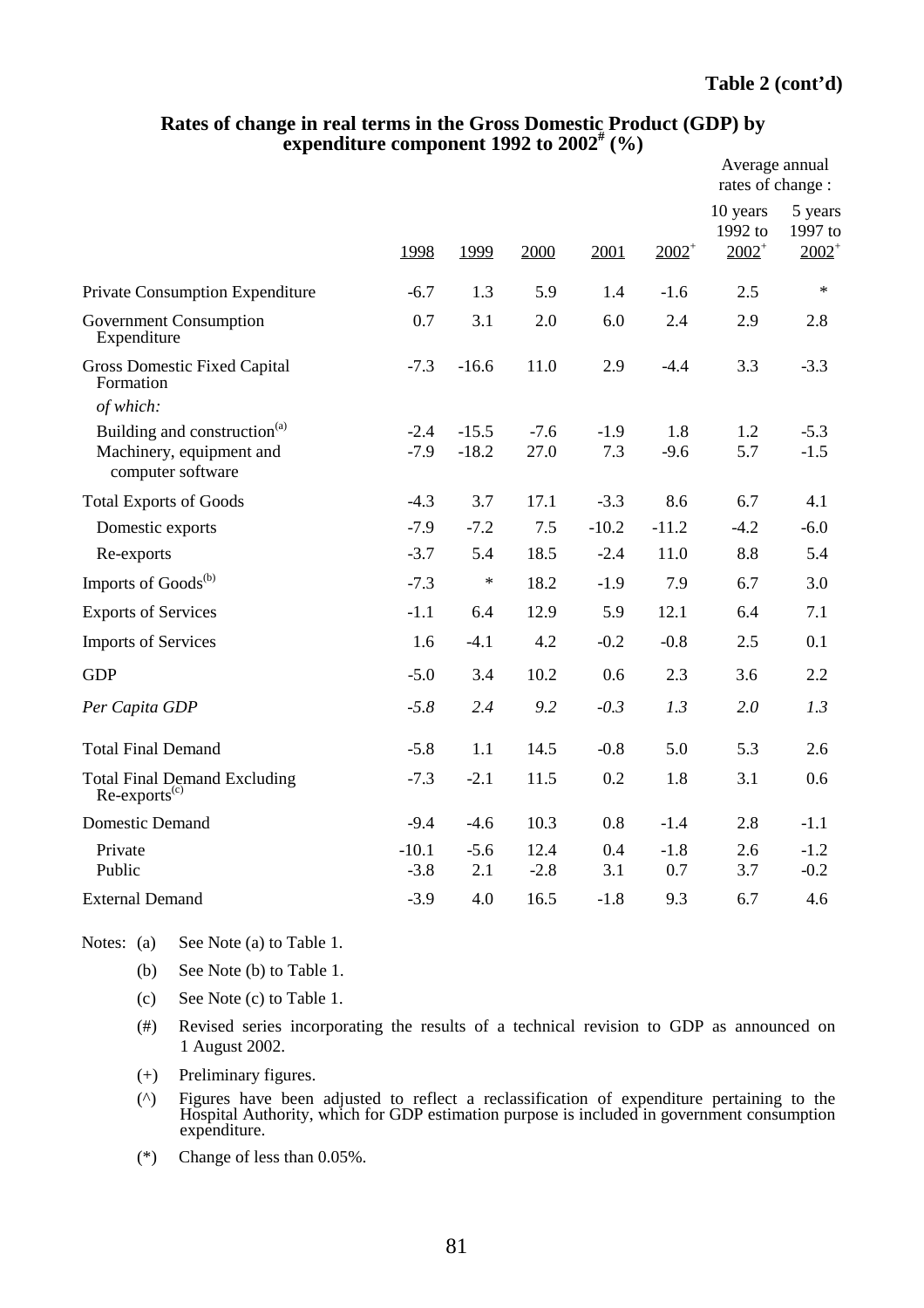#### **Gross National Product (GNP) and external factor income flows (EFIF) by income component and by type of transactor at current market prices 1996 to 2001# (\$Mn)**

| <b>Type of Income Component</b>  | 1996      | 1997      | 1998      | 1999      | 2000      | 2001      |
|----------------------------------|-----------|-----------|-----------|-----------|-----------|-----------|
| Direct Investment Income         |           |           |           |           |           |           |
| Inflow                           | 125,557   | 193,093   | 124,999   | 136,454   | 153,848   | 168,497   |
| Banking                          | 9,082     | 9,556     | 13,352    | 6,983     | 8,381     | 8,152     |
| Others                           | 116,474   | 183,537   | 111,647   | 129,471   | 145,466   | 160,345   |
| Outflow                          | 201,267   | 244,884   | 136,350   | 197,094   | 266,324   | 244,838   |
| <b>Banking</b>                   | 59,530    | 52,689    | 51,934    | 64,881    | 73,111    | 63,156    |
| Others                           | 141,737   | 192,195   | 84,416    | 132,213   | 193,214   | 181,681   |
| Portfolio Investment Income      |           |           |           |           |           |           |
| Inflow                           | 84,583    | 96,494    | 74,444    | 86,291    | 95,086    | 96,338    |
| <b>Banking</b>                   | 23,828    | 26,567    | 17,926    | 16,652    | 23,910    | 27,077    |
| Others                           | 60,755    | 69,927    | 56,518    | 69,639    | 71,176    | 69,261    |
| Outflow                          | 28,333    | 40,646    | 24,696    | 25,410    | 26,900    | 26,835    |
| Banking                          | 5,961     | 10,643    | 4,988     | 4,082     | 3,800     | 4,569     |
| Others                           | 22,372    | 30,003    | 19,708    | 21,328    | 23,100    | 22,266    |
| Other Investment Income          |           |           |           |           |           |           |
| Inflow                           | 182,032   | 178,790   | 162,913   | 142,008   | 167,787   | 119,730   |
| <b>Banking</b>                   | 172,104   | 164,467   | 153,528   | 129,509   | 147,781   | 102,384   |
| Others                           | 9,928     | 14,323    | 9,385     | 12,499    | 20,006    | 17,347    |
| Outflow                          | 162,385   | 172,373   | 172,548   | 107,472   | 101,729   | 71,718    |
| <b>Banking</b>                   | 150,885   | 160,055   | 158,525   | 100,039   | 94,458    | 63,934    |
| Others                           | 11,500    | 12,318    | 14,023    | 7,433     | 7,271     | 7,784     |
| <b>Compensation of Employees</b> |           |           |           |           |           |           |
| Inflow                           | 549       | 657       | 363       | 110       | 53        | 30        |
| Outflow                          | 549       | 657       | 363       | 110       | 53        | 30        |
| <b>Total EFIF</b>                |           |           |           |           |           |           |
| Inflow                           | 392,721   | 469,034   | 362,719   | 364,863   | 416,774   | 384,595   |
| Outflow                          | 392,534   | 458,560   | 333,957   | 330,086   | 395,006   | 343,420   |
| Net flow                         | 188       | 10,475    | 28,762    | 34,777    | 21,768    | 41,174    |
| <b>GDP</b>                       | 1,210,925 | 1,344,546 | 1,279,850 | 1,246,134 | 1,288,338 | 1,278,995 |
| Per Capita GDP (\$)              | 188,163   | 207,194   | 195,585   | 188,622   | 193,299   | 190,188   |
| <b>GNP</b>                       | 1,211,113 | 1,355,021 | 1,308,612 | 1,280,911 | 1,310,106 | 1,320,169 |
| Per Capita GNP (\$)              | 188,193   | 208,809   | 199,980   | 193,886   | 196,565   | 196,311   |
|                                  |           |           |           |           |           |           |

Notes: Figures may not add up exactly to the total due to rounding.

(#) Revised figures.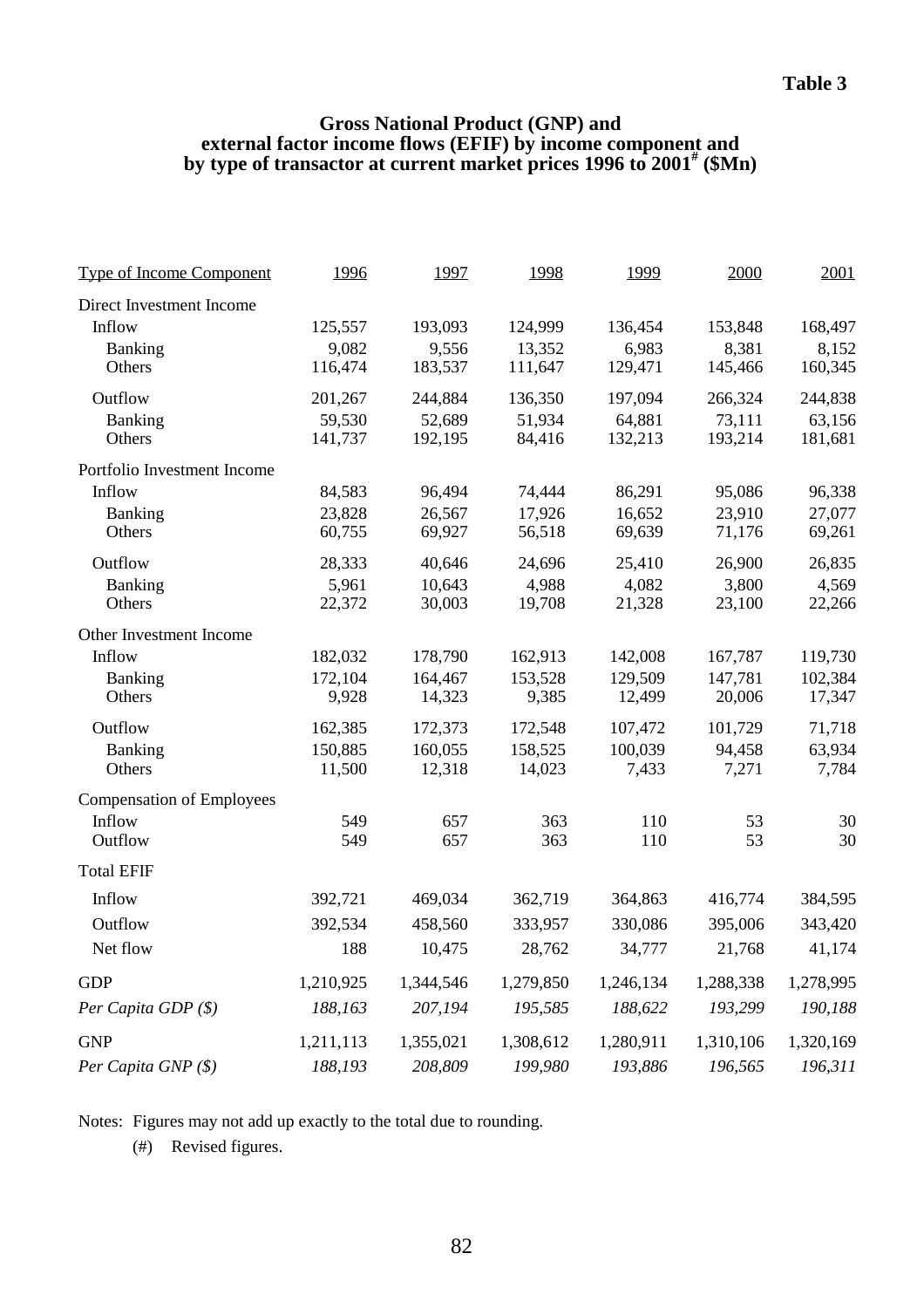|                                                            |                           |                          |                               |                               |                            |                               | Average<br>annual rate<br>of change: |
|------------------------------------------------------------|---------------------------|--------------------------|-------------------------------|-------------------------------|----------------------------|-------------------------------|--------------------------------------|
| <b>Type of Income Component</b>                            | 1996                      | 1997                     | 1998                          | 1999                          | 2000                       | 2001                          | 5 years<br>1996 to 2001              |
| Direct Investment Income<br>Inflow<br>Banking<br>Others    | 11.3<br>20.2<br>10.7      | 53.8<br>5.2<br>57.6      | $-35.3$<br>39.7<br>$-39.2$    | 9.2<br>$-47.7$<br>16.0        | 12.7<br>20.0<br>12.4       | 9.5<br>$-2.7$<br>10.2         | 6.1<br>$-2.1$<br>6.6                 |
| Outflow<br>Banking<br>Others                               | 13.1<br>$-3.4$<br>21.9    | 21.7<br>$-11.5$<br>35.6  | $-44.3$<br>$-1.4$<br>$-56.1$  | 44.5<br>24.9<br>56.6          | 35.1<br>12.7<br>46.1       | $-8.1$<br>$-13.6$<br>$-6.0$   | 4.0<br>1.2<br>5.1                    |
| Portfolio Investment Income<br>Inflow<br>Banking<br>Others | 7.6<br>$-1.9$<br>11.9     | 14.1<br>11.5<br>15.1     | $-22.9$<br>$-32.5$<br>$-19.2$ | 15.9<br>$-7.1$<br>23.2        | 10.2<br>43.6<br>2.2        | 1.3<br>13.2<br>$-2.7$         | 2.6<br>2.6<br>2.7                    |
| Outflow<br>Banking<br>Others                               | 17.6<br>42.9<br>12.3      | 43.5<br>78.5<br>34.1     | $-39.2$<br>$-53.1$<br>$-34.3$ | 2.9<br>$-18.2$<br>8.2         | 5.9<br>$-6.9$<br>8.3       | $-0.2$<br>20.2<br>$-3.6$      | $-1.1$<br>$-5.2$<br>$-0.1$           |
| Other Investment Income<br>Inflow<br>Banking<br>Others     | $-9.7$<br>$-10.7$<br>11.4 | $-1.8$<br>$-4.4$<br>44.3 | $-8.9$<br>$-6.7$<br>$-34.5$   | $-12.8$<br>$-15.6$<br>33.2    | 18.2<br>14.1<br>60.1       | $-28.6$<br>$-30.7$<br>$-13.3$ | $-8.0$<br>$-9.9$<br>11.8             |
| Outflow<br>Banking<br>Others                               | $-4.7$<br>$-7.0$<br>41.0  | 6.2<br>6.1<br>7.1        | 0.1<br>$-1.0$<br>13.8         | $-37.7$<br>$-36.9$<br>$-47.0$ | $-5.3$<br>$-5.6$<br>$-2.2$ | $-29.5$<br>$-32.3$<br>7.1     | $-15.1$<br>$-15.8$<br>$-7.5$         |
| <b>Compensation of Employees</b><br>Inflow<br>Outflow      | 103.3<br>103.3            | 19.7<br>19.7             | $-44.7$<br>$-44.7$            | $-69.7$<br>$-69.7$            | $-51.8$<br>$-51.8$         | $-43.4$<br>$-43.4$            | $-44.1$<br>$-44.1$                   |
| <b>Total EFIF</b><br>Inflow<br>Outflow                     | $-0.1$<br>5.3             | 19.4<br>16.8             | $-22.7$<br>$-27.2$            | 0.6<br>$-1.2$                 | 14.2<br>19.7               | $-7.7$<br>$-13.1$             | $-0.4$<br>$-2.6$                     |
| <b>GDP</b><br>Per Capita GDP                               | 10.5<br>5.7               | 11.0<br>10.1             | $-4.8$<br>$-5.6$              | $-2.6$<br>$-3.6$              | 3.4<br>2.5                 | $-0.7$<br>$-1.6$              | 1.1<br>0.2                           |
| <b>GNP</b><br>Per Capita GNP                               | 8.4<br>3.7                | 11.9<br>11.0             | $-3.4$<br>$-4.2$              | $-2.1$<br>$-3.0$              | 2.3<br>1.4                 | 0.8<br>$-0.1$                 | 1.7<br>0.8                           |

## **Rates of change in value terms in the Gross National Product (GNP) and external factor income flows (EFIF) by income component and by type of transactor 1996 to 2001# (%)**

Note: (#) Revised figures.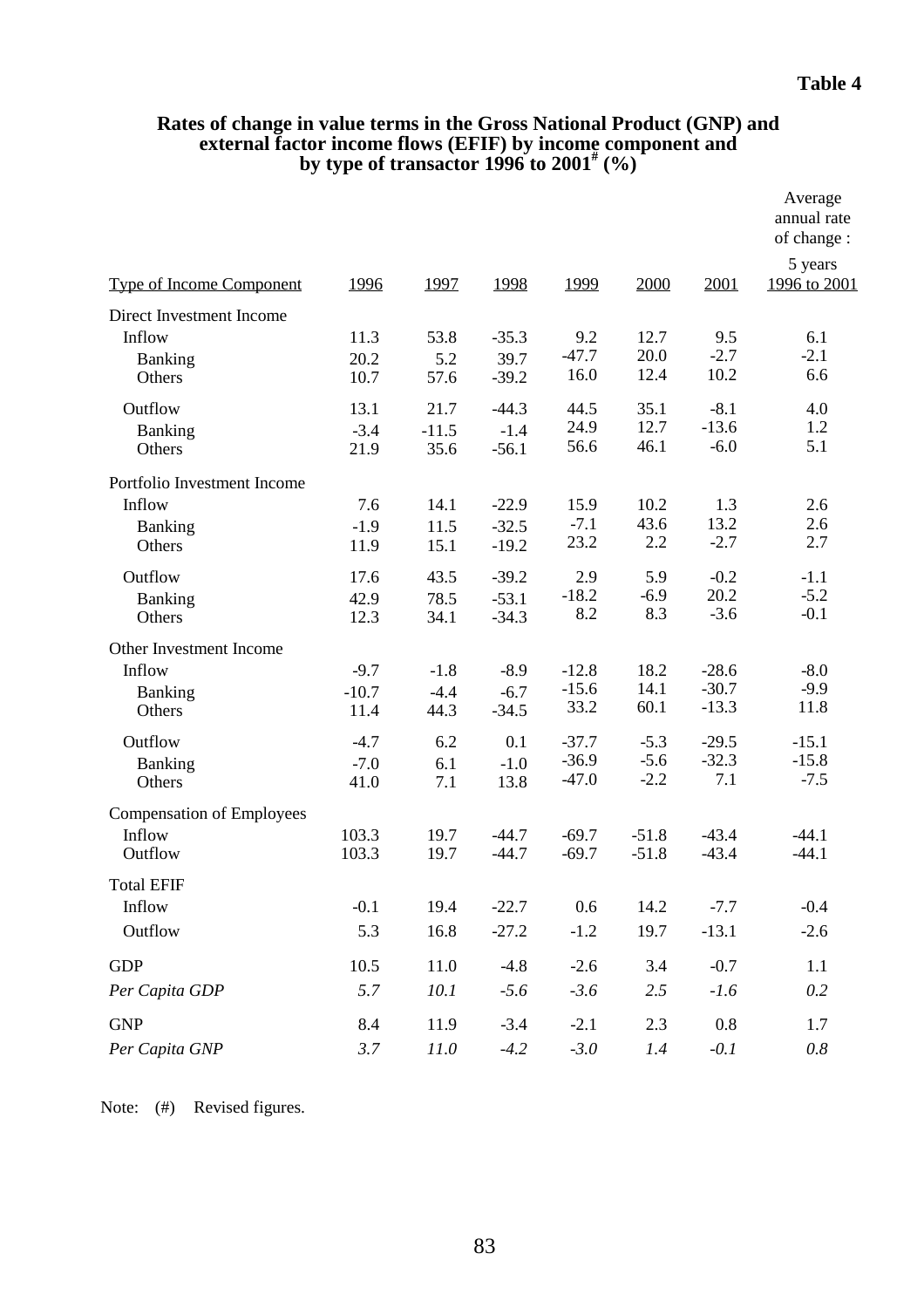# **Visible and invisible trade account 1998 to 2002# (\$Mn)**

|                                            | 1998      | 1999      | 2000      | 2001      | $2002^+$  |
|--------------------------------------------|-----------|-----------|-----------|-----------|-----------|
| <b>Visible Trade</b>                       |           |           |           |           |           |
| <b>Total Exports of Goods</b>              | 1,361,885 | 1,355,529 | 1,579,367 | 1,488,982 | 1,561,499 |
| Imports of Goods <sup>(a)</sup>            | 1,422,552 | 1,380,030 | 1,643,199 | 1,553,952 | 1,601,518 |
| Visible Trade Balance:                     |           |           |           |           |           |
| Amount                                     | $-60,667$ | $-24,501$ | $-63,832$ | $-64,970$ | $-40,019$ |
| % against imports of goods                 | $-4.3$    | $-1.8$    | $-3.9$    | $-4.2$    | $-2.5$    |
| <b>Invisible Trade</b>                     |           |           |           |           |           |
| <b>Exports of Services</b>                 | 272,112   | 279,167   | 317,580   | 323,087   | 352,187   |
| <b>Imports of Services</b>                 | 193,560   | 184,052   | 191,543   | 189,619   | 188,768   |
| <b>Invisible Trade Balance</b>             | 78,552    | 95,115    | 126,037   | 133,468   | 163,419   |
| Visible and Invisible Trade                |           |           |           |           |           |
| <b>Exports of Goods and Services</b>       | 1,633,997 | 1,634,696 | 1,896,947 | 1,812,069 | 1,913,686 |
| <b>Imports of Goods</b><br>and Services    | 1,616,112 | 1,564,082 | 1,834,742 | 1,743,571 | 1,790,286 |
| Visible and Invisible                      |           |           |           |           |           |
| Trade Balance:                             |           |           |           |           |           |
| Amount                                     | 17,885    | 70,614    | 62,205    | 68,498    | 123,400   |
| % against imports of<br>goods and services | 1.1       | 4.5       | 3.4       | 3.9       | 6.9       |

Notes: (a) Imports of goods are valued on f.o.b. basis, instead of on c.i.f. basis as is still the on-going practice for the merchandise trade statistics.

(#) Revised series incorporating the results of a technical revision to GDP as announced on 1 August 2002. Figures in this table are reckoned on a BoP basis.

(+) Preliminary figures.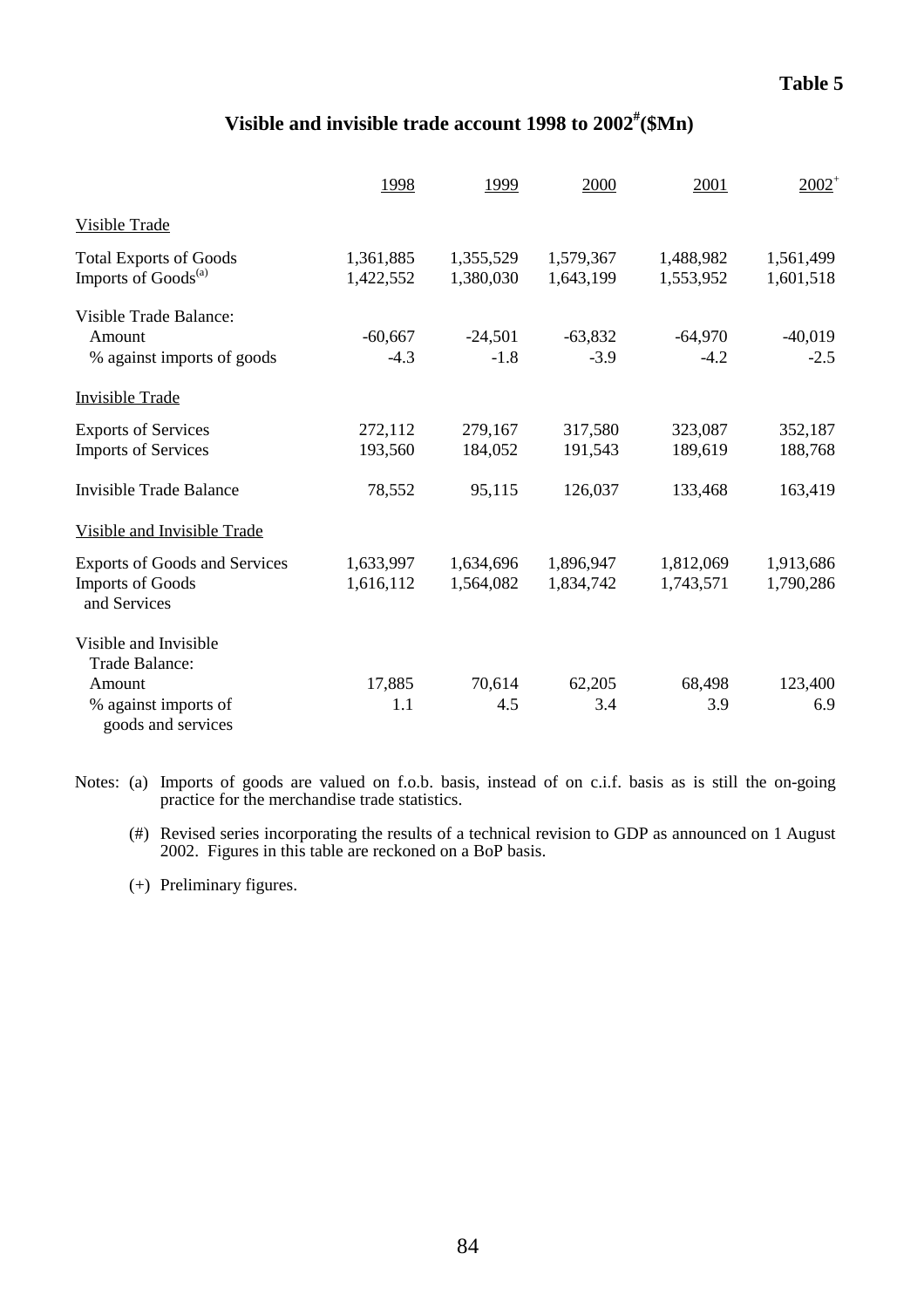## **Balance of payments account by major component 1998 to 2001# (\$Mn)**

|                                                          | 1998       | 1999       | 2000       | 2001       |
|----------------------------------------------------------|------------|------------|------------|------------|
| Current Account <sup>(a)</sup>                           | 34,283     | 93,447     | 70,960     | 95,795     |
| Goods                                                    | $-60,667$  | $-24,501$  | $-63,832$  | $-64,970$  |
| Services                                                 | 78,552     | 95,115     | 126,037    | 133,468    |
| Factor income                                            | 28,762     | 34,777     | 21,768     | 41,174     |
| <b>Current transfers</b>                                 | $-12,364$  | $-11,943$  | $-13,013$  | $-13,878$  |
| Capital and Financial<br>$\bar{A}$ ccount <sup>(a)</sup> | $-31,514$  | $-83,374$  | $-57,863$  | $-97,359$  |
| Capital transfers                                        | $-18,445$  | $-13,812$  | $-12,044$  | $-9,155$   |
| Direct investment                                        | $-17,192$  | 40,511     | 19,976     | 96,948     |
| Portfolio investment                                     | 171,052    | 256,812    | 190,782    | $-322,045$ |
| <b>Financial derivatives</b>                             | 25,550     | 79,225     | 1,661      | 39,640     |
| Other investment                                         | $-245,059$ | $-368,243$ | $-179,917$ | 133,783    |
| Reserve assets<br>(net change) <sup>(b)</sup>            | 52,581     | $-77,867$  | $-78,321$  | $-36,530$  |
| Net Errors and<br>Omissions                              | $-2,770$   | $-10,074$  | $-13,097$  | 1,565      |
| Overall Balance of<br>Payments                           | $-52,581$  | 77,867     | 78,321     | 36,530     |

Notes: Figures may not add up exactly to the total due to rounding.

- (a) In accordance with the balance of payments accounting rules, a positive value for the balance figure in the current account represents a surplus whereas a negative value represents a deficit. In the capital and financial account, a positive value for the balance figure indicates a net inflow and a negative value indicates a net outflow. As increases in external assets are debit entries and decreases are credit entries, a negative value for net change in reserve assets represents a net increase and a positive value represents a net decrease.
- (b) The estimates on net change in reserve assets under the balance of payments framework are transaction figures. Effects from valuation changes (including price changes and exchange rate changes) and reclassifications are excluded.
- (#) Revised figures.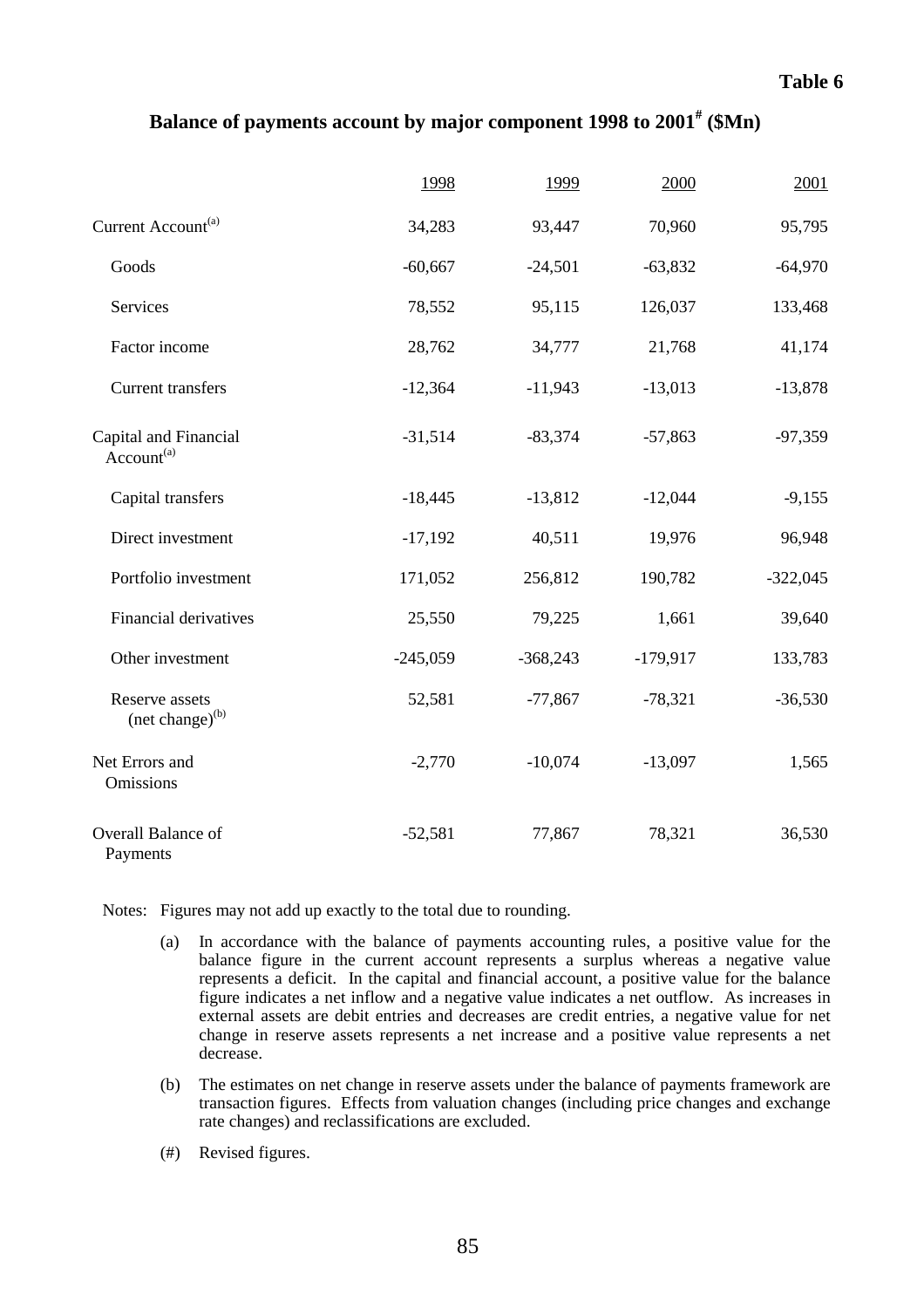### **Property market 1992 to 2002**

|                                                                                                                     | 1992             | 1993             | 1994             | 1995   | 1996             |
|---------------------------------------------------------------------------------------------------------------------|------------------|------------------|------------------|--------|------------------|
| Completions of new property by the private sector                                                                   |                  |                  |                  |        |                  |
| ('000 m <sup>2</sup> of internal floor area)                                                                        |                  |                  |                  |        |                  |
| Residential property <sup>(a)</sup> (in units)                                                                      | 26 222           | 27 673           | 34 173           | 22 621 | 19875            |
| Commercial property                                                                                                 | 729              | 686              | 742              | 562    | 390              |
| of which:                                                                                                           |                  |                  |                  |        |                  |
| Office space                                                                                                        | 564              | 413              | 502              | 355    | 269              |
| Other commercial premises <sup>(b)</sup>                                                                            | 165              | 273              | 240              | 207    | 121              |
| Industrial property <sup>(c)</sup>                                                                                  | 1 0 3 0          | 414              | 493              | 375    | 440              |
| of which:                                                                                                           |                  |                  |                  |        |                  |
| Industrial-cum-office premises                                                                                      | $\boldsymbol{0}$ | $\boldsymbol{0}$ | 24               | 77     | 115              |
| Conventional flatted factory space                                                                                  | 556              | 311              | 266              | 249    | 242              |
| Storage premises <sup>(d)</sup>                                                                                     | 474              | 103              | 203              | 49     | 83               |
| Completion of public housing<br>(in units)                                                                          |                  |                  |                  |        |                  |
| Public rental                                                                                                       | 11 039           | 31 533           | 17098            | 17 349 | 18 3 5 8         |
| HOS/PSPS                                                                                                            | 5 7 4 0          | 33 109           | 4 4 4 0          | 14 472 | 10 3 25          |
| <b>Sandwich Class Housing</b>                                                                                       | $\boldsymbol{0}$ | $\boldsymbol{0}$ | $\boldsymbol{0}$ | 1 0 24 | $\boldsymbol{0}$ |
| Building plans with consent to<br>commence work in the private sector<br>('000 m <sup>2</sup> of usable floor area) |                  |                  |                  |        |                  |
| Residential property <sup>(e)</sup>                                                                                 | 1 623.8          | 804.7            | 599.3            | 688.2  | 1 058.2          |
| Commercial property                                                                                                 | 710.2            | 712.3            | 415.6            | 674.0  | 1 005.7          |
| Industrial property <sup>(f)</sup>                                                                                  | 449.6            | 425.0            | 751.5            | 457.4  | 530.5            |
| Other property                                                                                                      | 183.4            | 318.9            | 258.6            | 159.0  | 375.8            |
| Total                                                                                                               | 2967.1           | 2 2 6 0.9        | 2 0 2 5 .0       | 1978.6 | 2970.2           |
| Agreements for sale and purchase of property                                                                        |                  |                  |                  |        |                  |
| Number:                                                                                                             |                  |                  |                  |        |                  |
| Residential property <sup>(g)</sup>                                                                                 | N.A.             | 98 951           | 93 360           | 76 633 | 129 484          |
| Non-residential property                                                                                            | N.A.             | 34 109           | 21 5 32          | 21 016 | 17939            |
| Total                                                                                                               | 135 261          | 133 060          | 114 892          | 97 649 | 147 423          |
| Total value (\$Bn):                                                                                                 |                  |                  |                  |        |                  |
| Residential property <sup>(g)</sup>                                                                                 | N.A.             | N.A.             | N.A.             | 200.3  | 381.7            |
| Non-residential property                                                                                            | N.A.             | N.A.             | N.A.             | 65.5   | 92.9             |
| Total                                                                                                               | 322.5            | 349.0            | 423.9            | 265.8  | 474.7            |

Notes: (a) These include all newly completed residential premises to which either temporary or full Occupation Permits have been granted, as well as village-type houses issued with Letters of Compliance. Property developments subject to a Consent Scheme will need a Certificate of Compliance, Consent to Assign or Consent to Lease, in addition to an Occupation Permit, before the premises can be individually assigned.

> The figures shown here are in respect of private residential units, excluding units completed by the Hong Kong Housing Authority and Hong Kong Housing Society.

- (b) These include shopping arcades in residential and commercial developments, as well as premises designed or adapted for commercial use other than offices, in the nature of non-domestic space on the podium floors of tenement apartment/commercial buildings. Car-parking space is excluded.
- (c) Including industrial-cum-office premises, but excluding specialised factory buildings which are developed mainly for own use.
- (d) Including storage premises at the container terminals and the airport.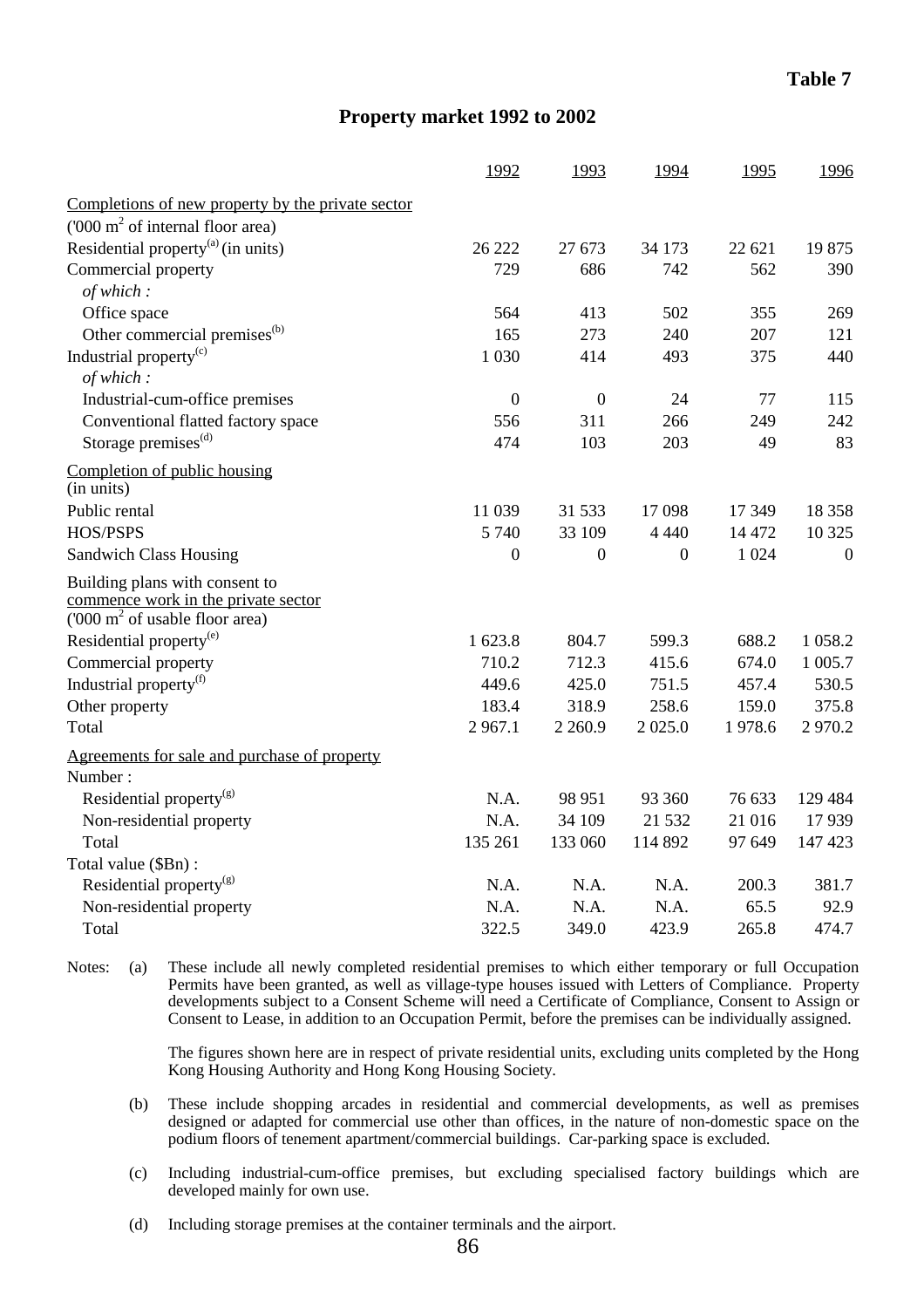## **Property market 1992 to 2002**

|                                                                                                                     | 1997             | 1998       | 1999           | 2000             | 2001             | 2002             |
|---------------------------------------------------------------------------------------------------------------------|------------------|------------|----------------|------------------|------------------|------------------|
| Completions of new property by the private sector                                                                   |                  |            |                |                  |                  |                  |
| ('000 m <sup>2</sup> of internal floor area)                                                                        |                  |            |                |                  |                  |                  |
| Residential property <sup>(a)</sup> (in units)                                                                      | 18 202           | 22 278     | 35 322         | 25 790           | 26 26 2          | 34 0 35          |
| Commercial property                                                                                                 | 705              | 945        | 632            | 160              | 208              | 304              |
| of which:                                                                                                           |                  |            |                |                  |                  |                  |
| Office space                                                                                                        | 456              | 737        | 427            | 96               | 76               | 166              |
| Other commercial premises <sup>(b)</sup>                                                                            | 249              | 208        | 205            | 64               | 132              | 138              |
| Industrial property <sup>(c)</sup>                                                                                  | 343              | 300        | 191            | 62               | 45               | 29               |
| of which:                                                                                                           |                  |            |                |                  |                  |                  |
| Industrial-cum-office premises                                                                                      | 72               | 145        | 40             | 37               | 14               | $\boldsymbol{0}$ |
| Conventional flatted factory space                                                                                  | 181              | 31         | $\overline{4}$ | 19               | 30               | $\mathfrak{Z}$   |
| Storage premises <sup>(d)</sup>                                                                                     | 90               | 124        | 147            | 6                | $\mathbf{0}$     | 27               |
| Completion of public housing<br>(in units)                                                                          |                  |            |                |                  |                  |                  |
| Public rental                                                                                                       | 16 04 6          | 14 123     | 29 3 8 2       | 35 820           | 49 3 8 6         | 14 948           |
| HOS/PSPS                                                                                                            | 18 257           | 18 015     | 16 891         | 21 172           | 22 390           | 11 658           |
| <b>Sandwich Class Housing</b>                                                                                       | $\boldsymbol{0}$ | 2 2 9 4    | 5 602          | $\boldsymbol{0}$ | $\boldsymbol{0}$ | $\overline{0}$   |
| Building plans with consent to<br>commence work in the private sector<br>('000 m <sup>2</sup> of usable floor area) |                  |            |                |                  |                  |                  |
| Residential property <sup>(e)</sup>                                                                                 | 1 631.4          | 1 472.0    | 1 692.8        | 1 1 4 2.7        | 1 002.5          | 790.0            |
| Commercial property                                                                                                 | 599.0            | 395.7      | 287.5          | 337.5            | 265.0            | 365.3            |
| Industrial property <sup>(f)</sup>                                                                                  | 461.6            | 69.5       | 84.9           | 129.2            | 45.7             | 107.1            |
| Other property                                                                                                      | 259.2            | 201.5      | 125.8          | 240.2            | 75.0             | 109.3            |
| Total                                                                                                               | 2951.2           | 2 1 3 8 .7 | 2 190.9        | 1 849.5          | 1 388.1          | 1 371.8          |
| Agreements for sale and purchase of property<br>Number:                                                             |                  |            |                |                  |                  |                  |
| Residential property <sup>(g)</sup>                                                                                 | 172711           | 85 616     | 77 087         | 65 340           | 69 667           | 72 974           |
| Non-residential property                                                                                            | 32 750           | 25 873     | 21 379         | 20 404           | 18 5 23          | 12 947           |
| Total                                                                                                               | 205 461          | 111 489    | 98 4 66        | 85 744           | 88 190           | 85 921           |
| Total value (\$Bn):                                                                                                 |                  |            |                |                  |                  |                  |
| Residential property <sup>(g)</sup>                                                                                 | 690.3            | 278.5      | 212.0          | 168.4            | 150.9            | 154.3            |
| Non-residential property                                                                                            | 177.7            | 62.4       | 44.6           | 54.1             | 41.9             | 31.1             |
| Total                                                                                                               | 868.0            | 340.9      | 256.6          | 222.5            | 192.8            | 185.4            |

Notes (cont'd):

- (e) As from 1995, the classification of residential property has been revised to include developments under the Urban Improvement Scheme of the Hong Kong Housing Society, but to exclude developments under the Private Sector Participation Scheme of the Hong Kong Housing Authority.
- (f) Including multi-purpose industrial premises designed also for office use.
- (g) It should be noted that primary sales of units under the Home Ownership Scheme (HOS) and the Tenants Purchase Scheme (TPS) are not covered in this table, as sale and purchase agreements are commonly not required for these transactions. Also sale and purchase agreements for primary sales of units under the Private Sector Participation Scheme (PSPS) are not included in the row on residential property, yet they are included in the row on non-residential property, and thus also in the row for the total.
- N.A. Not available.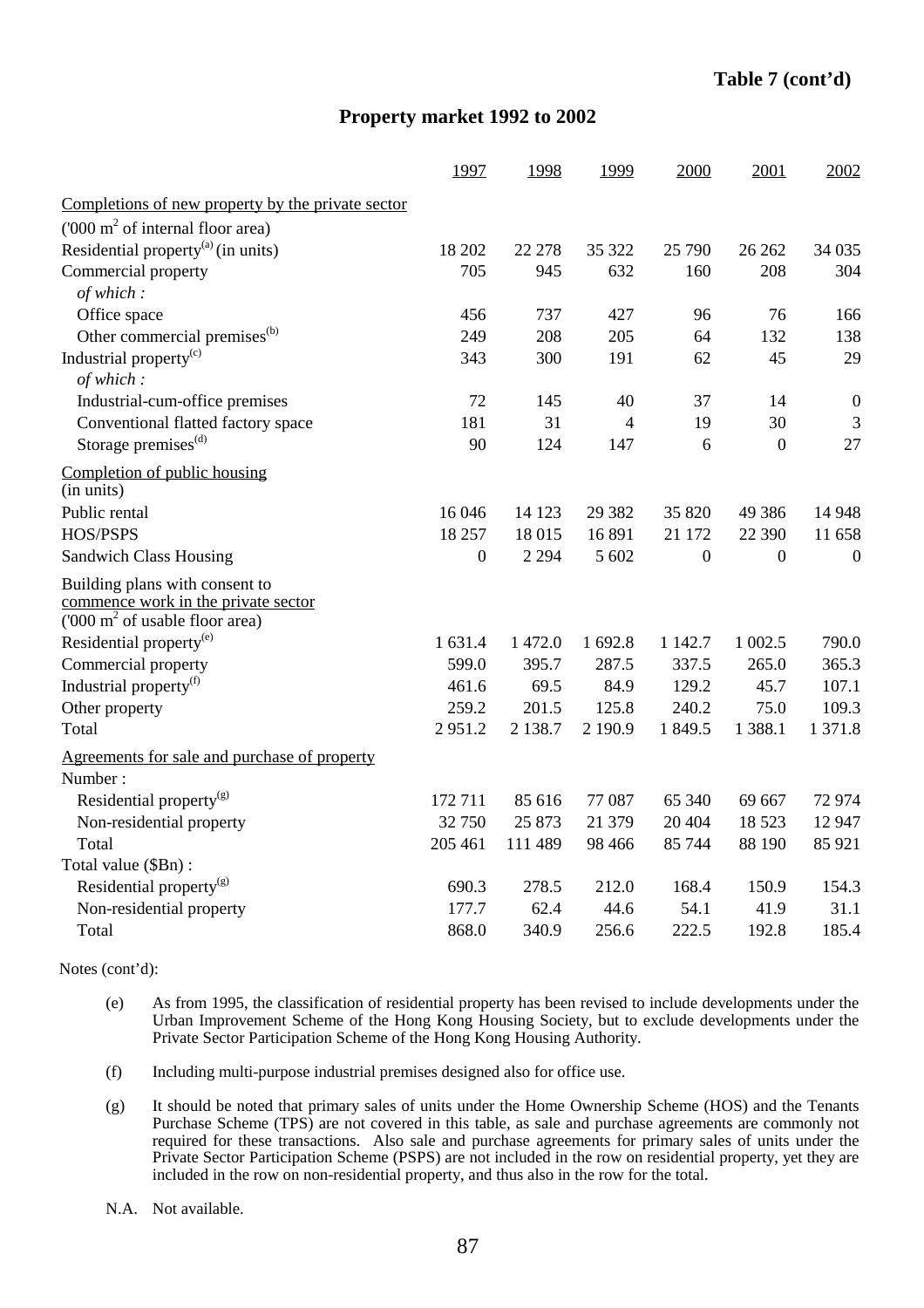## **Monetary aggregates 1992 to 2002**

| As at End of Year                                                                  | 1992      | 1993      | 1994      | 1995      | 1996                 |
|------------------------------------------------------------------------------------|-----------|-----------|-----------|-----------|----------------------|
| Hong Kong Dollar Money Supply (\$Mn):<br>M1                                        | 139,479   | 168,440   | 167,922   | 171,642   |                      |
| $M2^{(a)}$                                                                         | 726,992   | 922,417   | 1,094,715 | 1,260,427 | 198,311<br>1,503,603 |
| $M3^{(a)}$                                                                         | 750,276   | 939,491   | 1,112,146 | 1,278,288 | 1,520,461            |
| Total Money Supply (\$Mn):                                                         |           |           |           |           |                      |
| M1                                                                                 | 155,557   | 187,608   | 185,334   | 190,471   | 217,460              |
| M <sub>2</sub>                                                                     | 1,518,777 | 1,764,416 | 1,992,351 | 2,282,849 | 2,532,236            |
| M <sub>3</sub>                                                                     | 1,574,265 | 1,823,108 | 2,070,831 | 2,363,963 | 2,611,636            |
| Loans and Advances for<br>use in Hong Kong (\$Mn)                                  | 1,011,059 | 1,190,239 | 1,403,931 | 1,571,808 | 1,822,194            |
| Nominal Effective Exchange Rate Indices<br>(Jan 2000 = $100$ ) <sup>(b)(c)</sup> : |           |           |           |           |                      |
| Trade-weighted                                                                     | 83.5      | 85.2      | 95.4      | 91.6      | 94.0                 |
| Import-weighted                                                                    | 84.2      | 85.0      | 93.6      | 89.6      | 93.0                 |
| Export-weighted                                                                    | 82.8      | 85.3      | 97.2      | 93.7      | 95.1                 |
| Rates of Change (%)                                                                |           |           |           |           |                      |
| Hong Kong Dollar Money Supply:                                                     |           |           |           |           |                      |
| M1                                                                                 | 24.8      | 20.8      | $-0.3$    | 2.2       | 15.5                 |
| $M2^{(a)}$                                                                         | 14.3      | 26.9      | 18.7      | 15.1      | 19.3                 |
| $M3^{(a)}$                                                                         | 13.7      | 25.2      | 18.4      | 14.9      | 18.9                 |
| <b>Total Money Supply:</b>                                                         |           |           |           |           |                      |
| M1                                                                                 | 21.1      | 20.6      | $-1.2$    | 2.8       | 14.2                 |
| M <sub>2</sub>                                                                     | 10.8      | 16.2      | 12.9      | 14.6      | 10.9                 |
| M <sub>3</sub>                                                                     | 9.6       | 15.8      | 13.6      | 14.2      | 10.5                 |
| Loans and Advances for<br>use in Hong Kong                                         | 10.9      | 17.7      | 18.0      | 12.0      | 15.9                 |
| Nominal Effective Exchange Rate Indices <sup>(c)</sup> :                           |           |           |           |           |                      |
| Trade-weighted                                                                     | $-0.4$    | 2.0       | 12.0      | $-4.0$    | 2.6                  |
| Import-weighted                                                                    | $-1.1$    | 1.0       | 10.1      | $-4.3$    | 3.8                  |
| Export-weighted                                                                    | 0.4       | 3.0       | 14.0      | $-3.6$    | 1.5                  |

#### Definitions of Terms:

The Hong Kong Dollar Money Supply is the Hong Kong dollar component of the respective monetary aggregate. Starting from April 1997, money supply definition has been revised to include short-term Exchange Fund placement of less than one month in the monetary aggregates. As such, figures after 1997 cannot be compared with those in the previous period.

Total Money Supply:

- M1: Legal tender notes and coins with the public, plus customers' demand deposits with licensed banks.
- M2: M1 plus customers' savings and time deposits with licensed banks, plus negotiable certificates of deposit issued by licensed banks and held outside the monetary sector.
- M3: M2 plus customers' deposits with restricted licence banks and deposit-taking companies, plus negotiable certificates of deposit issued by such institutions and held outside the monetary sector.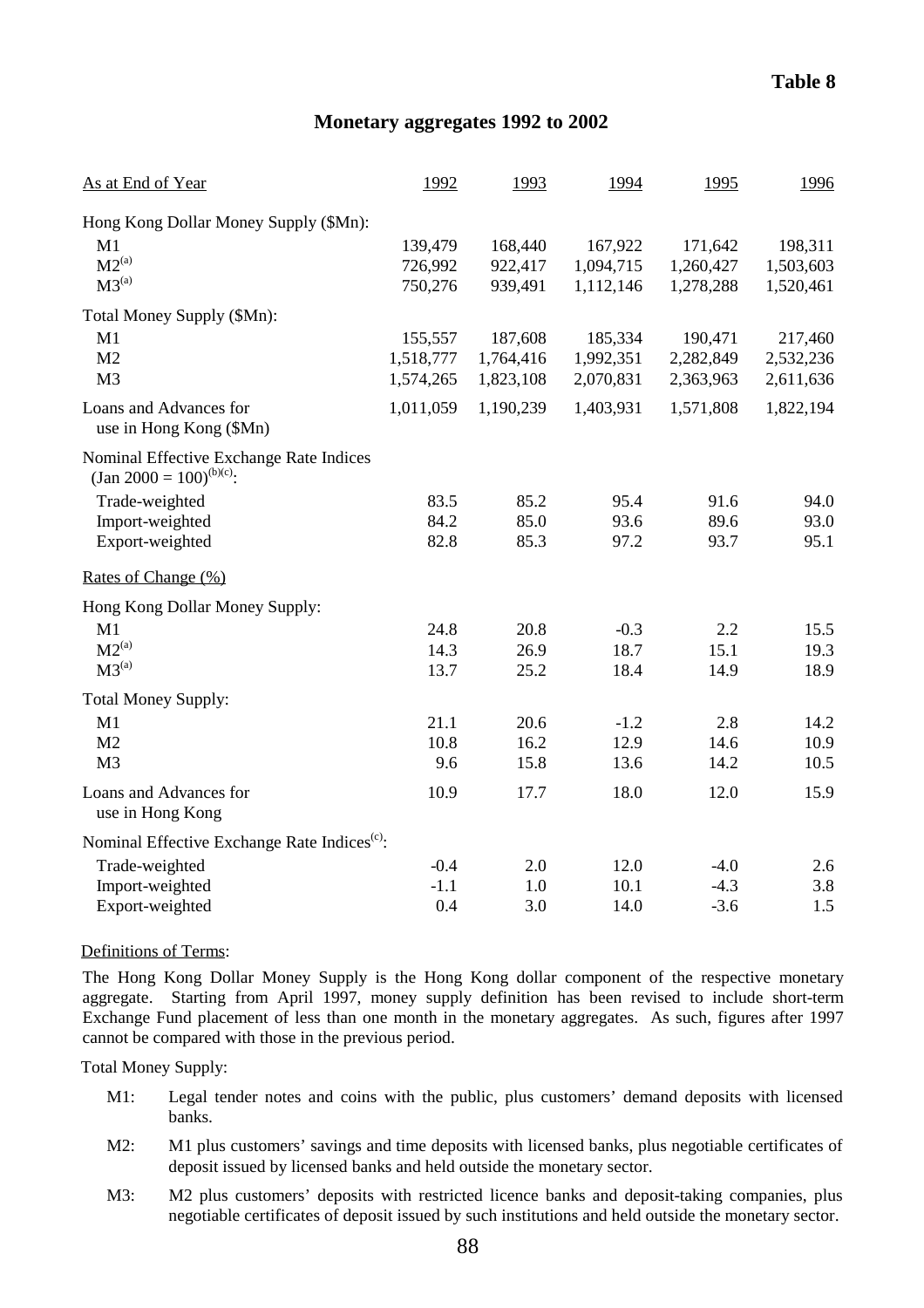## **Monetary aggregates 1992 to 2002**

| As at End of Year                                                                  | 1997      | 1998      | 1999      | 2000      | 2001      | 2002      |
|------------------------------------------------------------------------------------|-----------|-----------|-----------|-----------|-----------|-----------|
| Hong Kong Dollar Money Supply (\$Mn):                                              |           |           |           |           |           |           |
| M1                                                                                 | 188,135   | 178,260   | 205,339   | 203,966   | 229,841   | 259,411   |
| $M2^{(a)}$                                                                         | 1,666,419 | 1,828,691 | 1,923,481 | 1,987,963 | 1,998,774 | 1,984,049 |
| $M3^{(a)}$                                                                         | 1,684,325 | 1,840,824 | 1,935,471 | 2,002,358 | 2,016,635 | 2,004,225 |
| Total Money Supply (\$Mn):                                                         |           |           |           |           |           |           |
| M1                                                                                 | 208,093   | 197,666   | 225,156   | 243,847   | 258,056   | 295,650   |
| M <sub>2</sub>                                                                     | 2,788,808 | 3,111,942 | 3,386,196 | 3,649,492 | 3,550,060 | 3,518,584 |
| M <sub>3</sub>                                                                     | 2,871,425 | 3,168,199 | 3,434,467 | 3,692,753 | 3,594,130 | 3,562,111 |
| Loans and Advances for<br>use in Hong Kong (\$Mn)                                  | 2,230,228 | 2,109,589 | 1,933,391 | 1,965,289 | 1,878,679 | 1,833,953 |
| Nominal Effective Exchange Rate Indices<br>(Jan 2000 = $100$ ) <sup>(b)(c)</sup> : |           |           |           |           |           |           |
| Trade-weighted                                                                     | 98.0      | 103.4     | 100.9     | 101.7     | 104.7     | 104.0     |
| Import-weighted                                                                    | 97.9      | 105.5     | 101.4     | 101.5     | 105.1     | 104.7     |
| Export-weighted                                                                    | 98.1      | 101.3     | 100.4     | 101.9     | 104.3     | 103.3     |
| Rates of Change (%)                                                                |           |           |           |           |           |           |
| Hong Kong Dollar Money Supply:                                                     |           |           |           |           |           |           |
| M1                                                                                 | $-5.1$    | $-5.2$    | 15.2      | $-0.7$    | 12.7      | 12.9      |
| $M2^{(a)}$                                                                         | N.A.      | 9.7       | 5.2       | 3.4       | 0.5       | $-0.7$    |
| M3 <sup>(a)</sup>                                                                  | N.A.      | 9.3       | 5.1       | 3.5       | 0.7       | $-0.6$    |
| <b>Total Money Supply:</b>                                                         |           |           |           |           |           |           |
| M1                                                                                 | $-4.3$    | $-5.0$    | 13.9      | 8.3       | 5.8       | 14.6      |
| M <sub>2</sub>                                                                     | N.A.      | 11.6      | 8.8       | 7.8       | $-2.7$    | $-0.9$    |
| M <sub>3</sub>                                                                     | N.A.      | 10.3      | 8.4       | 7.5       | $-2.7$    | $-0.9$    |
| Loans and Advances for<br>use in Hong Kong                                         | 22.4      | $-5.4$    | $-8.4$    | 1.6       | $-4.4$    | $-2.4$    |
| Nominal Effective Exchange Rate Indices <sup>(c)</sup> :                           |           |           |           |           |           |           |
| Trade-weighted                                                                     | 4.3       | 5.5       | $-2.4$    | 0.8       | 2.9       | $-0.7$    |
| Import-weighted                                                                    | 5.3       | 7.8       | $-3.9$    | 0.1       | 3.5       | $-0.4$    |
| Export-weighted                                                                    | 3.2       | 3.3       | $-0.9$    | 1.5       | 2.4       | $-1.0$    |

Notes: (a) Adjusted to include foreign currency swap deposits.

- (b) Average of the year.
- (c) The Effective Exchange Rate Indices (EERIs) from January 2000 onwards are complied on the basis of the average merchandise trade pattern from 1999 to 2000. The EERIs for the earlier periods are compiled on the basis of the average merchandise trade pattern in a much earlier period from 1991 to 1993 , and have been re-scaled to the new base period for linking up with the new index series.

N.A. Not available.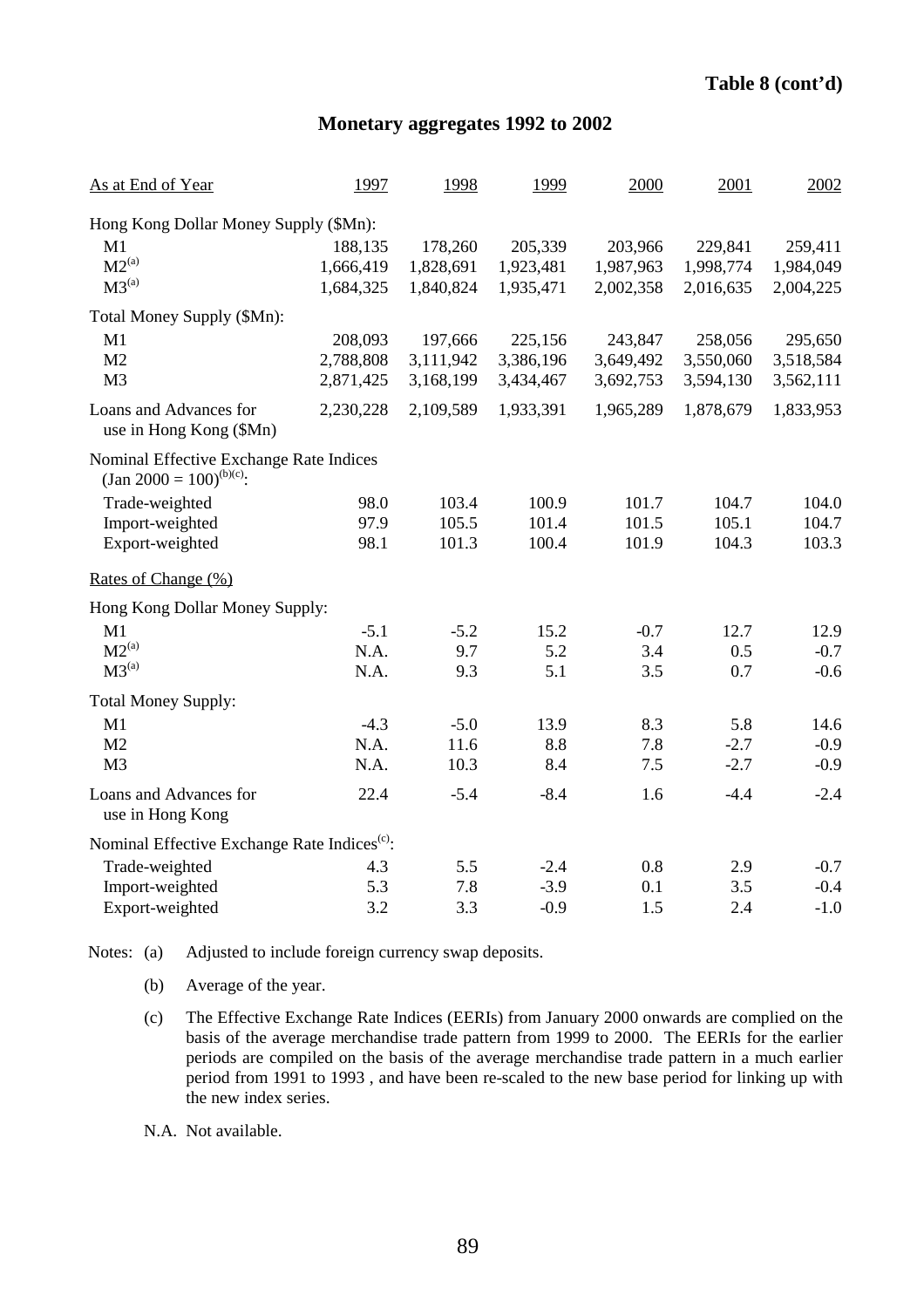#### **Labour force, employment, wages and earnings 1996 to 2002**

|                                                                        | Mar<br>1996 | Sep<br>1996   | Mar<br>1997   | Sep<br>1997   | Mar<br>1998    | Sep<br>1998    | Mar<br>1999    |
|------------------------------------------------------------------------|-------------|---------------|---------------|---------------|----------------|----------------|----------------|
| Labour Force <sup>(a)(b)</sup> ('000)                                  | 3 0 6 5     | 3 1 7 9       | 3 2 1 6       | 3 2 1 3       | 3 2 4 7        | 3 2 9 0        | 3 2 9 7        |
| Employed <sup>(a)(b)</sup> ('000)<br>Unemployed $^{(a)(b)}$ ('000)     | 2974<br>92  | 3 0 9 6<br>83 | 3 1 4 5<br>71 | 3 1 4 4<br>70 | 3 1 4 1<br>106 | 3 1 1 4<br>176 | 3 0 9 3<br>204 |
|                                                                        |             |               |               |               |                |                |                |
| Unemployment Rate,<br>Seasonally Adjusted <sup>(a)(b)(c)</sup> (%)     | 2.9         | 2.6           | 2.3           | 2.1           | 3.3            | 5.2            | 6.3            |
| Underemployment Rate $^{(a)(b)}$ (%)                                   | 2.0         | 1.3           | 1.1           | 1.0           | 1.9            | 2.6            | 3.0            |
| Labour Force Participation<br>Rate <sup>(a)(b)</sup> (%)               | 62.0        | 61.3          | 61.3          | 60.9          | 61.1           | 61.4           | 61.2           |
| Employment ('000) in:                                                  |             |               |               |               |                |                |                |
| Wholesale and import/export trades                                     | 601         | 616           | 608           | 592           | 570            | 551            | 568            |
| Retail trade                                                           | 202         | 207           | 209           | 214           | 200            | 190            | 193            |
| Restaurants and hotels                                                 | 224         | 224           | 229           | 221           | 212            | 206            | 215            |
| Water transport, air transport and<br>services allied to transport     | 99          | 103           | 104           | 100           | 94             | 93             | 95             |
| Storage and communications                                             | 44          | 44            | 44            | 42            | 42             | 39             | 41             |
| Financing, insurance, real estates<br>and business services            | 379         | 391           | 408           | 416           | 395            | 398            | 398            |
| Community, social and personal<br>services                             | 303         | 315           | 324           | 314           | 317            | 324            | 336            |
| Manufacturing                                                          | 351         | 327           | 313           | 309           | 281            | 257            | 249            |
| Building and construction sites                                        | 69          | 77            | 84            | 78            | 87             | 76             | 72             |
| Index of Payroll per Person<br>Engaged <sup>(d)</sup> (Q1 1999 = 100): |             |               |               |               |                |                |                |
| Nominal                                                                | 85          | 76            | 93            | 85            | 98             | 88             | 100            |
| Real <sup>(e)</sup>                                                    | 93          | 81            | 96            | 85            | 97             | 85             | 100            |
| Wage Index (Sep $1992 = 100$ ):                                        |             |               |               |               |                |                |                |
| Nominal                                                                | 134         | 138           | 142           | 147           | 150            | 151            | 150            |
| Real <sup>(f)</sup>                                                    | 104         | 103           | 104           | 104           | 104            | 104            | 107            |
| <b>Index of Construction Wage Rates</b><br>$\text{(Jan 1970)} = 100$   | 2 5 7 3     | 2709          | 2921          | 3 0 8 9       | 3 3 7 8        | 3 4 3 8        | 3 4 8 8        |

#### Definitions of Terms:

The labour force, or the economically active population, is defined to include all persons aged 15 or above who either were engaged in productive work during the seven days before enumeration, or would otherwise have been engaged in productive work but were unemployed.

The labour force participation rate is defined as the proportion of labour force (i.e. those working or unemployed) in the population aged 15 or above.

For a person aged 15 or above to be classified as unemployed, he or she should : (i) not have a job and not be performing any work for pay or profit during the reference period (i.e. seven days before enumeration); and (ii) be available for work during the reference period; and (iii) be seeking work during the 30 days before enumeration.

Notwithstanding the above, the following types of persons are also considered as unemployed : (i) persons without a job, have sought work but are not available for work because of temporary sickness; (ii) persons without a job but have not sought work because they will take up a new job or start business at a subsequent date, or expect to return to their original jobs; and (iii) discouraged workers who have not sought work because they believe work is not available to them.

The main criteria for an employed person aged 15 or above to be classified as underemployed are: involuntarily working for less than 35 hours during the reference period (i.e. seven days before enumeration), and either available for additional work during the reference period or seeking additional work during the 30 days before enumeration.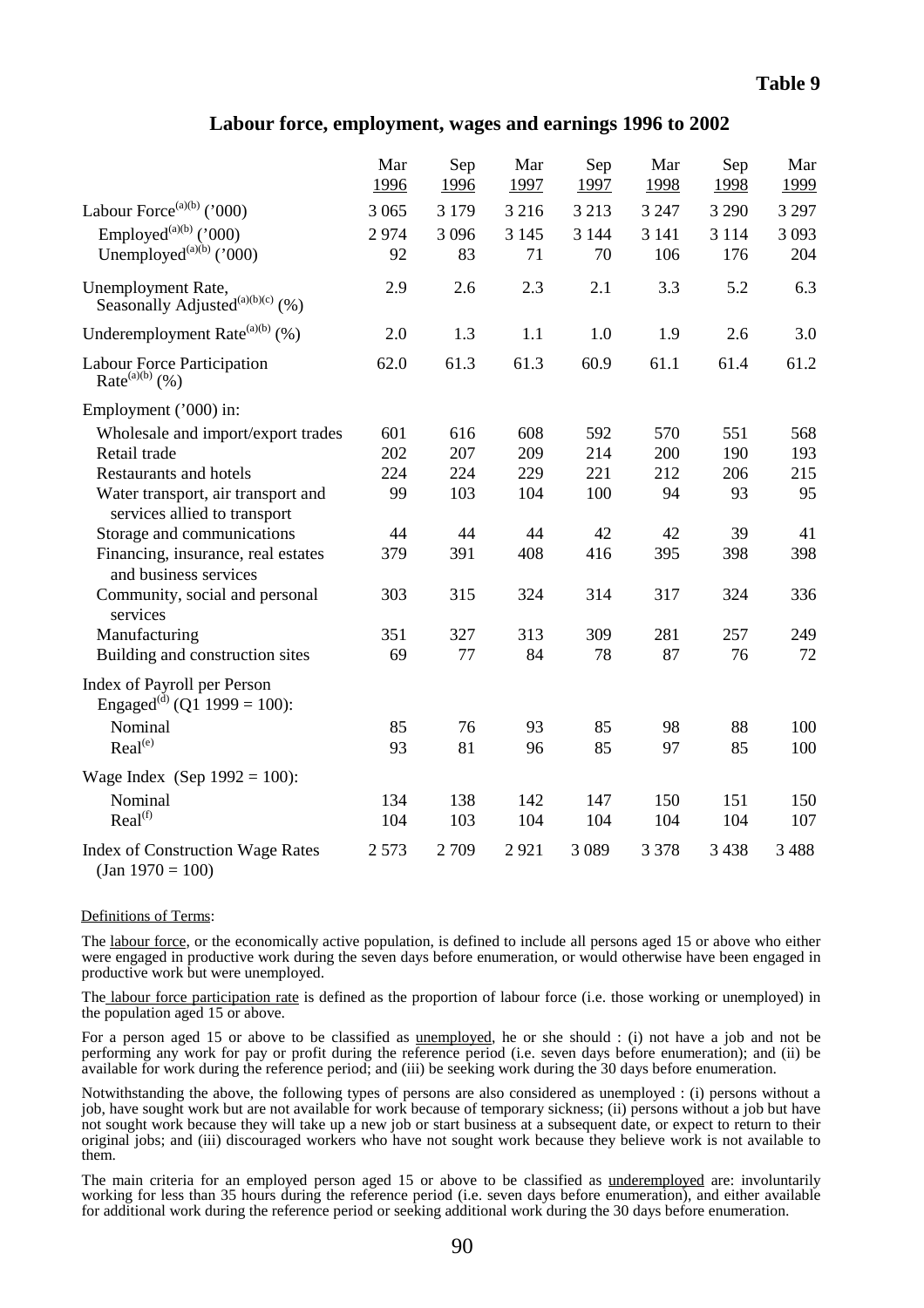#### **Labour force, employment, wages and earnings 1996 to 2002**

|                                                                        | Sep<br>1999 | Mar<br>2000 | Sep<br>2000 | Mar<br>2001 | Sep<br>2001 | Mar<br>2002 | Sep<br>2002 |
|------------------------------------------------------------------------|-------------|-------------|-------------|-------------|-------------|-------------|-------------|
| Labour Force <sup>(a)(b)</sup> ('000)                                  | 3 3 1 6     | 3 3 3 7     | 3 3 9 2     | 3 4 0 3     | 3 4 4 3     | 3 4 6 0     | 3 5 1 3     |
| Employed <sup>(a)(b)</sup> ('000)                                      | 3 101       | 3 1 5 4     | 3 2 2 4     | 3 2 5 4     | 3 2 5 7     | 3 2 2 1     | 3 2 4 6     |
| Unemployed $^{(a)(b)}$ ('000)                                          | 214         | 183         | 167         | 150         | 186         | 239         | 267         |
| Unemployment Rate,<br>Seasonally Adjusted <sup>(a)(b)(c)</sup> (%)     | 6.3         | 5.6         | 4.8         | 4.5         | 5.2         | 7.0         | 7.4         |
| Underemployment Rate $^{(a)(b)}$ (%)                                   | 3.1         | 2.8         | 2.6         | 2.3         | 2.5         | 3.2         | 2.9         |
| Labour Force Participation<br>Rate <sup>(a)(b)</sup> (%)               | 61.2        | 61.1        | 61.6        | 61.3        | 61.6        | 61.6        | 62.3        |
| Employment ('000) in:                                                  |             |             |             |             |             |             |             |
| Wholesale and import/export trades                                     | 579         | 602         | 610         | 581         | 579         | 566         | 580         |
| Retail trade                                                           | 206         | 207         | 223         | 215         | 225         | 216         | 221         |
| Restaurants and hotels                                                 | 213         | 219         | 221         | 221         | 223         | 214         | 212         |
| Water transport, air transport and<br>services allied to transport     | 95          | 96          | 100         | 98          | 102         | 101         | 101         |
| Storage and communications                                             | 42          | 41          | 45          | 45          | 44          | 41          | 40          |
| Financing, insurance, real estates<br>and business services            | 407         | 415         | 437         | 429         | 437         | 423         | 424         |
| Community, social and personal<br>services                             | 340         | 345         | 349         | 360         | 377         | 392         | 398         |
| Manufacturing                                                          | 245         | 234         | 229         | 217         | 209         | 197         | 190         |
| Building and construction sites                                        | 69          | 75          | 81          | 88          | 77          | 77          | 70          |
| Index of Payroll per Person<br>Engaged <sup>(d)</sup> (Q1 1999 = 100): |             |             |             |             |             |             |             |
| Nominal                                                                | 87          | 100         | 88          | 103         | 90          | 102         | 88          |
| Real <sup>(e)</sup>                                                    | 89          | 105         | 94          | 110         | 97          | 113         | 99          |
| Wage Index (Sep $1992 = 100$ ):                                        |             |             |             |             |             |             |             |
| Nominal                                                                | 149         | 149         | 151         | 151         | 152         | 150         | 150         |
| Real <sup>(f)</sup>                                                    | 109         | 111         | 113         | 115         | 115         | 116         | 118         |
| <b>Index of Construction Wage Rates</b><br>$(Jan 1970 = 100)$          | 3 5 0 5     | 3517        | 3 6 1 2     | 3 5 4 7     | 3 613       | 3551        | 3 5 6 7     |

#### Definitions of Terms (cont'd)

Unemployment and underemployment rates: the proportions of unemployed and underemployed persons in the labour force.

Notes: Figures may not add up exactly to the total due to rounding.

- (a) Quarterly average.
- (b) As from the second quarter of 1996 onwards, the labour force statistics are compiled on the basis of the "resident population" definition and with the results of the 2001 Population Census incorporated.
- (c) The seasonal adjustment is done on the basis of the X-11 ARIMA method, which adjusts for the influences of all seasonal factors.
- (d) In addition to wages, which include all regular payments like basic pay and stipulated bonuses and allowances, payroll also covers overtime pay and other non-guaranteed or irregular bonuses and allowances. Because of this difference, as well as the difference in sectoral and occupational coverage, the movements in payroll per person engaged do not necessarily match closely with those in wage rates.
- (e) The real index is obtained by deflating the nominal index with the Composite Consumer Price Index.
- (f) The real index is obtained by deflating the nominal index with the Consumer Price Index (A).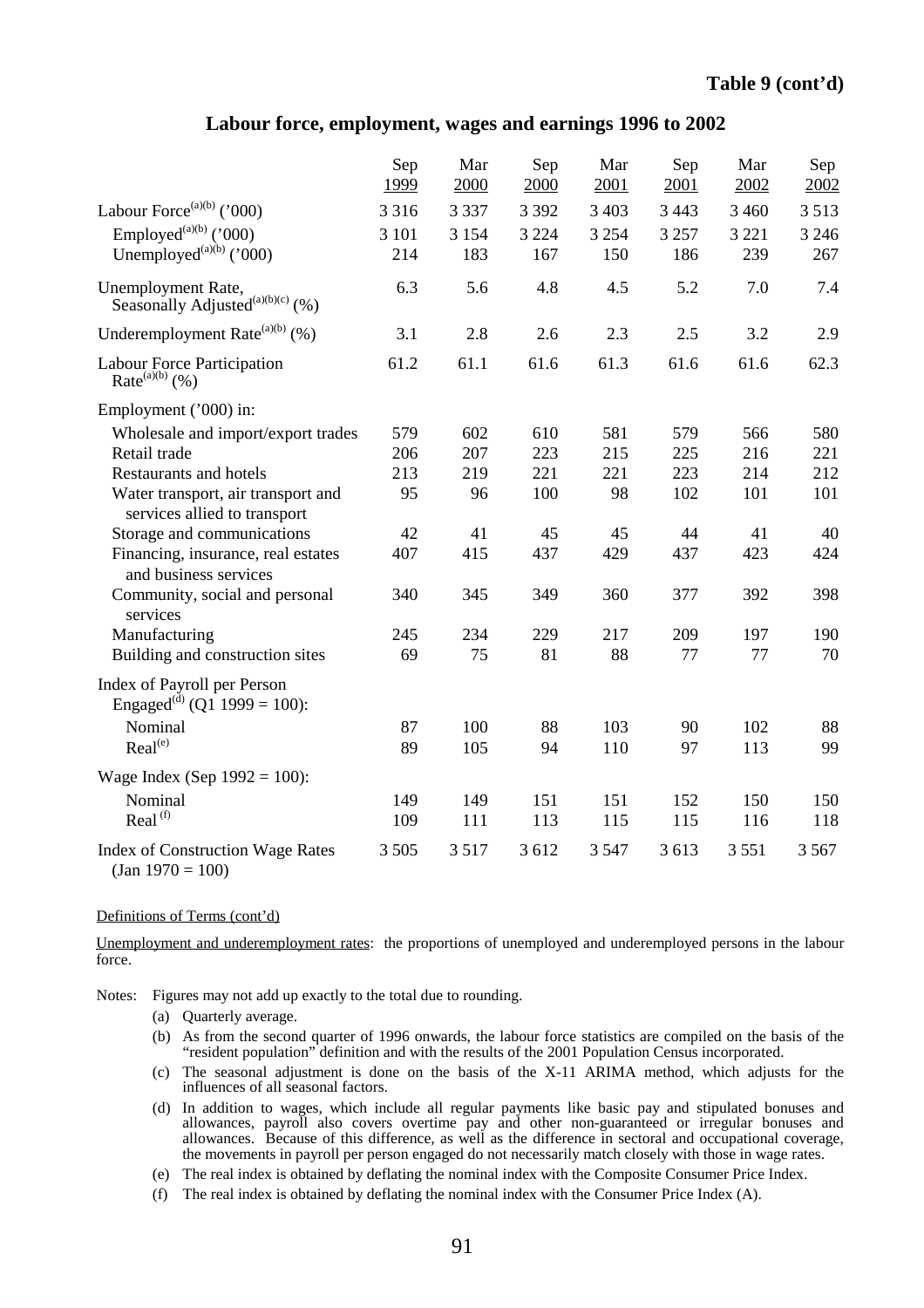#### **Rates of change in prices 1992 to 2002 (%)**

| GDP Deflator <sup>(a)</sup><br>9.5<br>8.5<br>6.9<br>2.5<br>Domestic Demand Deflator <sup>(a)</sup><br>5.0<br>8.2<br>7.8<br>7.2 | 5.8<br>5.0<br>6.3<br>6.0<br>6.4 |
|--------------------------------------------------------------------------------------------------------------------------------|---------------------------------|
|                                                                                                                                |                                 |
|                                                                                                                                |                                 |
| Consumer Price Indices <sup>(b)</sup> :                                                                                        |                                 |
| 9.6<br>8.8<br>8.8<br>Composite CPI<br>9.1                                                                                      |                                 |
| 9.4<br>8.1<br>8.7<br>CPI(A)<br>8.5                                                                                             |                                 |
| 8.6<br>9.6<br>8.7<br>9.2<br>CPI(B)                                                                                             |                                 |
| CPI(C)<br>9.8<br>9.5<br>10.0<br>9.6                                                                                            | 6.6                             |
| Unit Value Indices:                                                                                                            |                                 |
| Domestic exports<br>1.0<br>0.3<br>1.5<br>2.4                                                                                   | 0.3                             |
| 0.8<br>$-0.6$<br>1.5<br>3.5<br>Re-exports                                                                                      | $-0.5$                          |
| 0.8<br>$-0.3$<br>1.5<br>3.3<br>Total exports of goods                                                                          | $-0.3$                          |
| Imports of goods<br>0.2<br>$-0.5$<br>2.7<br>5.0                                                                                | $-1.3$                          |
| Terms of Trade Index<br>0.7<br>0.2<br>$-1.2$<br>$-1.6$                                                                         | 1.0                             |
| 1.9<br>2.1<br>Producer Price Index<br>0.7<br>2.8<br>for all manufacturing industries                                           | $-0.1$                          |
| <b>Construction Labour and</b><br>7.6<br>12.3<br>6.5<br>5.2<br><b>Material Cost Index</b>                                      | 6.8                             |
| Tender Price Indices:                                                                                                          |                                 |
| Public sector<br>$-7.5$<br>2.0<br>17.8<br>14.0<br>building projects                                                            | 14.4                            |
| $-3.8$<br>7.3<br>18.3<br>Public housing projects<br>2.6                                                                        | 11.4                            |
| Property Price Indices:                                                                                                        |                                 |
| Residential flats <sup>(c)</sup><br>39.4<br>9.2<br>23.5<br>$-6.6$                                                              | 8.9                             |
| $-15.5$<br>36.7<br>20.1<br>39.9<br>Office space                                                                                | $-3.2$                          |
| $-2.8$<br>Shopping space<br>40.3<br>21.4<br>17.8                                                                               | 3.3                             |
| Flatted factory space<br>28.5<br>19.3<br>6.6<br>$-11.2$                                                                        | $-13.7$                         |
| Property Rental Indices <sup>(d)</sup> :                                                                                       |                                 |
| Residential flats<br>7.7<br>21.3<br>2.2<br>9.7                                                                                 | $-1.4$                          |
| 5.6<br>9.6<br>21.3<br>$-1.8$<br>Office space                                                                                   | $-14.7$                         |
| Shopping space<br>16.5<br>10.9<br>13.8<br>1.1                                                                                  | $\ast$                          |
| Flatted factory space<br>7.8<br>10.2<br>3.3<br>$-1.7$                                                                          | $-9.9$                          |

Notes: (a) Revised series incorporating the results of a technical revision to GDP as announced on 1 August 2002.

- (b) As from October 2000 onwards, the year-on-year rates of change in the Consumer Price Indices are computed from the new 1999/2000-based CPI series. For the earlier periods, they are computed from the CPIs with old base period.
- (c) Figures refer to changes in the prices of existing flats traded in the secondary market, but not new flats sold in the primary market.
- (d) For residential property, their changes in rentals cover only new tenancies for which rentals are freshly determined. For non-residential property, their changes in rentals cover also lease renewals upon which rentals may be revised.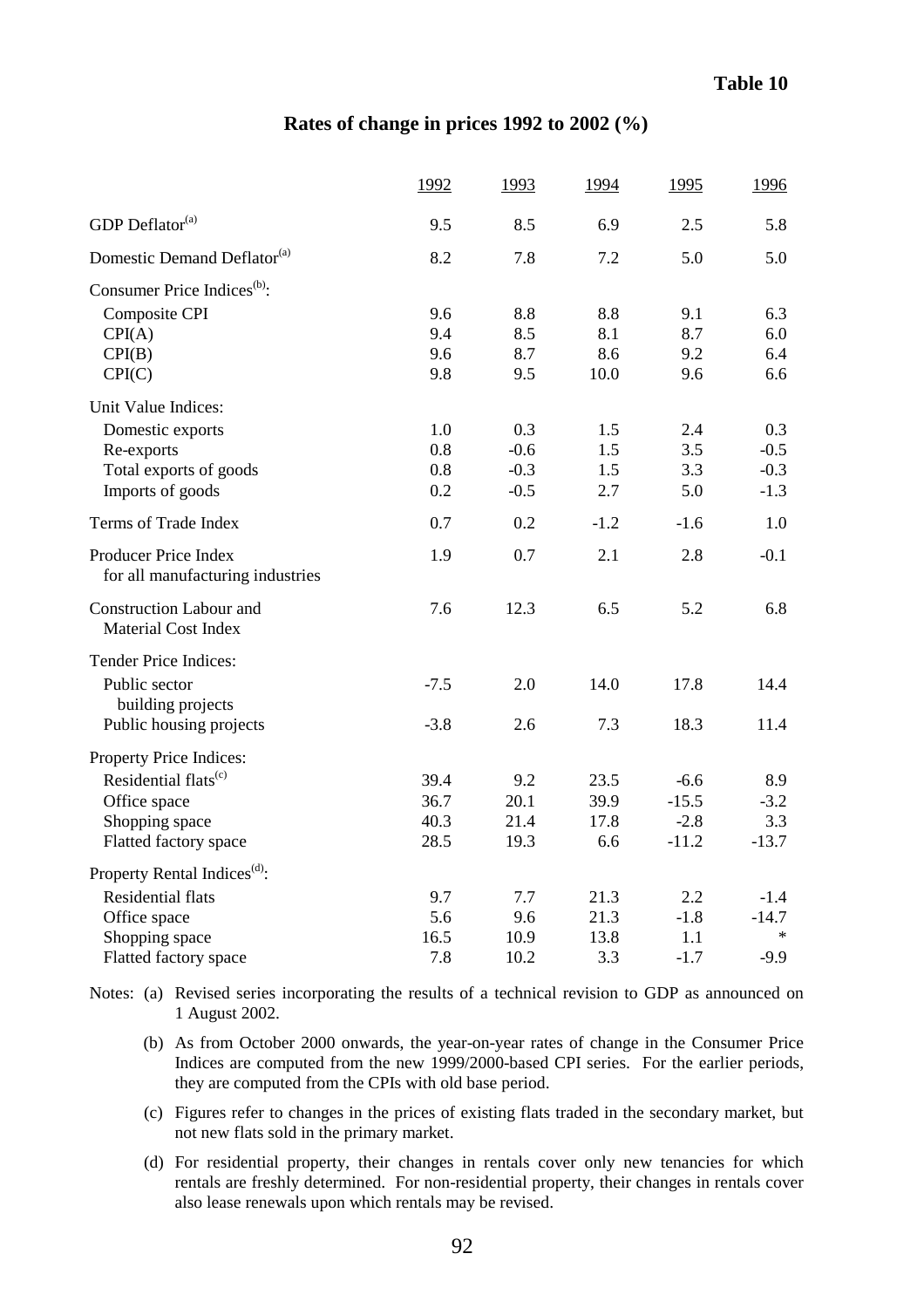# **Rates of change in prices 1992 to 2002 (%)**

|                                                              | 1997   | 1998    | 1999    | 2000                | 2001                | 2002                 |
|--------------------------------------------------------------|--------|---------|---------|---------------------|---------------------|----------------------|
| GDP Deflator <sup>(a)</sup>                                  | 5.7    | 0.2     | $-5.8$  | $-6.2$ <sup>#</sup> | $-1.4$ <sup>#</sup> | $-2.7$ <sup>+</sup>  |
| Domestic Demand Deflator <sup>(a)</sup>                      | 4.6    | 0.6     | $-2.3$  | $-5.4^{\#}$         | $-1.8$ <sup>#</sup> | $-4.2$ <sup>+</sup>  |
| Consumer Price Indices <sup>(b)</sup> :                      |        |         |         |                     |                     |                      |
| Composite CPI                                                | 5.8    | 2.8     | $-4.0$  | $-3.8$              | $-1.6$              | $-3.0$               |
| CPI(A)                                                       | 5.7    | 2.6     | $-3.3$  | $-3.0$              | $-1.7$              | $-3.2$               |
| CPI(B)                                                       | 5.8    | 2.8     | $-4.7$  | $-3.9$              | $-1.6$              | $-3.1$               |
| CPI(C)                                                       | 6.1    | 3.2     | $-3.7$  | $-4.5$              | $-1.5$              | $-2.8$               |
| Unit Value Indices:                                          |        |         |         |                     |                     |                      |
| Domestic exports                                             | $-2.4$ | $-2.8$  | $-2.4$  | $-1.0$              | $-4.7$              | $-3.3$               |
| Re-exports                                                   | $-1.5$ | $-3.9$  | $-2.8$  | $-0.1$              | $-2.0$              | $-2.7$               |
| Total exports of goods                                       | $-1.6$ | $-3.8$  | $-2.7$  | $-0.2$              | $-2.3$              | $-2.7$               |
| Imports of goods                                             | $-2.3$ | $-4.9$  | $-2.0$  | 0.8                 | $-3.1$              | $-3.9$               |
| Terms of Trade Index                                         | 0.7    | 1.2     | $-0.7$  | $-1.0$              | 0.9                 | 1.2                  |
| Producer Price Index                                         | $-0.3$ | $-1.8$  | $-1.7$  | 0.2                 | $-1.6$              | $-2.9$ <sup>~</sup>  |
| for all manufacturing industries                             |        |         |         |                     |                     |                      |
| <b>Construction Labour and</b><br><b>Material Cost Index</b> | 9.3    | 7.5     | 1.4     | 1.8                 | 0.3                 | $-0.3^{\circ}$       |
|                                                              |        |         |         |                     |                     |                      |
| Tender Price Indices:                                        |        |         |         |                     |                     |                      |
| Public sector                                                | 17.6   | 9.1     | $-4.4$  | $-13.1$             | $-8.5$              | $-15.5^{\circ}$      |
| building projects                                            |        | 9.0     | $-3.3$  |                     |                     | $-9.4^{\circ}$       |
| Public housing projects                                      | 18.9   |         |         | $-11.9$             | $-15.1$             |                      |
| Property Price Indices:                                      |        |         |         |                     |                     |                      |
| Residential flats <sup>(c)</sup>                             | 39.5   | $-28.2$ | $-14.6$ | $-10.4$             | $-12.2$             | $-11.3$ <sup>+</sup> |
| Office space                                                 | 13.1   | $-36.9$ | $-25.7$ | $-10.1$             | $-12.5$             | $-13.6^{+}$          |
| Shopping space                                               | 32.3   | $-27.6$ | $-22.1$ | $-6.4$              | $-7.3$              | $2.3^{+}$            |
| Flatted factory space                                        | $-1.5$ | $-22.0$ | $-24.1$ | $-8.8$              | $-10.1$             | $-9.0^+$             |
| Property Rental Indices <sup>(d)</sup> :                     |        |         |         |                     |                     |                      |
| <b>Residential flats</b>                                     | 13.0   | $-16.3$ | $-11.2$ | $-1.9$              | $-2.8$              | $-12.4$ <sup>+</sup> |
| Office space                                                 | 3.0    | $-13.3$ | $-26.4$ | $-1.5$              | 2.5                 | $-15.4^{+}$          |
| Shopping space                                               | 4.8    | $-10.0$ | $-10.1$ | 1.3                 | $-1.9$              | $-6.4^{+}$           |
| Flatted factory space                                        | 0.1    | $-10.9$ | $-15.3$ | $-4.6$              | $-5.3$              | $-8.2^{+}$           |
|                                                              |        |         |         |                     |                     |                      |

|  |  | Notes $(cont'd)$ : $(\#)$ |  | Revised figures. |  |
|--|--|---------------------------|--|------------------|--|
|--|--|---------------------------|--|------------------|--|

- (+) Preliminary figures.
- $(\sim)$  Q1-Q3 2002.
- (^) January to November 2002.
- (\*) Change of less than 0.05%.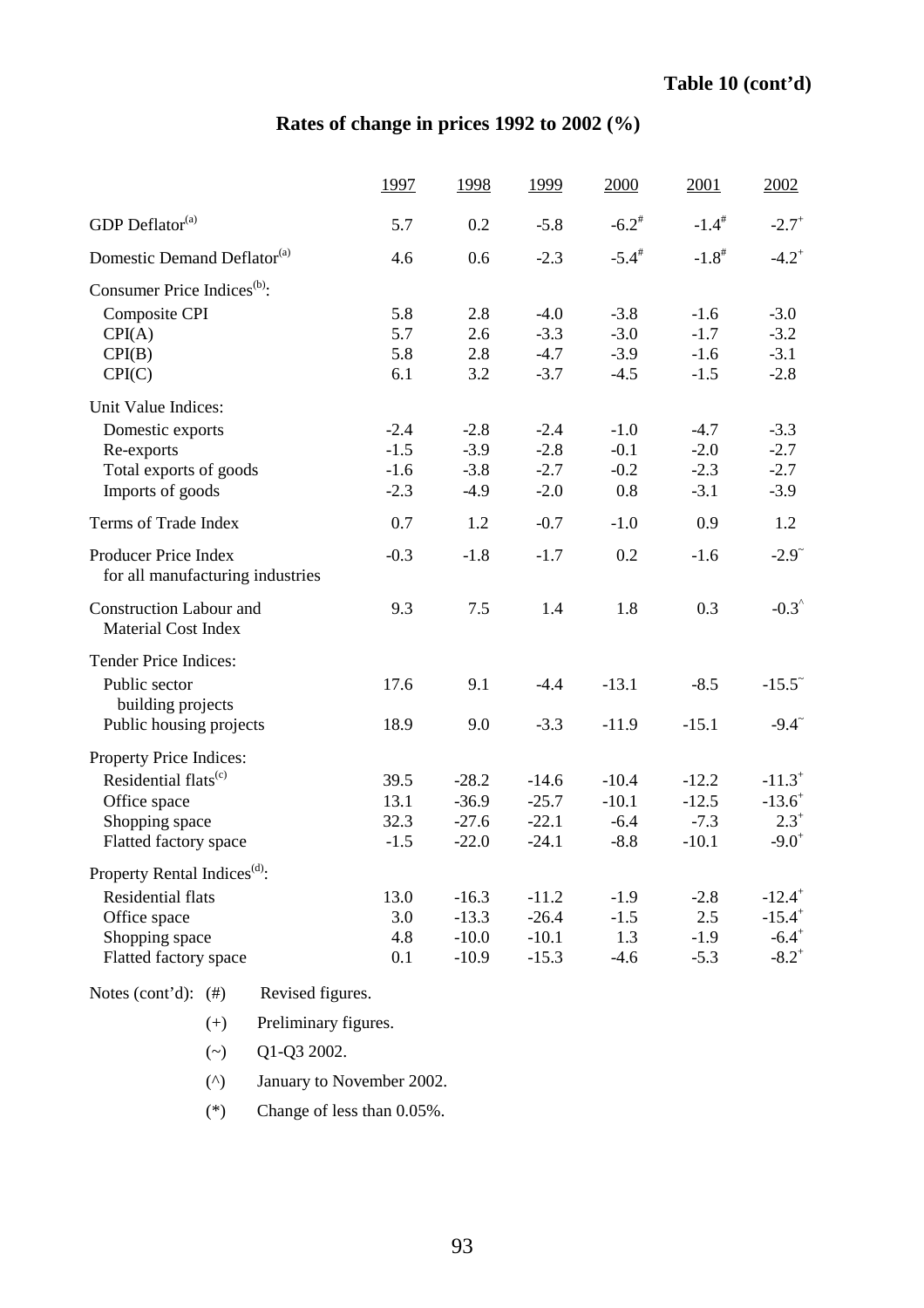| <b>Forecast of expenditure on the Gross Domestic Product (GDP) in 2003</b> |  |
|----------------------------------------------------------------------------|--|
|                                                                            |  |

#### At Current Market Prices

|                                                                                           | Preliminary<br>figures for 2002 | Forecast<br>for 2003 | Forecast<br>rates of change<br>in real terms<br>for 2003 |
|-------------------------------------------------------------------------------------------|---------------------------------|----------------------|----------------------------------------------------------|
|                                                                                           | \$Mn)                           | \$Mn)                | (% )                                                     |
| Private Consumption Expenditure                                                           | 708,579                         | 694,851              | $\boldsymbol{0}$                                         |
| Government Consumption Expenditure                                                        | 131,363                         | 131,325              | 2.5                                                      |
| <b>Gross Domestic Fixed Capital</b><br>Formation                                          | 303,951                         | 301,688              | 0.9                                                      |
| of which:                                                                                 |                                 |                      |                                                          |
| Building and construction <sup>(a)</sup><br>Machinery, equipment and<br>computer software | 138,080<br>156,435              | 122,848<br>169,513   | $-5.9$<br>6.8                                            |
| Change in Inventories                                                                     | 3,789                           | 9,363                | --                                                       |
| <b>Total Exports of Goods</b>                                                             | 1,561,499                       | 1,673,571            | 6.6                                                      |
| Domestic exports<br>Re-exports                                                            | 131,016<br>1,430,482            | 120,016<br>1,553,554 | $-8$<br>8                                                |
| Imports of Goods <sup>(b)</sup>                                                           | 1,601,518                       | 1,713,321            | 6.3                                                      |
| <b>Exports of Services</b>                                                                | 352,187                         | 380,476              | 8                                                        |
| <b>Imports of Services</b>                                                                | 188,768                         | 194,720              | 1.5                                                      |
| <b>GDP</b>                                                                                | 1,271,082                       | 1,283,233            | 3                                                        |
| Per Capita GDP (\$)                                                                       | 187,282                         | 186,934              | 1.8                                                      |
| <b>Total Final Demand</b>                                                                 | 3,061,368                       | 3,191,274            | 4.7                                                      |
| <b>Total Final Demand</b><br>Excluding Re-exports <sup>(c)</sup>                          | 1,919,843                       | 1,951,538            | 2.7                                                      |
| <b>Domestic Demand</b>                                                                    | 1,147,682                       | 1,137,227            | $\mathbf{1}$                                             |
| Private<br>Public                                                                         | 962,606<br>185,076              | 959,423<br>177,805   | 1.5<br>$-1.5$                                            |
| <b>External Demand</b>                                                                    | 1,913,686                       | 2,054,047            | 6.9                                                      |
| Rates of Change (%)                                                                       |                                 |                      |                                                          |
| <b>GDP</b> Deflator                                                                       | $-2.7$                          | $-2$                 |                                                          |
| <b>Domestic Demand Deflator</b>                                                           | $-4.2$                          | $-1.9$               |                                                          |
| <b>Composite CPI</b>                                                                      | $-3.0$                          | $-1.5$               |                                                          |
| Growth rate in nominal GDP (%)                                                            | $-0.6$                          | $\mathbf{1}$         |                                                          |

Notes: Figures may not add up exactly to the total due to rounding.

- (a) Following a review of the presentation by the Census and Statistics Department, real estate developers' margin is now incorporated into private sector expenditure on building and construction, instead of being delineated separately in the expenditure components of GDP.
- (b) Here imports of goods are valued on f.o.b. basis, instead of on c.i.f. basis as is still the on-going practice for the merchandise trade statistics.
- (c) Re-export margin is nevertheless retained in the total final demand.
- (--) Not applicable.